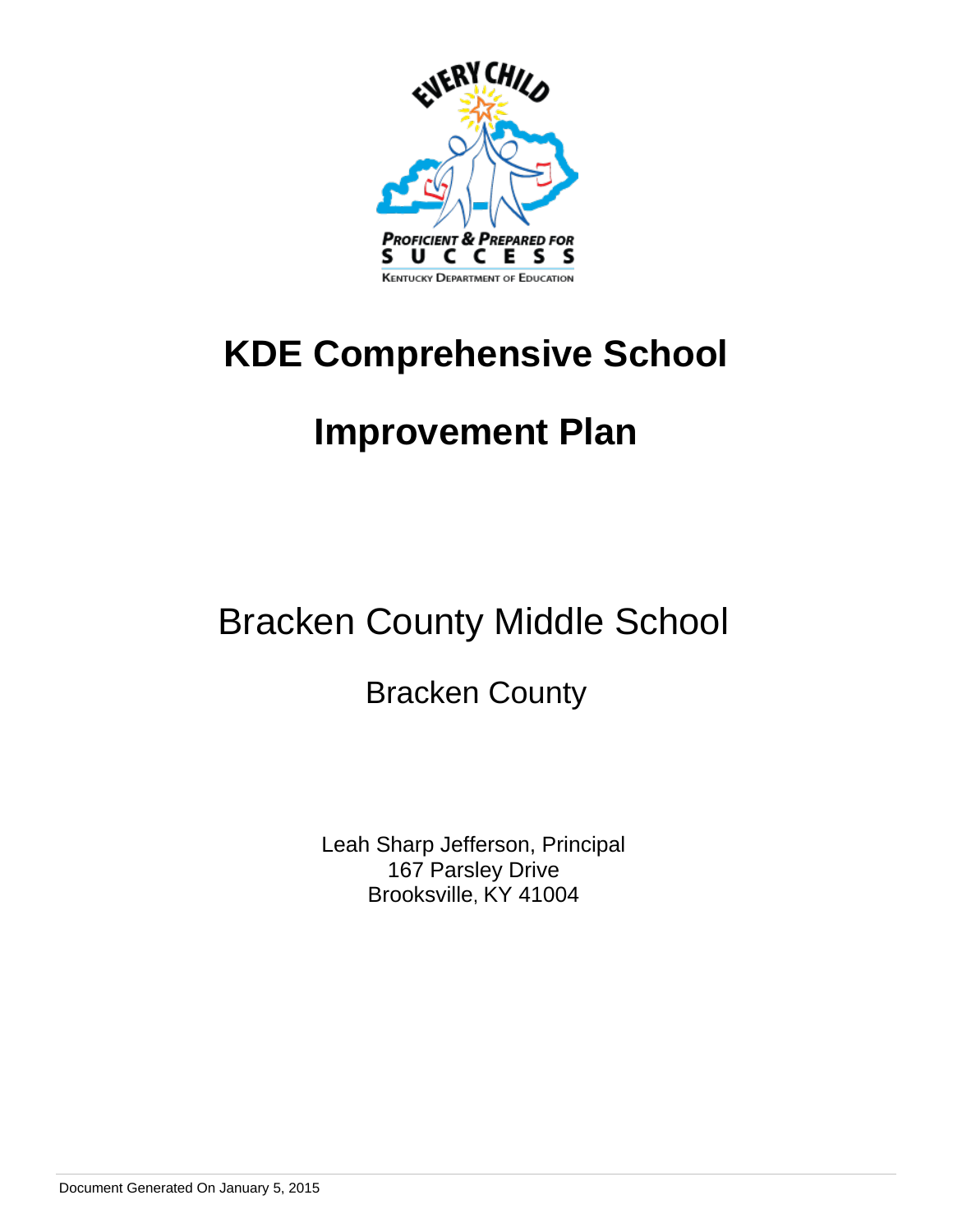# **TABLE OF CONTENTS**

| Introd |  |
|--------|--|
|--------|--|

# **Executive Summary**

# **2014-2015 BCMS Comprehensive School Improvement Plan**

| Goal 1: Increase the averaged combined Math and Reading K-Prep scores for all middle school students from 44% to      |
|-----------------------------------------------------------------------------------------------------------------------|
| Goal 2: Increase the average combined Math and Reading Proficiency ratings for all students in the non-duplicated gap |
|                                                                                                                       |
|                                                                                                                       |

# **KDE Needs Assessment**

| $Introduction \dots 36$ |  |
|-------------------------|--|
|                         |  |
|                         |  |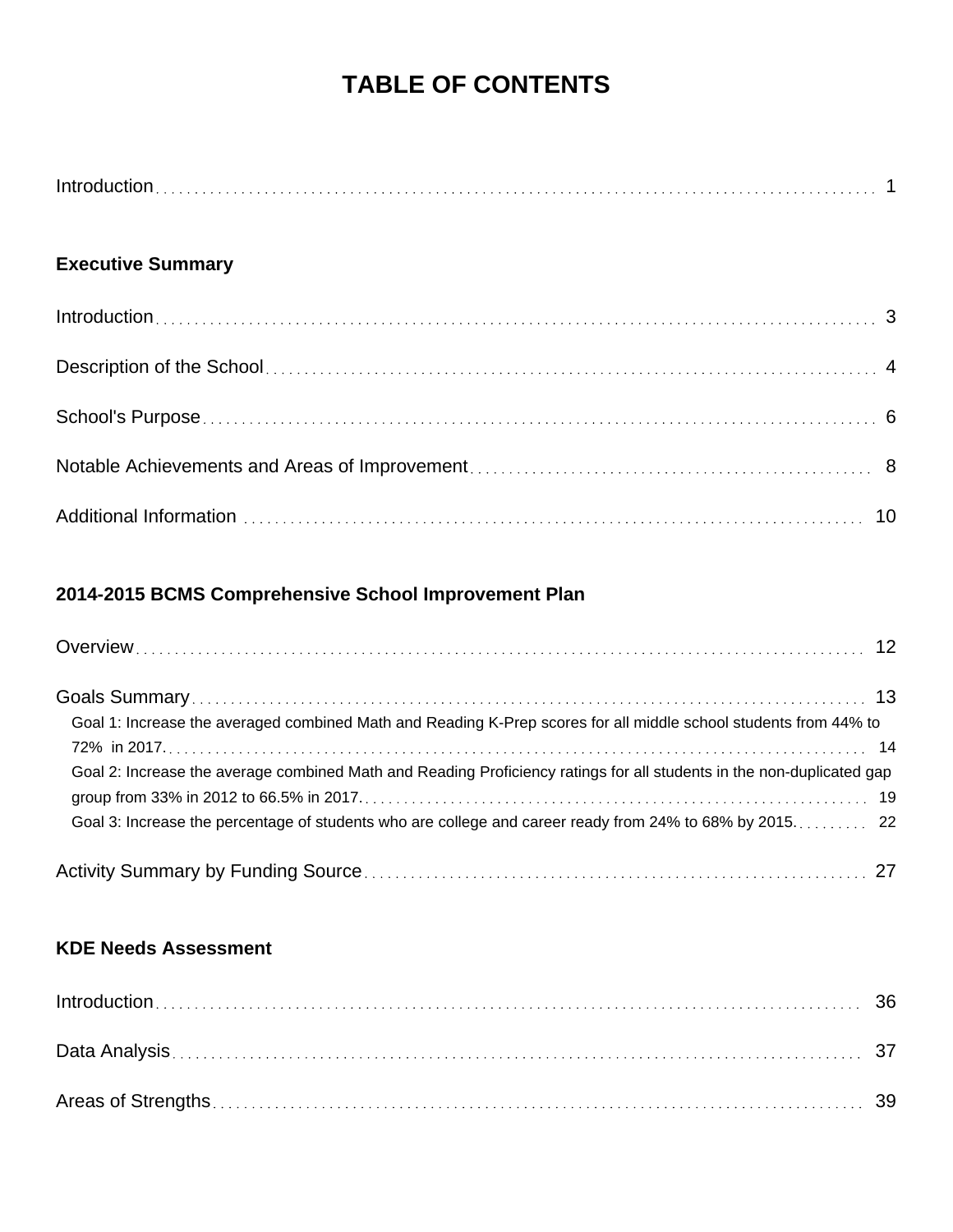# **The Missing Piece**

# **Improvement Plan Stakeholder Involvement**

# **KDE Assurances - School**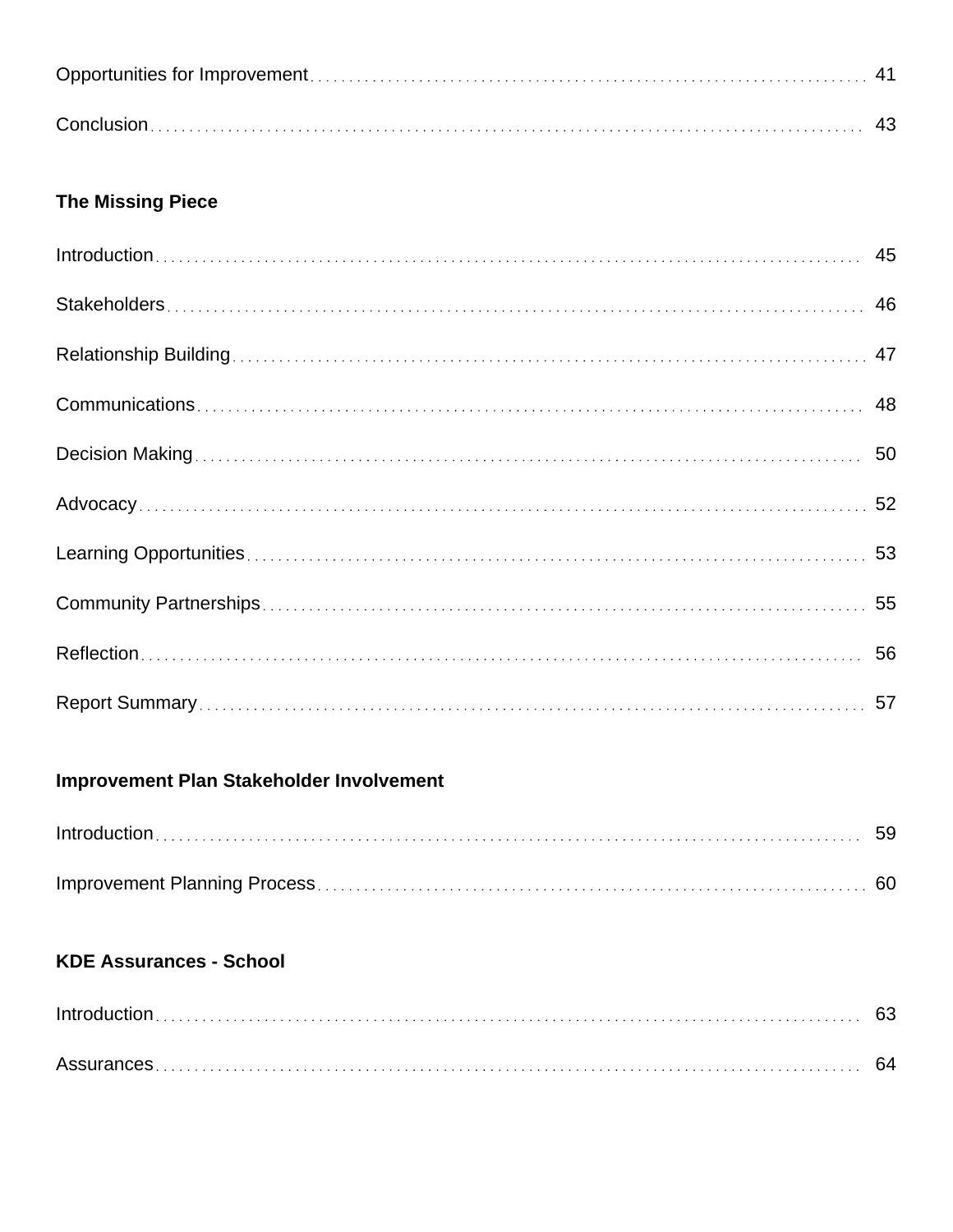# **Compliance and Accountability - Middle Schools**

| $Introduction \dots 70$ |  |
|-------------------------|--|
|                         |  |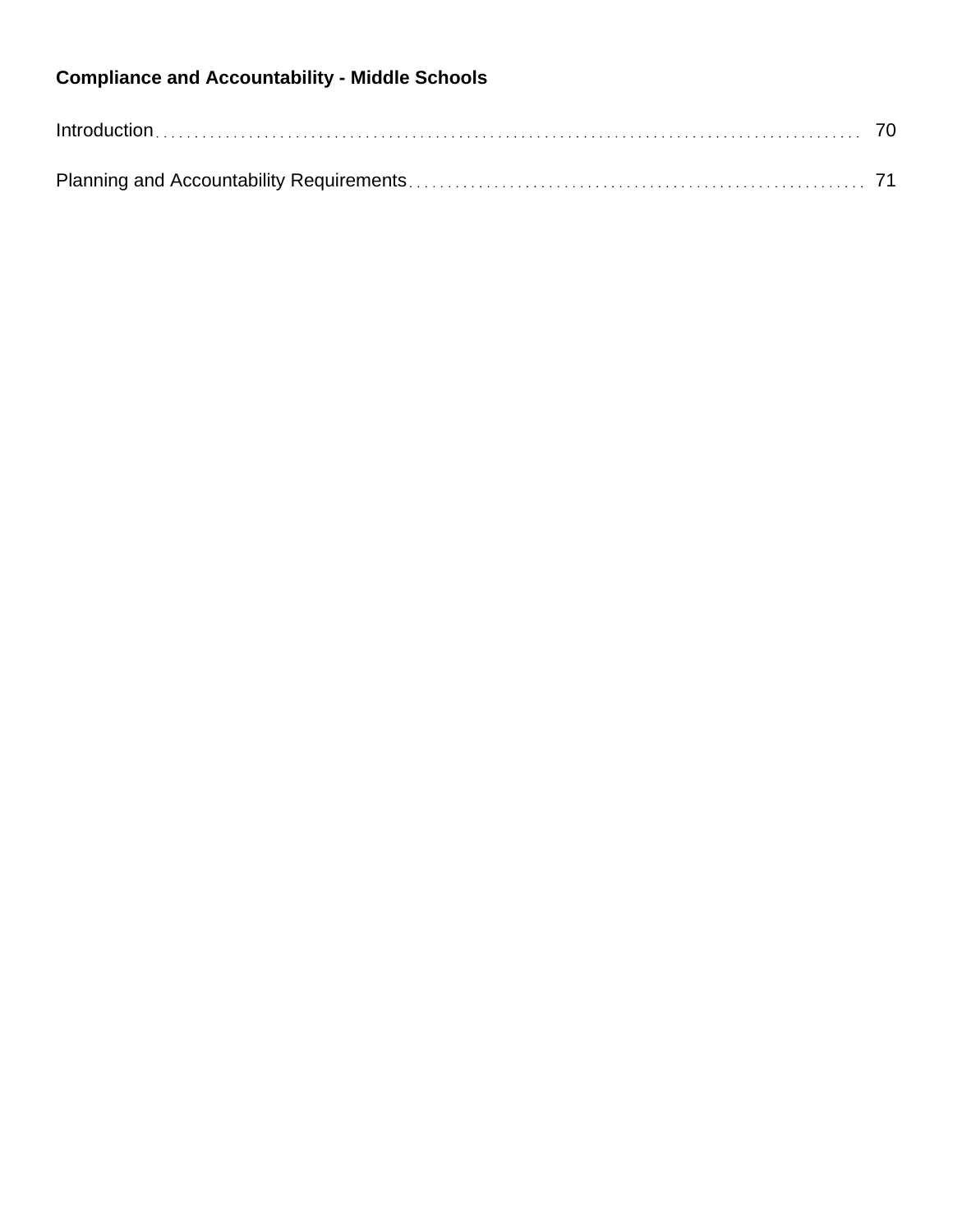# **Introduction**

The process of Improvement Planning in Kentucky is used as the means of determining how schools and districts will plan to ensure that students reach proficiency and beyond by 2015. The process focuses school and district improvement efforts on student needs by bringing together all stakeholders to plan for improvement, by focusing planning efforts on priority needs and closing achievement gaps between subgroups of students, by building upon school and district capacity for high quality planning, and by making connections between the funds that flow into the district and the priority needs in schools. Your school's plans for improvement must be based on careful and honest analysis of data, address all content areas, and clearly address gaps in student achievement.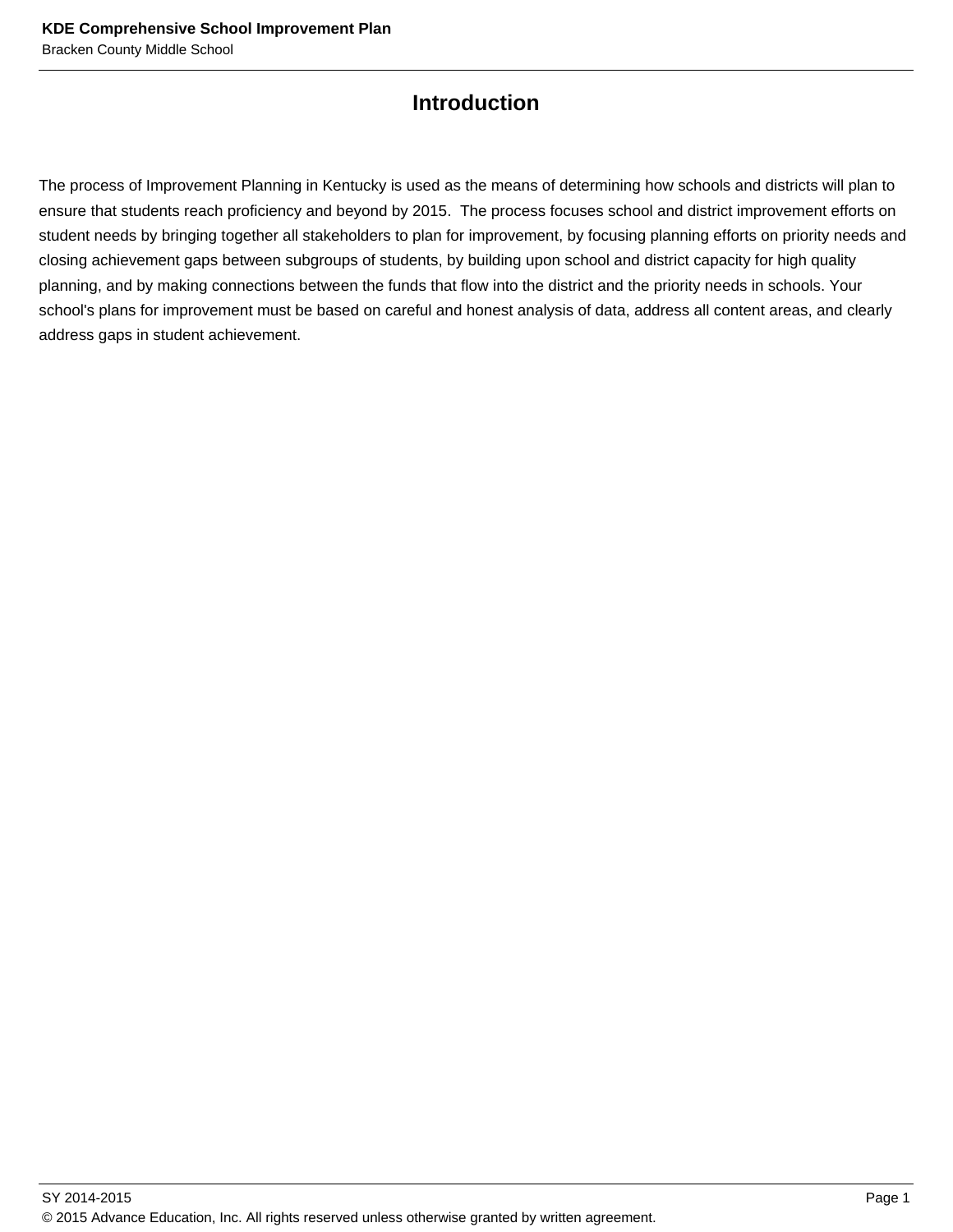# **Executive Summary**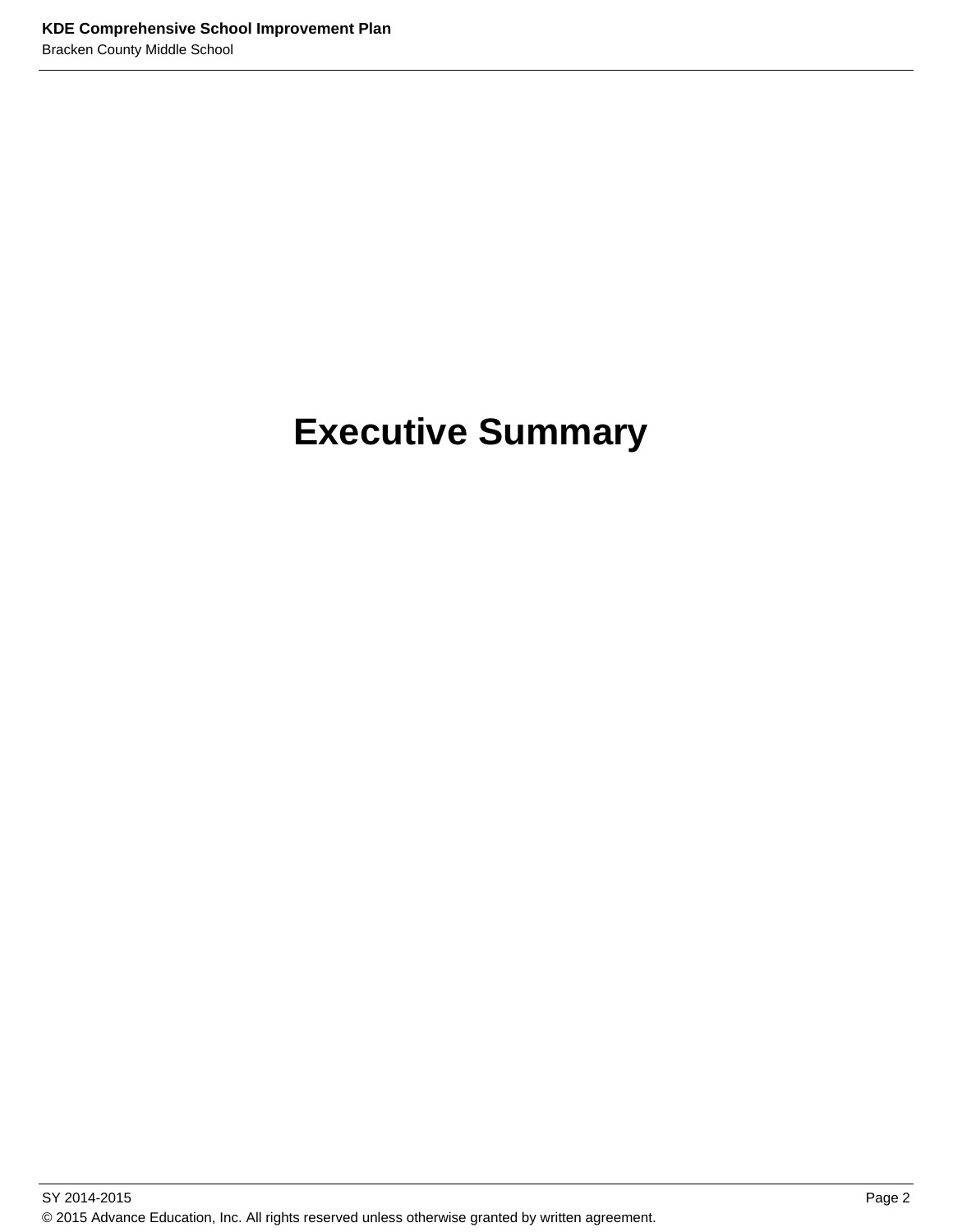# **Introduction**

Every school has its own story to tell. The context in which teaching and learning takes place influences the processes and procedures by which the school makes decisions around curriculum, instruction, and assessment. The context also impacts the way a school stays faithful to its vision. Many factors contribute to the overall narrative such as an identification of stakeholders, a description of stakeholder engagement, the trends and issues affecting the school, and the kinds of programs and services that a school implements to support student learning.

The purpose of the Executive Summary (ES) is to provide a school with an opportunity to describe in narrative form the strengths and challenges it encounters. By doing so, the public and members of the school community will have a more complete picture of how the school perceives itself and the process of self-reflection for continuous improvement. This summary is structured for the school to reflect on how it provides teaching and learning on a day to day basis.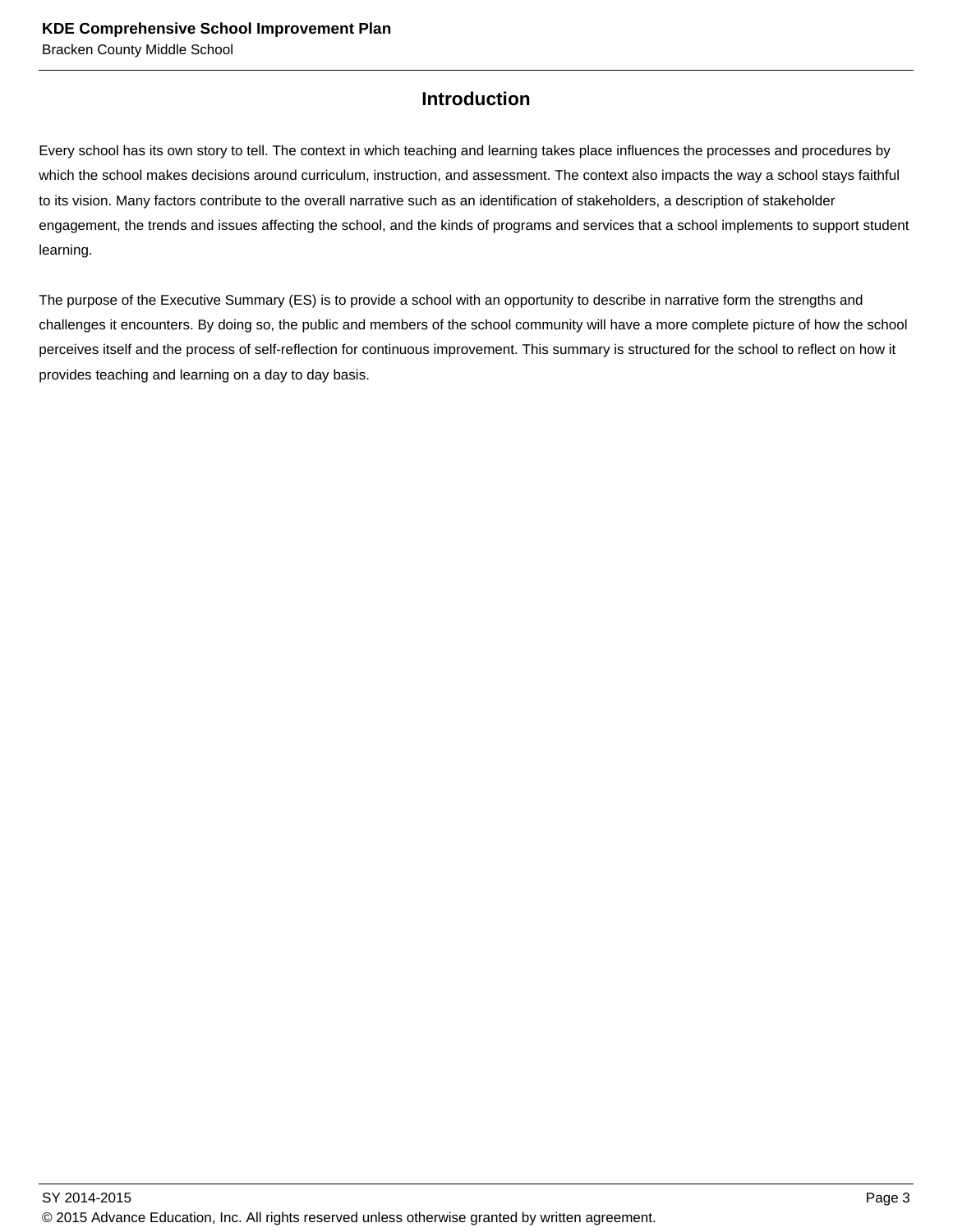# **Description of the School**

**Describe the school's size, community/communities, location, and changes it has experienced in the last three years. Include demographic information about the students, staff, and community at large. What unique features and challenges are associated with the community/communities the school serves?**

Bracken County Middle School is located in Bracken County in the county seat of Brooksville, Kentucky. It consists of grades 6-8. Our school has grown in enrollment from 296 students previously to 315 students currently. Our free and reduced lunch rate has previously been 50% in 2011 and is now 56% in 2014. Our student body is comprised of 165 males and 150 females. Our ethnicity is primarily Caucasian, with a small representation from students who are two or more races and Hispanic or Latin descent.

The Ohio River provides the northern border of the county with Mason, Robertson, Harrison, and Pendleton counties bordering our other sides. Bracken County is a rural county where farming and agriculture dominate the local economy and industry is provided through small entrepreneurship business. Brooksville is located 40 miles southeast of Cincinnati, Ohio, and 18 miles west of Maysville, Kentucky. Many residents travel outside the county for employment and many travel distances of 40 miles or greater one way.

Our students and community value the following opportunities for participation: 4H, State Fair, Homemakers, Shooting/archery, sports (basketball, baseball, football, softball, volleyball, track, cross country, and cheerleading), Academic competitions, school plays, Art guild and shows, musical activities/contests, car shows, festivals, truck/tractor/horse pulls, horse-back riding, swimming, ATV riding, and other outdoor activities.

Within the last year, our school has been working towards changing school culture and climate. We are implementing the foundations for positive behavior school interventions and systems, college and career readiness initiatives, CIITS, and professional growth and effectiveness for teachers and principal.

We are working collaboratively with both the elementary and high school administrative staff to design transition activities for our 5th and 8th grade students. Education of the student and parent for additional curricular and advanced learning opportunities have taken place as a collaborative among schools. School shadowing, extra-curricular and sports opportunities join students from multiple schools, and collaborative service learning and school projects have occurred among the middle and high schools.

Our instructional program is a school-wide structure that offers accelerated learning opportunities, access to and quality college and career readiness advising, curriculum and academic goals for student improvement and achievement, along with providing targeted interventions for students, implementing instructional tools and monitoring of student performance and progress.

Our students have access to schedule classes in core academic areas as well as specialized art, band, choir, career studies, and physical education/health classes. We provide students with increased instructional time in both English Language Arts and mathematics areas.

We have one principal and guidance counselor, fourteen full-time certified teaching staff, four part-time/itinerant, certified teaching staff, one itinerant media specialist and media specialist assistant, three instructional assistants, three cafeteria workers, one cafeteria manager, one and half custodial staff, one secretary, and one full time nurse position filled by two part-time individuals.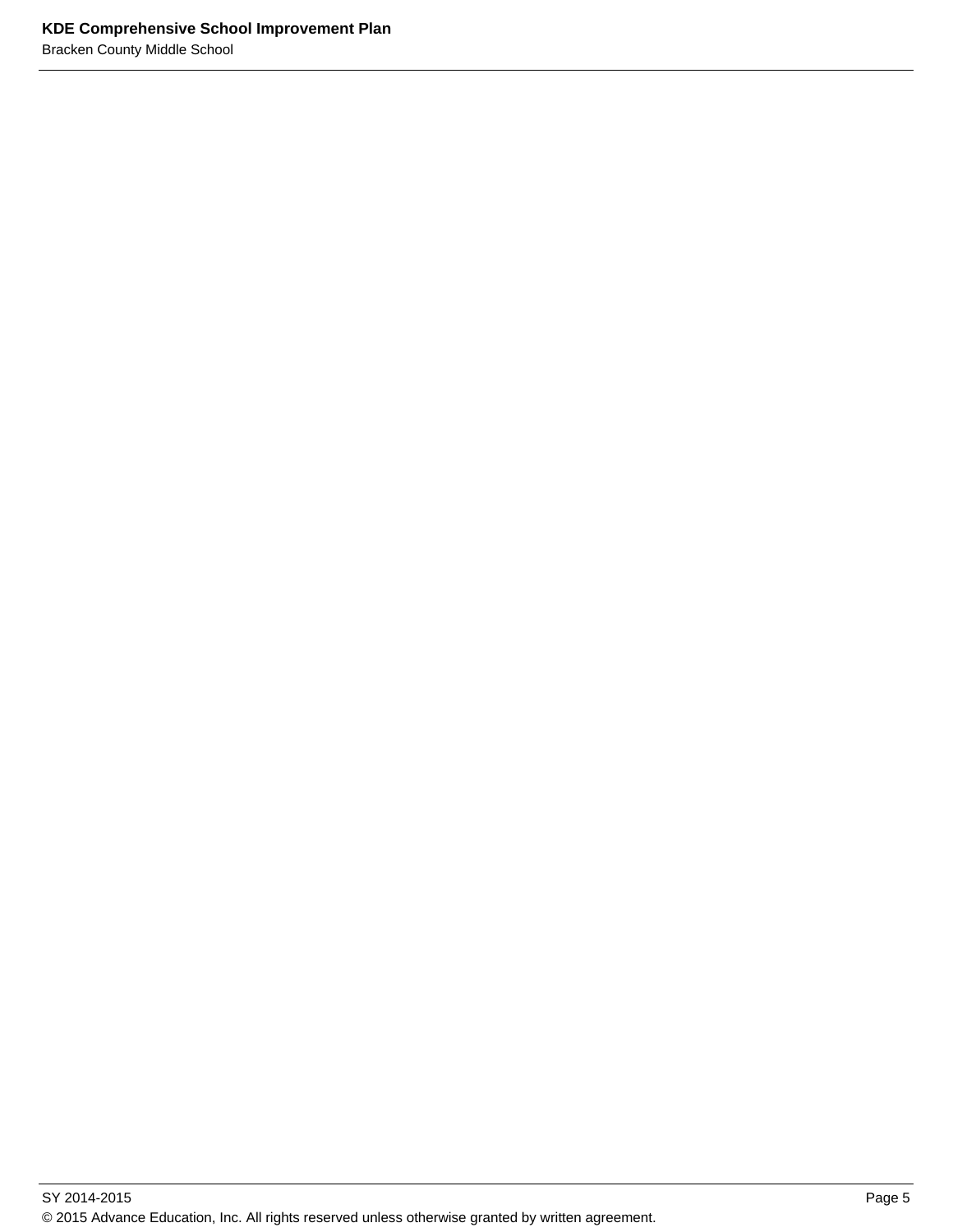# **School's Purpose**

**Provide the school's purpose statement and ancillary content such as mission, vision, values, and/or beliefs. Describe how the school embodies its purpose through its program offerings and expectations for students.**

It is the mission of Bracken County Middle School to provide a challenging, quality, educational experience, recognize students as diverse individuals, and enable them to become self-sufficient, life-long learners in a global society. Our vision is to provide all middle school students with the necessary skills and competencies to prepare them for college and career readiness.

Our values/beliefs encompass the following: teaching tolerance, fostering diversity, valuing self and student differences, treating every student, every day with respect, and challenging students daily to be the best they can be in all areas of life.

Our collaboration for a mission statement along with values and beliefs was formed by a committee of staff and students representative of all academic areas and grade levels along with a collaboration with another committee for college and career readiness strategies and activities to assist in fulfilling our vision.

Our SBDM Council has approved all committee work and collaborations and emphasized the need for a student handbook and agenda that provides students and parents will valuable knowledge for procedures and policies surrounding all facets of school and student life. Our entire staff has opportunities for input and is a key instructional component with modeling and guidance for students in the implementation of student expectations and successful behaviors for positive behavior instruction and implementation including common areas and classroom expectations. Our discipline code addresses aggressive (bullying) behavior, dress code, and disrupting the school environment. Our students and staff receive annual training on PBIS, bullying, crisis management and safe schools, suicide prevention, drug/alcohol awareness, and internet safety.

Our school provides many programs of a diverse nature:

Operation Preparation- career education for 8th grade students related to their ILP career cluster-- collaboration with business and industry. Reality Store- career and financial education for all middle school students- collaboration with business and industry and 4H Extension and UK.

Truth and Consequences- social and citizenship awareness for 8th grade students- collaboration with law enforcement, social services, District court, medical, government, and 4H Extension and UK.

Career Craze- career education for interested middle school students- collaboration with Maysville Community College and business and industry.

8th grade days- college visit for all 8th grade students- collaboration with Maysville Community College.

Educational Talent Search (ETS)- students who have not had a parent complete college are eligible for the program- collaboration with Northern Kentucky University.

Little Theater Company- visiting drama troupe performs play and provides drama workshop- collaboration with Morehead State University. Bracken County "Arts" Guild- students produce products to be displayed and judged at local art shows- collaboration with local artists and musicians.

Parent/Student education workshops: Individual learning plans, Explore, Scheduling Seminar, volunteer training, 6th grade transition, Bullying, Drug/Alcohol awareness, Suicide prevention- collaboration with Bracken Co. FRYSC and Regional Prevention Center. Parade participation- various groups (athletic, choral, and band groups) collaborate with the Bracken County/Augusta City Council

committees.

SY 2014-2015 Page 6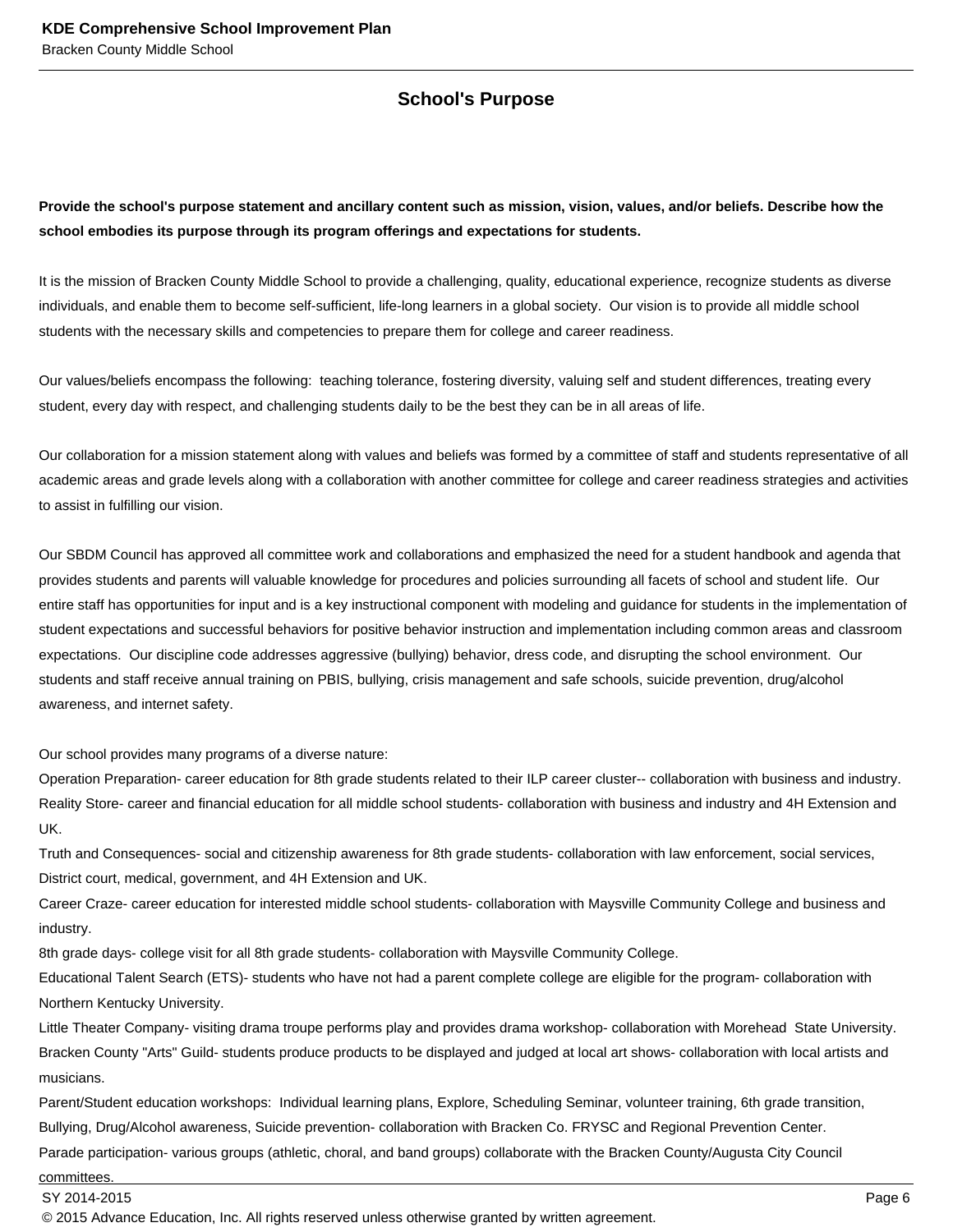Bracken County Middle School

Business and Industry/Co-curricular field trips (Toyota, Stober, Technincal school, Veterinary clinics, Cincinnati Zoo, Disney World- Science days, Kings Island- math days, Washington, DC, Lexington Children's Theater, Maysville Theater)-- collaboration with business and industry.

It is our school's purpose to provide opportunities for students to express a talent, learn a skill, meet new friends, explore new opportunities, develop a passion, become responsible, become a member of a team, and develop a sense of pride for themselves, family, and school.

Our school provides sports opportunities (6th, 7th, 8th boys' and girls' basketball, cross country, track, softball, baseball, volleyball, intramural volleyball, football, and cheerleading), co-curricular programs (Choir and Honor choir, band, service learning, Academic team, Gifted and Talented, and drama), and club opportunities (Cub mentor, photography, golf, nature, girl power, cooking, guitar hero, FBLA, FCCLA, Science, Energy, and card) for students to develop relationships, team dynamics, and learn social skills. These opportunities hopefully allow students to have a relationship with an adult within the school to form a bond and know that they are valued and have a resource to ask for guidance and assistance.

In addition, all grades levels have designated times and activities for advising and ILP implementation within the school day so that students can learn more about themselves, goal set, and plan for the future. Emphasis is placed on continued learning, post high school education through certificate, technical, associate, and bachelor college programs. We have program collaboration with multiple colleges and invite annually the KHEA representative to our school for various programs and educational offerings.

Another school purpose to provide opportunities to our students that may not be offered within our community. We want our students to be well rounded and know that it is important to be knowledgeable in content areas as well as in our society. We encourage service learning opportunities and 21st century skills within our academic curriculum along with encouraging PBIS principles so that our students grow as a learner but also as a whole person.

We provide reward and recognition opportunities for our students through newspaper articles, school newsletters/website, and bulletin boards. We host award recognition ceremonies for students for K-Prep, Explore, and MAP achievement, along with extra-curricular and cocurricular participation annually through a grade level awards ceremony where students are presented with ribbon/lanyards and pins. Students are recognized for Student of the Month, Spelling bee, sports, co-curricular, service, achievement, character, and teacher awards.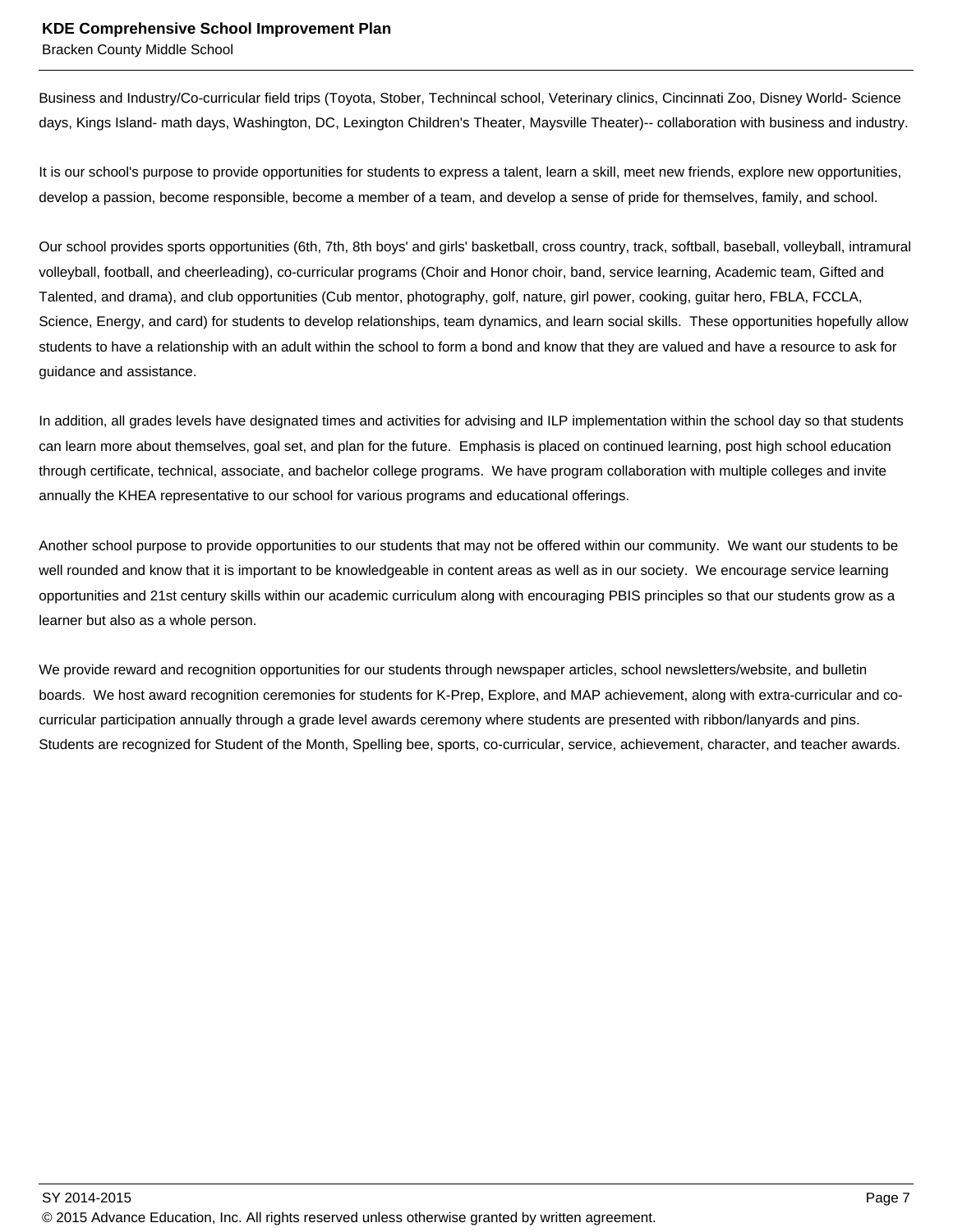# **Notable Achievements and Areas of Improvement**

# **Describe the school's notable achievements and areas of improvement in the last three years. Additionally, describe areas for improvement that the school is striving to achieve in the next three years.**

Bracken County Middle School improved our percentile ranking from 37th to 48th. We improved our overall score from 59.9 to 62.0. We met our annual measurable goal. Two of our three program reviews had a proficient ranking. We have improved in Reading, Math, Social Studies, and Writing according to our K-Prep testing score analysis. From our analyzing our Explore data, we have the following results:

|         | $12 - 13$ | $13 - 14$ | 14-15  |
|---------|-----------|-----------|--------|
| English | 54%       | 54.80%    | 58.72% |
| Math    | 14%       | 15.38%    | 19.27% |
| Reading | 31%       | 17.31%    | 21.10% |
| Science | 11%       | 15.38%    | 28.44% |

Bracken County Middle School for two consecutive school years has been awarded the Region 9 High Attendance Day award for large/small middle schools. We finished the 13-14 school year with an attendance percentage of 96.23% and for our 14-15 first semester, we have achieved a 96.18%.

Bracken County Middle School was established in 1987 and it currently has an Energy Star proficiency rating. We have quality facilities which allows for two science labs, three computer labs, one mobile IPad lab, wireless capability, technology is present in all classrooms including computer station, smartboard or interactive boards, projectors, document cameras, and phones. We have separate bus and visitor transportation access.

Our students have seen measurable improvement in student achievement through our administration of MAP testing (Measures for Academic Performance) and a collaboration with Compass Learning. This program is a web-based, program that designs individuals learning paths for students in the areas of Reading, Language, and Math based upon MAP assessment results. Our teachers utilize the data analysis to provide additional instructional differentiation within their classrooms and meeting of student specific needs.

Our staff has collaborated on the development of the 2014-2015 BCMS CSIP through the following means: College and Career committee, Intervention committee, data analysis and instructional impact, program review analysis and development, professional learning core academic teams and Arts/PL-CS/Writing teams, and SBDM Council. Each area worked on specific school/student needs as designated by SBDM and then provided feedback and recommendations for improvement. SBDM Council reviewed reports and information provided and then collaborated with the principal and committees to determine goals, strategies, and activities for the plan.

Bracken County Middle School areas of improvements will be to implement strategies for closing the achievement gap specifically but not exclusively focusing on our disability students group in the area of Reading who have scored three standard deviations below the state's All Students score. Our interventions will be research based, rigorous, and aligned to the KCAS and ACT College and Career Readiness standards. We will include are special education staff in our PLT teams with our core academic staff for professional learning including best practices and differentiation study, in addition to having them be integral members of College and Career and Intervention committees that will lead our comprehensive school improvement plan. Our special education staff will increase our capacity building by becoming leaders in our building by providing coaching for student progress monitoring with our regular education staff and focusing on individualized student growth and achievement.

#### SY 2014-2015 Page 8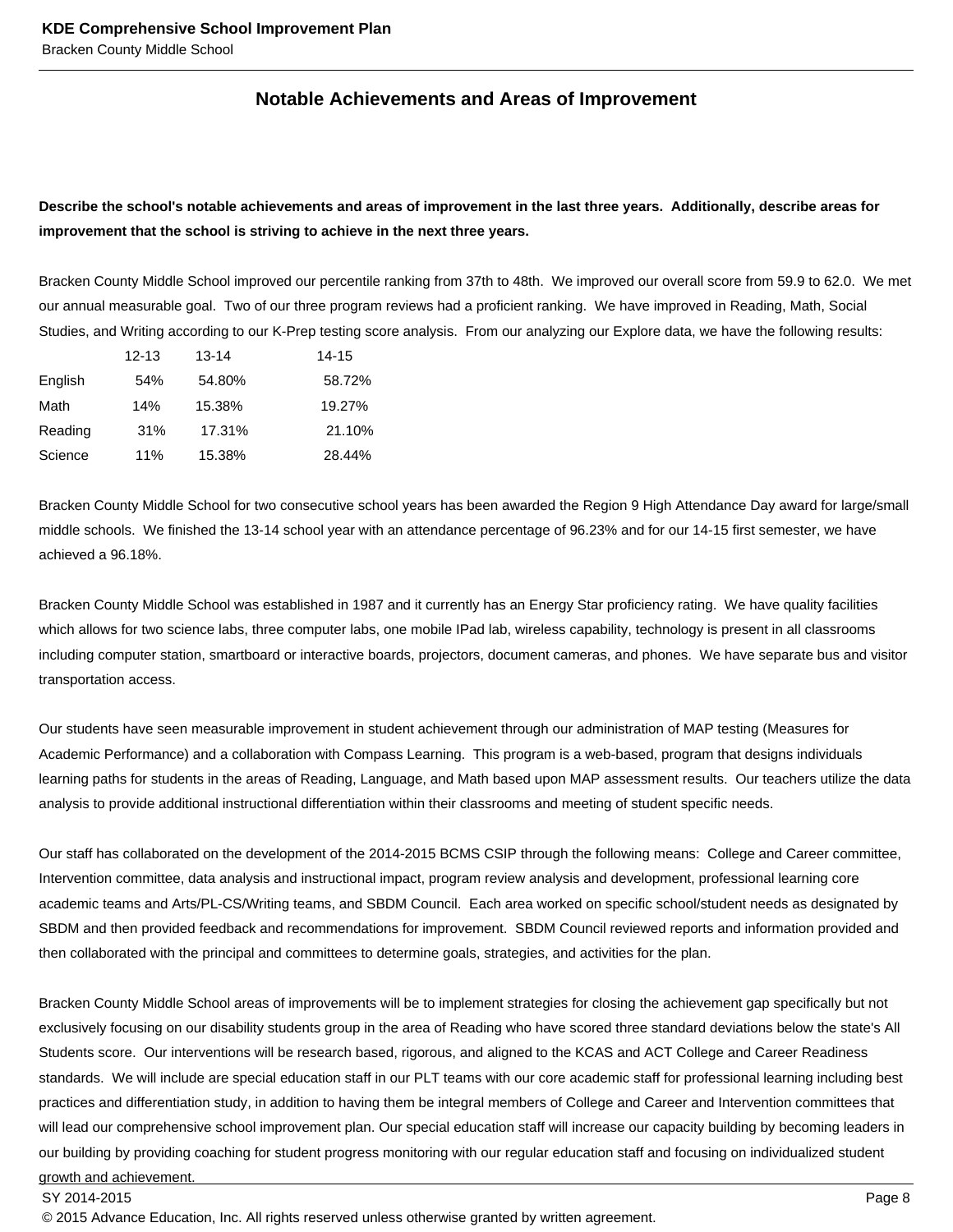Our students have not met K-Prep and College and Career readiness benchmarks for our desired school improvement. Our staff is willing to improve our school culture and climate towards a more comprehensive College and Career readiness focus. Our staff is stepping up and taking ownership of the programs and interventions needed to assist slower and lower performing students in addition to improving our classrooms through increased student, teacher, and community expectations for learning and accountability. We have collectively designed and collaborated on some grassroots strategies and activities that we feel are fundamental to our beginning of this work. We have realized that we have to increase our standards for work ethic and motivation personally and model this for our students for their work within our classrooms and school. We have to educate our students on the responsibilities of a citizen within the world whether they are college or career bound.

Summarily, over the next few years, our focus areas of improvement:

- 1. College and Career readiness improvement for all students.
- 2. Increased student performance in the non-duplicated gap student area.

The plan written has specifically designed goals, objectives, strategies, and activities that will guide our work in these focus areas of improvement.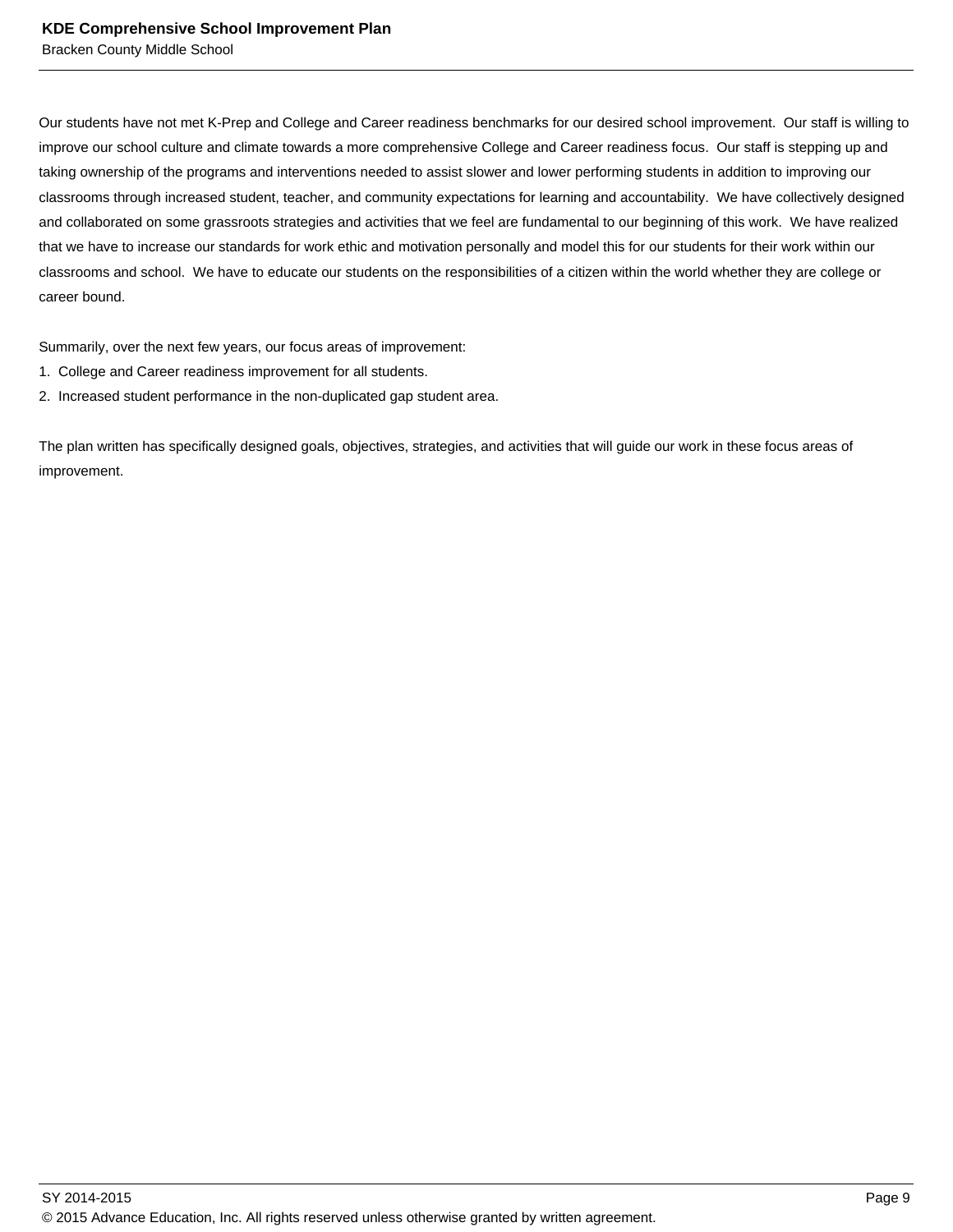# **Additional Information**

**Provide any additional information you would like to share with the public and community that were not prompted in the previous sections.**

Our students are proud of their heritage and cultural traditions as graduates of Bracken County Schools. Our students have earned scholarships at public and private universities and are working in local, state, and global markets. We have made a positive impact on our students through our small town roots.

Our students are recognized and honored for their accomplishments in school, extra-curricular, co-curricular, and community competitions. Our students compete and place in academic, arts, music, and athletic events locally, regionally, and on state levels.

Our student body exhibits regularly appropriate social behavior for their peer and especially when hosting guest speakers/community members and when traveling to off-site locations. We have received calls, cards, e-mails or verbal/written praise on multiple occasions for our student body behavior.

Bracken County Middle School staff and SBDM Council are committed to school and student improvement through growth and effectiveness of our instructional strategies and assessments and improving school culture and climate.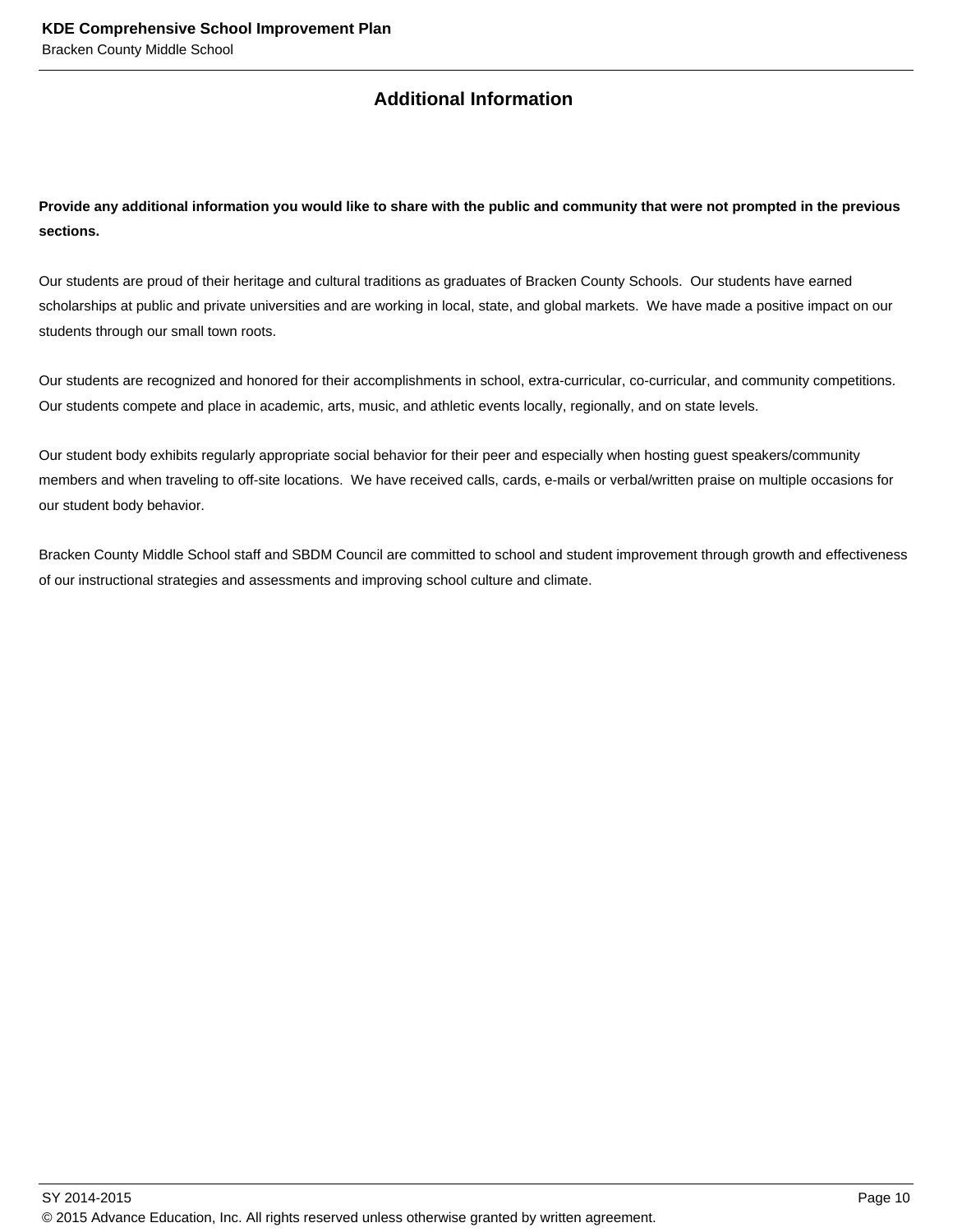# **2014-2015 BCMS Comprehensive School Improvement Plan**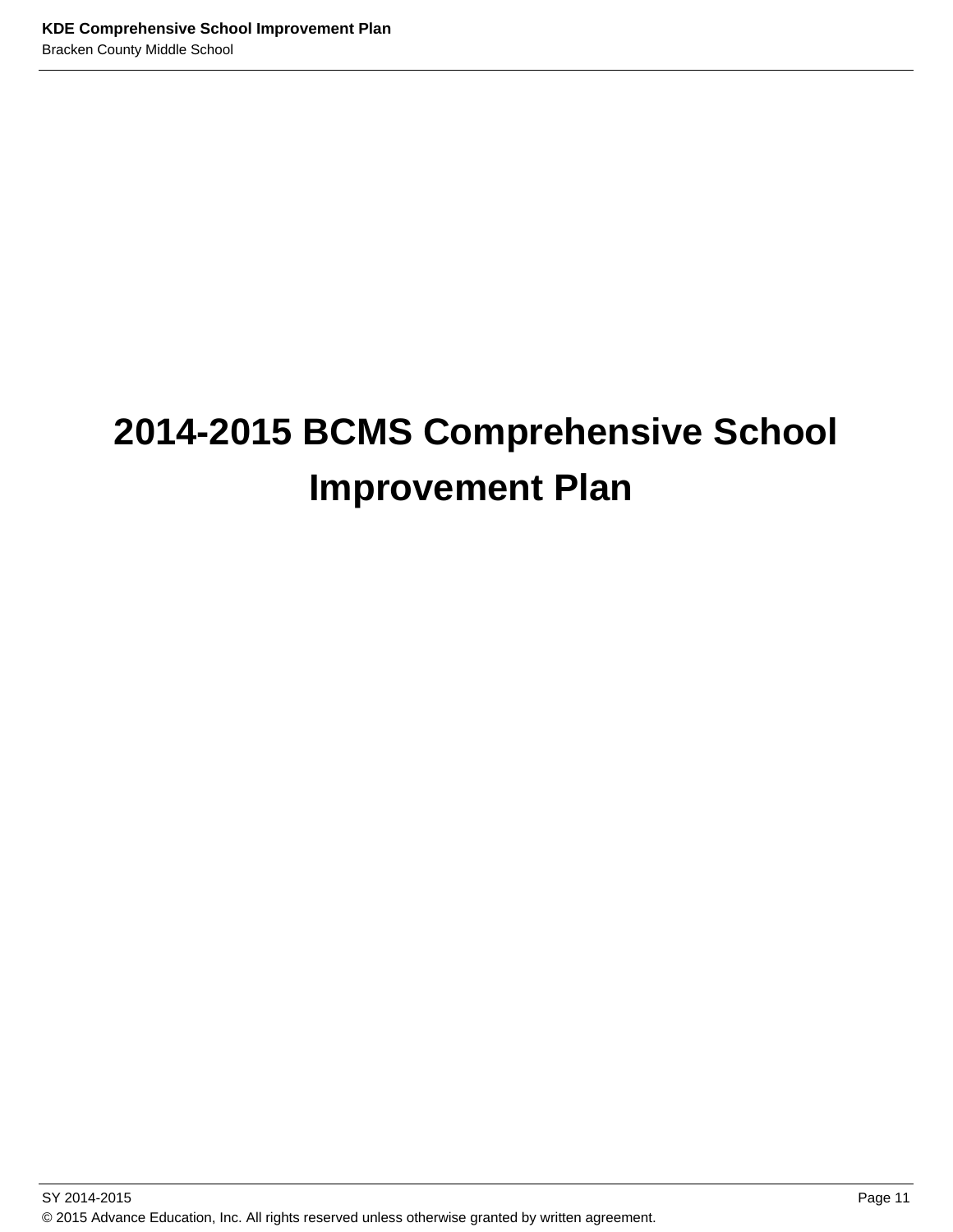# **Overview**

# **Plan Name**

2014-2015 BCMS Comprehensive School Improvement Plan

# **Plan Description**

2014-2015 Comprehensive School Improvement Plan for Bracken County Middle School utilizing Spring 2014 K-Prep data and Fall 2013 and 2014 Explore data.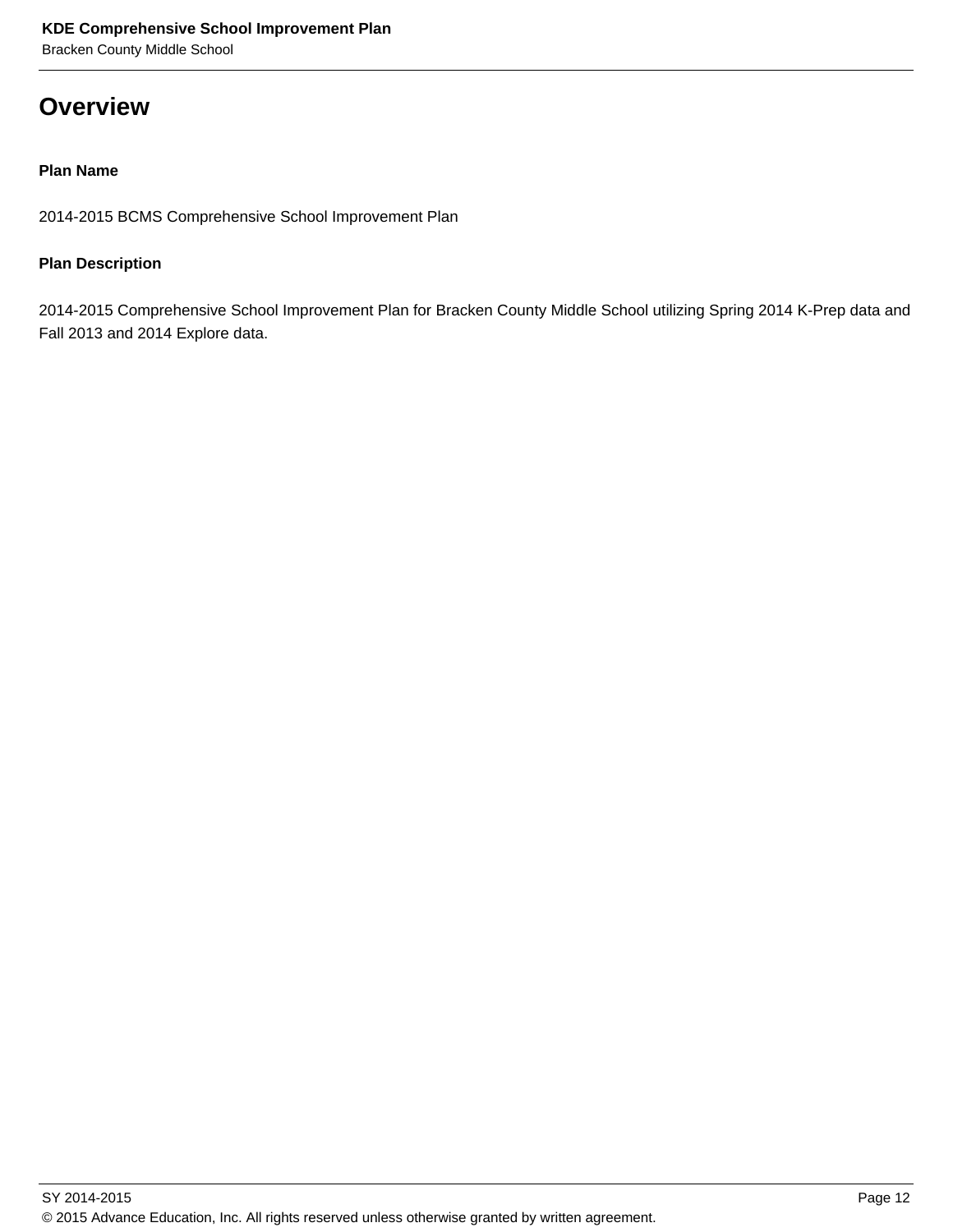# **Goals Summary**

**The following is a summary of the goals encompassed in this plan. The details for each goal are available in the next section.**

| $\vert \#$ | Goal Name                                                                                                                                                                       | Goal Details                                     | Goal Type | Total Funding |
|------------|---------------------------------------------------------------------------------------------------------------------------------------------------------------------------------|--------------------------------------------------|-----------|---------------|
|            | Increase the averaged combined Math and<br>Reading K-Prep scores for all middle school<br>students from 44% to 72% in 2017.                                                     | Objectives: 1<br>Strategies: 5<br>Activities: 26 | Academic  | \$34800       |
| 2          | Increase the average combined Math and Reading<br>Proficiency ratings for all students in the non-<br>duplicated gap group from 33% in 2012 to 66.5% in Activities: 17<br>2017. | Objectives: 1<br>Strategies: 3                   | Academic  | 1\$15200      |
| 13         | Increase the percentage of students who are<br>college and career ready from 24% to 68% by<br>2015.                                                                             | Objectives: 1<br>Strategies: 3<br>Activities: 20 | Academic  | \$25000       |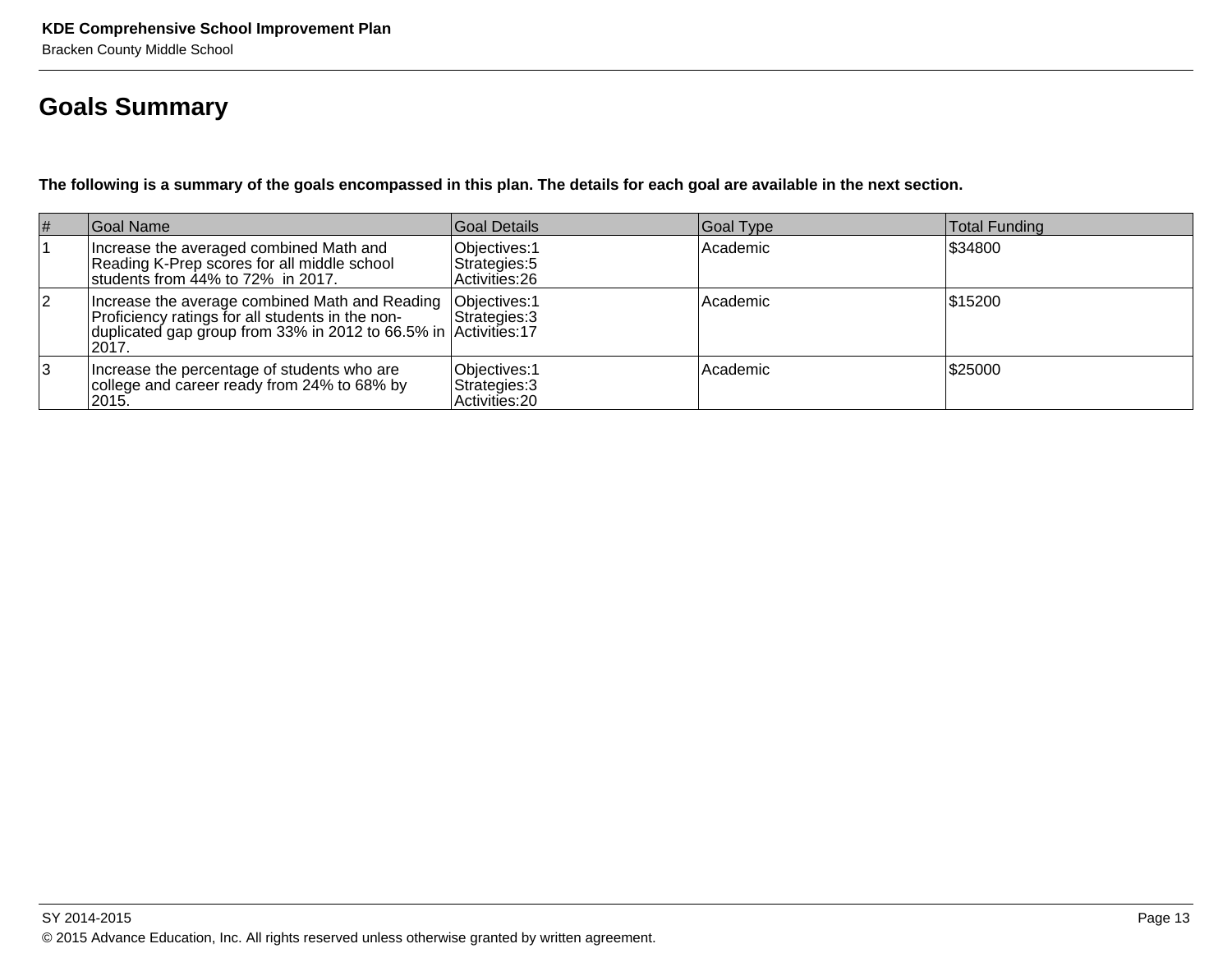# **Goal 1: Increase the averaged combined Math and Reading K-Prep scores for all middle schoolstudents from 44% to 72% in 2017.**

# **Measurable Objective 1:**

A 16% increase of All Students will demonstrate a proficiency for Math and in Reading by 05/29/2015 as measured by 2015 KPREP testing data.

### **Strategy 1:**

Targeted Interventions - Students who have not met College and Career readiness benchmarks will be identified and a learning path will be provided to improve studentperformance and become college and career ready.

Category: Continuous Improvement

Research Cited: ACT College and Career Readiness and Title I

| Activity - Intervention Protocol                                                                                                                                                                         | <b>Activity Type</b>           | Begin Date | <b>End Date</b> | Resource<br>Assigned | Source Of<br>Funding   | Staff<br>Responsible                                        |
|----------------------------------------------------------------------------------------------------------------------------------------------------------------------------------------------------------|--------------------------------|------------|-----------------|----------------------|------------------------|-------------------------------------------------------------|
| Protocol will include access to students, duration, admittance, exit criteria,<br>and etc.                                                                                                               | Academic<br>Support<br>Program | 01/05/2015 | 03/31/2015      | \$0                  | No Funding<br>Required | Intervention<br>Committee<br>and Principal                  |
|                                                                                                                                                                                                          |                                |            |                 |                      |                        |                                                             |
| Activity - Compass Learning                                                                                                                                                                              | <b>Activity Type</b>           | Begin Date | <b>End Date</b> | Resource<br>Assigned | Source Of<br>Funding   | Staff<br>Responsible                                        |
| Compass Learning is a web based instructional Reading, Language, and<br>Math program which provides individualized learning activities as<br>determined by MAP assessments taken during the school year. | Academic<br>Support<br>Program | 08/18/2014 | 05/30/2016      | \$3500               | Title I Part A         | Principal and<br>Instructional<br>Supervisor                |
|                                                                                                                                                                                                          |                                |            |                 |                      |                        |                                                             |
| Activity - Intervention Support Staff                                                                                                                                                                    | <b>Activity Type</b>           | Begin Date | <b>End Date</b> | Resource<br>Assigned | Source Of<br>Funding   | Staff<br>Responsible                                        |
| Determine need for additional support staff/personnel for intervention<br>program.                                                                                                                       | Direct<br>Instruction          | 01/05/2015 | 05/29/2015      | 1\$15000             | Title I Part A         | Intervention<br>Committee<br>and Principal                  |
|                                                                                                                                                                                                          |                                |            |                 |                      |                        |                                                             |
| Activity - ACT ESS sessions                                                                                                                                                                              | <b>Activity Type</b>           | Begin Date | <b>End Date</b> | Resource<br>Assigned | Source Of<br> Funding  | Staff<br>Responsible                                        |
| Offer ACT after school sessions for students who did not benchmark in<br><b>ESS</b>                                                                                                                      | Direct<br>Instruction          | 01/05/2015 | 05/29/2015      | \$1500               | <b>State Funds</b>     | ESS teacher,<br><b>ESS</b><br>Coordinator,<br>and Principal |
|                                                                                                                                                                                                          |                                |            |                 |                      |                        |                                                             |
| Activity - Reading Assist Program                                                                                                                                                                        | <b>Activity Type</b>           | Begin Date | <b>End Date</b> | Resource<br>Assigned | Source Of<br>Funding   | Staff<br>Responsible                                        |

en and the set of the set of the set of the set of the set of the set of the set of the set of the set of the set of the set of the set of the set of the set of the set of the set of the set of the set of the set of the se © 2015 Advance Education, Inc. All rights reserved unless otherwise granted by written agreement.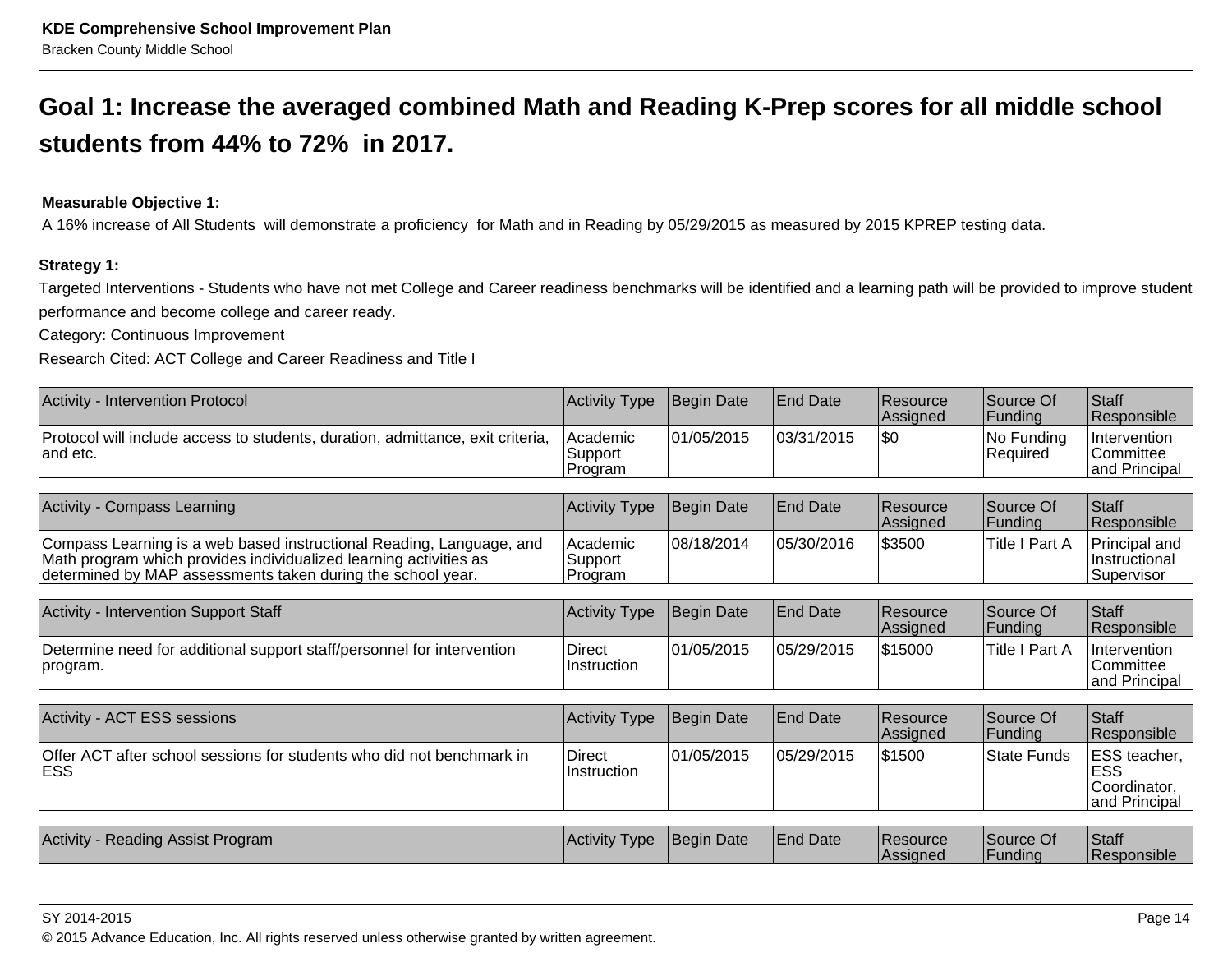Bracken County Middle School

| Explore the purchase of the Reading Assist program which will allow<br>students not reading on grade level and/or not benchmarking to improve<br>upon their reading skills through the use of a computer, microphone, and<br>recording devices. | Academic<br>Support<br>Program | 01/05/2015 | 05/29/2015      | \$3500               | Grant Funds                 | Intervention<br>lCommittee<br>and Principal                            |
|-------------------------------------------------------------------------------------------------------------------------------------------------------------------------------------------------------------------------------------------------|--------------------------------|------------|-----------------|----------------------|-----------------------------|------------------------------------------------------------------------|
|                                                                                                                                                                                                                                                 |                                |            |                 |                      |                             |                                                                        |
| <b>Activity - Scheduling</b>                                                                                                                                                                                                                    | <b>Activity Type</b>           | Begin Date | <b>End Date</b> | Resource<br>Assigned | Source Of<br> Funding       | Staff<br> Responsible                                                  |
| Scheduling committee determines needs for interventions and scheduled<br>time within the master schedule.                                                                                                                                       | Other                          | 01/05/2015 | 04/30/2015      | \$0                  | No Funding<br>Required      | Scheduling<br> committee,<br><b>SBDM</b><br> Council, and<br>Principal |
|                                                                                                                                                                                                                                                 |                                |            |                 |                      |                             |                                                                        |
| <b>Activity - MAP Testing</b>                                                                                                                                                                                                                   | <b>Activity Type</b>           | Begin Date | <b>End Date</b> | Resource<br>Assigned | Source Of<br> Funding       | <b>S</b> taff<br>Responsible                                           |
| Students will be administered an assessment to determine their<br>instructional level in three areas: Reading, Language, and Math.                                                                                                              | Academic<br> Support           | 07/01/2014 | 105/30/2016     | \$3500               | <b>District</b><br> Funding | Intervention<br>Committee                                              |

|                                                                                                                                                                                                                                                                                        |                                  |             |            | $\cdots$ | .                     | .                                                         |
|----------------------------------------------------------------------------------------------------------------------------------------------------------------------------------------------------------------------------------------------------------------------------------------|----------------------------------|-------------|------------|----------|-----------------------|-----------------------------------------------------------|
| Students will be administered an assessment to determine their<br>instructional level in three areas: Reading, Language, and Math.<br>Assessments can be conducted three times a vear. Student information<br>can be used to differentiate instruction, create individualized learning | Academic<br>Support<br>I Program | 107/01/2014 | 05/30/2016 | \$3500   | 'District<br> Funding | <b>Intervention</b><br><b>Committee</b><br>land Principal |
| paths, or accelerate students' learning.                                                                                                                                                                                                                                               |                                  |             |            |          |                       |                                                           |

# **Strategy 2:**

Increased Accelerated Learning Opportunities - All students will have the opportunity to pursue additional learning opportunities within the school day and after the

school day that will enrich their current academic core curriculum.

Category: Continuous Improvement

Research Cited: ACT College and Career Readiness

| Activity - Gifted Instruction                                                                                                                                                                | Activity Type                | <b>Begin Date</b> | <b>End Date</b> | <b>Resource</b><br>Assigned        | Source Of<br>Funding        | Staff<br>Responsible                                        |
|----------------------------------------------------------------------------------------------------------------------------------------------------------------------------------------------|------------------------------|-------------------|-----------------|------------------------------------|-----------------------------|-------------------------------------------------------------|
| Provide staff training on differentiating instruction for gifted and over<br>achieving students through the use of CIITS/PD 360.                                                             | Professional<br>Learning     | 101/05/2015       | 12/31/2015      | <b>SO</b>                          | No Funding<br>Required      | PD Plan.<br>Gifted<br>Coordinator,<br>and Principal         |
| <b>Activity - ACT Lab Sessions</b>                                                                                                                                                           | Activity Type                | Begin Date        | <b>End Date</b> | Resource<br>Assigned               | Source Of<br><b>Funding</b> | Staff<br>Responsible                                        |
| Provide ESS lab sessions after school to explore topics enriching core<br>curriculum in Reading, Math, and Science that meet ACT College and<br>Career Readiness Standards for all students. | <b>Direct</b><br>Instruction | 01/05/2015        | 05/30/2016      | \$1500                             | State Funds                 | ESS teacher,<br><b>ESS</b><br>coordinator.<br>and Principal |
|                                                                                                                                                                                              |                              |                   |                 |                                    |                             |                                                             |
| Activity - On Line Opportunities                                                                                                                                                             | Activity Type                | Begin Date        | <b>End Date</b> | <b>Resource</b><br><b>Assigned</b> | Source Of<br>Funding        | Staff<br>Responsible                                        |

en 15 and 20 and 20 and 20 and 20 and 20 and 20 and 20 and 20 and 20 and 20 and 20 and 20 and 20 and 20 and 20 © 2015 Advance Education, Inc. All rights reserved unless otherwise granted by written agreement.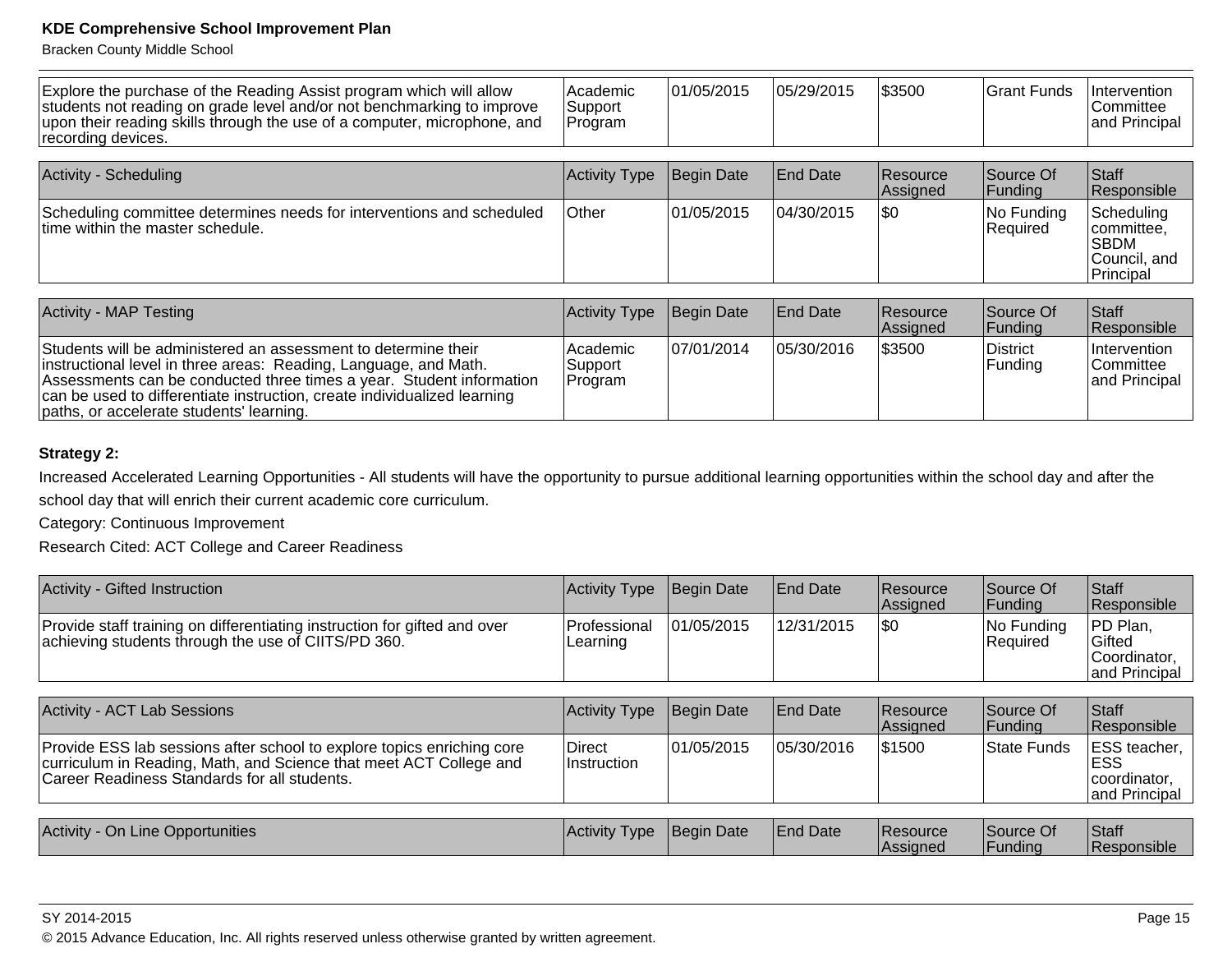Bracken County Middle School

| will have the opportunity to engage in on line elective course offerings<br>Suppor<br>e, or Edmentum course program platform. '<br>ו local high school. college.<br>Program<br>∣through | <b>Academic</b> |  | \$2500 | <sup>I</sup> District<br>Funding | <b>SBDM</b><br>Council and<br>'Principai |
|-----------------------------------------------------------------------------------------------------------------------------------------------------------------------------------------|-----------------|--|--------|----------------------------------|------------------------------------------|
|-----------------------------------------------------------------------------------------------------------------------------------------------------------------------------------------|-----------------|--|--------|----------------------------------|------------------------------------------|

# **Strategy 3:**

Engaging Instruction - Increase expectations for classroom performance involving all stakeholders: administration, teachers, parents, and students.

Category: Continuous Improvement

Research Cited: ACT College and Career Readiness

| Activity - College and Career Readiness Protocol                                                                  | Activity Type                | Begin Date | <b>End Date</b> | <b>IResource</b><br><b>Assigned</b> | Source Of<br> Funding          | <b>Staff</b><br>Responsible                                                              |
|-------------------------------------------------------------------------------------------------------------------|------------------------------|------------|-----------------|-------------------------------------|--------------------------------|------------------------------------------------------------------------------------------|
| Determine the Steps for College and Career Readiness for Bracken<br>County Middle School for grades 6,, 7, and 8. | Policy and<br><b>Process</b> | 01/05/2015 | 07/31/2015      | <b>SO</b>                           | INo Fundina<br><b>Required</b> | College and<br><b>Career</b><br>∣Committee.<br>ISBDM<br>Council. and<br><b>Principal</b> |

| Activity - Bell work/Exit slips                                                                          | Activity Type Begin Date            |            | <b>IEnd Date</b> | <b>Resource</b><br><b>Assigned</b> | Source Of<br>lFundina  | Staff<br>Responsible       |
|----------------------------------------------------------------------------------------------------------|-------------------------------------|------------|------------------|------------------------------------|------------------------|----------------------------|
| All teachers will implement bell work/exit slips that is<br>ACT/Plan/Explore/Aspire like in all classes. | <b>Direct</b><br><b>Instruction</b> | 02/02/2015 | 05/31/2016       | \$300                              | General Fund Classroom | Iteachers and<br>Principal |

| <b>Activity - Timed Scenerios</b>                                                                                               | Activity Type Begin Date |            | <b>End Date</b> | Resource<br><b>Assigned</b> | <b>Source Of</b><br><b>Funding</b> | Staff<br>Responsible                                     |
|---------------------------------------------------------------------------------------------------------------------------------|--------------------------|------------|-----------------|-----------------------------|------------------------------------|----------------------------------------------------------|
| Classroom teachers will design and implement timed testing scenarios that Direct<br>are Explore/ACT like for each content area. | ⊺Instruction             | 01/05/2015 | 05/30/2016      | 1\$0                        | No Funding<br>Required             | Classroom<br> teaches, PLT <br>Iteams, and<br> Principal |

| Activity - Implement a reading program                                                     | <b>Activity Type</b>           | Begin Date | <b>End Date</b> | <b>Resource</b><br><b>Assigned</b> | Source Of<br> Funding | <b>Staff</b><br>Responsible                         |
|--------------------------------------------------------------------------------------------|--------------------------------|------------|-----------------|------------------------------------|-----------------------|-----------------------------------------------------|
| ELA teachers will design and implement a reading program to encourage<br>students reading. | Academic<br>Support<br>Program | 01/05/2015 | 05/30/2016      | \$500                              | District<br>Funding   | IELA PLT<br>team, SBDM<br>Council. and<br>Principal |

| Activity - Vocabulary Instruction                                                                                      | Activity Type         | Begin Date | <b>End Date</b> | <b>Resource</b><br><b>Assigned</b> | <b>Source Of</b><br><b>Funding</b> | <b>Staff</b><br>Responsible                                    |
|------------------------------------------------------------------------------------------------------------------------|-----------------------|------------|-----------------|------------------------------------|------------------------------------|----------------------------------------------------------------|
| Classroom teachers will utilize vocabulary rich instruction within their<br>classrooms to improve student performance. | Direct<br>Instruction | 01/05/2015 | 05/30/2016      | 1\$0                               | No Funding<br>Required             | <b>Classroom</b><br>teachers, PLT<br>Iteams, and<br> Principal |

en and the set of the set of the set of the set of the set of the set of the set of the set of the Page 16  $\,$ © 2015 Advance Education, Inc. All rights reserved unless otherwise granted by written agreement.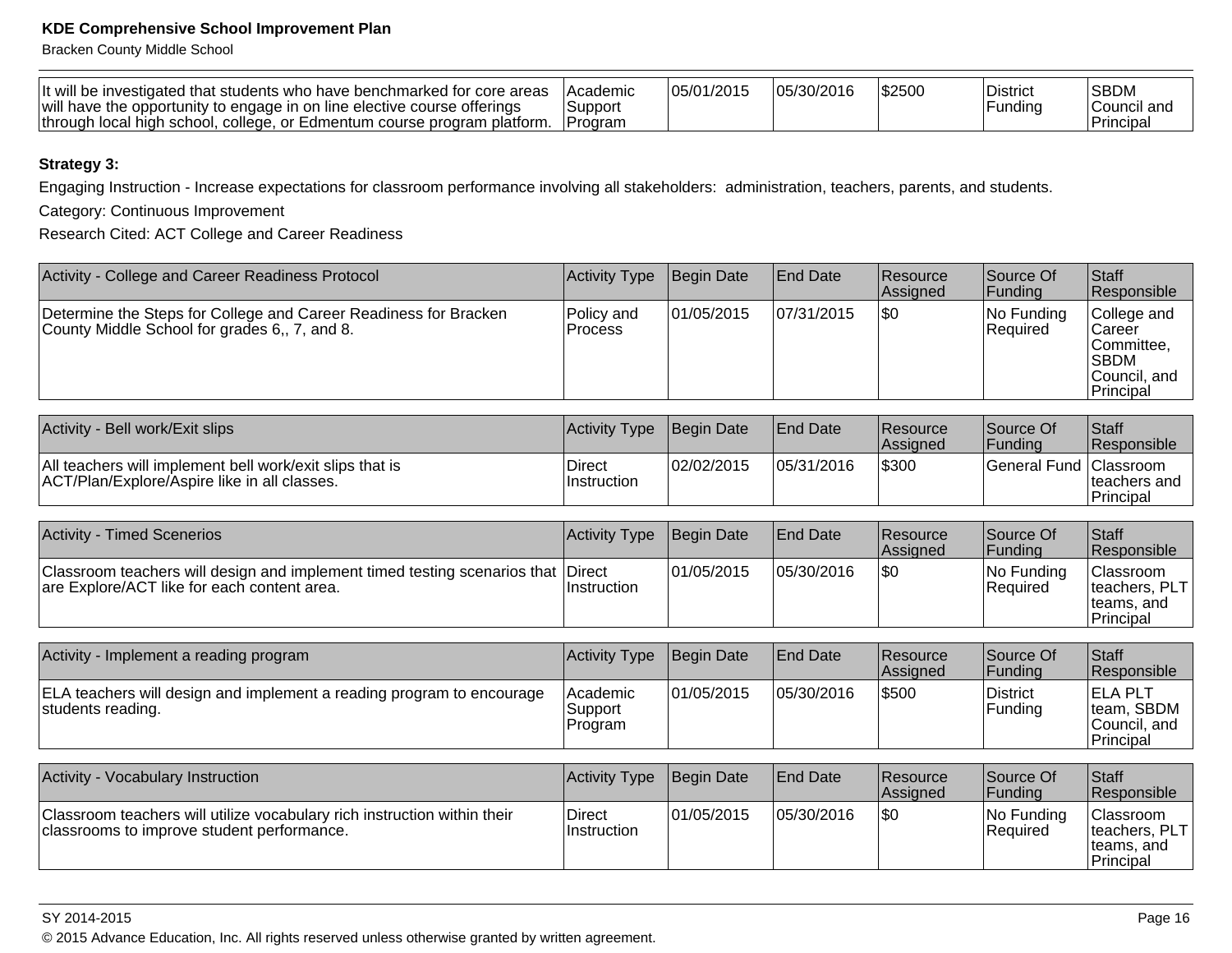Bracken County Middle School

#### **Strategy 4:**

Professional Development - Staff will increase their professional learning through student growth, growth goal assessment building, and professional growth and effectiveness training, intervention program and techniques, data analysis and review, ACT College and Career Readiness standards, classroom rigor, vocabularyinstruction, and home visit training and application.

Category: Professional Learning & Support

Activity - Classroom Rigor/Vocabulary Instruction

Research Cited: Professional growth and effectiveness- Charolette Danielson framework and KDE Guidance documents and ACT College and Career Readiness

Activity Type Begin Date End Date Resource

 $\cos \theta$ 

 $\epsilon$ 

| <u>100 YILY - ORASSI OOTITTUGOT/ V OCADURIY THSU UCUOTI</u>                                                                                                                                 | TULIVILY I YPU             | Duyin Dalu        | ∟⊔u Daw         | 110000100<br>Assigned | ovurvo vi<br>Funding       | Ululi<br>Responsible                                                        |
|---------------------------------------------------------------------------------------------------------------------------------------------------------------------------------------------|----------------------------|-------------------|-----------------|-----------------------|----------------------------|-----------------------------------------------------------------------------|
| Increase rigor and vocabulary instruction within the classroom from the<br>teacher perspective, student performance aspect, and parent collaboration.<br>Utilize CIITS/PD 360 for training. | l Professional<br>Learning | 01/05/2015        | 12/31/2015      | l\$0                  | No Funding<br>Required     | Classroom<br>teachers, PLT<br>teams, PD<br>Plan, and<br>Principal           |
| Activity - ACT Standards Training                                                                                                                                                           | <b>Activity Type</b>       | <b>Begin Date</b> | <b>End Date</b> | Resource<br>Assigned  | Source Of<br>Funding       | Staff<br>Responsible                                                        |
| Staff will participate in training matching ACT standards to Common Core<br>curriculum and focusing classroom instruction on ACT standards.                                                 | Professional<br>Learning   | 12/24/2014        | 12/31/2015      | \$500                 | District<br>Funding        | Classroom<br>teachers, ,PD<br>Plan, and<br>Principal                        |
|                                                                                                                                                                                             |                            |                   |                 |                       |                            |                                                                             |
| Activity - Middle School Conceptual Building Block                                                                                                                                          | <b>Activity Type</b>       | Begin Date        | <b>End Date</b> | Resource<br>Assigned  | Source Of<br>Funding       | Staff<br>Responsible                                                        |
| Math staff will participate in the middle school conceptual building block<br>modules provided by NKCES presenting algebraic thinking and geometry                                          | Professional<br>Learning   | 12/01/2014        | 03/31/2015      | \$500                 | <b>District</b><br>Funding | Math staff and<br>Principal                                                 |
| Activity - Intervention Program & Techniques                                                                                                                                                | <b>Activity Type</b>       | Begin Date        | <b>End Date</b> | Resource<br>Assigned  | Source Of<br>Funding       | Staff<br>Responsible                                                        |
| Train staff on the intervention program and techniques to utilize within the<br>classroom and outside the classroom for continuous student improvement.                                     | Professional<br>Learning   | 01/05/2015        | 12/31/2015      | l\$0                  | No Funding<br>Required     | Intervention<br>committee,<br>Intervention<br>coordinator,<br>and Principal |
|                                                                                                                                                                                             |                            |                   |                 |                       |                            |                                                                             |
| <b>Activity - Data Analysis and Review</b>                                                                                                                                                  | <b>Activity Type</b>       | Begin Date        | <b>End Date</b> | Resource<br>Assigned  | Source Of<br>Funding       | Staff<br>Responsible                                                        |
| Staff will review current student performance data (Explore, K-Prep, MAP,<br>and school grades) to determine school's vision/purpose for<br>comprehensive school improvement.               | Professional<br>Learning   | 09/03/2014        | 11/14/2014      | \$0                   | No Funding<br>Required     | Principal                                                                   |
| Activity - Student Growth Goals                                                                                                                                                             | <b>Activity Type</b>       | Begin Date        | <b>End Date</b> | Resource<br>Assigned  | Source Of<br>Funding       | Staff<br>Responsible                                                        |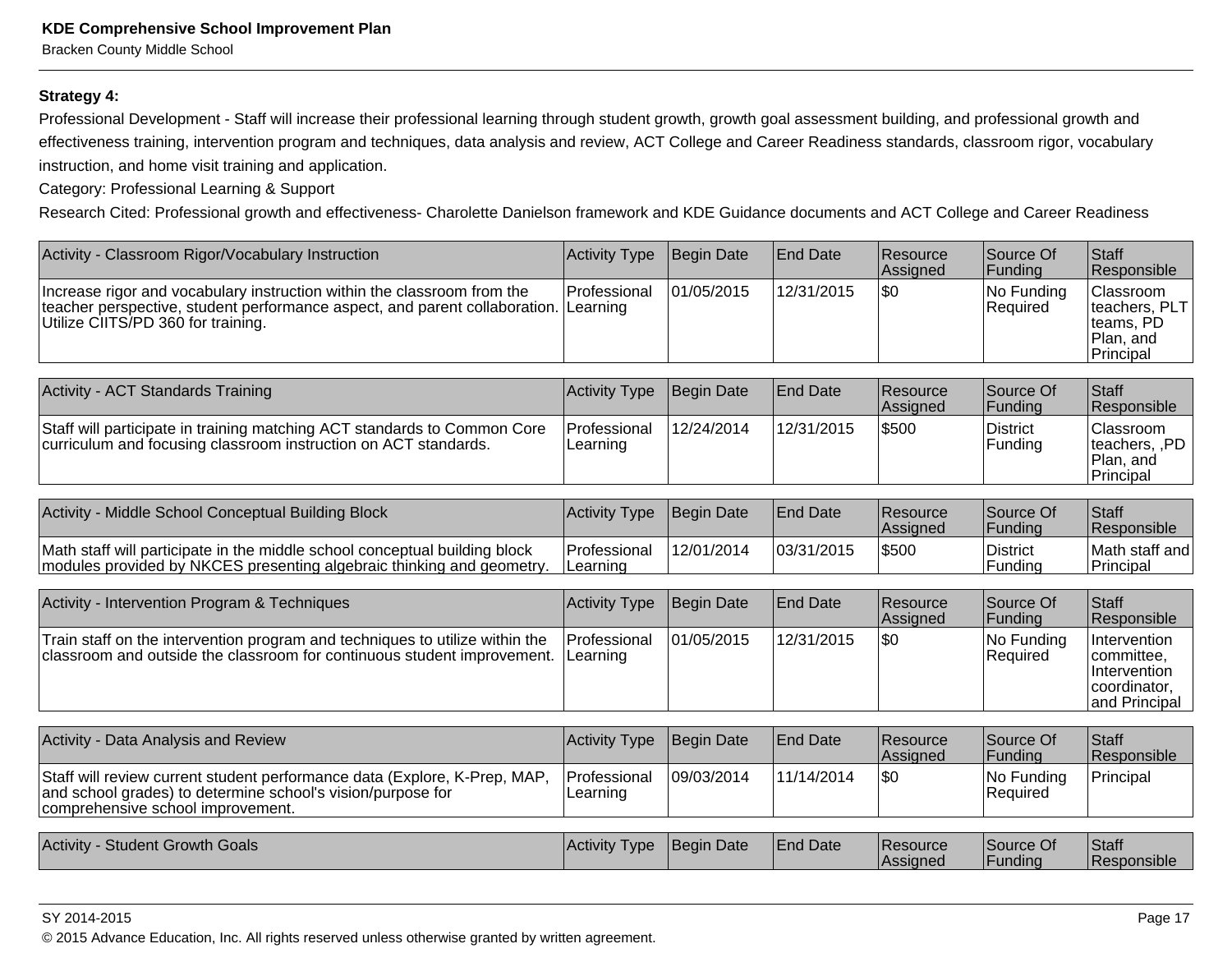Bracken County Middle School

| Teachers will be engaged in learning about and creating student growth<br>goals as related to the professional growth and effectiveness system.     | Professional<br>Learning         | 08/01/2014  | 10/31/2014      | 1\$0                        | No Funding<br>Required | PGES<br>Regional<br>lCoordinator<br>land District<br>ladministrative<br>∣team. |
|-----------------------------------------------------------------------------------------------------------------------------------------------------|----------------------------------|-------------|-----------------|-----------------------------|------------------------|--------------------------------------------------------------------------------|
| Activity - PGES and Growth Goal Asst.                                                                                                               | Activity Type                    | Begin Date  | <b>End Date</b> | <b>Resource</b><br>Assigned | Source Of<br> Funding  | Staff<br>Responsible                                                           |
| Teachers will be provided a PGES toolkit and resource training related to<br>the components of the professional growth and effectiveness system. In | <b>IProfessional</b><br>Learning | 108/01/2014 | 10/31/2014      | \$500                       | District<br>Fundina    | Middle school<br>Istaff and                                                    |

|                                                                                                                                                                                |   |  | $\sim$  | $\sim$    |
|--------------------------------------------------------------------------------------------------------------------------------------------------------------------------------|---|--|---------|-----------|
|                                                                                                                                                                                |   |  |         |           |
| addition, teachers will collaborate per content area teams to develop,<br>review/refine, give a student growth goal benchmark assessment, and<br>Idiscuss student performance. |   |  |         | Principa. |
|                                                                                                                                                                                | . |  | ------- | .         |

| Activity - Literacy and 21st Century training                                                                                                                          | Activity Type Begin Date          |            | <b>IEnd Date</b> | <b>IResource</b><br><b>Assigned</b> | Source Of<br><b>IFundina</b> | Staff<br><b>Responsible</b>     |
|------------------------------------------------------------------------------------------------------------------------------------------------------------------------|-----------------------------------|------------|------------------|-------------------------------------|------------------------------|---------------------------------|
| All middle school staff will be engaged in literacy instruction emphasizing<br>Reading, Writing, Arts strategies and 21st century skills across all content<br>lareas. | lProfessional<br><b>ILearning</b> | 08/01/2014 | 09/30/2015       | \$500                               | <b>District</b><br>Funding   | <b>PD Plan and</b><br>Principal |

# **Strategy 5:**

Program Review - Students will engage in 21st century skills through Writing, Practical Living-Career Studies, and Arts and Humanities curriculum designed for them byall middle school teachers from core and elective areas through program reviews.

Category: Continuous Improvement

| Activity - Collaboration                                                                                                                                                                                                                        | Activity Type Begin Date         |             | <b>End Date</b> | <b>Resource</b><br><b>Assigned</b> | Source Of<br>IFundina    | <b>Staff</b><br><b>Responsible</b>                                             |
|-------------------------------------------------------------------------------------------------------------------------------------------------------------------------------------------------------------------------------------------------|----------------------------------|-------------|-----------------|------------------------------------|--------------------------|--------------------------------------------------------------------------------|
| Middle school staff and administrative team will collaborate and engage<br>community partners through committees, special projects, quest speaking,<br> college-career days, curriculum programs, recognition initiatives, and much  <br>Imore. | ICommunity<br><b>IEngagement</b> | 107/01/2014 | 106/30/2016     | 1\$0                               | No Funding<br>l Reauired | Middle school<br>Istaff, PLT<br>$ $ teams-AH & $ $<br>IPL-CS, and<br>Principal |

| Activity - Curriculum Analysis and review                                                                                                                                                                                                             | Activity Type                       | Begin Date | <b>End Date</b> | Resource<br><b>Assigned</b> | Source Of<br> Funding  | <b>Staff</b><br><b>Responsible</b>                                    |
|-------------------------------------------------------------------------------------------------------------------------------------------------------------------------------------------------------------------------------------------------------|-------------------------------------|------------|-----------------|-----------------------------|------------------------|-----------------------------------------------------------------------|
| Teachers of elective areas will be involved in PLT team meetings to<br>address the following curriculum needs: standards driven, instructional<br> impact and changes, assessments, rubrics, and continuous feedback (peer)<br>and teacher provided). | <b>Direct</b><br><b>Instruction</b> | 10/15/2014 | 12/31/2015      | 1\$0                        | No Funding<br>Required | Arts and<br><b>Humanities</b><br>and PL-CS<br>Istaff and<br>Principal |

| Activity - Growth and Training | <b>Activity Type</b> | Begin Date | <b>End Date</b> | <b>Resource</b><br><b>Assigned</b> | Source Of<br>Funding | Staff<br><b>Responsible</b> |
|--------------------------------|----------------------|------------|-----------------|------------------------------------|----------------------|-----------------------------|
|--------------------------------|----------------------|------------|-----------------|------------------------------------|----------------------|-----------------------------|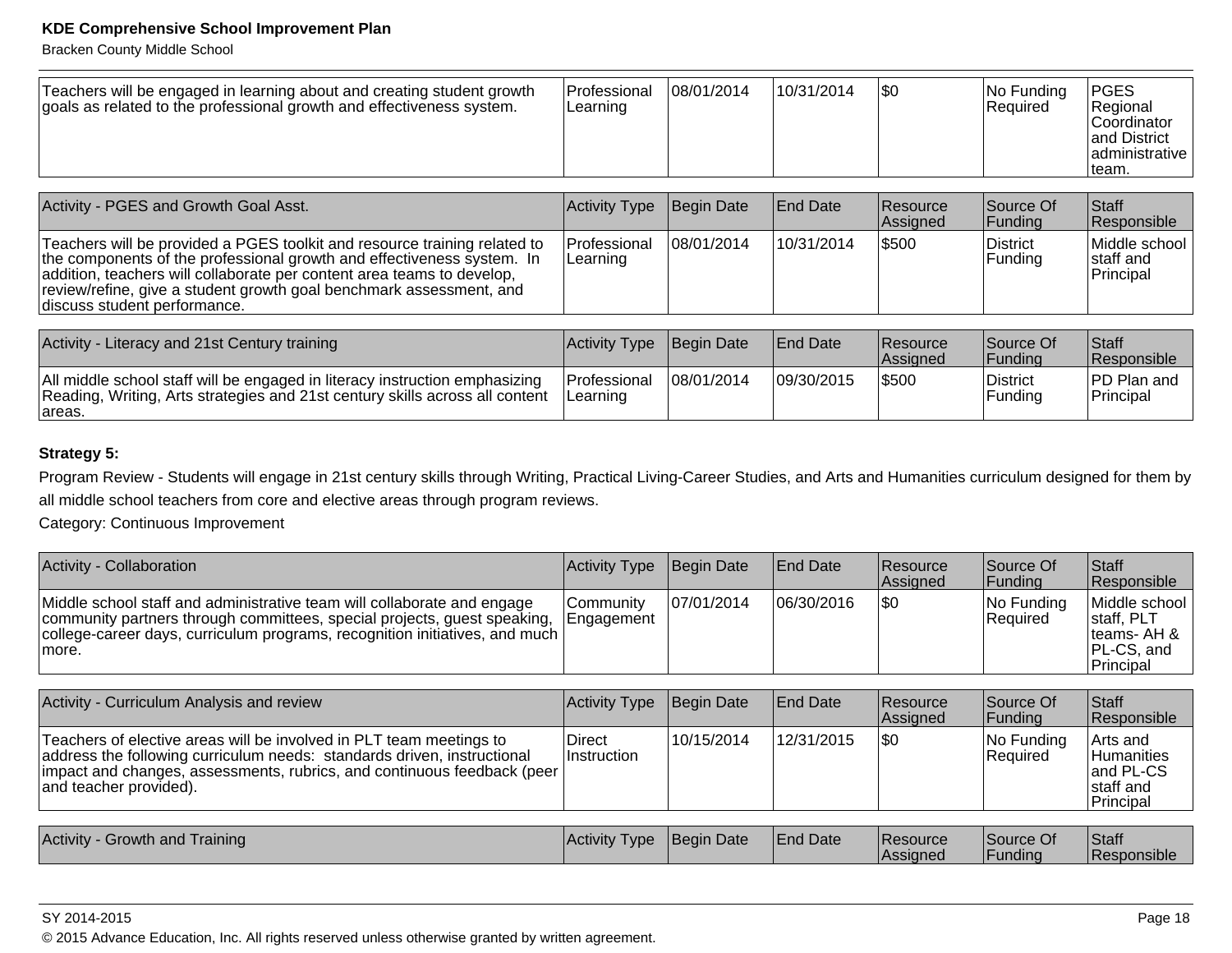Bracken County Middle School

| Teachers, especially elective teachers, will have opportunities for<br>professional growth and training specific to their content area and designed Learning<br>to include measuring student growth within their curriculum also addressing<br><b>PGP</b> plans and school improvement needs. | l Professional | 06/02/2014 | 07/29/2016 | \$1000 | <b>District</b><br> Funding | Middle School<br>Iteachers-<br> writing/literacy <br>. Arts and<br><b>Humanities</b><br>land PL-CS<br>staff, PGP<br> Plans. and<br> Principal |
|-----------------------------------------------------------------------------------------------------------------------------------------------------------------------------------------------------------------------------------------------------------------------------------------------|----------------|------------|------------|--------|-----------------------------|-----------------------------------------------------------------------------------------------------------------------------------------------|
|-----------------------------------------------------------------------------------------------------------------------------------------------------------------------------------------------------------------------------------------------------------------------------------------------|----------------|------------|------------|--------|-----------------------------|-----------------------------------------------------------------------------------------------------------------------------------------------|

# **Goal 2: Increase the average combined Math and Reading Proficiency ratings for all students inthe non-duplicated gap group from 33% in 2012 to 66.5% in 2017.**

### **Measurable Objective 1:**

A 16% increase of All Students will demonstrate a proficiency in the non-duplicated gap group for Math and in Reading by 05/29/2015 as measured by 2015 KPREPtesting data.

### **Strategy 1:**

Targeted Interventions - Students in the non-duplicated gap group who have not met College and Career readiness benchmarks will be identified and a learning pathwill be provided to improve student performance and become college and career ready.

Category: Continuous Improvement

Research Cited: ACT College and Career Readiness and Title I.

| <b>Activity - Intervention Protocol</b>                                                                                                                                                                                                                                                                      | <b>Activity Type</b>            | <b>Begin Date</b> | <b>End Date</b> | Resource<br>Assigned | Source Of<br> Funding   | <b>Staff</b><br>Responsible                     |
|--------------------------------------------------------------------------------------------------------------------------------------------------------------------------------------------------------------------------------------------------------------------------------------------------------------|---------------------------------|-------------------|-----------------|----------------------|-------------------------|-------------------------------------------------|
| Protocol will include access to students, duration, admittance, exit criteria,<br>and etc.                                                                                                                                                                                                                   | Academic<br>Support<br> Program | 101/05/2015       | 03/31/2015      | I\$0                 | No Funding <br>Required | Intervention<br>committee<br>and Principal      |
|                                                                                                                                                                                                                                                                                                              |                                 |                   |                 |                      |                         |                                                 |
| <b>Activity - Compass Learning</b>                                                                                                                                                                                                                                                                           | <b>Activity Type</b>            | Begin Date        | <b>End Date</b> | Resource<br>Assigned | Source Of<br> Funding   | Staff<br>Responsible                            |
| Compass Learning is a web based instructional Reading, Language, and<br>Math program which provides individualized learning activities as<br>determined by MAP assessments taken during the school year.                                                                                                     | Academic<br>Support<br>Program  | 08/18/2014        | 05/30/2016      | \$3500               | Title I Part A          | Principal and<br>Instructional<br>Supervisor    |
|                                                                                                                                                                                                                                                                                                              |                                 |                   |                 |                      |                         |                                                 |
| Activity - Intervention Support and Staff                                                                                                                                                                                                                                                                    | <b>Activity Type</b>            | Begin Date        | <b>End Date</b> | Resource<br>Assigned | Source Of<br> Funding   | Staff<br>Responsible                            |
| Identify support staff/personnel and resource opportunities for additional<br>intervention instruction within the school day, in addition, to specifically<br>targeting and providing specially designed instruction to disability students<br>throughout the school day in Reading and Math academic areas. | <b>Direct</b><br>Instruction    | 11/03/2014        | 05/29/2015      | <b>SO</b>            | No Funding<br>Required  | Special<br>leducation<br>staff and<br>Principal |

#### SY 2014-2015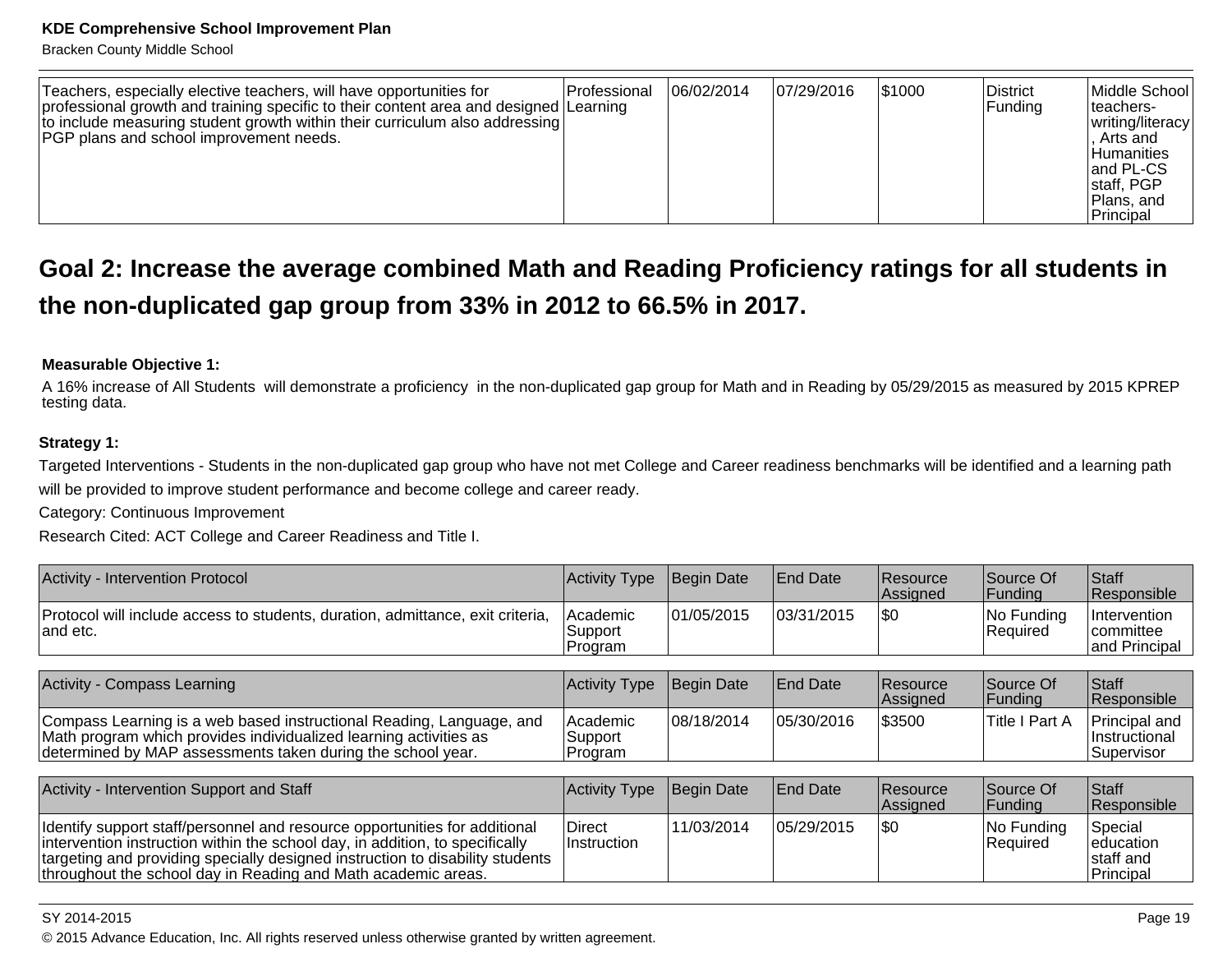Bracken County Middle School

| Activity - ACT ESS sessions                                                                                                                                                                                                                     | Activity Type                  | Begin Date  | <b>End Date</b> | Resource<br>Assigned | Source Of<br> Funding | Staff<br>Responsible                                        |
|-------------------------------------------------------------------------------------------------------------------------------------------------------------------------------------------------------------------------------------------------|--------------------------------|-------------|-----------------|----------------------|-----------------------|-------------------------------------------------------------|
| Offer ACT after school sessions for students in the non-duplicated gap<br>group who didn't benchmark in ESS.                                                                                                                                    | <b>Direct</b><br>Instruction   | 101/05/2015 | 05/29/2015      | \$1500               | State Funds           | ESS teacher,<br><b>ESS</b><br>Coordinator.<br>and Principal |
| <b>Activity - Reading Assist Program</b>                                                                                                                                                                                                        | <b>Activity Type</b>           | Begin Date  | <b>End Date</b> | Resource<br>Assigned | Source Of<br> Funding | Staff<br>Responsible                                        |
| Explore the purchase of the Reading Assist program which will allow<br>students not reading on grade level and/or not benchmarking to improve<br>upon their reading skills through the use of a computer, microphone, and<br>recording devices. | Academic<br>Support<br>Program | 01/05/2015  | 05/29/2015      | \$3000               | <b>Title I Part A</b> | Intervention<br> committee <br>and Principal                |

## **Strategy 2:**

Professional Development - Staff will increase their professional learning through student growth, growth goal assessment building, and professional growth and effectiveness training, intervention program and techniques, data analysis and review, middle school conceptual math building block training modules, and home visittraining and application.

Category: Professional Learning & Support

Research Cited: Professional growth and effectiveness- Charolette Danielson framework and KDE Guidance documents

| Activity - Middle School Conceptual Building Block                                                                                                                            | <b>Activity Type</b>     | Begin Date        | <b>End Date</b> | Resource<br> Assigned | Source Of<br>Funding       | Staff<br> Responsible_                                                      |
|-------------------------------------------------------------------------------------------------------------------------------------------------------------------------------|--------------------------|-------------------|-----------------|-----------------------|----------------------------|-----------------------------------------------------------------------------|
| Special education math staff will participate in the middle school<br>conceptual building block modules provided by NKCES presenting<br>algebraic thinking and geometry.      | Professional<br>Learning | 12/01/2014        | 03/31/2015      | \$500                 | <b>District</b><br>Funding | PD Plan and<br>Principal                                                    |
|                                                                                                                                                                               |                          |                   |                 |                       |                            |                                                                             |
| Activity - Intervention Program & Techniques                                                                                                                                  | <b>Activity Type</b>     | Begin Date        | End Date        | Resource<br>Assigned  | Source Of<br> Funding      | Staff<br> Responsible_                                                      |
| Train staff on the intervention program and techniques to utilize within the<br>classroom and outside the classroom for continuous student improvement.                       | Professional<br>Learning | 01/05/2015        | 12/31/2015      | \$0                   | No Funding<br>Required     | Intervention<br>committee,<br>Intervention<br>coordinator,<br>and Principal |
|                                                                                                                                                                               |                          |                   |                 |                       |                            |                                                                             |
| Activity - Data Analysis and Review                                                                                                                                           | <b>Activity Type</b>     | Begin Date        | <b>End Date</b> | Resource<br>Assigned  | Source Of<br>Funding       | Staff<br>Responsible                                                        |
| Staff will review current student performance data (Explore, K-Prep, MAP,<br>and school grades) to determine school's vision/purpose for<br>comprehensive school improvement. | Professional<br>Learning | 09/03/2014        | 11/14/2014      | <b>SO</b>             | No Funding<br>Required     | Middle School<br> staff and<br>Principal                                    |
|                                                                                                                                                                               |                          |                   |                 |                       |                            |                                                                             |
| <b>Activity - Home Visits</b>                                                                                                                                                 | <b>Activity Type</b>     | <b>Begin Date</b> | <b>End Date</b> | Resource<br> Assigned | Source Of<br> Fundina      | Staff<br> Responsible_                                                      |

en and the state of the state of the state of the state of the state of the state  $P$  age 20  $\,$ © 2015 Advance Education, Inc. All rights reserved unless otherwise granted by written agreement.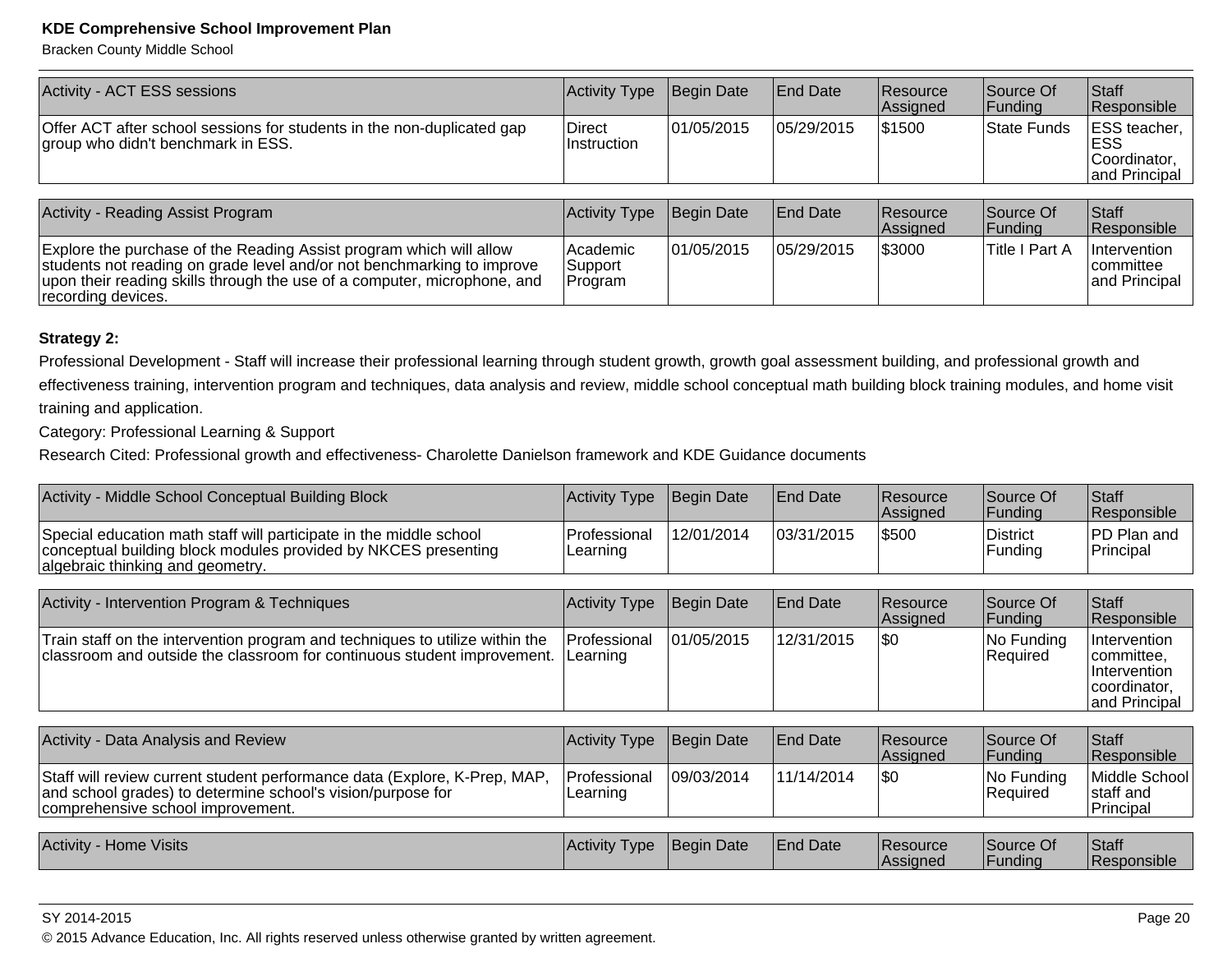Bracken County Middle School

| Teachers in an effort to improve our relationship building and<br>communication ties with parents of all students but especially at risk and<br>disability students home visits will be conducted. | l Professional<br>Learning | 07/29/2014  | 108/28/2015     | \$1500               | District<br>Funding                  | Middle school<br>staff and<br> principal                                 |
|----------------------------------------------------------------------------------------------------------------------------------------------------------------------------------------------------|----------------------------|-------------|-----------------|----------------------|--------------------------------------|--------------------------------------------------------------------------|
|                                                                                                                                                                                                    |                            |             |                 |                      |                                      |                                                                          |
| Activity - Student Growth Goals                                                                                                                                                                    | Activity Type              | Begin Date  | End Date        | Resource<br>Assigned | Source Of<br>Funding                 | <b>Staff</b><br>Responsible                                              |
| Teachers will be engaged in learning about and creating student growth<br>goals as related to the professional growth and effectiveness system.                                                    | Professional<br>Learning   | 108/01/2014 | 10/31/2014      | <b>\$0</b>           | No Funding<br>Required               | <b>PGES</b><br>Regional<br>Coordinator<br>and District<br>Administration |
|                                                                                                                                                                                                    |                            |             |                 |                      |                                      |                                                                          |
| Activity - PGES and Growth Goal Asst.                                                                                                                                                              | Activity Type              | Begin Date  | <b>End Date</b> | Resource<br>Assigned | Source Of<br> Funding                | <b>Staff</b><br>Responsible                                              |
| Teachers (including special education teachers) will be provided a PGES<br>والمجاولين والمستطر والمتحادث والمستحدث والمتعا والمتعاون والمالطين والمستحدث والمستحاد المحاربة                        | Professional               | 108/01/2014 | 10/31/2014      | \$500                | <b>District</b><br>والمنافذ ويستباها | Middle school<br>$-1 - H - $                                             |

| toolkit and resource training related to the components of the professional<br>arowth and effectiveness system. In addition, teachers will collaborate per<br>content area teams to develop, review/refine, give a student growth goal<br>benchmark assessment, and discuss student performance. | I Learning |  |  | Funding | Istaff and<br>Principal |
|--------------------------------------------------------------------------------------------------------------------------------------------------------------------------------------------------------------------------------------------------------------------------------------------------|------------|--|--|---------|-------------------------|
|--------------------------------------------------------------------------------------------------------------------------------------------------------------------------------------------------------------------------------------------------------------------------------------------------|------------|--|--|---------|-------------------------|

# **Strategy 3:**

Monitor student achievement - Engage in collaboration with parents and community to address the academic and social needs of the school and its students.

Category: Stakeholder Engagement

Research Cited: Closing the Gap for All Students

| Activity - Open House                                                                                                                                                                                                                                                                                                                        | Activity Type         | Begin Date | <b>End Date</b> | Resource<br>Assigned | Source Of<br> Funding      | Staff<br>Responsible                           |
|----------------------------------------------------------------------------------------------------------------------------------------------------------------------------------------------------------------------------------------------------------------------------------------------------------------------------------------------|-----------------------|------------|-----------------|----------------------|----------------------------|------------------------------------------------|
| Middle school staff and administration host an open house to introduce<br>parents and students to its teachers, the school, and student's schedule.                                                                                                                                                                                          | Parent<br>Involvement | 07/21/2014 | 108/14/2015     | \$0                  | No Funding<br>Required     | Middle school<br>Istaff and<br>Principal       |
| Activity - Parent-Teacher Conferences                                                                                                                                                                                                                                                                                                        | Activity Type         | Begin Date | <b>End Date</b> | Resource             | Source Of                  | <b>S</b> taff                                  |
|                                                                                                                                                                                                                                                                                                                                              |                       |            |                 | Assigned             | Funding                    | Responsible                                    |
| Middle school staff invite parents of their students to meet with them to<br>discuss first nine week report card progress and discuss any concerns or<br>needs to improve student achievement.                                                                                                                                               | Parent<br>Involvement | 10/06/2014 | 10/30/2015      | \$200                | District<br>Funding        | Middle school<br> staff and<br>Principal       |
|                                                                                                                                                                                                                                                                                                                                              |                       |            |                 |                      |                            |                                                |
| <b>Activity - Parent Education Workshops</b>                                                                                                                                                                                                                                                                                                 | Activity Type         | Begin Date | <b>End Date</b> | Resource<br>Assigned | Source Of<br>Funding       | <b>S</b> taff<br>Responsible                   |
| Middle school staff, administrative team, FRYSC, and participating<br>agencies will provide parent workshops throughout the school year to<br>assist with academic and social issues: bullying, suicide prevention,<br>internet safety, crisis mgt. and safe schools, ILP, Explore, Title I,<br>Scheduling seminar, K-Prep, transition, etc. | Parent<br>Involvement | 07/14/2014 | 05/30/2016      | \$500                | <b>District</b><br>Funding | <b>Guidance</b><br>lCounselor<br>and Principal |

### SY 2014-2015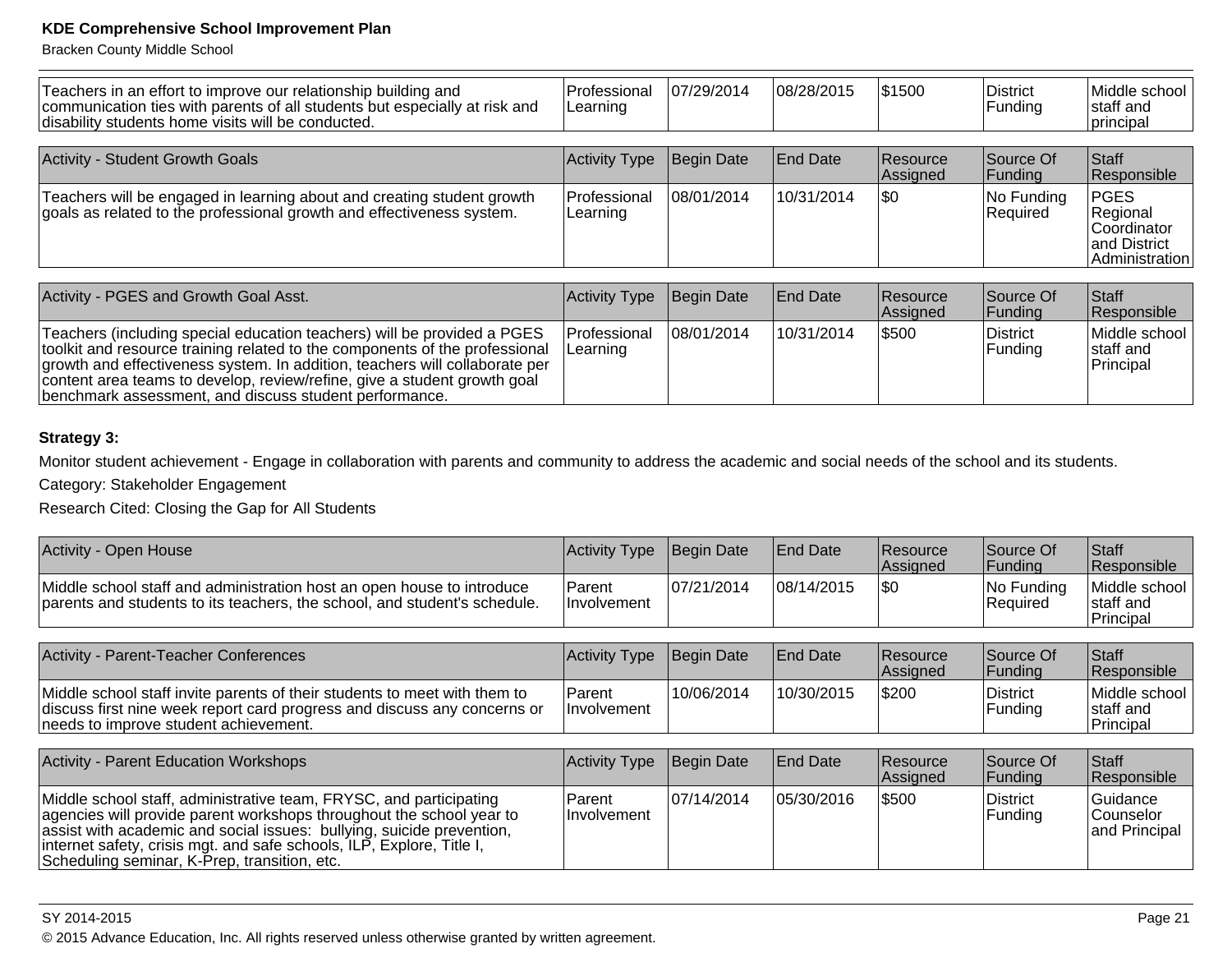Bracken County Middle School

| Activity - Communication                                                                                                                                                                                                                                         | Activity Type      | Begin Date  | <b>End Date</b>  | Resource<br>Assigned | Source Of<br>Funding  | <b>Staff</b><br>Responsible                          |
|------------------------------------------------------------------------------------------------------------------------------------------------------------------------------------------------------------------------------------------------------------------|--------------------|-------------|------------------|----------------------|-----------------------|------------------------------------------------------|
| Middle school staff and administrative team will utilize newsletters, surveys, Parent<br>ILP, parent portal, student agenda, phone/email/text automated system to<br>inform parents on academic and social needs for our students throughout<br>the school year. | <b>Involvement</b> | 107/01/2014 | 106/30/2016      | \$4000               | District<br> Funding  | <b>Guidance</b><br><b>Counselor</b><br>and Principal |
|                                                                                                                                                                                                                                                                  |                    |             |                  |                      |                       |                                                      |
| Activity - Parent-Teacher Organization/SBDM Council                                                                                                                                                                                                              | Activity Type      | Begin Date  | <b>IEnd Date</b> | Resource<br>Assigned | Source Of<br> Funding | <b>Staff</b><br>Responsible                          |

| Middle school staff and Principal will invite and encourage parents through   Parent<br>personal, electronic, and verbal communications to become members of<br>the SBDM council (through election) and/or PTO Officer team, vote in<br>SBDM elections, attend PTO meetings, and participate in SBDM<br>Committee work. | <b>Involvement</b> | 107/01/2014       | 06/30/2016       | \$0                            | $ No$ Funding<br> Reauired  | Middle school<br>Istaff and<br>principal |
|-------------------------------------------------------------------------------------------------------------------------------------------------------------------------------------------------------------------------------------------------------------------------------------------------------------------------|--------------------|-------------------|------------------|--------------------------------|-----------------------------|------------------------------------------|
|                                                                                                                                                                                                                                                                                                                         |                    |                   |                  |                                |                             |                                          |
| <b>Activity - Benchmark Review</b>                                                                                                                                                                                                                                                                                      | Activity Type      | <b>Begin Date</b> | <b>IEnd Date</b> | <b>Resource</b><br>$A$ ccinnad | Source Of<br><b>Eunding</b> | Staff<br><u>IRaenoneibla</u>             |

|                                                                                                                                                                                                                                      |                                         |             |             | <b>Assigned</b> | Funding                  | <b>Responsible</b>                                                       |
|--------------------------------------------------------------------------------------------------------------------------------------------------------------------------------------------------------------------------------------|-----------------------------------------|-------------|-------------|-----------------|--------------------------|--------------------------------------------------------------------------|
| Special education staff and regular education teachers will collaborate in<br><b>PLT</b> teams to review disability student progress towards benchmark goals<br>and redesign and add instructional components to meet student needs. | <b>Professional</b><br><b>ILearning</b> | 101/05/2015 | 105/30/2016 | 1\$0            | INo Fundina<br> Reauired | 'Special<br>leducation<br>Istaff, PLT<br>Iteams, and<br><b>Principal</b> |

# **Goal 3: Increase the percentage of students who are college and career ready from 24% to 68%by 2015.**

## **Measurable Objective 1:**

A 34% increase of Eighth grade students will demonstrate a proficiency benchmark in Reading, English, and in Mathematics by 10/30/2015 as measured by 2015<br>Explore Testing data and Unbridled Learning formula.

### **Strategy 1:**

Career and College Readiness support - Students will have an opportunity to increase access to college and career readiness advising, college and career readinesstransition activities, and career path needs.

Category: Career Readiness Pathways

Research Cited: ACT College and Career Readiness

| <b>Activity - Operation Preparation</b>                                                                                                                                   | Activity Type Begin Date       |             | <b>IEnd Date</b> | <b>Resource</b><br><b>Assigned</b> | Source Of<br> Fundina | <b>Staff</b><br><b>Responsible</b>                   |
|---------------------------------------------------------------------------------------------------------------------------------------------------------------------------|--------------------------------|-------------|------------------|------------------------------------|-----------------------|------------------------------------------------------|
| Eighth grade students will be able to participate in a career seminar related Career<br>to their ILP career pathway from a working professional in their career<br>larea. | Preparation/O <br>I rientation | 103/02/2015 | 106/15/2015      | \$300                              | District<br>Funding   | <b>Guidance</b><br><b>Counselor</b><br>and Principal |

#### SY 2014-2015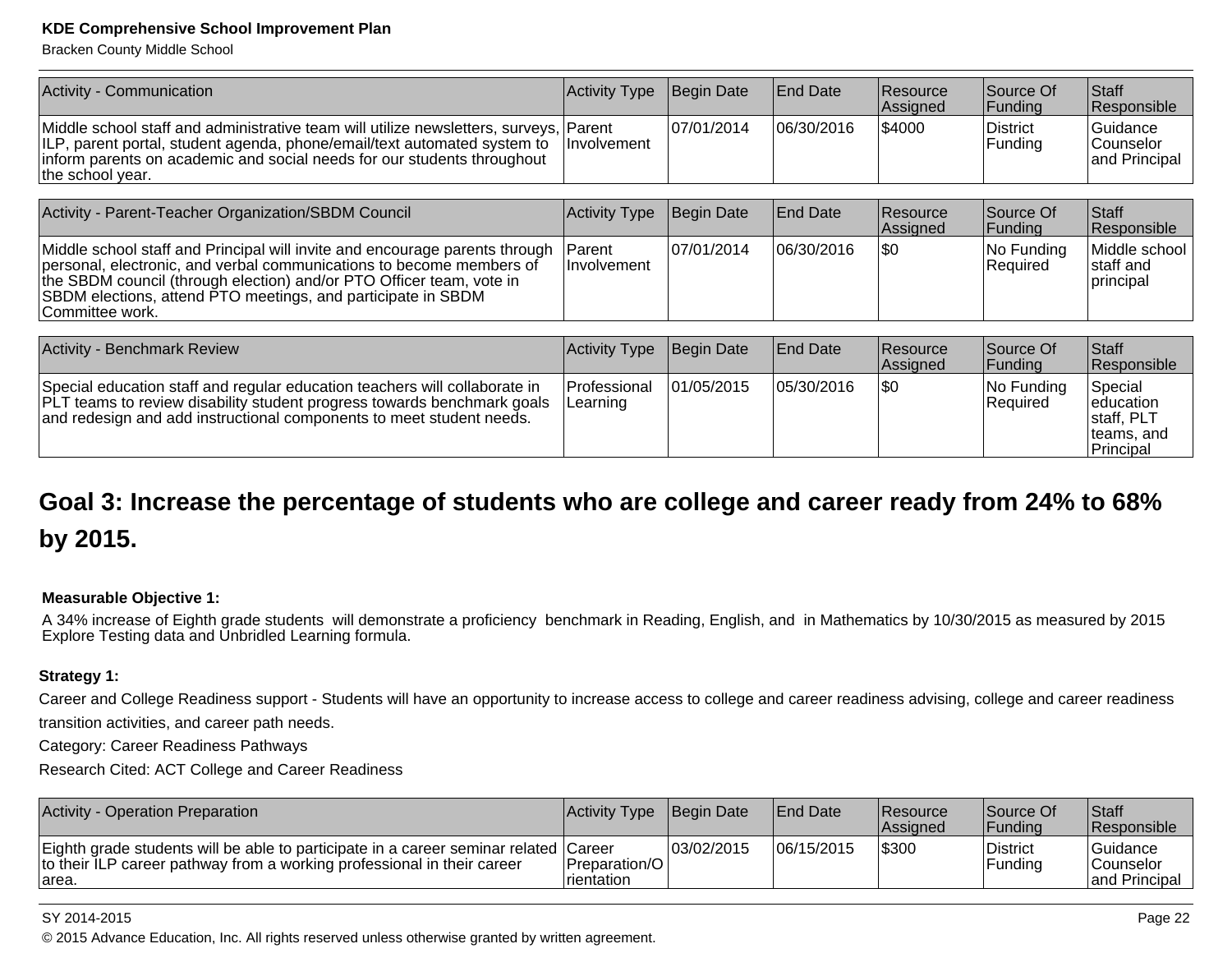Bracken County Middle School

| Activity - College and Career on-site visits                                                                                                                                                                                                                | <b>Activity Type</b>                  | Begin Date        | End Date        | Resource<br>Assigned | Source Of<br>Funding       | Staff<br>Responsible                                                                        |
|-------------------------------------------------------------------------------------------------------------------------------------------------------------------------------------------------------------------------------------------------------------|---------------------------------------|-------------------|-----------------|----------------------|----------------------------|---------------------------------------------------------------------------------------------|
| Each grade level will participate in a college/career related on-site<br>experience related to college or career needs.                                                                                                                                     | <b>Field Trip</b>                     | 01/05/2015        | 05/31/2016      | \$800                | <b>District</b><br>Funding | Classroom<br>teachers,<br>Guidance<br>Counselor,<br>and Principal                           |
| Activity - High School transition education                                                                                                                                                                                                                 | Activity Type                         | <b>Begin Date</b> | <b>End Date</b> | Resource<br>Assigned | Source Of<br>Funding       | Staff<br>Responsible                                                                        |
| Eighth graders will have the opportunity to shadow HS students, meet with<br>high school staff regarding test scores and future plans, and determine<br>scheduling needs regarding academic performance and career plans.                                   | Career<br>Preparation/O<br>rientation | 01/05/2015        | 05/29/2015      | \$0                  | No Funding<br>Required     | Guidance<br>Counselor<br>middle and<br>high school<br>and Principal                         |
| Activity - 5th grade transition education                                                                                                                                                                                                                   | <b>Activity Type</b>                  | Begin Date        | <b>End Date</b> | Resource             | Source Of                  | Staff                                                                                       |
|                                                                                                                                                                                                                                                             |                                       |                   |                 | Assigned             | Funding                    | Responsible                                                                                 |
| Fifth graders will have the opportunity to shadow middle school students,<br>meet with middle school staff to discuss academic performance and career<br>plans, along with determining scheduling needs.                                                    | Career<br>Preparation/O<br>rientation | 02/02/2015        | 05/29/2015      | \$0                  | No Funding<br>Required     | Guidance<br>counselor for<br>middle and<br>elementary<br>and Principal                      |
|                                                                                                                                                                                                                                                             |                                       |                   |                 |                      |                            |                                                                                             |
| Activity - College and Career Days                                                                                                                                                                                                                          | <b>Activity Type</b>                  | Begin Date        | <b>End Date</b> | Resource<br>Assigned | Source Of<br>Funding       | Staff<br>Responsible                                                                        |
| Ask Bracken County Alumni who are currently in college and/or business<br>and industry workers to return and speak to BCMS students at scheduled<br>times during the school year to discuss different topics of concern related<br>to college/career needs. | Career<br>Preparation/O<br>rientation | 12/01/2014        | 05/31/2016      | \$0                  | No Funding<br>Required     | Classroom<br>teachers,<br>Guidance<br>Counselor,<br>and Principal                           |
| Activity - College/Career Advising                                                                                                                                                                                                                          | <b>Activity Type</b>                  | Begin Date        | <b>End Date</b> | Resource<br>Assigned | Source Of<br>Funding       | Staff<br>Responsible                                                                        |
| Implement per grade level and specific college/career curriculum.                                                                                                                                                                                           | Career<br>Preparation/O<br>rientation | 08/11/2014        | 05/31/2016      | \$300                | <b>District</b><br>Funding | Classroom<br>teachers,<br>Guidance<br>Counselor,<br>PLT- advising<br>team, and<br>Principal |
|                                                                                                                                                                                                                                                             |                                       |                   |                 |                      |                            |                                                                                             |
| Activity - Job Skill Training                                                                                                                                                                                                                               | Activity Type                         | Begin Date        | <b>End Date</b> | Resource<br>Assigned | Source Of<br>Funding       | Staff<br>Responsible                                                                        |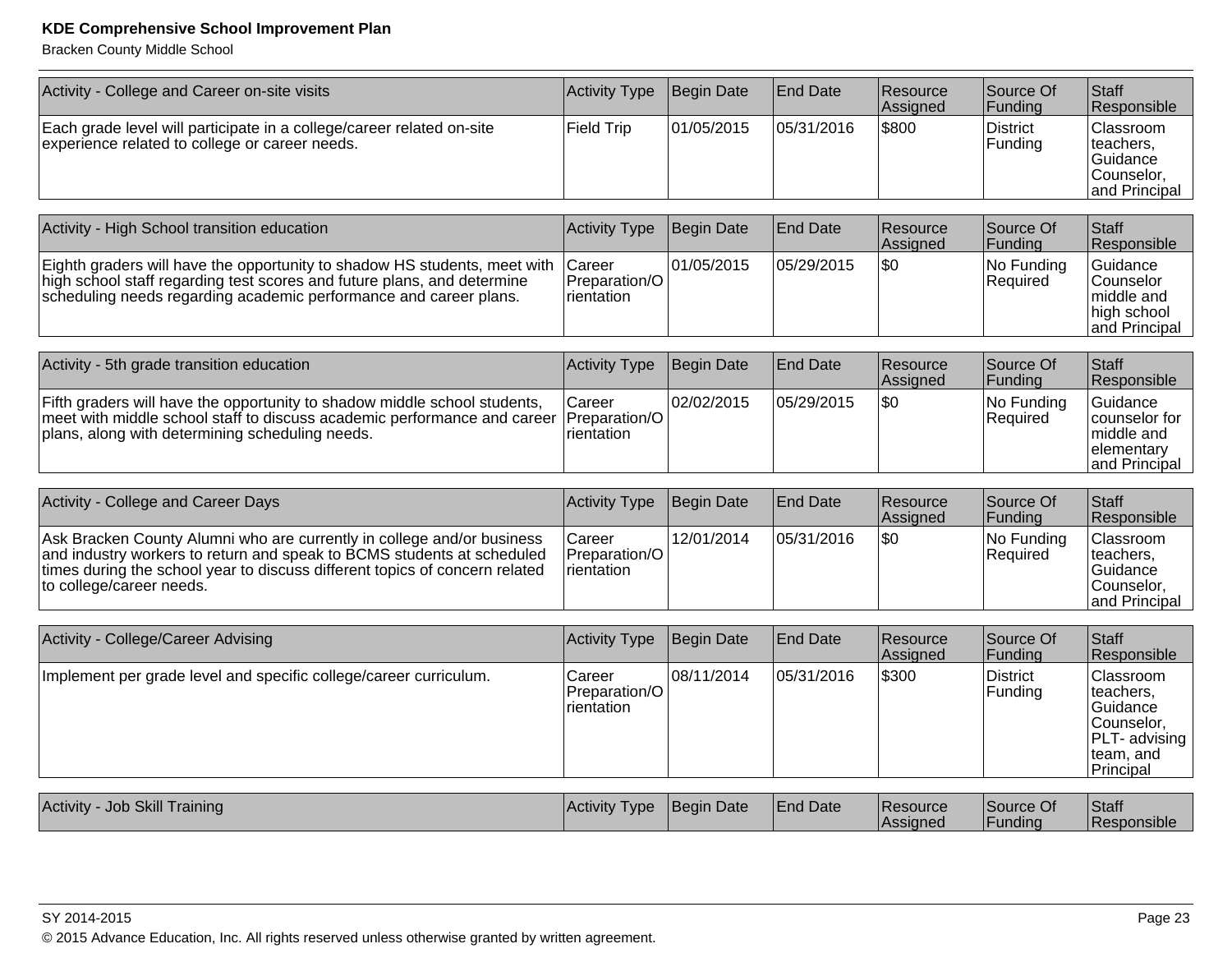Bracken County Middle School

| Job skill training (interviews, resume, applications, dress and appearance,<br>soft skills, job searching, etc.) will be incorporating into existing class<br>curriculum and/or advising opportunities. | Direct<br>Instruction | 01/05/2015 | 05/30/2016 | 1\$300 | District<br>Funding | Classroom <br>teachers,<br>lGuidance<br>Counselor.<br><b>PLT-</b> advising<br>Iteam, and<br>'Principal |
|---------------------------------------------------------------------------------------------------------------------------------------------------------------------------------------------------------|-----------------------|------------|------------|--------|---------------------|--------------------------------------------------------------------------------------------------------|
|---------------------------------------------------------------------------------------------------------------------------------------------------------------------------------------------------------|-----------------------|------------|------------|--------|---------------------|--------------------------------------------------------------------------------------------------------|

| <b>Activity - ILP</b>                                                                                                                                                                                                                                         | Activity Type       | Begin Date | <b>End Date</b> | <b>Resource</b><br>Assigned | Source Of<br> Funding         | Staff<br>Responsible                                                                 |
|---------------------------------------------------------------------------------------------------------------------------------------------------------------------------------------------------------------------------------------------------------------|---------------------|------------|-----------------|-----------------------------|-------------------------------|--------------------------------------------------------------------------------------|
| All middle school students will develop an ILP in the 6th grade and<br>annually update it throughout middle school career and utilize the<br>components of the program in course work and advising initiatives planned Program<br>throughout the school year. | Academic<br>Support | 08/11/2014 | 05/30/2016      | 1\$0                        | No Funding<br><b>Required</b> | Classroom<br>teachers,<br> Guidance<br>counselor,<br>land PLT-<br>advising<br>∣team. |

| Activity - Library                                                                                                                               | Activity Type                                 | Begin Date | <b>End Date</b> | <b>Resource</b><br>Assigned | Source Of<br><b>Funding</b> | <b>Staff</b><br>Responsible                                                      |
|--------------------------------------------------------------------------------------------------------------------------------------------------|-----------------------------------------------|------------|-----------------|-----------------------------|-----------------------------|----------------------------------------------------------------------------------|
| Redesign the use of the library and staff to utilize it as a tool for college and Career<br>career readiness and on line learning opportunities. | <b>IPreparation/OI</b><br><b>I</b> rientation | 01/05/2015 | 08/03/2015      | \$1000                      | District<br> Funding        | College and<br>Career<br>Committee.<br><b>SBDM</b><br> Council, and<br>Principal |

# **Strategy 2:**

Monitor student achievement - Students will have the opportunity to practice mock Explore tests, have ACT like classroom assessments administered, and possiblyutilize the Aspire testing program for improved student achievement.

Category: Continuous Improvement

Research Cited: ACT College and Career Readiness

| Activity - Aspire testing                                                                                                                                                      | <b>Activity Type</b>           | Begin Date | <b>End Date</b> | Resource<br>Assigned | Source Of<br> Funding | <b>Staff</b><br>Responsible                                                 |
|--------------------------------------------------------------------------------------------------------------------------------------------------------------------------------|--------------------------------|------------|-----------------|----------------------|-----------------------|-----------------------------------------------------------------------------|
| College and Career committee will investigate the purchase and<br>implementation of the Aspire College and Career Readiness testing<br>program for all middle school students. | Academic<br>Support<br>Program | 01/05/2015 | 05/29/2015      | \$3500               | District<br>Funding   | College and<br> Career<br> committee,<br> SBDM<br>Council, and<br>Principal |
|                                                                                                                                                                                |                                |            |                 |                      |                       |                                                                             |
| Activity - Mock Explore                                                                                                                                                        | <b>Activity Type</b>           | Begin Date | <b>End Date</b> | Resource<br>Assigned | Source Of<br>IFundina | <b>Staff</b><br><b>Responsible</b>                                          |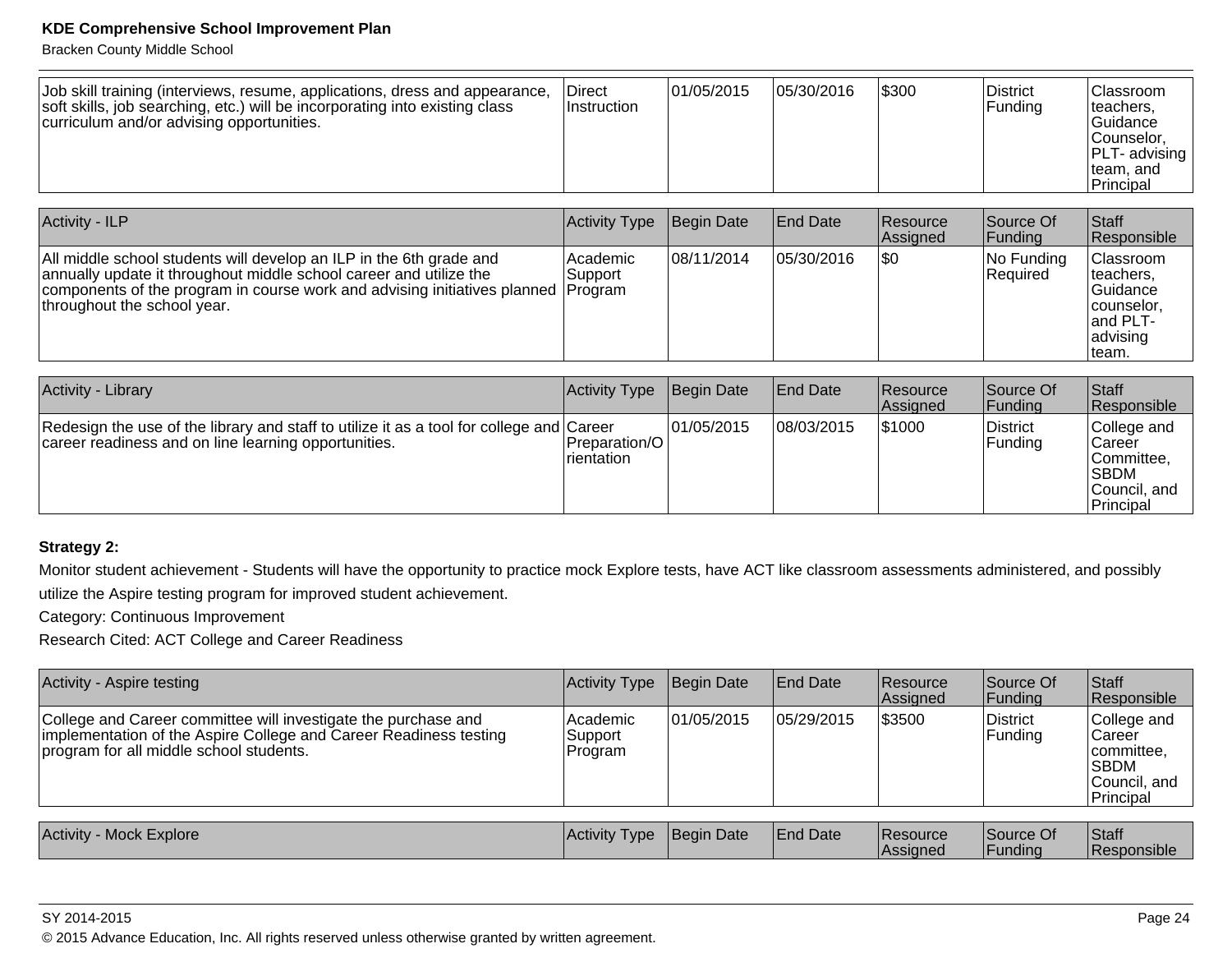Bracken County Middle School

| Activity - Classroom Assessments                                                                      | Activity Type                | Begin Date  | <b>IEnd Date</b> | <b>Resource</b><br>Assigned | Source Of<br> Fundina   | <b>Staff</b><br><b>Responsible</b>                            |
|-------------------------------------------------------------------------------------------------------|------------------------------|-------------|------------------|-----------------------------|-------------------------|---------------------------------------------------------------|
| Classroom teachers will design and administer ACT like assessment<br>utilized within each nine weeks. | Direct<br><b>Instruction</b> | 101/05/2015 | 05/30/2016       | \$0                         | No Funding<br> Reauired | Classroom<br>teachers, PLT<br>Iteams, and<br><b>Principal</b> |

| <b>Activity - Reward and Recognize</b>                                                                             | Activity Type | Begin Date | <b>End Date</b> | <b>Resource</b><br>Assigned | Source Of<br><b>Funding</b> | <b>Staff</b><br>Responsible                                          |
|--------------------------------------------------------------------------------------------------------------------|---------------|------------|-----------------|-----------------------------|-----------------------------|----------------------------------------------------------------------|
| Benchmarking students will be promoted through achieving<br>rewards/awards and CCR/K-Prep student bulletin boards. | <b>Other</b>  | 08/11/2014 | 05/30/2016      | \$1500                      | District<br>Funding         | SBDM<br> Council,<br>Guidance<br>Counselor.<br>PTO, and<br>Principal |

| Activity - School Culture and Climate                                                                                                                                                   | Activity Type Begin Date |            | <b>End Date</b> | <b>Resource</b><br>Assigned | Source Of<br> Funding      | Staff<br>Responsible                                                               |
|-----------------------------------------------------------------------------------------------------------------------------------------------------------------------------------------|--------------------------|------------|-----------------|-----------------------------|----------------------------|------------------------------------------------------------------------------------|
| Hang and display College and Career Readiness posters, ACT College<br>and Career Readiness Standards, and decorate school in motivational high<br>level decor that encourages students. | <b>Other</b>             | 01/05/2015 | 105/30/2016     | 1\$1000                     | District<br><b>Funding</b> | College and<br>l Career<br>∣Committee.<br> Guidance<br>Counselor.<br>and Principal |

| <b>Activity - Timed Scenerios</b>                                                                                               | Activity Type Begin Date |            | <b>IEnd Date</b> | <b>Resource</b><br><b>Assigned</b> | Source Of<br><b>Funding</b>   | Staff<br>Responsible                                                    |
|---------------------------------------------------------------------------------------------------------------------------------|--------------------------|------------|------------------|------------------------------------|-------------------------------|-------------------------------------------------------------------------|
| Classroom teachers will design and implement timed testing scenarios that Direct<br>are Explore/ACT like for each content area. | ∣Instruction             | 01/05/2015 | 05/30/2016       | \$0                                | No Funding<br><b>Required</b> | <b>Classroom</b><br>Iteachers, PLT I<br>Iteams, and<br><b>Principal</b> |

| Activity - Explore Intervention                                                                                                   | Activity Type Begin Date     |            | <b>IEnd Date</b> | Resource<br><b>Assianed</b> | Source Of<br> Fundina | Staff<br><b>Responsible</b>                          |
|-----------------------------------------------------------------------------------------------------------------------------------|------------------------------|------------|------------------|-----------------------------|-----------------------|------------------------------------------------------|
| Students not benchmarking are identified through Explore/MAP<br>assessments and provided differentiated instruction in gap areas. | Direct<br><i>Instruction</i> | 09/02/2014 | 05/15/2015       | 515000                      | Title I Part A        | Intervention<br><i>coordinator</i><br>land Principal |

SY 2014-2015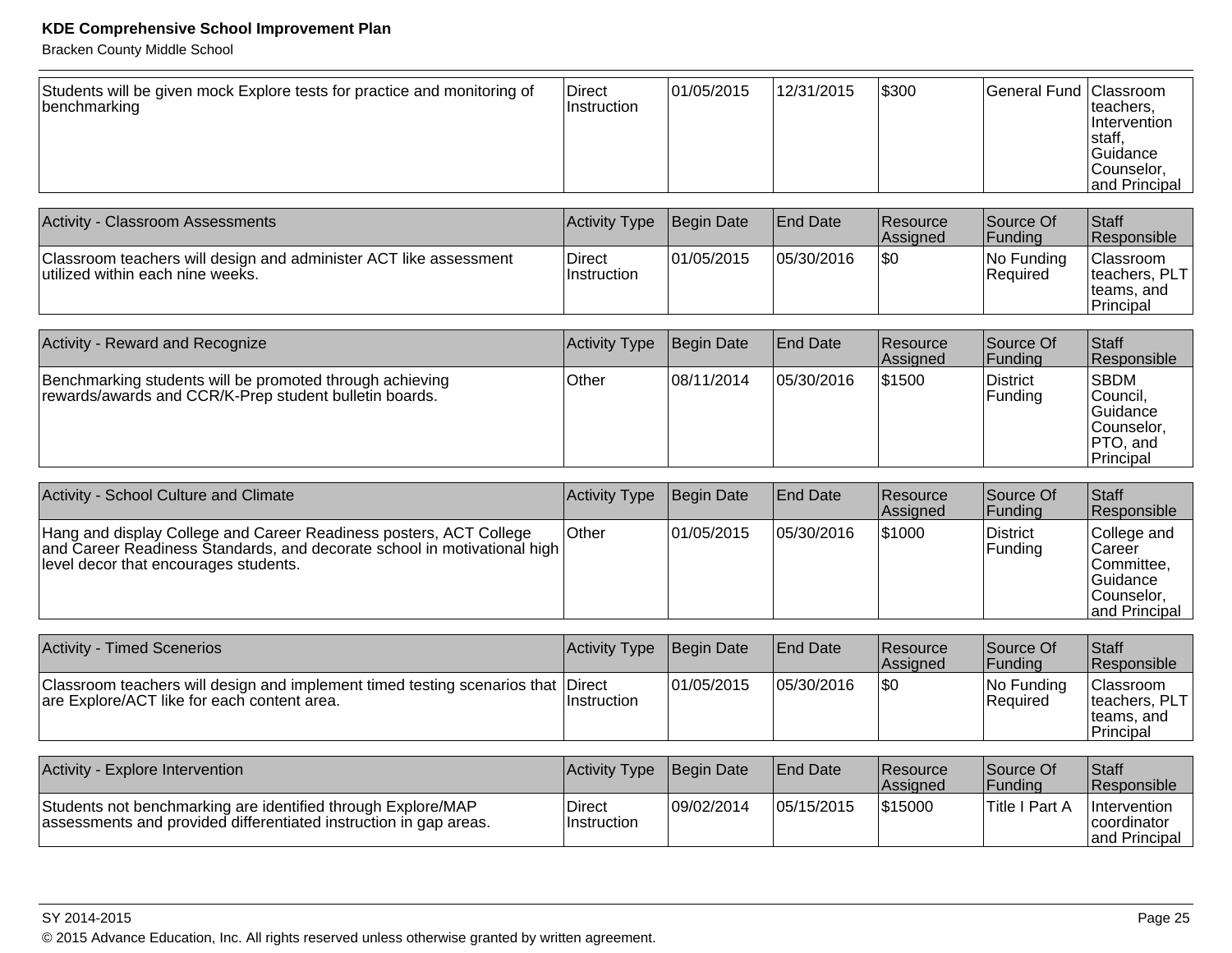Bracken County Middle School

## **Strategy 3:**

Professional Development - Staff will increase their professional learning through differentiation techniques, intervention program and techniques, ACT College andCareer Readiness standards, compass learning training, and classroom rigor.

Category: Professional Learning & Support

Research Cited: ACT College and Career Readiness

| Activity - Classroom Rigor/Vocabulary Instruction                                                                                                                                                                            | <b>Activity Type</b>            | <b>Begin Date</b> | End Date        | Resource<br>Assigned | Source Of<br>Funding          | Staff<br>Responsible                                                        |  |  |
|------------------------------------------------------------------------------------------------------------------------------------------------------------------------------------------------------------------------------|---------------------------------|-------------------|-----------------|----------------------|-------------------------------|-----------------------------------------------------------------------------|--|--|
| Increase rigor and vocabulary instruction within the classroom from the<br>teacher perspective, student performance aspect, and parent collaboration.  <br>Utilize CIITS/PD 360 for training.                                | Professional<br>Learning        | 01/05/2015        | 12/31/2015      | \$0                  | No Funding<br><b>Required</b> | Classroom<br>teachers, PD<br>Plan, PLT<br>teams, and<br>Principal           |  |  |
|                                                                                                                                                                                                                              |                                 |                   |                 |                      |                               |                                                                             |  |  |
| Activity - ACT Standards Training                                                                                                                                                                                            | Activity Type                   | Begin Date        | End Date        | Resource<br>Assigned | Source Of<br>Funding          | <b>Staff</b><br>Responsible                                                 |  |  |
| Staff will participate in training matching ACT standards to Common Core<br>curriculum and focusing classroom instruction on ACT standards.                                                                                  | Professional<br>Learning        | 01/05/2015        | 12/31/2015      | \$500                | <b>District</b><br>Funding    | PD Plan and<br>Principal                                                    |  |  |
|                                                                                                                                                                                                                              |                                 |                   |                 |                      |                               |                                                                             |  |  |
| Activity - Intervention Program & Techniques                                                                                                                                                                                 | Activity Type                   | Begin Date        | <b>End Date</b> | Resource<br>Assigned | Source Of<br>Funding          | <b>S</b> taff<br>Responsible                                                |  |  |
| Train staff on the intervention program and techniques to utilize within the<br>classroom and outside the classroom for continuous student improvement.                                                                      | <b>Professional</b><br>Learning | 01/05/2015        | 12/31/2015      | \$0                  | No Funding<br><b>Required</b> | Intervention<br>committee.<br>Intervention<br>coordinator,<br>and Principal |  |  |
|                                                                                                                                                                                                                              |                                 |                   |                 |                      |                               |                                                                             |  |  |
| Activity - Explore/ACT Materials prep                                                                                                                                                                                        | <b>Activity Type</b>            | Begin Date        | End Date        | Resource<br>Assigned | Source Of<br>Funding          | <b>S</b> taff<br>Responsible                                                |  |  |
| Teachers will be provided training and time to prepare a variety of<br>Explore/ACT prep materials for assessments, bell work, exit slips to<br>implement into classroom questioning, delivery, and formative<br>assessments. | Professional<br>Learning        | 01/05/2015        | 12/31/2015      | \$500                | <b>District</b><br>Funding    | Classroom<br>teachers, PD<br>Plan, PLT<br>teams, and<br>Principal           |  |  |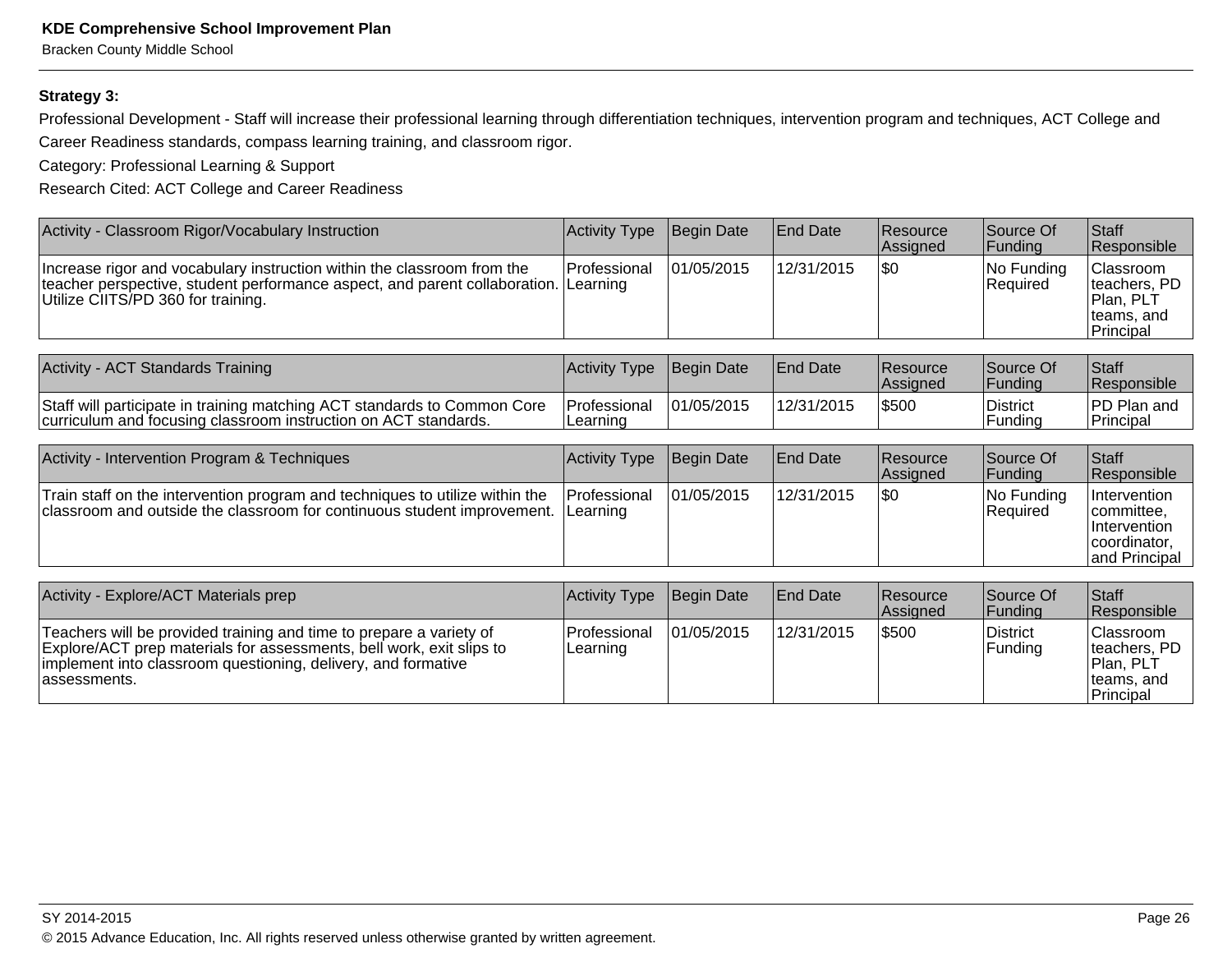# **Activity Summary by Funding Source**

**Below is a breakdown of your activities by funding source**

### **State Funds**

| <b>Activity Name</b>    | <b>Activity Description</b>                                                                                                                                                                     | Activity Type                | Begin Date | <b>End Date</b> | Resource<br>Assigned | Staff<br>Responsible                                                  |
|-------------------------|-------------------------------------------------------------------------------------------------------------------------------------------------------------------------------------------------|------------------------------|------------|-----------------|----------------------|-----------------------------------------------------------------------|
| <b>ACT ESS sessions</b> | Offer ACT after school sessions for students who did not<br>benchmark in ESS                                                                                                                    | Direct<br>IInstruction       | 01/05/2015 | 05/29/2015      | \$1500               | <b>IESS</b> teacher, I<br><b>ESS</b><br>Coordinator,<br>and Principal |
| ACT Lab Sessions        | Provide ESS lab sessions after school to explore topics<br>enriching core curriculum in Reading, Math, and Science<br>that meet ACT College and Career Readiness Standards<br>for all students. | Direct<br>Instruction        | 01/05/2015 | 05/30/2016      | 51500                | <b>IESS</b> teacher,<br><b>ESS</b><br>coordinator,<br>and Principal   |
| <b>ACT ESS sessions</b> | Offer ACT after school sessions for students in the non-<br>duplicated gap group who didn't benchmark in ESS.                                                                                   | <b>Direct</b><br>Instruction | 01/05/2015 | 05/29/2015      | \$1500               | <b>IESS teacher, I</b><br><b>ESS</b><br>Coordinator,<br>and Principal |
|                         |                                                                                                                                                                                                 |                              |            | Total           | \$4500               |                                                                       |

#### **Total**

# **Grant Funds**

| <b>Activity Name</b>   | Activity Description                                                                                                                                                                                                                            | Activity Type Begin Date               |            | <b>End Date</b> | Resource<br><b>Assigned</b> | <b>Staff</b><br>Responsible                              |
|------------------------|-------------------------------------------------------------------------------------------------------------------------------------------------------------------------------------------------------------------------------------------------|----------------------------------------|------------|-----------------|-----------------------------|----------------------------------------------------------|
| Reading Assist Program | Explore the purchase of the Reading Assist program which<br>will allow students not reading on grade level and/or not<br>benchmarking to improve upon their reading skills through<br>the use of a computer, microphone, and recording devices. | <b>Academic</b><br> Support<br>Program | 01/05/2015 | 05/29/2015      | \$3500                      | <i>Intervention</i><br><b>Committee</b><br>and Principal |
|                        |                                                                                                                                                                                                                                                 |                                        |            | Total           | \$3500                      |                                                          |

# **No Funding Required**

| <b>Activity Name</b>         | Activity Description                                                                                  | <b>Activity Type</b>                 | Begin Date | <b>IEnd Date</b> | <b>Resource</b><br>Assigned | Staff<br>Responsible                                                         |
|------------------------------|-------------------------------------------------------------------------------------------------------|--------------------------------------|------------|------------------|-----------------------------|------------------------------------------------------------------------------|
| <b>Classroom Assessments</b> | Classroom teachers will design and administer ACT like<br>assessment utilized within each nine weeks. | <b>IDirect</b><br><i>Instruction</i> | 01/05/2015 | 05/30/2016       | \$0                         | <sup>1</sup> Classroom<br>Iteachers, PLT I<br>teams, and<br><b>Principal</b> |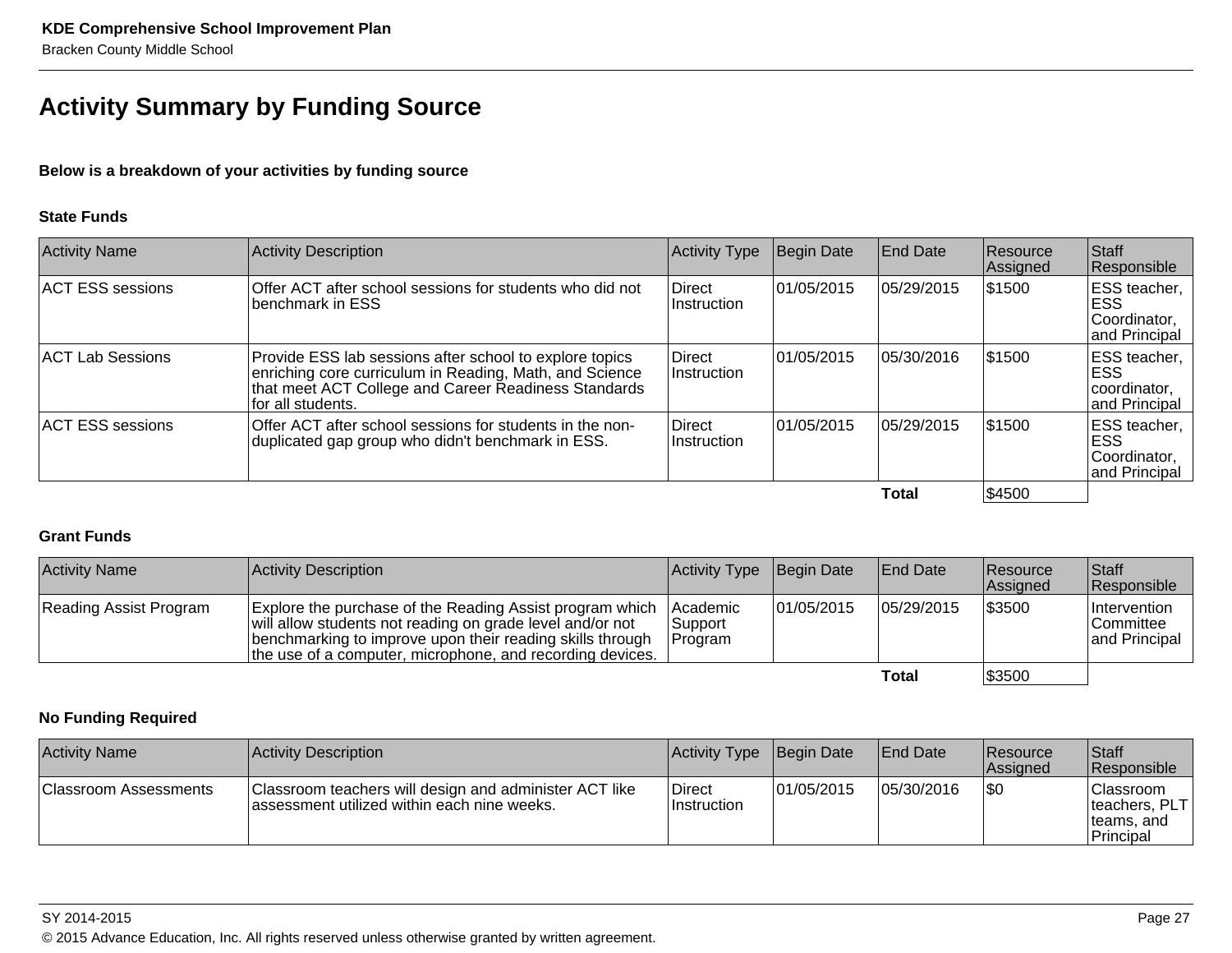Bracken County Middle School

| Intervention Support and<br>Staff           | Identify support staff/personnel and resource opportunities<br>for additional intervention instruction within the school day,<br>in addition, to specifically targeting and providing specially<br>designed instruction to disability students throughout the<br>school day in Reading and Math academic areas.   | Direct<br>Instruction                 | 11/03/2014 | 05/29/2015 | \$0 | Special<br>education<br>staff and<br>Principal                              |
|---------------------------------------------|-------------------------------------------------------------------------------------------------------------------------------------------------------------------------------------------------------------------------------------------------------------------------------------------------------------------|---------------------------------------|------------|------------|-----|-----------------------------------------------------------------------------|
| 5th grade transition<br>education           | Fifth graders will have the opportunity to shadow middle<br>school students, meet with middle school staff to discuss<br>academic performance and career plans, along with<br>determining scheduling needs.                                                                                                       | Career<br>Preparation/O<br>rientation | 02/02/2015 | 05/29/2015 | \$0 | Guidance<br>counselor for<br>middle and<br>elementary<br>and Principal      |
| Intervention Program &<br><b>Techniques</b> | Train staff on the intervention program and techniques to<br>utilize within the classroom and outside the classroom for<br>continuous student improvement.                                                                                                                                                        | Professional<br>Learning              | 01/05/2015 | 12/31/2015 | \$0 | Intervention<br>committee,<br>Intervention<br>coordinator.<br>and Principal |
| Intervention Program &<br><b>Techniques</b> | Train staff on the intervention program and techniques to<br>utilize within the classroom and outside the classroom for<br>continuous student improvement.                                                                                                                                                        | Professional<br>Learning              | 01/05/2015 | 12/31/2015 | \$0 | Intervention<br>committee,<br>Intervention<br>coordinator,<br>and Principal |
| Data Analysis and Review                    | Staff will review current student performance data (Explore,<br>K-Prep, MAP, and school grades) to determine school's<br>vision/purpose for comprehensive school improvement.                                                                                                                                     | Professional<br>Learning              | 09/03/2014 | 11/14/2014 | \$0 | Middle School<br>staff and<br>Principal                                     |
| Scheduling                                  | Scheduling committee determines needs for interventions<br>and scheduled time within the master schedule.                                                                                                                                                                                                         | Other                                 | 01/05/2015 | 04/30/2015 | \$0 | Scheduling<br>committee,<br><b>SBDM</b><br>Council, and<br>Principal        |
| <b>Timed Scenerios</b>                      | Classroom teachers will design and implement timed testing Direct<br>scenarios that are Explore/ACT like for each content area.                                                                                                                                                                                   | Instruction                           | 01/05/2015 | 05/30/2016 | \$0 | Classroom<br>teachers, PLT<br>teams, and<br>Principal                       |
| Classroom Rigor/Vocabulary<br>Instruction   | Increase rigor and vocabulary instruction within the<br>classroom from the teacher perspective, student<br>performance aspect, and parent collaboration. Utilize<br>CIITS/PD 360 for training.                                                                                                                    | Professional<br>Learning              | 01/05/2015 | 12/31/2015 | \$0 | Classroom<br>teachers, PLT<br>teams, PD<br>Plan, and<br>Principal           |
| Parent-Teacher<br>Organization/SBDM Council | Middle school staff and Principal will invite and encourage<br>parents through personal, electronic, and verbal<br>communications to become members of the SBDM council<br>(through election) and/or PTO Officer team, vote in SBDM<br>elections, attend PTO meetings, and participate in SBDM<br>Committee work. | Parent<br>Involvement                 | 07/01/2014 | 06/30/2016 | \$0 | Middle school<br>staff and<br>principal                                     |
| Collaboration                               | Middle school staff and administrative team will collaborate<br>and engage community partners through committees,<br>special projects, guest speaking, college-career days,<br>curriculum programs, recognition initiatives, and much<br>more.                                                                    | Community<br>Engagement               | 07/01/2014 | 06/30/2016 | \$0 | Middle school<br>staff, PLT<br>teams- AH &<br>PL-CS, and<br>Principal       |

en 1986 van die 19de jaar van die 19de eeu n.C. Soos van die 19de eeu n.C. Soos van die 19de eeu n.C. 19de eeu © 2015 Advance Education, Inc. All rights reserved unless otherwise granted by written agreement.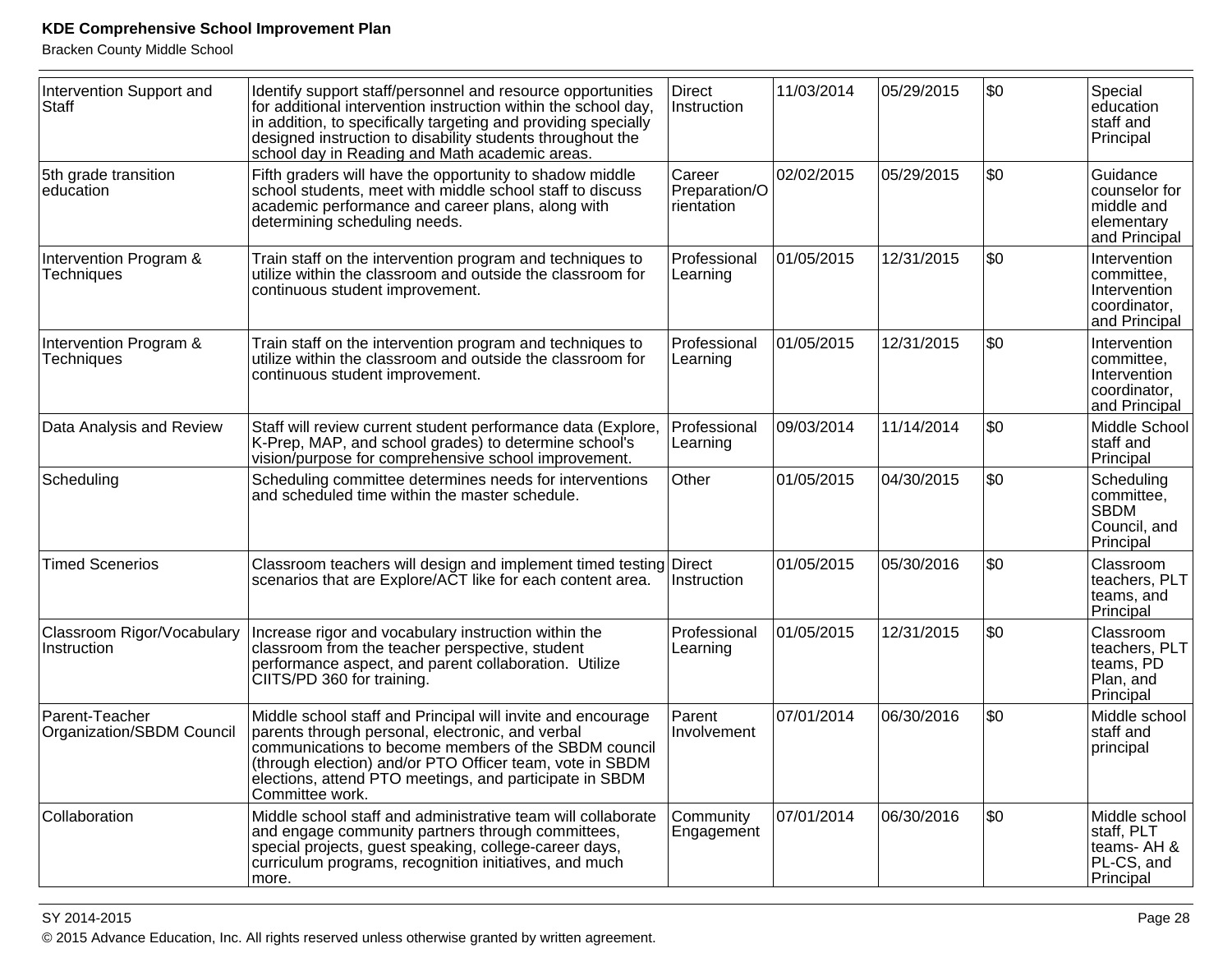Bracken County Middle School

| <b>Curriculum Analysis and</b><br>review        | Teachers of elective areas will be involved in PLT team<br>meetings to address the following curriculum needs:<br>standards driven, instructional impact and changes,<br>assessments, rubrics, and continuous feedback (peer and<br>teacher provided).         | <b>Direct</b><br>Instruction          | 10/15/2014 | 12/31/2015 | \$0  | Arts and<br>Humanities<br>and PL-CS<br>staff and<br>Principal                          |
|-------------------------------------------------|----------------------------------------------------------------------------------------------------------------------------------------------------------------------------------------------------------------------------------------------------------------|---------------------------------------|------------|------------|------|----------------------------------------------------------------------------------------|
| <b>ILP</b>                                      | All middle school students will develop an ILP in the 6th<br>grade and annually update it throughout middle school<br>career and utilize the components of the program in course<br>work and advising initiatives planned throughout the school<br>vear.       | Academic<br>Support<br>Program        | 08/11/2014 | 05/30/2016 | \$0  | Classroom<br>teachers,<br>Guidance<br>counselor,<br>and PLT-<br>advising<br>lteam.     |
| <b>College and Career</b><br>Readiness Protocol | Determine the Steps for College and Career Readiness for<br>Bracken County Middle School for grades 6, 7, and 8.                                                                                                                                               | Policy and<br><b>Process</b>          | 01/05/2015 | 07/31/2015 | l\$0 | College and<br><b>Career</b><br>Committee,<br><b>SBDM</b><br>Council, and<br>Principal |
| Data Analysis and Review                        | Staff will review current student performance data (Explore,<br>K-Prep, MAP, and school grades) to determine school's<br>vision/purpose for comprehensive school improvement.                                                                                  | Professional<br>Learning              | 09/03/2014 | 11/14/2014 | \$0  | Principal                                                                              |
| <b>Student Growth Goals</b>                     | Teachers will be engaged in learning about and creating<br>student growth goals as related to the professional growth<br>and effectiveness system.                                                                                                             | Professional<br>Learning              | 08/01/2014 | 10/31/2014 | l\$0 | PGES<br>Regional<br>Coordinator<br>and District<br>Administration                      |
| College and Career Days                         | Ask Bracken County Alumni who are currently in college<br>and/or business and industry workers to return and speak to<br>BCMS students at scheduled times during the school year<br>to discuss different topics of concern related to<br>college/career needs. | Career<br>Preparation/O<br>rientation | 12/01/2014 | 05/31/2016 | \$0  | Classroom<br>teachers.<br>Guidance<br>Counselor,<br>and Principal                      |
| <b>Intervention Protocol</b>                    | Protocol will include access to students, duration,<br>admittance, exit criteria, and etc.                                                                                                                                                                     | Academic<br>Support<br>Program        | 01/05/2015 | 03/31/2015 | \$0  | Intervention<br>Committee<br>and Principal                                             |
| <b>Benchmark Review</b>                         | Special education staff and regular education teachers will<br>collaborate in PLT teams to review disability student<br>progress towards benchmark goals and redesign and add<br>instructional components to meet student needs.                               | Professional<br>Learning              | 01/05/2015 | 05/30/2016 | l\$0 | Special<br>education<br>staff, PLT<br>teams, and<br>Principal                          |
| <b>Vocabulary Instruction</b>                   | Classroom teachers will utilize vocabulary rich instruction<br>within their classrooms to improve student performance.                                                                                                                                         | <b>Direct</b><br>Instruction          | 01/05/2015 | 05/30/2016 | \$0  | Classroom<br>teachers, PLT<br>teams, and<br>Principal                                  |
| <b>Gifted Instruction</b>                       | Provide staff training on differentiating instruction for gifted<br>and over achieving students through the use of CIITS/PD<br>360.                                                                                                                            | Professional<br>Learning              | 01/05/2015 | 12/31/2015 | \$0  | PD Plan,<br>Gifted<br>Coordinator,<br>and Principal                                    |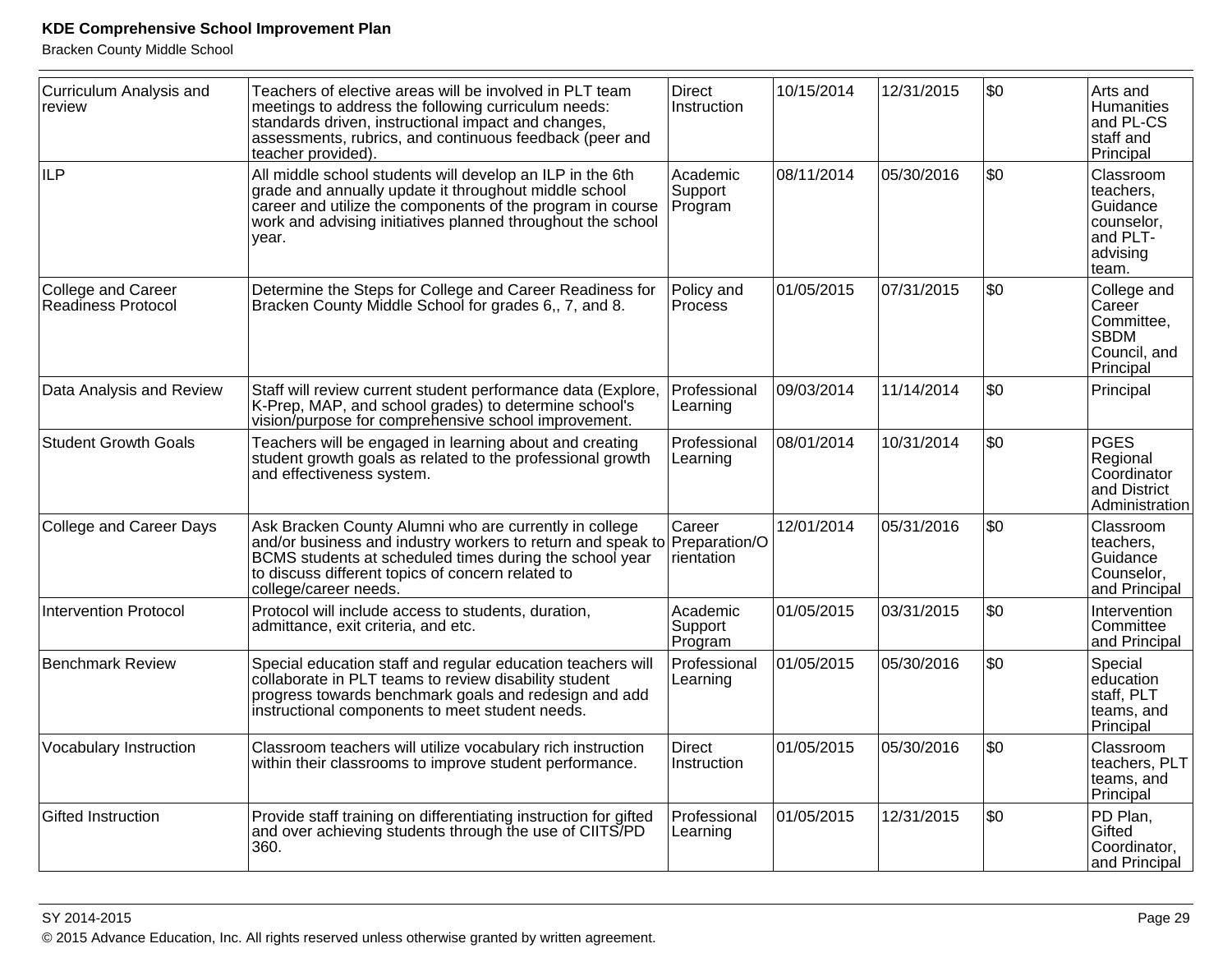Bracken County Middle School

| \$0<br>01/05/2015<br>05/30/2016<br><b>Timed Scenerios</b><br>Classroom teachers will design and implement timed testing Direct<br>scenarios that are Explore/ACT like for each content area.<br>Instruction<br>Principal<br>\$0<br>01/05/2015<br>12/31/2015<br>Intervention Program &<br>Train staff on the intervention program and techniques to<br>Professional<br>utilize within the classroom and outside the classroom for<br>Techniques<br>Learning<br>continuous student improvement.<br>\$0<br>07/21/2014<br>08/14/2015<br>Parent<br>Middle school staff and administration host an open house<br>staff and<br>to introduce parents and students to its teachers, the<br>Involvement<br>school, and student's schedule.<br>Principal<br> \$0<br><b>Student Growth Goals</b><br>08/01/2014<br>10/31/2014<br><b>PGES</b><br>Teachers will be engaged in learning about and creating<br>Professional<br>student growth goals as related to the professional growth<br>Learning<br>and effectiveness system.<br>team.<br>\$0<br>01/05/2015<br>03/31/2015<br>Intervention Protocol<br>Protocol will include access to students, duration,<br>Academic<br>admittance, exit criteria, and etc.<br>Support<br>Program<br>\$0<br>Career<br>01/05/2015<br>05/29/2015<br><b>High School transition</b><br>Eighth graders will have the opportunity to shadow HS<br>students, meet with high school staff regarding test scores<br>Preparation/O<br>leducation<br>and future plans, and determine scheduling needs<br>rientation<br>regarding academic performance and career plans.<br> \$0<br>01/05/2015<br>12/31/2015<br>Classroom Rigor/Vocabulary<br>Increase rigor and vocabulary instruction within the<br>Professional<br>classroom from the teacher perspective, student<br>Instruction<br>Learning<br>performance aspect, and parent collaboration. Utilize<br>CIITS/PD 360 for training.<br>Principal |  |  | <b>Total</b> | <b>SO</b> |                                                                             |
|---------------------------------------------------------------------------------------------------------------------------------------------------------------------------------------------------------------------------------------------------------------------------------------------------------------------------------------------------------------------------------------------------------------------------------------------------------------------------------------------------------------------------------------------------------------------------------------------------------------------------------------------------------------------------------------------------------------------------------------------------------------------------------------------------------------------------------------------------------------------------------------------------------------------------------------------------------------------------------------------------------------------------------------------------------------------------------------------------------------------------------------------------------------------------------------------------------------------------------------------------------------------------------------------------------------------------------------------------------------------------------------------------------------------------------------------------------------------------------------------------------------------------------------------------------------------------------------------------------------------------------------------------------------------------------------------------------------------------------------------------------------------------------------------------------------------------------------------------------------------------------------------------------------|--|--|--------------|-----------|-----------------------------------------------------------------------------|
|                                                                                                                                                                                                                                                                                                                                                                                                                                                                                                                                                                                                                                                                                                                                                                                                                                                                                                                                                                                                                                                                                                                                                                                                                                                                                                                                                                                                                                                                                                                                                                                                                                                                                                                                                                                                                                                                                                               |  |  |              |           | Classroom<br>teachers, PD<br>Plan, PLT<br>teams, and                        |
|                                                                                                                                                                                                                                                                                                                                                                                                                                                                                                                                                                                                                                                                                                                                                                                                                                                                                                                                                                                                                                                                                                                                                                                                                                                                                                                                                                                                                                                                                                                                                                                                                                                                                                                                                                                                                                                                                                               |  |  |              |           | Guidance<br>Counselor<br>middle and<br>high school<br>and Principal         |
|                                                                                                                                                                                                                                                                                                                                                                                                                                                                                                                                                                                                                                                                                                                                                                                                                                                                                                                                                                                                                                                                                                                                                                                                                                                                                                                                                                                                                                                                                                                                                                                                                                                                                                                                                                                                                                                                                                               |  |  |              |           | Intervention<br>committee<br>and Principal                                  |
| Open House                                                                                                                                                                                                                                                                                                                                                                                                                                                                                                                                                                                                                                                                                                                                                                                                                                                                                                                                                                                                                                                                                                                                                                                                                                                                                                                                                                                                                                                                                                                                                                                                                                                                                                                                                                                                                                                                                                    |  |  |              |           | Regional<br>Coordinator<br>and District<br>administrative                   |
|                                                                                                                                                                                                                                                                                                                                                                                                                                                                                                                                                                                                                                                                                                                                                                                                                                                                                                                                                                                                                                                                                                                                                                                                                                                                                                                                                                                                                                                                                                                                                                                                                                                                                                                                                                                                                                                                                                               |  |  |              |           | Middle school                                                               |
|                                                                                                                                                                                                                                                                                                                                                                                                                                                                                                                                                                                                                                                                                                                                                                                                                                                                                                                                                                                                                                                                                                                                                                                                                                                                                                                                                                                                                                                                                                                                                                                                                                                                                                                                                                                                                                                                                                               |  |  |              |           | Intervention<br>committee,<br>Intervention<br>coordinator.<br>and Principal |
|                                                                                                                                                                                                                                                                                                                                                                                                                                                                                                                                                                                                                                                                                                                                                                                                                                                                                                                                                                                                                                                                                                                                                                                                                                                                                                                                                                                                                                                                                                                                                                                                                                                                                                                                                                                                                                                                                                               |  |  |              |           | Classroom<br>teachers, PLT<br>teams, and                                    |

# **District Funding**

| <b>Activity Name</b>                 | <b>Activity Description</b>                                                                                                                                                    | Activity Type                  | Begin Date | <b>End Date</b> | Resource<br>Assigned | Staff<br>Responsible                                                               |
|--------------------------------------|--------------------------------------------------------------------------------------------------------------------------------------------------------------------------------|--------------------------------|------------|-----------------|----------------------|------------------------------------------------------------------------------------|
| College and Career on-site<br>visits | Each grade level will participate in a college/career related<br>on-site experience related to college or career needs.                                                        | <b>Field Trip</b>              | 01/05/2015 | 05/31/2016      | \$800                | <b>Classroom</b><br>teachers.<br>Guidance<br>Counselor,<br>and Principal           |
| Aspire testing                       | College and Career committee will investigate the purchase<br>and implementation of the Aspire College and Career<br>Readiness testing program for all middle school students. | Academic<br>Support<br>Program | 01/05/2015 | 05/29/2015      | \$3500               | College and<br>l Career<br>committee,<br><b>ISBDM</b><br>Council, and<br>Principal |

### SY 2014-2015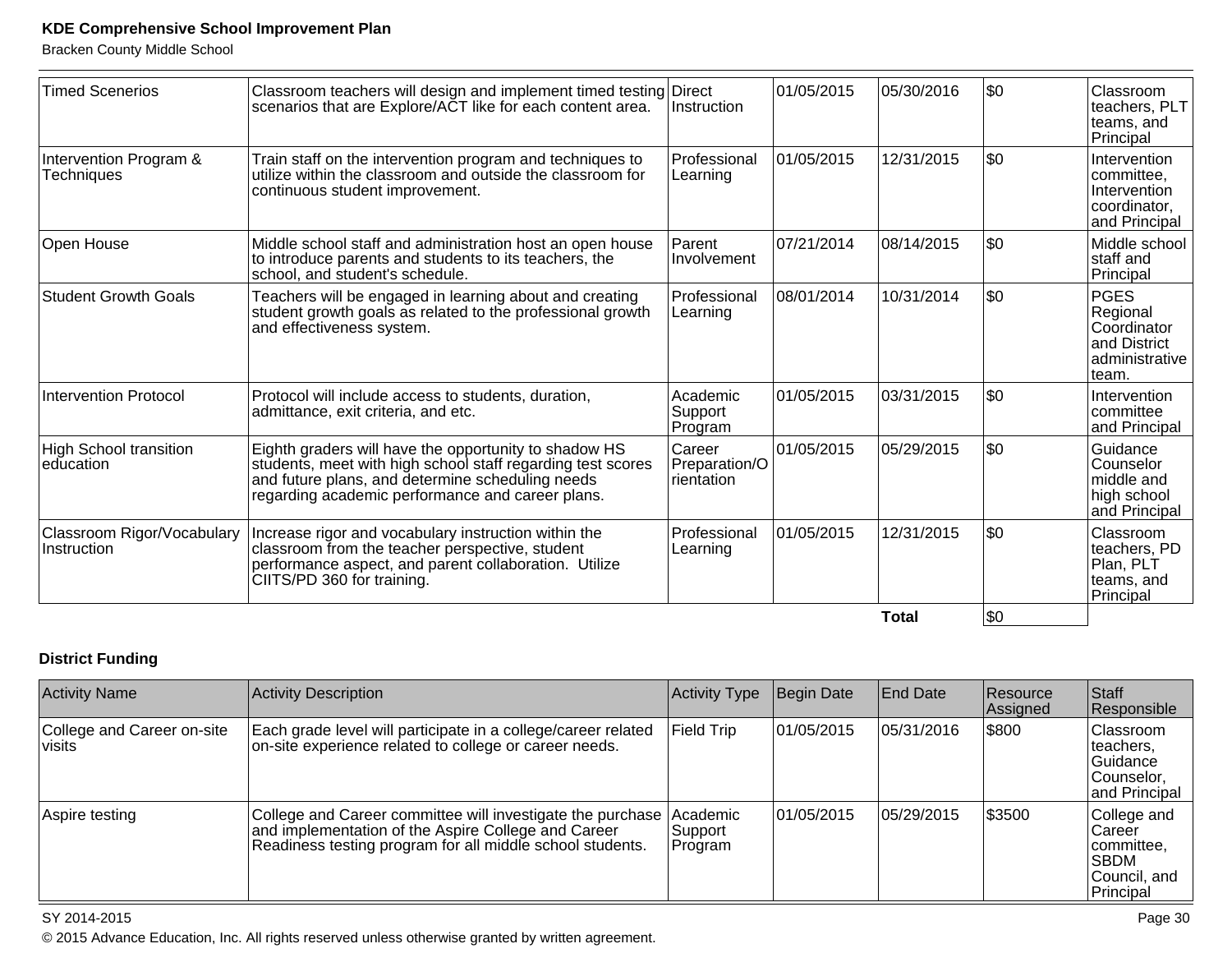Bracken County Middle School

| <b>College/Career Advising</b>        | Implement per grade level and specific college/career<br>curriculum.                                                                                                                                                                                                                                                                                                                       | Career<br>Preparation/O<br>rientation | 08/11/2014 | 05/31/2016 | \$300  | Classroom<br>teachers,<br>Guidance<br>Counselor,<br>PLT- advising<br>team, and<br>Principal |
|---------------------------------------|--------------------------------------------------------------------------------------------------------------------------------------------------------------------------------------------------------------------------------------------------------------------------------------------------------------------------------------------------------------------------------------------|---------------------------------------|------------|------------|--------|---------------------------------------------------------------------------------------------|
| <b>Operation Preparation</b>          | Eighth grade students will be able to participate in a career<br>seminar related to their ILP career pathway from a working<br>professional in their career area.                                                                                                                                                                                                                          | Career<br>Preparation/O<br>rientation | 03/02/2015 | 06/15/2015 | \$300  | Guidance<br>Counselor<br>and Principal                                                      |
| <b>MAP Testing</b>                    | Students will be administered an assessment to determine<br>their instructional level in three areas: Reading, Language,<br>and Math. Assessments can be conducted three times a<br>year. Student information can be used to differentiate<br>instruction, create individualized learning paths, or<br>accelerate students' learning.                                                      | Academic<br>Support<br>Program        | 07/01/2014 | 05/30/2016 | \$3500 | Intervention<br>Committee<br>and Principal                                                  |
|                                       | Parent-Teacher Conferences   Middle school staff invite parents of their students to meet<br>with them to discuss first nine week report card progress<br>and discuss any concerns or needs to improve student<br>achievement.                                                                                                                                                             | Parent<br>Involvement                 | 10/06/2014 | 10/30/2015 | \$200  | Middle school<br>staff and<br>Principal                                                     |
| PGES and Growth Goal<br>Asst.         | Teachers (including special education teachers) will be<br>provided a PGES toolkit and resource training related to the Learning<br>components of the professional growth and effectiveness<br>system. In addition, teachers will collaborate per content<br>area teams to develop, review/refine, give a student growth<br>goal benchmark assessment, and discuss student<br>performance. | Professional                          | 08/01/2014 | 10/31/2014 | 5500   | Middle school<br>staff and<br>Principal                                                     |
| <b>ACT Standards Training</b>         | Staff will participate in training matching ACT standards to<br>Common Core curriculum and focusing classroom<br>instruction on ACT standards.                                                                                                                                                                                                                                             | Professional<br>Learning              | 12/24/2014 | 12/31/2015 | \$500  | Classroom<br>teachers, ,PD<br>Plan, and<br>Principal                                        |
| Literacy and 21st Century<br>training | All middle school staff will be engaged in literacy instruction<br>emphasizing Reading, Writing, Arts strategies and 21st<br>century skills across all content areas.                                                                                                                                                                                                                      | Professional<br>Learning              | 08/01/2014 | 09/30/2015 | \$500  | PD Plan and<br>Principal                                                                    |
| <b>Job Skill Training</b>             | Job skill training (interviews, resume, applications, dress<br>and appearance, soft skills, job searching, etc.) will be<br>incorporating into existing class curriculum and/or advising<br>opportunities.                                                                                                                                                                                 | Direct<br>Instruction                 | 01/05/2015 | 05/30/2016 | 5300   | Classroom<br>teachers,<br>Guidance<br>Counselor,<br>PLT- advising<br>team, and<br>Principal |
| Library                               | Redesign the use of the library and staff to utilize it as a tool<br>for college and career readiness and on line learning<br>opportunities.                                                                                                                                                                                                                                               | Career<br>Preparation/O<br>rientation | 01/05/2015 | 08/03/2015 | \$1000 | College and<br>∣Careĕr<br>Committee,<br><b>SBDM</b><br>Council, and<br>Principal            |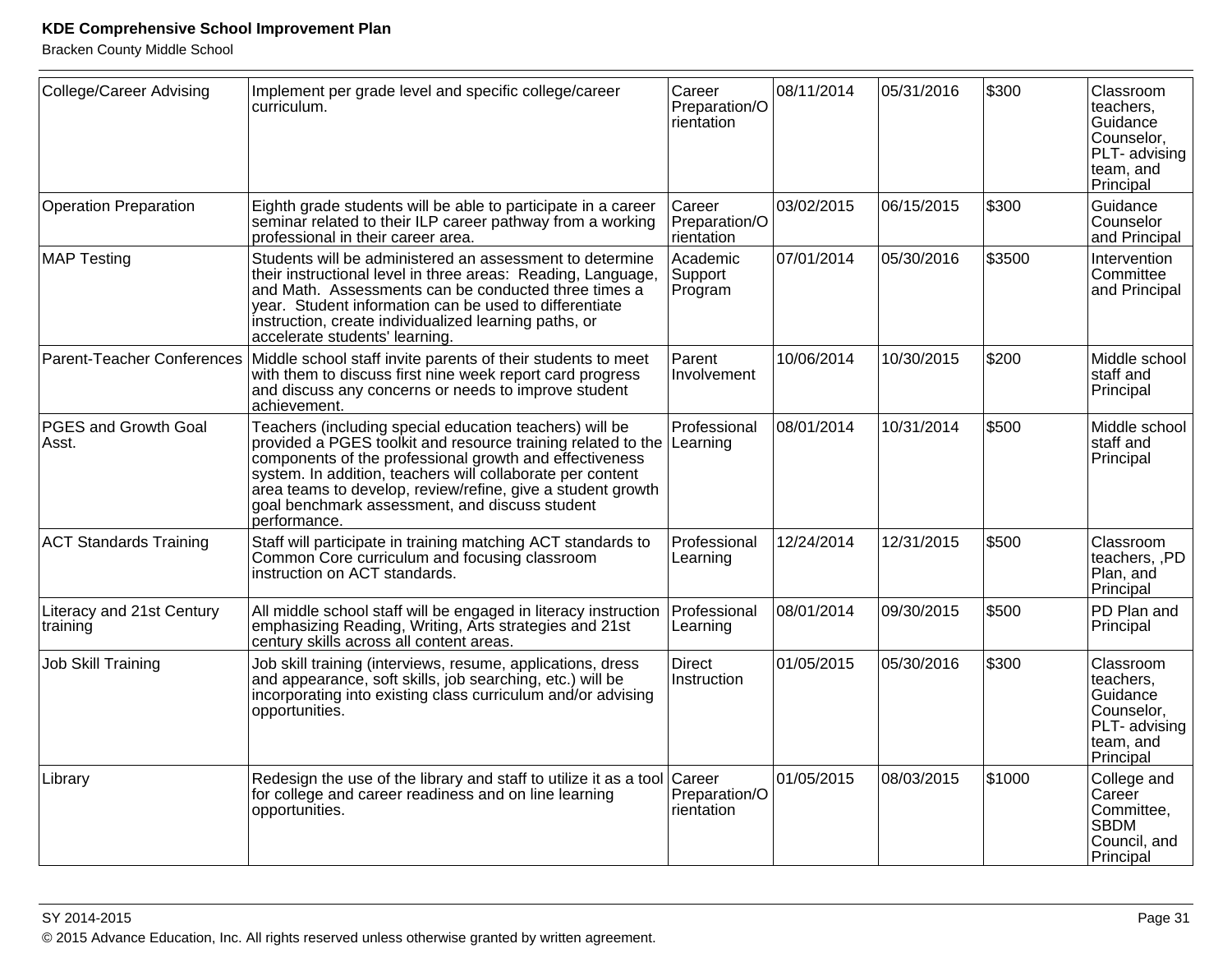Bracken County Middle School

| Middle School Conceptual<br><b>Building Block</b> | Special education math staff will participate in the middle<br>school conceptual building block modules provided by<br>NKCES presenting algebraic thinking and geometry.                                                                                                                                                                        | Professional<br>Learning       | 12/01/2014 | 03/31/2015 | \$500  | PD Plan and<br>Principal                                                       |
|---------------------------------------------------|-------------------------------------------------------------------------------------------------------------------------------------------------------------------------------------------------------------------------------------------------------------------------------------------------------------------------------------------------|--------------------------------|------------|------------|--------|--------------------------------------------------------------------------------|
| Communication                                     | Middle school staff and administrative team will utilize<br>newsletters, surveys, ILP, parent portal, student agenda,<br>phone/email/text automated system to inform parents on<br>academic and social needs for our students throughout the<br>school year.                                                                                    | Parent<br>Involvement          | 07/01/2014 | 06/30/2016 | \$4000 | Guidance<br>Counselor<br>and Principal                                         |
| <b>Parent Education Workshops</b>                 | Middle school staff, administrative team, FRYSC, and<br>participating agencies will provide parent workshops<br>throughout the school year to assist with academic and<br>social issues: bullying, suicide prevention, internet safety,<br>crisis mgt. and safe schools, ILP, Explore, Title I,<br>Scheduling seminar, K-Prep, transition, etc. | Parent<br>Involvement          | 07/14/2014 | 05/30/2016 | \$500  | Guidance<br><b>Counselor</b><br>and Principal                                  |
| Explore/ACT Materials prep                        | Teachers will be provided training and time to prepare a<br>variety of Explore/ACT prep materials for assessments, bell Learning<br>work, exit slips to implement into classroom questioning,<br>delivery, and formative assessments.                                                                                                           | Professional                   | 01/05/2015 | 12/31/2015 | \$500  | Classroom<br>teachers, PD<br>Plan, PLT<br>teams, and<br>Principal              |
| <b>ACT Standards Training</b>                     | Staff will participate in training matching ACT standards to<br>Common Core curriculum and focusing classroom<br>instruction on ACT standards.                                                                                                                                                                                                  | Professional<br>Learning       | 01/05/2015 | 12/31/2015 | \$500  | PD Plan and<br>Principal                                                       |
| Implement a reading<br>program                    | ELA teachers will design and implement a reading program<br>to encourage students reading.                                                                                                                                                                                                                                                      | Academic<br>Support<br>Program | 01/05/2015 | 05/30/2016 | \$500  | <b>ELA PLT</b><br>team, SBDM<br>Council, and<br>Principal                      |
| PGES and Growth Goal<br>Asst.                     | Teachers will be provided a PGES toolkit and resource<br>training related to the components of the professional<br>growth and effectiveness system. In addition, teachers will<br>collaborate per content area teams to develop,<br>review/refine, give a student growth goal benchmark<br>assessment, and discuss student performance.         | Professional<br>Learning       | 08/01/2014 | 10/31/2014 | 5500   | Middle school<br>staff and<br>Principal                                        |
| Middle School Conceptual<br><b>Building Block</b> | Math staff will participate in the middle school conceptual<br>building block modules provided by NKCES presenting<br>algebraic thinking and geometry.                                                                                                                                                                                          | Professional<br>Learning       | 12/01/2014 | 03/31/2015 | \$500  | Math staff and<br>Principal                                                    |
| <b>School Culture and Climate</b>                 | Hang and display College and Career Readiness posters,<br>ACT College and Career Readiness Standards, and<br>decorate school in motivational high level decor that<br>encourages students.                                                                                                                                                      | Other                          | 01/05/2015 | 05/30/2016 | \$1000 | College and<br>Career<br>Committee,<br>Guidance<br>Counselor,<br>and Principal |
| <b>Reward and Recognize</b>                       | Benchmarking students will be promoted through achieving<br>rewards/awards and CCR/K-Prep student bulletin boards.                                                                                                                                                                                                                              | Other                          | 08/11/2014 | 05/30/2016 | \$1500 | <b>SBDM</b><br>Council,<br>Guidance<br>Counselor,<br>PTO, and<br>Principal     |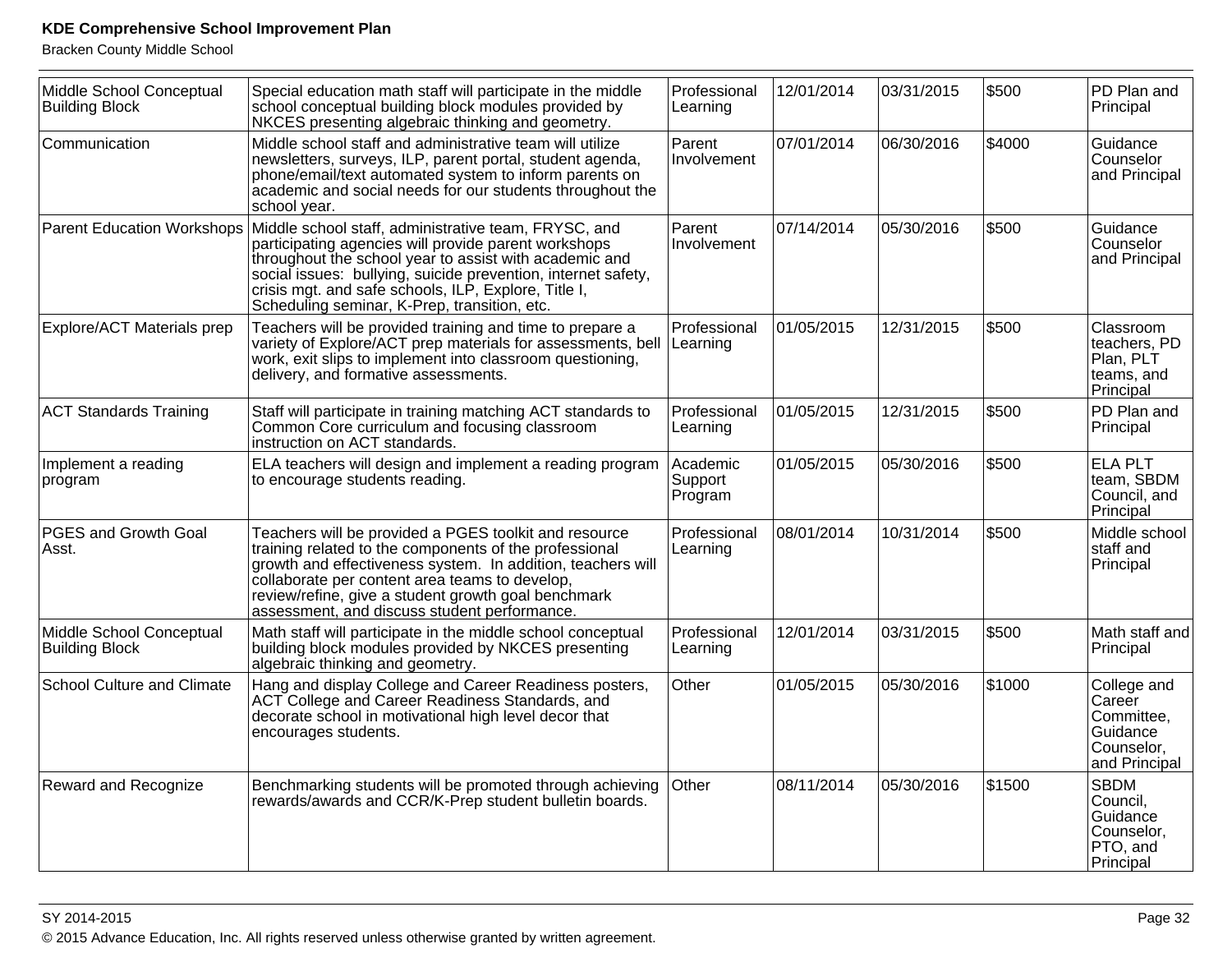Bracken County Middle School

| <b>Growth and Training</b> | Teachers, especially elective teachers, will have<br>opportunities for professional growth and training specific to Learning<br>their content area and designed to include measuring<br>student growth within their curriculum also addressing PGP<br>plans and school improvement needs. | Professional                          | 06/02/2014 | 07/29/2016 | \$1000  | Middle School<br>lteachers-<br> writing/literacy <br>, Arts and<br>Humanities<br>and PL-CS<br>staff, PGP<br>Plans, and<br>Principal |
|----------------------------|-------------------------------------------------------------------------------------------------------------------------------------------------------------------------------------------------------------------------------------------------------------------------------------------|---------------------------------------|------------|------------|---------|-------------------------------------------------------------------------------------------------------------------------------------|
| On Line Opportunities      | It will be investigated that students who have benchmarked<br>for core areas will have the opportunity to engage in on line<br>elective course offerings through local high school, college,<br>or Edmentum course program platform.                                                      | <b>Academic</b><br>Support<br>Program | 05/01/2015 | 05/30/2016 | \$2500  | SBDM<br>Council and<br>Principal                                                                                                    |
| Home Visits                | Teachers in an effort to improve our relationship building<br>and communication ties with parents of all students but<br>especially at risk and disability students home visits will be<br> conducted.                                                                                    | Professional<br> Learning             | 07/29/2014 | 08/28/2015 | \$1500  | Middle school  <br> staff and<br>principal                                                                                          |
|                            |                                                                                                                                                                                                                                                                                           |                                       |            | Total      | \$26400 |                                                                                                                                     |

#### **General Fund**

| <b>Activity Name</b> | Activity Description                                                                                     | <b>Activity Type</b>   | Begin Date  | <b>End Date</b> | Resource<br>Assigned | Staff<br>Responsible                                                                        |
|----------------------|----------------------------------------------------------------------------------------------------------|------------------------|-------------|-----------------|----------------------|---------------------------------------------------------------------------------------------|
| Mock Explore         | Students will be given mock Explore tests for practice and<br>monitoring of benchmarking                 | Direct<br>Instruction  | 101/05/2015 | 12/31/2015      | \$300                | Classroom<br>teachers,<br>Intervention<br>staff,<br>Guidance<br>Counselor,<br>and Principal |
| Bell work/Exit slips | All teachers will implement bell work/exit slips that is<br>ACT/Plan/Explore/Aspire like in all classes. | Direct<br>∣Instruction | 02/02/2015  | 05/31/2016      | 5300                 | Classroom<br>Iteachers and<br>Principal                                                     |
|                      |                                                                                                          |                        |             | Total           | \$600                |                                                                                             |

#### **Title I Part A**

| <b>Activity Name</b>       | Activity Description                                                                                                                                                                                                | Activity Type                | Begin Date  | <b>End Date</b> | <b>Resource</b><br>Assigned | Staff<br>Responsible                                 |
|----------------------------|---------------------------------------------------------------------------------------------------------------------------------------------------------------------------------------------------------------------|------------------------------|-------------|-----------------|-----------------------------|------------------------------------------------------|
| Compass Learning           | Compass Learning is a web based instructional Reading,<br>Language, and Math program which provides individualized Support<br>learning activities as determined by MAP assessments<br>taken during the school year. | Academic<br><b>Program</b>   | 108/18/2014 | 05/30/2016      | \$3500                      | Principal and<br><i>Instructional</i><br> Supervisor |
| Intervention Support Staff | Determine need for additional support staff/personnel for<br>intervention program.                                                                                                                                  | Direct<br><b>Instruction</b> | 101/05/2015 | 05/29/2015      | \$15000                     | Intervention<br> Committee<br>and Principal          |

#### SY 2014-2015

© 2015 Advance Education, Inc. All rights reserved unless otherwise granted by written agreement.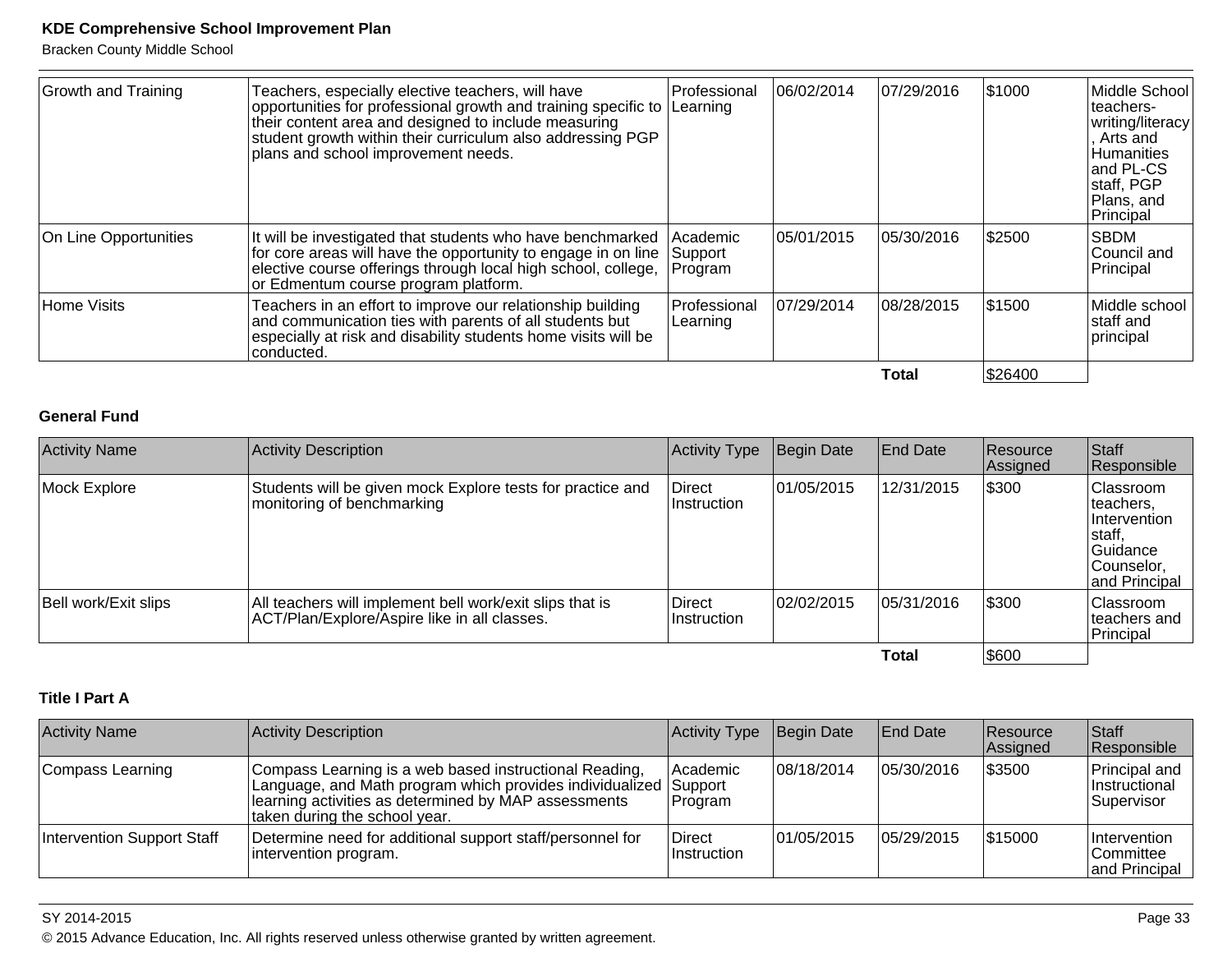| <b>Reading Assist Program</b> | Explore the purchase of the Reading Assist program which<br>will allow students not reading on grade level and/or not<br>benchmarking to improve upon their reading skills through<br>the use of a computer, microphone, and recording devices. | Academic<br> Support<br>Program | 01/05/2015  | 05/29/2015  | \$3000  | Intervention<br>Icommittee<br>and Principal    |
|-------------------------------|-------------------------------------------------------------------------------------------------------------------------------------------------------------------------------------------------------------------------------------------------|---------------------------------|-------------|-------------|---------|------------------------------------------------|
| Compass Learning              | Compass Learning is a web based instructional Reading,<br>Language, and Math program which provides individualized Support<br>learning activities as determined by MAP assessments<br>taken during the school year.                             | Academic<br> Program            | 08/18/2014  | 105/30/2016 | \$3500  | Principal and<br>∣Instructional<br> Supervisor |
| Explore Intervention          | Students not benchmarking are identified through<br>Explore/MAP assessments and provided differentiated<br>instruction in gap areas.                                                                                                            | Direct<br>Instruction           | 109/02/2014 | 05/15/2015  | \$15000 | Intervention<br> coordinator<br>and Principal  |
|                               |                                                                                                                                                                                                                                                 |                                 |             | Total       | \$40000 |                                                |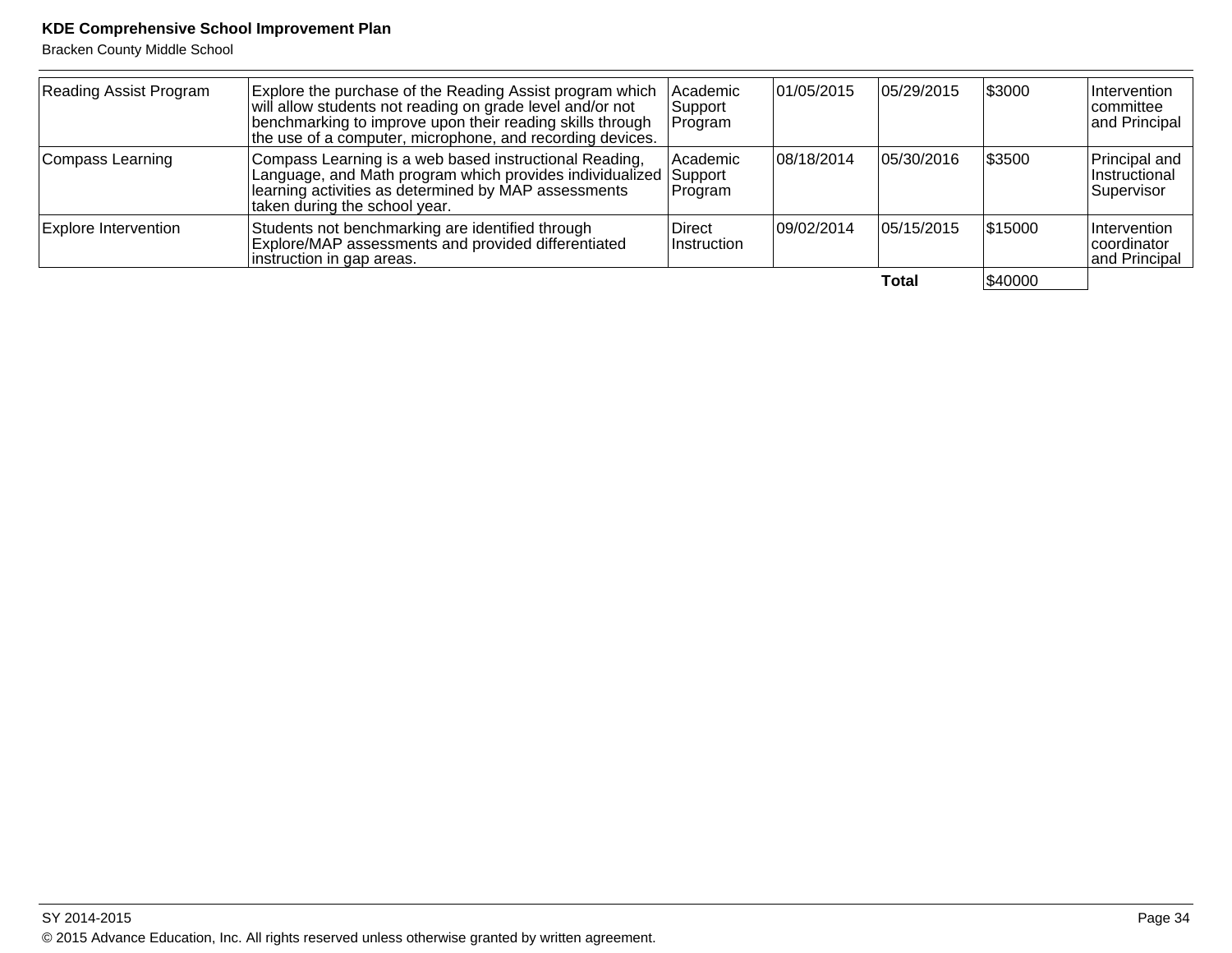# **KDE Needs Assessment**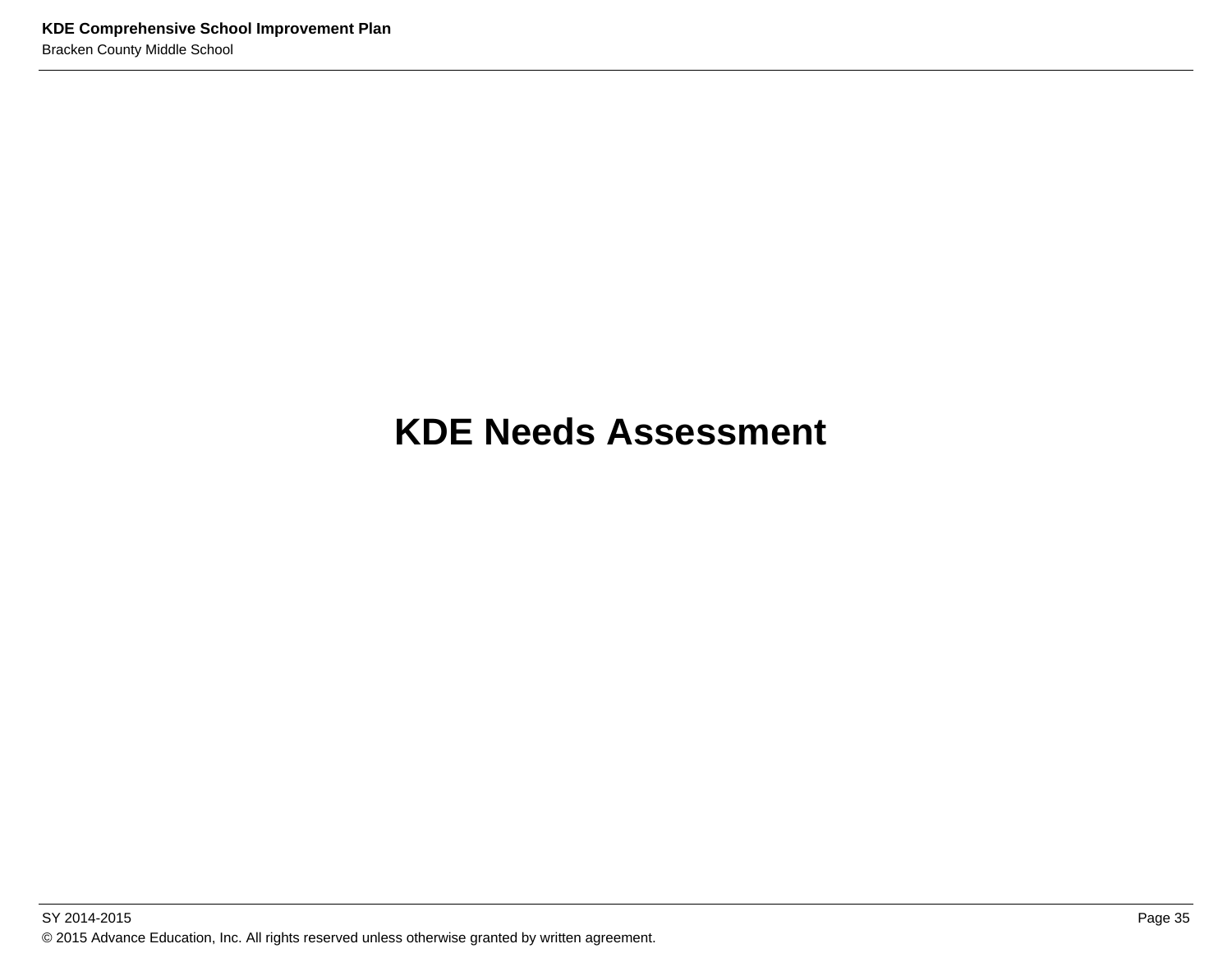# **Introduction**

The purpose of the School Needs Assessment is to use data and information to prioritize allocation of resources and activities.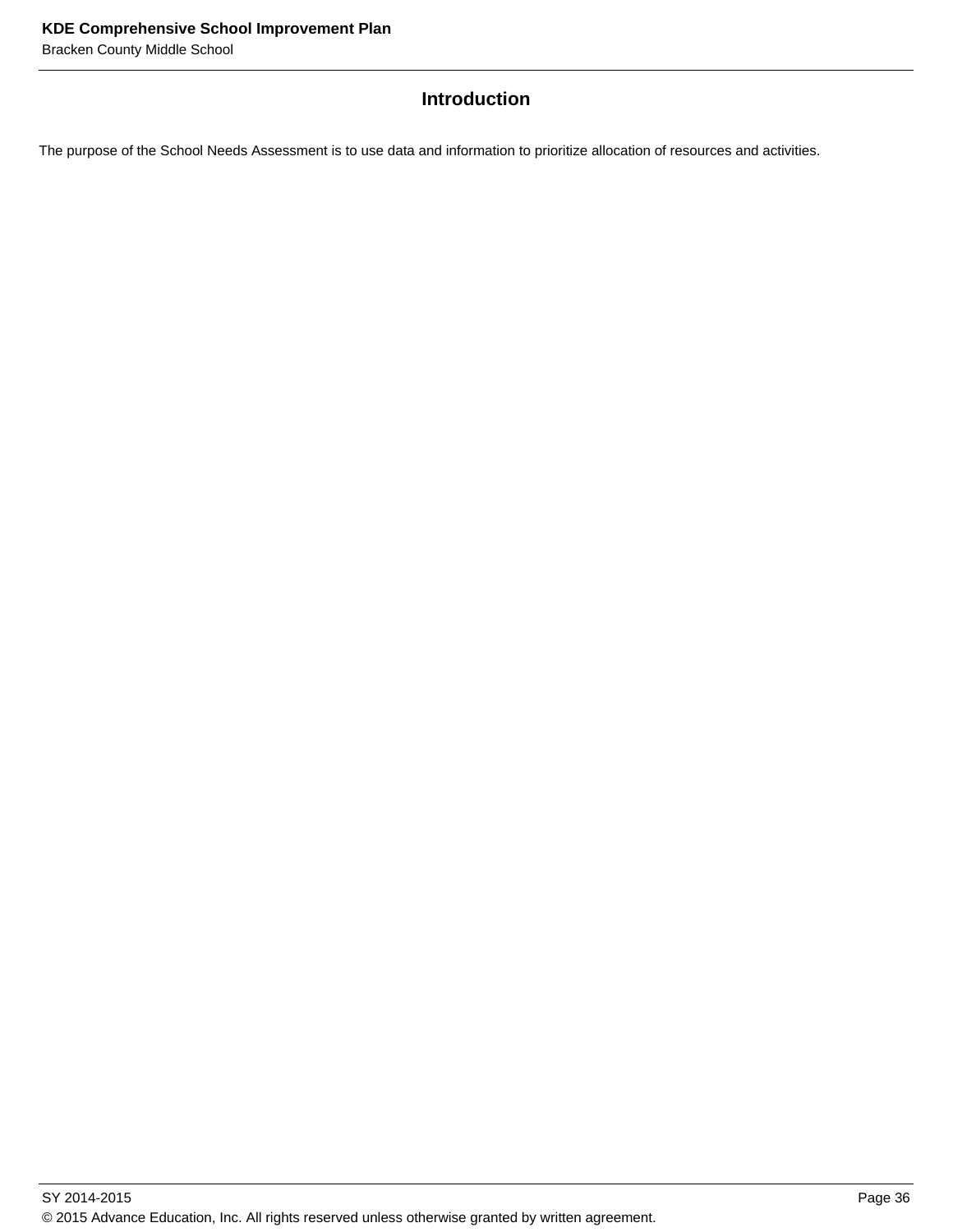#### **Data Analysis**

## **What question(s) are you trying to answer with the data and information provided to you? What does the data/information tell you? What does the data/information not tell you?**

Questions we are trying to answer from the data and information provided to us:

1. How can we increase the percentage of students meeting College and Career Readiness benchmarks while at the same time increasing the percentage of students meeting proficiency levels for reading and math academic areas?

2. How can we increase the percentage of non-duplicated gap students in the area of disabilities for reading and math academic areas?

What does the data tell us:

Bracken County Middle School improved our percentile ranking from 37th to 48th. We improved our overall score from 59.9 to 62.0. We met our annual measurable goal. Two of our three program reviews had a proficient ranking. We have improved in Reading, Math, Social Studies, and Writing according to our K-Prep testing score analysis.

From our analyzing our Explore data, we have the following results:

|         | $12 - 13$ | $13 - 14$ | $14 - 15$ |
|---------|-----------|-----------|-----------|
| English | 54%       | 54.80%    | 58.72%    |
| Math    | 14%       | 15.38%    | 19.27%    |
| Reading | 31%       | 17.31%    | 21.10%    |
| Science | 11%       | 15.38%    | 28.44%    |

After analyzing our Explore and K-Prep results, it was revealed that students could possibly be reaching proficiency on K-Prep while not reaching Explore benchmarks. Students who met Explore benchmarks met distinguished and/or proficient levels on the K-Prep. From this analysis we reviewed our in house MAP data to see any comparisons and/or correlations to the information already presented. We had some additional students meeting MAP benchmarks who did not reach Explore benchmarks. The staff discussed possible barriers, reasons for the data, etc. In addition, the staff reviewed the grades students received for a nine week grading period to review any comparisons and/or correlations to the information and findings already discussed. From this work, we formed the College and Career and Intervention committees.

Our school received a focus distinction because we have an individual subgroup within assessment grades by level that has a score in the third standard deviation below the state average for all students. This subgroup is our disabilities in the area of Reading. We have examined K-Prep and Explore data along with in house MAP assessment data to determine specific gap areas within Reading to focus with direct and specially designed instruction.

#### What does the data not tell us?

The data presented from K-Prep and Explore doesn't provide individual student score analysis; therefore, we will use our in-house MAP data to assist us with individualized learning plans along with our classroom assessments and performance.

It also does not provide for us analysis of the data between the multiple choice and constructed response portions of the testing.

© 2015 Advance Education, Inc. All rights reserved unless otherwise granted by written agreement.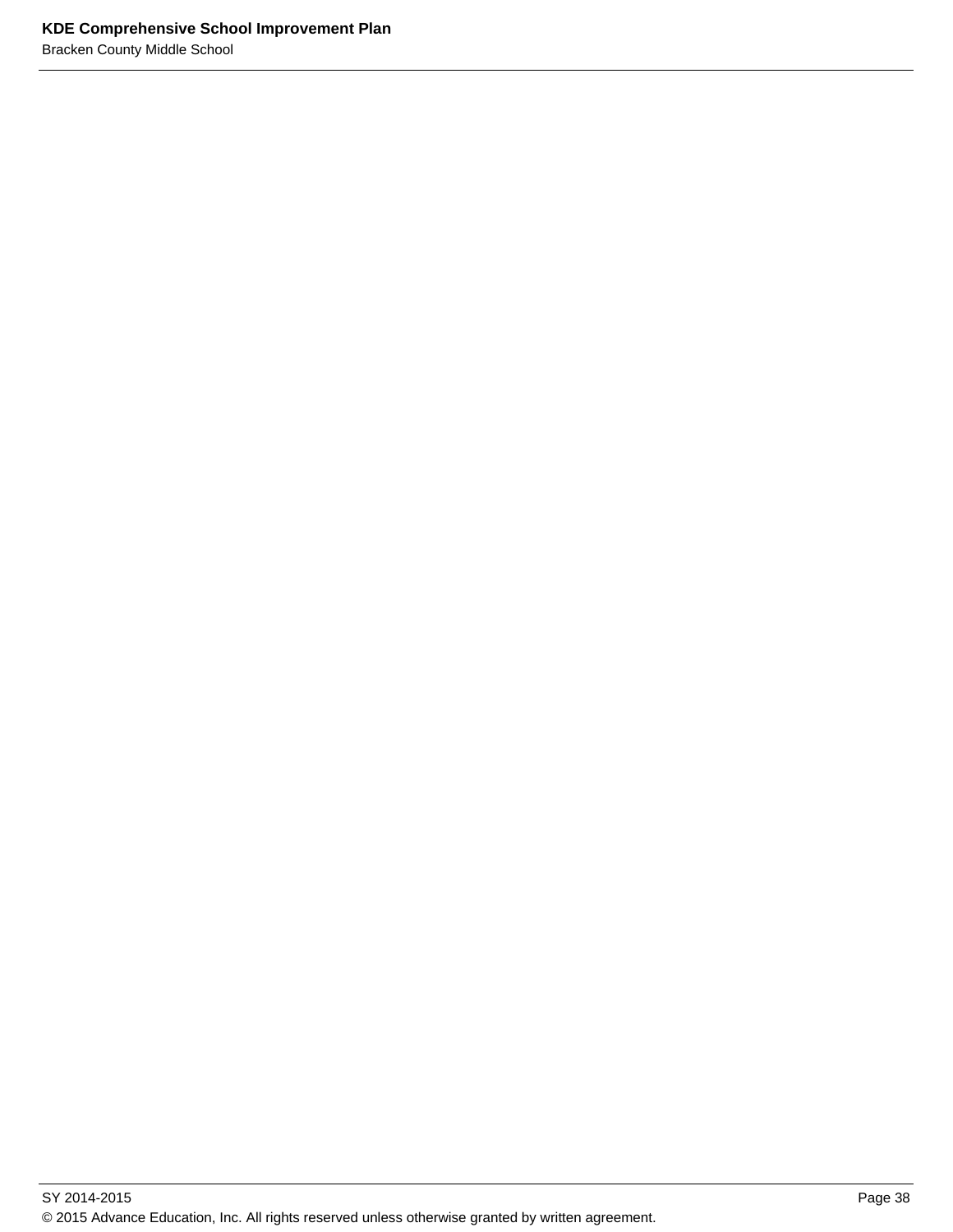#### **Areas of Strengths**

#### **What were the areas of strength you noted? What actions are you implementing to sustain the areas of strength? What is there cause to celebrate?**

Non Academic Indicators celebrations: Attendance and Positive Behavior Intervention and Supports

Bracken County Middle School for two consecutive school years has been awarded the Region 9 High Attendance Day award for large/small middle schools. We finished the 13-14 school year with an attendance percentage of 96.23% and for our 14-15 first semester, we have achieved a 96.18%. Our faculty attendance rate has improved to 96% which was a previous area of concern.

Our school has developed school-wide common areas and classroom area of expectations that have been posted, taught, and modeled for students. Students are rewarded for appropriate behavior above our standard of expectation with Cub Spirit tickets and recognition through our bulletin board as well as being rewarded weekly with teacher directed physical activity, teacher incentives, special privileges, Friday Break rewards, and nine week incentive opportunities. Our staff has had input and continues refinement for improving on our program and behavior instruction of our students.

Continued causes for celebration:

NAPD Achievement scores: Reading improved from 58.5 to 63.5 (5 points increased) Math improved from 57.6 to 58.2 (.6 points increased) Social Studies improved from 66.5 to 70.3 (3.8 points increased) Writing improved from 61.5 to 65.6 (4.1 points increased)

Proficiency/Closing the Achievement gap (% Proficient/Distinguished): All students- Reading improved from 44.9 to 48.7 (3.8 points increased) Male students- Reading improved from 40.8 to 47.4 (6.6 points increased) FR students- Reading improved from 34.9 to 42.6 (7.7 points increased) Disability students- Reading improved from 10.5 to 17.9 (7.4 points increased) Gap group non-duplicated- Reading improved from 33.7 to 40.8 (7.1 points increased) Female students- Math improved from 33.3 to 34.7 (1.4 points increased) Female students- Writing improved from 47.6 to 50 (2.4 points increased) FR students- Writing improved from 29.1 to 32.7 (3.6 points increased) Disability students- Writing improved from 16 to 25.4 (9.4 points increased) Gap group non-duplicated- Writing improved from 29.7 to 32.1 (2.4 points increased)

We will continue to maintain our areas of strengths through the following actions:

Collaboration of all staff on embedded, practical writing applications within all content areas.

Utilization of technical/informational reading tasks across content areas implementing reading strategies and complexity of text.

Use of MAP assessment testing and use of Compass Learning web-based instructional program.

SY 2014-2015 Page 39

© 2015 Advance Education, Inc. All rights reserved unless otherwise granted by written agreement.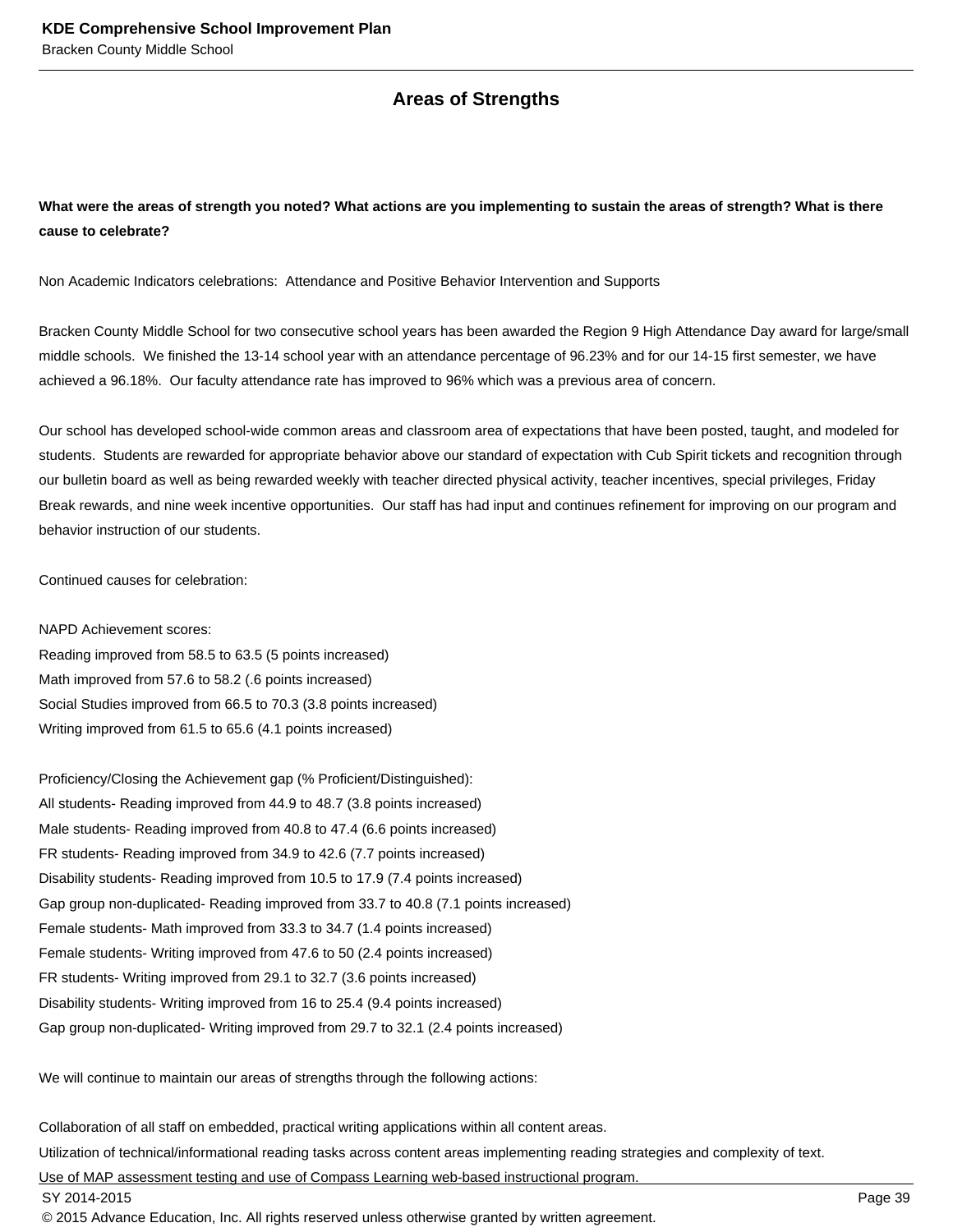Bracken County Middle School

Continue to provide additional instructional time focused for reading, language and math along with increased accelerated learning opportunities.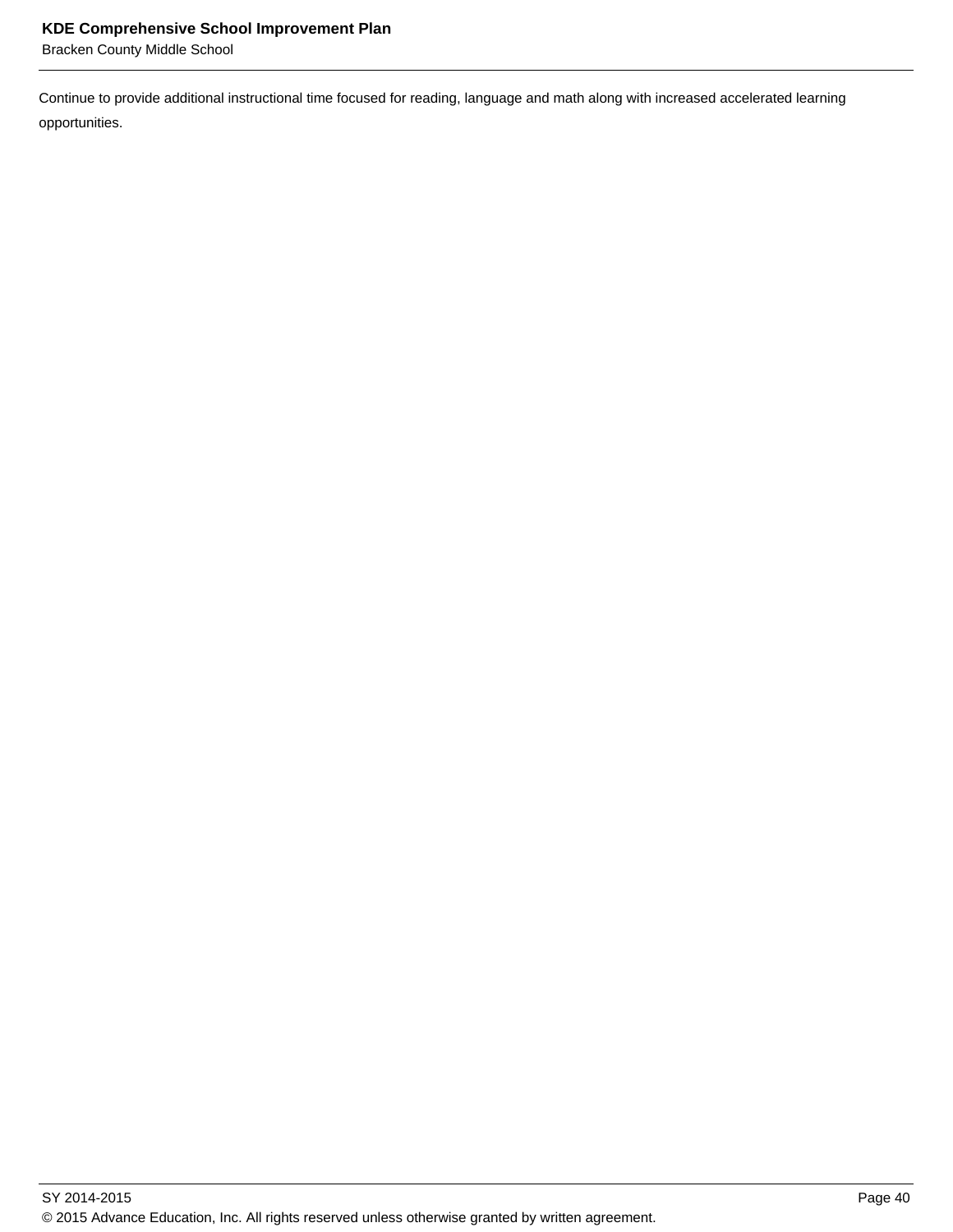#### **Opportunities for Improvement**

#### **What were areas in need of improvement? What plans are you making to improve the areas of need?**

Contributing factors and causes for failed student improvement: Lack of staff buy-in and motivation to be involved. Lack of specific student data comparison in respect to our overall common goal of College and Career Readiness. Professional learning and understanding of College and Career Readiness and capacity building. Lack of a systematic intervention system and protocol.

#### Opportunities for improvement:

BCMS will continue to improve its relationship-building and communications of their overall academic and social status of the school to our parents and public through our newsletters, web site, report cards/midterms, MAP student reports, committee participation, PTO, open houses, parent-teacher conferences, parent workshops, parent portal, student agenda, and phone/email/text messaging system, as well as SBDM parent voting and participation. Through the utilization of these tools, we plan to improve our collaboration with parents and education of parents with respect to their child's educational program. We will continue to conduct home visits at all grade levels and partner with community groups to develop "real life" strategies for students to educate them on civic and social responsibilities and increase our use of stakeholder survey data to consistently be used to plan for school improvement efforts and to evaluate effectiveness.

BCMS will ensure that all students will have access to rigorous curriculum and get the support necessary to be successful in a rigorous curriculum. We will foster this environment through ongoing training of diverse areas including special needs, economic status, and gender as well as coordinate with other agencies FRYSC, Regional Prevention Center, Bracken County Health Department, and the 4-H Extension office. We will increase our academic rigor through ACT College and Career Readiness training and implementation of standards documents. Students will have an opportunity for acceleration learning opportunities through digital learning media.

BCMS will create an environment of high expectations, with administrators, teachers and staff taking ownership for meeting the needs of students. We will utilize available interventions research, review present interventions program to determine value/usefulness and develop specific needs-based programs for students. We will provide evidence of the intervention progress and improvement. Teachers will implement quality formative assessments that are responsive to the instruction provided. Flexible scheduling opportunities will be utilized to accommodate the instructional needs of all students and redistribute our struggling students with experienced teachers who have a record of success while being intentional in our changes to help students within the classroom. Staff will display proficient student work with scoring guides to demonstrate academic expectations to parents and students.

#### Next steps:

These needs will be met through the collaborative efforts of the College and Career and Intervention committees, PLT teams, SBDM Council, and administrative leadership team. The SBDM Council will meet and divide the CSIP components that are new and added to our plan among the committees and teams with charges and desired time table for additional committee and PLT team work. Our committees and teams will begin to develop systems of protocol, acquire resources, schedule training and meeting opportunities outlined and planned within our school improvement plan.

#### SY 2014-2015 Page 41

© 2015 Advance Education, Inc. All rights reserved unless otherwise granted by written agreement.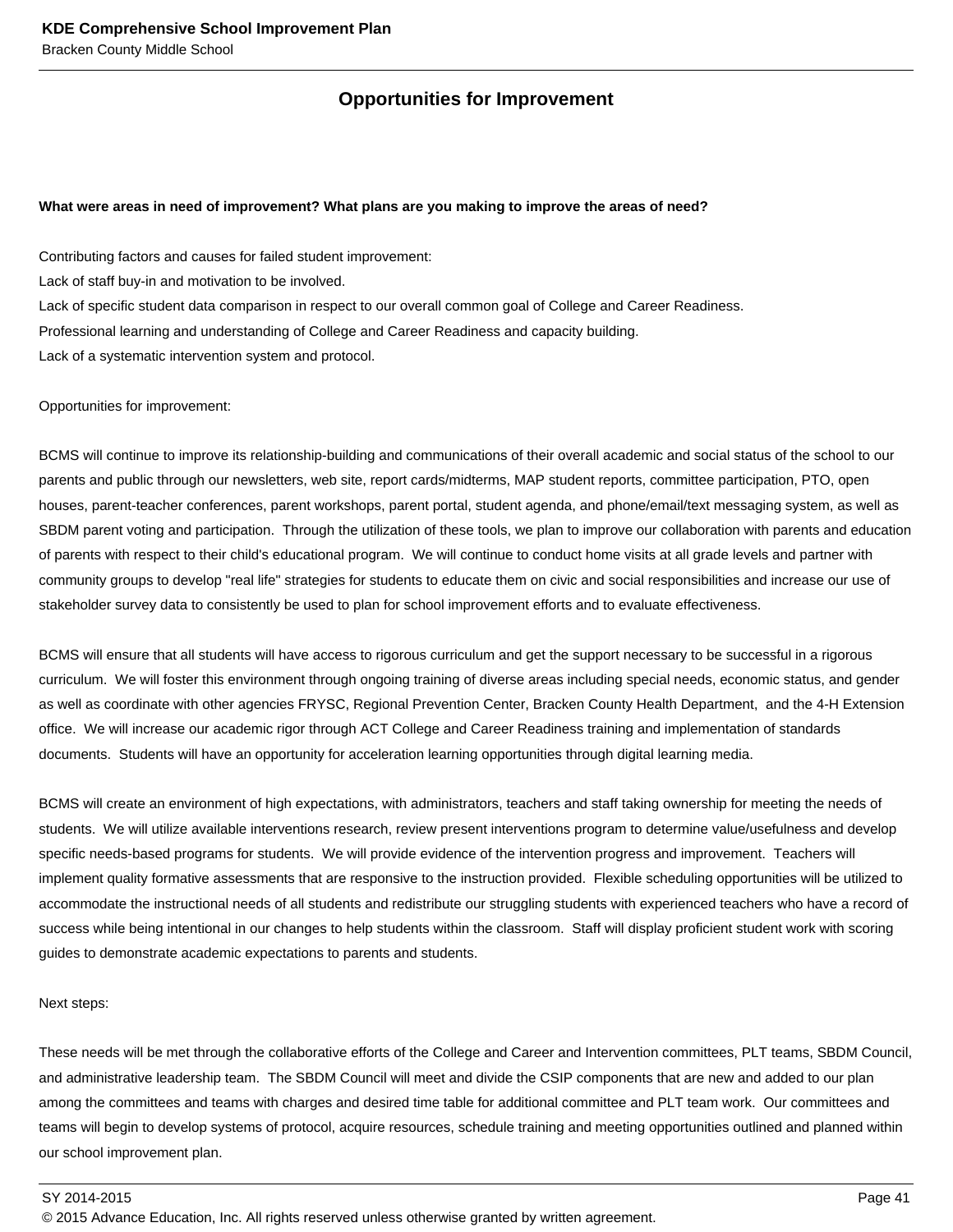Bracken County Middle School

Our Intervention committee and PLT special education team will be comprised of two areas of focus: all students not benchmarking and especially disability students not benchmarking. Regular bi-weekly team meetings focused on student growth (what is working and what needs changing based upon assessment data), direct instructional needs, and specially designed instructional needs will be our standard agenda discussion items.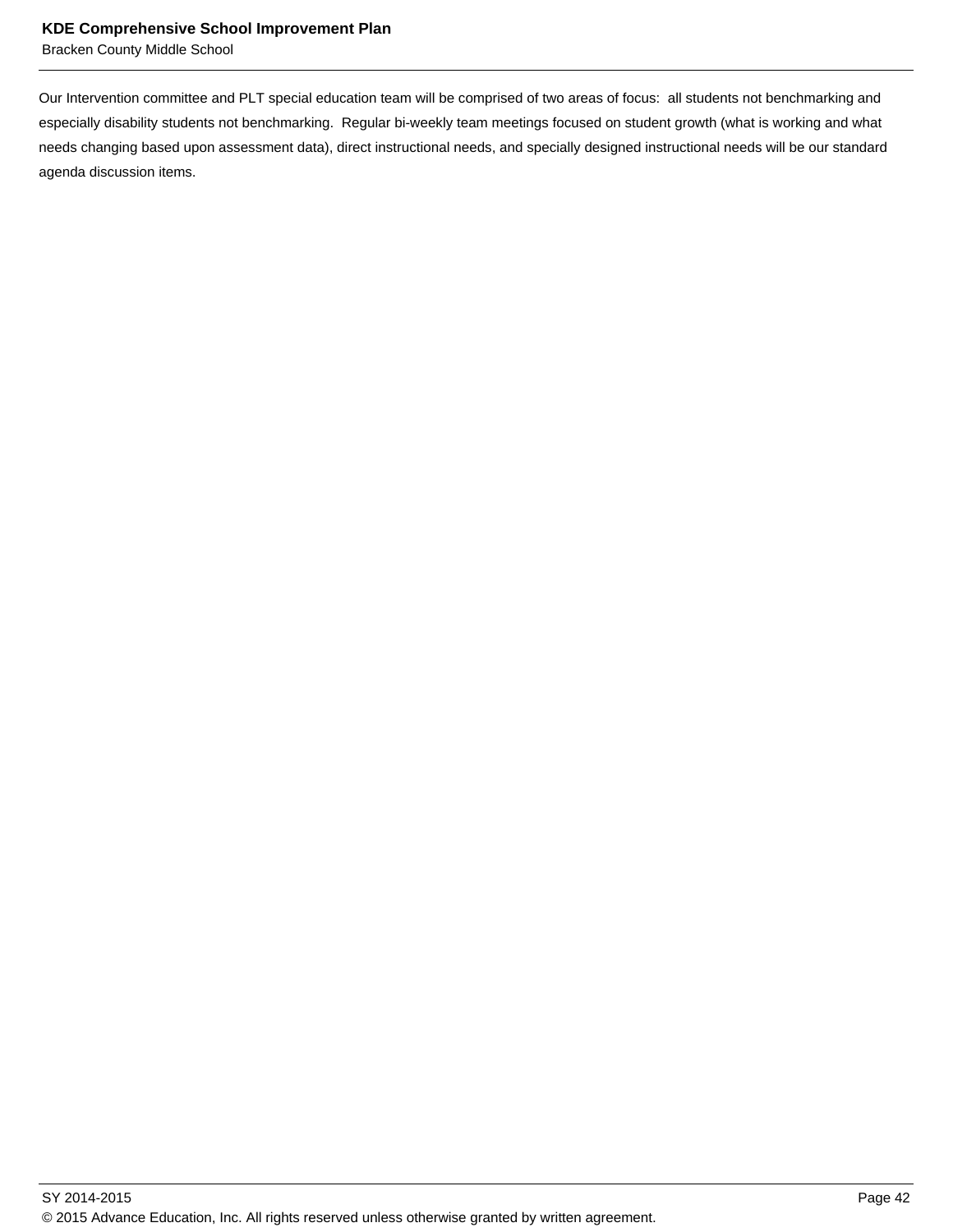## **Conclusion**

#### **Reflect on your answers provided in the previous sections. What are your next steps in addressing areas of concern?**

Based upon the previous plan, we were not successful on three of our five goals. We did increase and make progress on each of the five goals but not at the rate and percentages dictated in our plan. In reflecting on the previous plan, goals, objectives, strategies, and activities and how we can improve upon our previous work, I feel the single most influential component of this comprehensive school improvement plan is the commitment for improved school culture and climate and taking ownership in the work and contributing personally to the tasks that need direction and implementation by our staff.

As a staff, there is a more cohesive goal that all stakeholders realize now which is to prepare our students to be college and career ready. We need to work together and push ourselves to change or engage in new learning so that our current standard increases in rigor and relevance for our students and their work. We need to collectively engage ourselves in higher expectations within the school community and classrooms.

Previously, not all staff was committed to the fulfillment of the work which in turn yielded limited improvements in pockets of academic areas.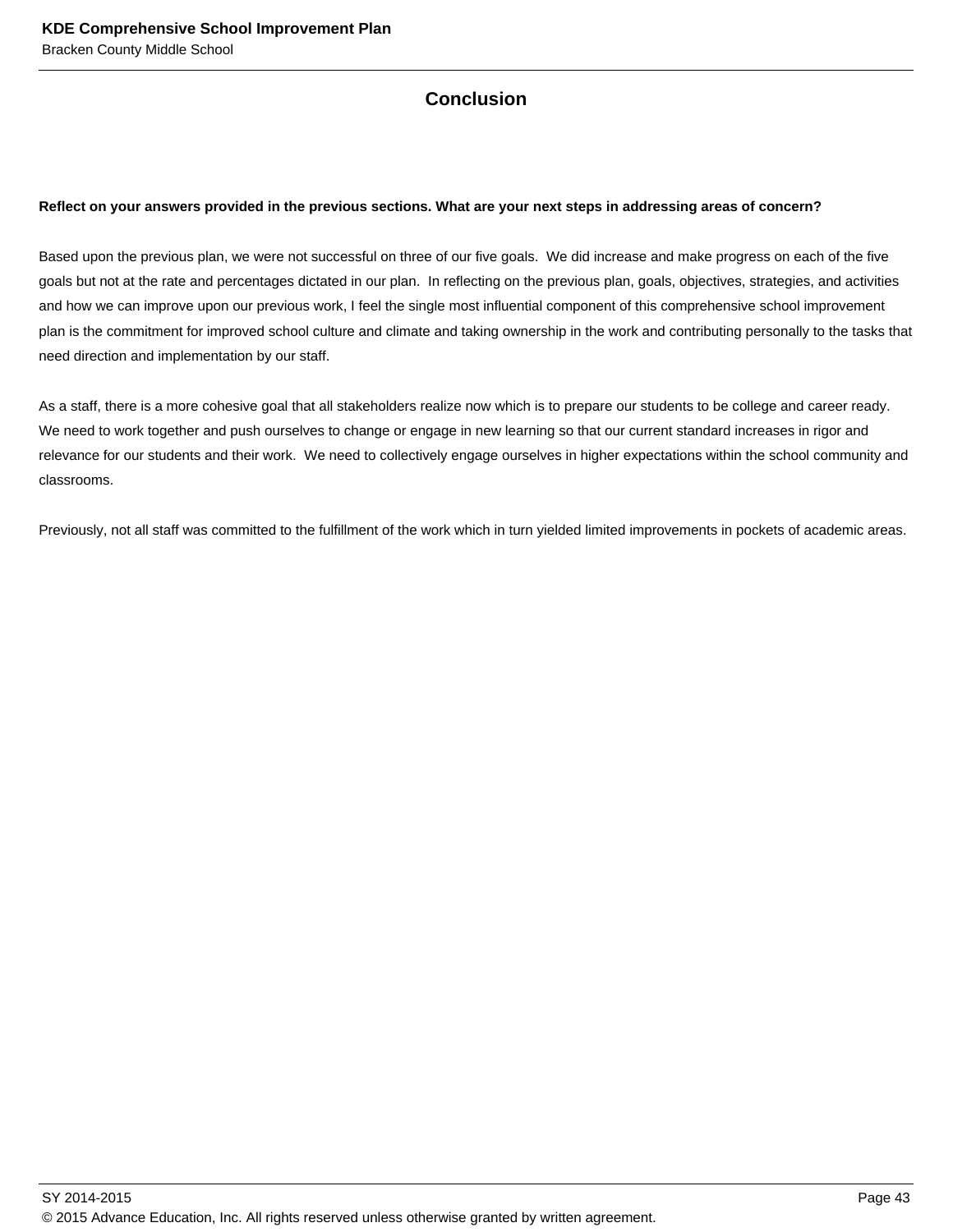# **The Missing Piece**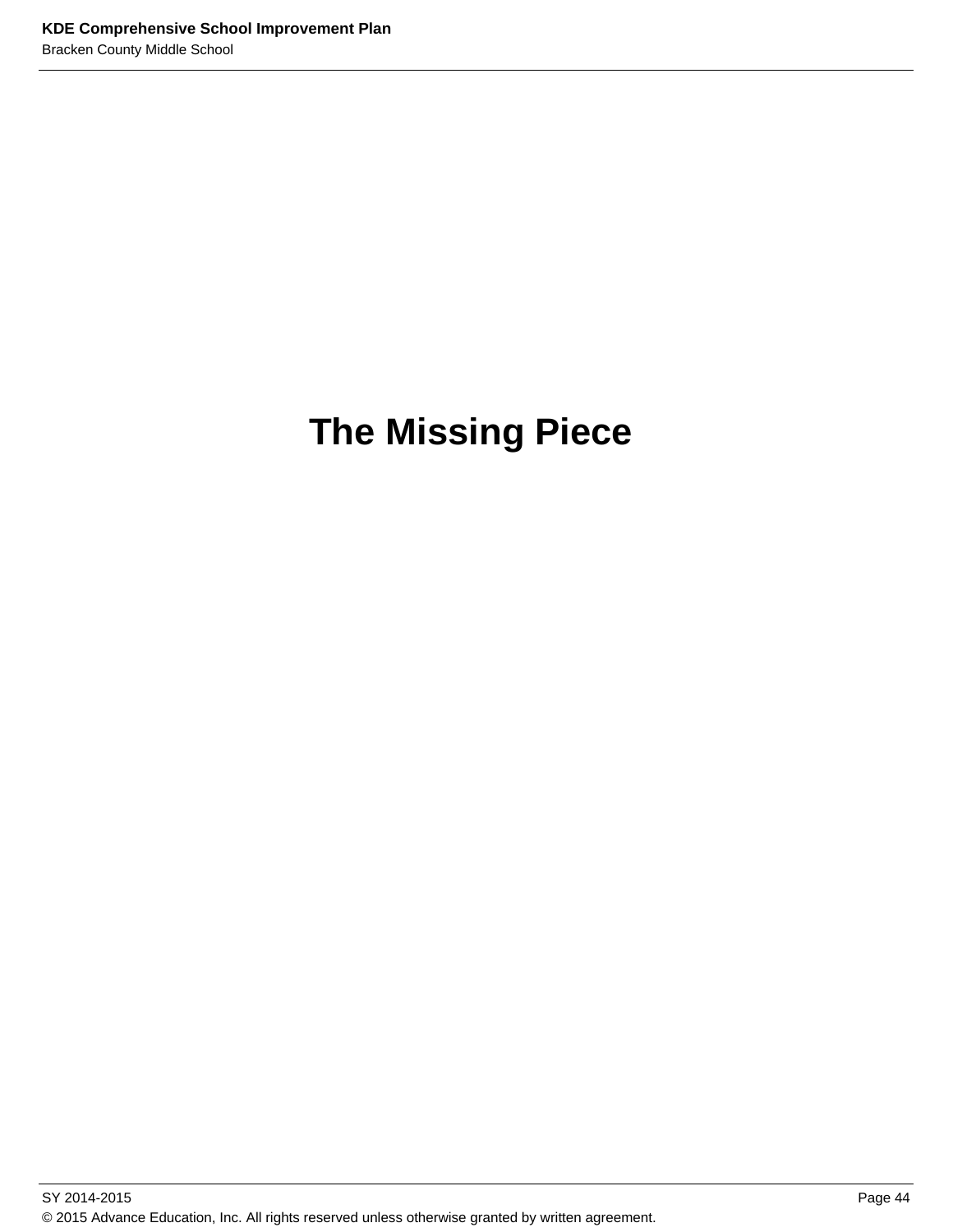#### **Introduction**

This Missing Piece diagnostic is a comprehensive performance assessment tool that proposes specific school-level descriptors for the six objectives of the Commissioner's Parent's Advisory Council. They include provisions that every student in Kentucky will have a parent, or another adult, who knows how to support that student's academic achievement. These objectives support Kentucky education laws as it recognizes the importance of parent involvement (KRS 158.645) (KRS.160.345) (KRS 156.497) (KRS 158-031) (KRS 157.3175)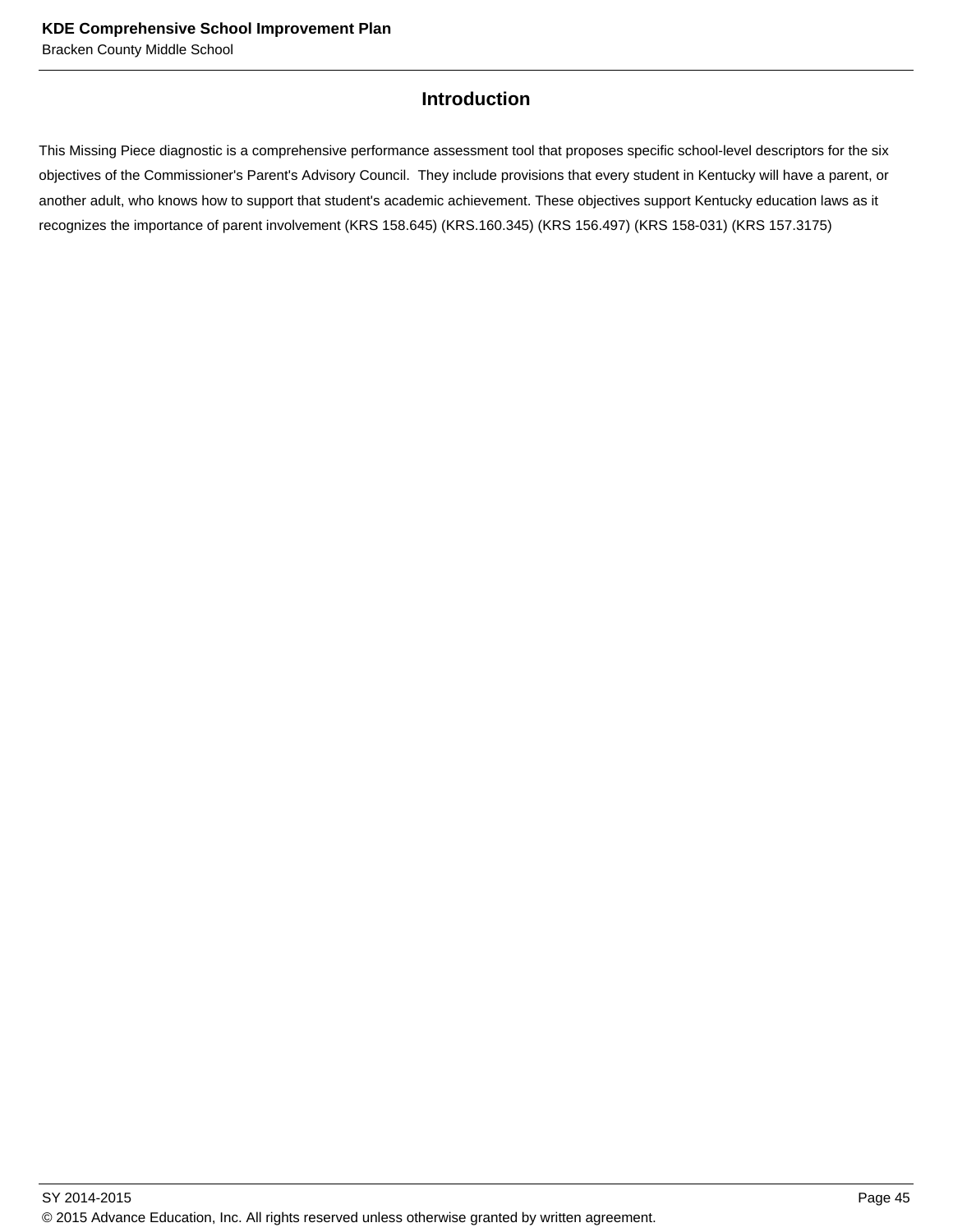#### **Stakeholders**

School staff engaged a variety of stakeholders when completing the Missing Piece Diagnostic

#### **What stakeholders (name and title) did you engage for the purpose of completing the Missing Piece diagnostic?**

Tara Boling, SBDM parent member Kerry Kalb, SBDM parent member and PTO President Lynn Darnell, PTO Treasurer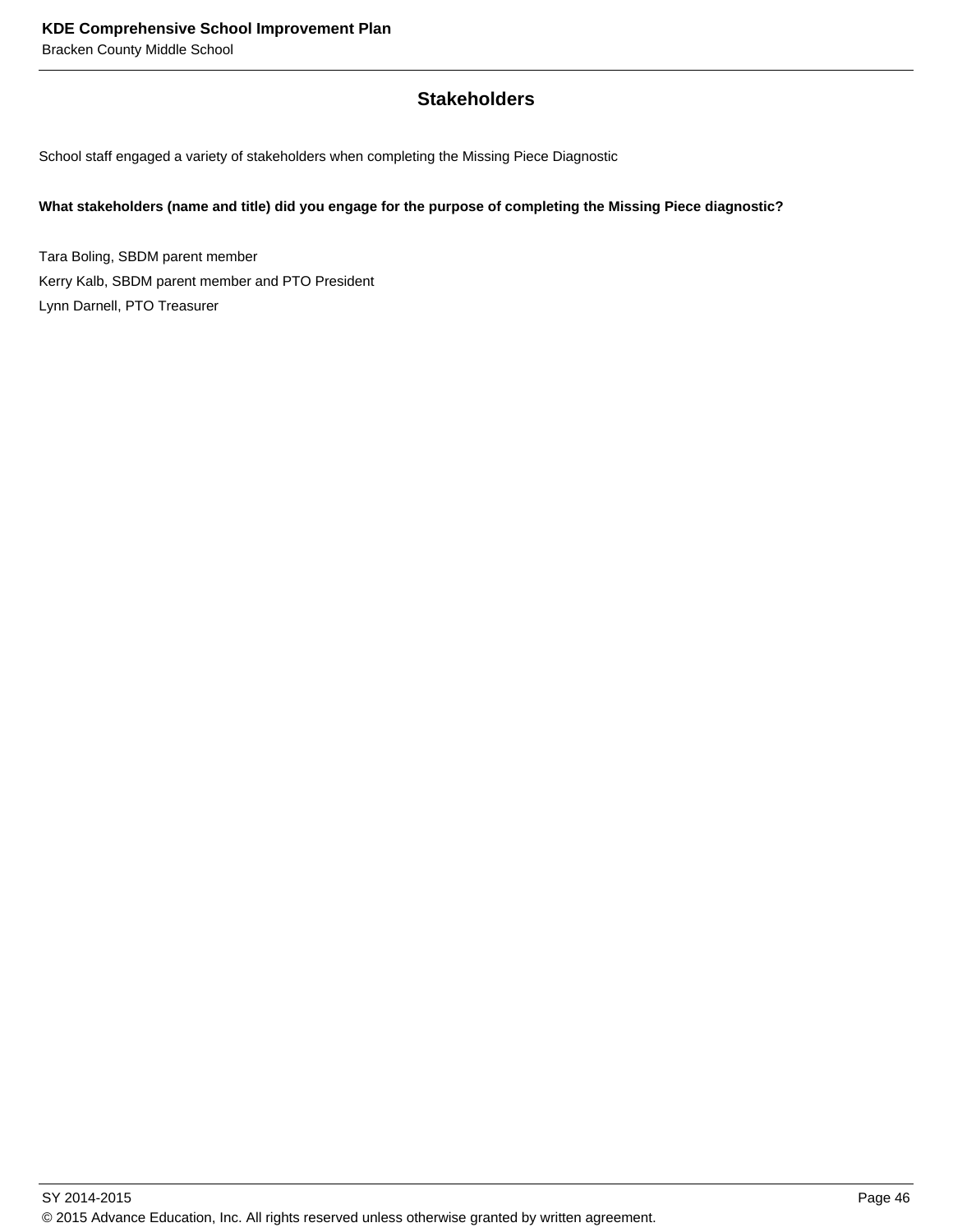# **Relationship Building**

School staff builds productive, personal relationships with parents of all their students.

Overall Rating: 2.43

| <b>Statement or Question</b>                                                                                                                                                                           | <b>Response</b>                                                               | Rating     |
|--------------------------------------------------------------------------------------------------------------------------------------------------------------------------------------------------------|-------------------------------------------------------------------------------|------------|
| Parents report that school staff understands<br>and demonstrates how strong relationships with staff is about discussing student academic<br>parents contribute to effective teaching and<br>learning. | Parents report their relationship with school<br>performance and/or behavior. | Apprentice |

|     | <b>Statement or Question</b>                                                                                                                                                                                                                                                       | <b>Response</b>                                                                                                                               | Rating            |
|-----|------------------------------------------------------------------------------------------------------------------------------------------------------------------------------------------------------------------------------------------------------------------------------------|-----------------------------------------------------------------------------------------------------------------------------------------------|-------------------|
| 12. | School staff implements systematic steps to<br>welcome the parents of new and English as-a-<br>Second-Language (ESL) students (for example, (for example, using home visits, personal calls<br>using home visits, personal calls or letters,<br>open houses and/or other methods). | School staff implements systematic steps to<br>welcome the parents of new and ESL students<br>or letters, open houses, and/or other methods). | <b>Proficient</b> |

| <b>Statement or Question</b>                                                                                                                                       | <b>Response</b>                                      | ∣Ratinɑ |
|--------------------------------------------------------------------------------------------------------------------------------------------------------------------|------------------------------------------------------|---------|
| Parents and other stakeholders report that they Parents and other stakeholders report that they Proficient<br>are actively welcomed when they visit the<br>school. | are actively welcomed when they visit the<br>school. |         |

|    | <b>Statement or Question</b>                                                                                                                                     | <b>Response</b>                                                                                                                           | ∣Ratinq           |
|----|------------------------------------------------------------------------------------------------------------------------------------------------------------------|-------------------------------------------------------------------------------------------------------------------------------------------|-------------------|
| 4. | School staff implements systematic steps to<br>encourage parents to attend school activities<br>and participate in decisions about their<br>children's learning. | Parents are invited to attend school activities<br>related to their own child and are encouraged to<br>attend parent teacher conferences. | <i>Apprentice</i> |

|    | <b>Statement or Question</b>                                                                                         | Response                                                                                                             | ∣Ratinq      |
|----|----------------------------------------------------------------------------------------------------------------------|----------------------------------------------------------------------------------------------------------------------|--------------|
| э. | School staff involves parents in personal<br>communication about their students' progress<br>lat least once a month. | School staff involves parents in personal<br>communication about their students' progress<br>lat least once a month. | l Proficient |

|    | <b>Statement or Question</b>                                                          | <b>Response</b>                                                                                                                                                            | ∣Ratinɑ |
|----|---------------------------------------------------------------------------------------|----------------------------------------------------------------------------------------------------------------------------------------------------------------------------|---------|
| 6. | all parents to determine resources necessary<br>If or their child's academic success. | School staff completes needs assessment with Teachers informally collect some student needs Apprentice<br>data and some parents are contacted to<br>I discuss those needs. |         |

| <b>Statement or Question</b>                                                                                                                                                                              | Response                                                                                                                  | Rating |
|-----------------------------------------------------------------------------------------------------------------------------------------------------------------------------------------------------------|---------------------------------------------------------------------------------------------------------------------------|--------|
| All parents are asked for feedback on the<br>school's efforts to welcome and engage parents efforts to welcome and engage parents, in an<br>and the feedback is used to improve the<br>Ischool's efforts. | Staff occasionally asks for feedback on school's Apprentice<br>informal or casual way with no regular data<br>collection. |        |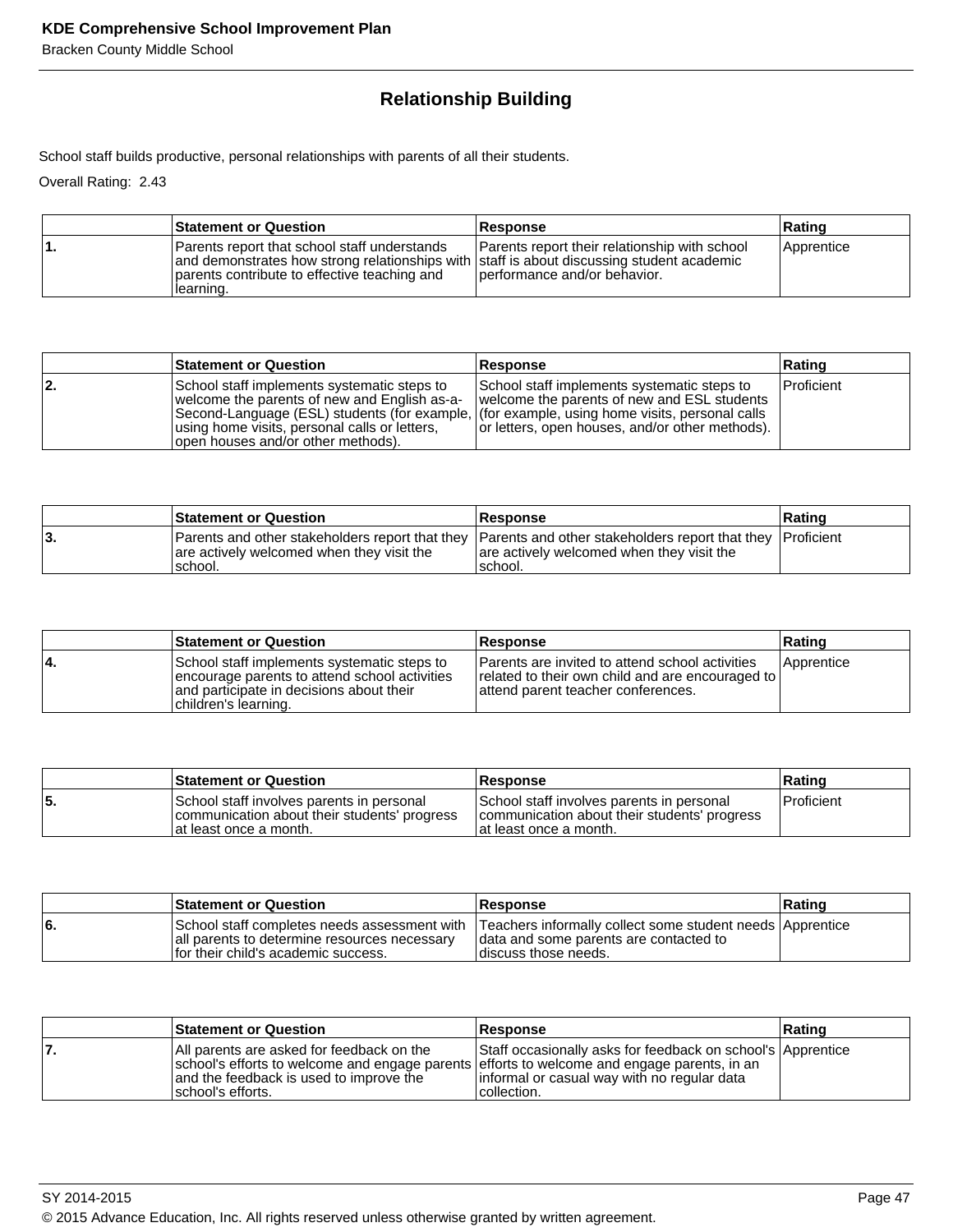Bracken County Middle School

# **Communications**

Two-way information in many forms flows regularly between school staff and parents about students' academic achievement and individual needs.

Overall Rating: 2.29

| <b>Statement or Question</b>                                                                                                                                                                                                                                                    | Response                                                                                                                                                                                                                                                                                             | Rating     |
|---------------------------------------------------------------------------------------------------------------------------------------------------------------------------------------------------------------------------------------------------------------------------------|------------------------------------------------------------------------------------------------------------------------------------------------------------------------------------------------------------------------------------------------------------------------------------------------------|------------|
| School staff implements systematic efforts to<br> inform parents about academic goals, class_<br>their home language. (For example, classroom   their home language. (For example, using<br>contracts, student assignment books,<br>homework websites, and online grade books). | School staff implements systematic efforts to<br>linform parents about academic goals, class<br>work, grades and homework for their children in  work, grades and homework for their children in<br>classroom contracts, student assignment<br>books, homework websites, and online grade<br>books.) | Proficient |

|     | <b>Statement or Question</b>                                                                                                                                                                                                                                                                                       | Response                                                                                                                                                                       | Rating |
|-----|--------------------------------------------------------------------------------------------------------------------------------------------------------------------------------------------------------------------------------------------------------------------------------------------------------------------|--------------------------------------------------------------------------------------------------------------------------------------------------------------------------------|--------|
| 12. | School staff offers varied ways that parents can School staff offers varied ways that parents can  Proficient<br>Ishare information with teachers about their<br>children's learning needs. (For example, phone<br>and e-mail contacts, offering parent<br>conferences, making home visits, or other<br> methods). | share information with teachers about their<br>children's learning needs. (For example, phone<br>and e-mail contacts, offering parent<br>conferences, and making home visits.) |        |

|     | <b>Statement or Question</b>                                                                                                                                                                                                       | <b>Response</b>                                                                               | <b>Rating</b> |
|-----|------------------------------------------------------------------------------------------------------------------------------------------------------------------------------------------------------------------------------------|-----------------------------------------------------------------------------------------------|---------------|
| ιЗ. | School staff partners with community leaders<br>and organizations to build parent understanding organizations with information about academic<br>of academic expectations, school strategies,<br>land student achievement results. | School staff sometimes provides community<br>expectations for parents who use their services. | Apprentice    |

|    | <b>Statement or Question</b>                                                                                                                         | <b>Response</b>                                                                                                | ∣Ratinɑ    |
|----|------------------------------------------------------------------------------------------------------------------------------------------------------|----------------------------------------------------------------------------------------------------------------|------------|
| 4. | School staff offers parents opportunities to<br>discuss school-wide achievement issues.<br>lincluding assessment data, at least once a<br>Isemester. | Student achievement data or achievement<br>results are communicated informally to parents<br>Iby school staff. | Apprentice |

|    | <b>Statement or Question</b>                                                                                                                                                                                                                                                          | <b>Response</b>                                                                                                          | Rating     |
|----|---------------------------------------------------------------------------------------------------------------------------------------------------------------------------------------------------------------------------------------------------------------------------------------|--------------------------------------------------------------------------------------------------------------------------|------------|
| 5. | School staff implements systematic efforts to<br>maximize parent-teacher conference<br>participation. (For example, offering multiple<br>locations, convenient times, follow-up with<br>parents who do not reply to first notices, and<br>opportunities for student-led conferences). | Parent -teacher conferences are held twice a<br>year on school grounds and some teachers<br>send invitations to parents. | Apprentice |

|    | <b>Statement or Question</b>                                                                       | <b>Response</b>                                                                                         | ∣Ratinɑ    |
|----|----------------------------------------------------------------------------------------------------|---------------------------------------------------------------------------------------------------------|------------|
| 6. | At least 50 percent of parents respond to<br>annual school and/or district stakeholder<br>surveys. | District-wide stakeholder surveys are given to<br>parents and teachers encourage parents to<br>respond. | Apprentice |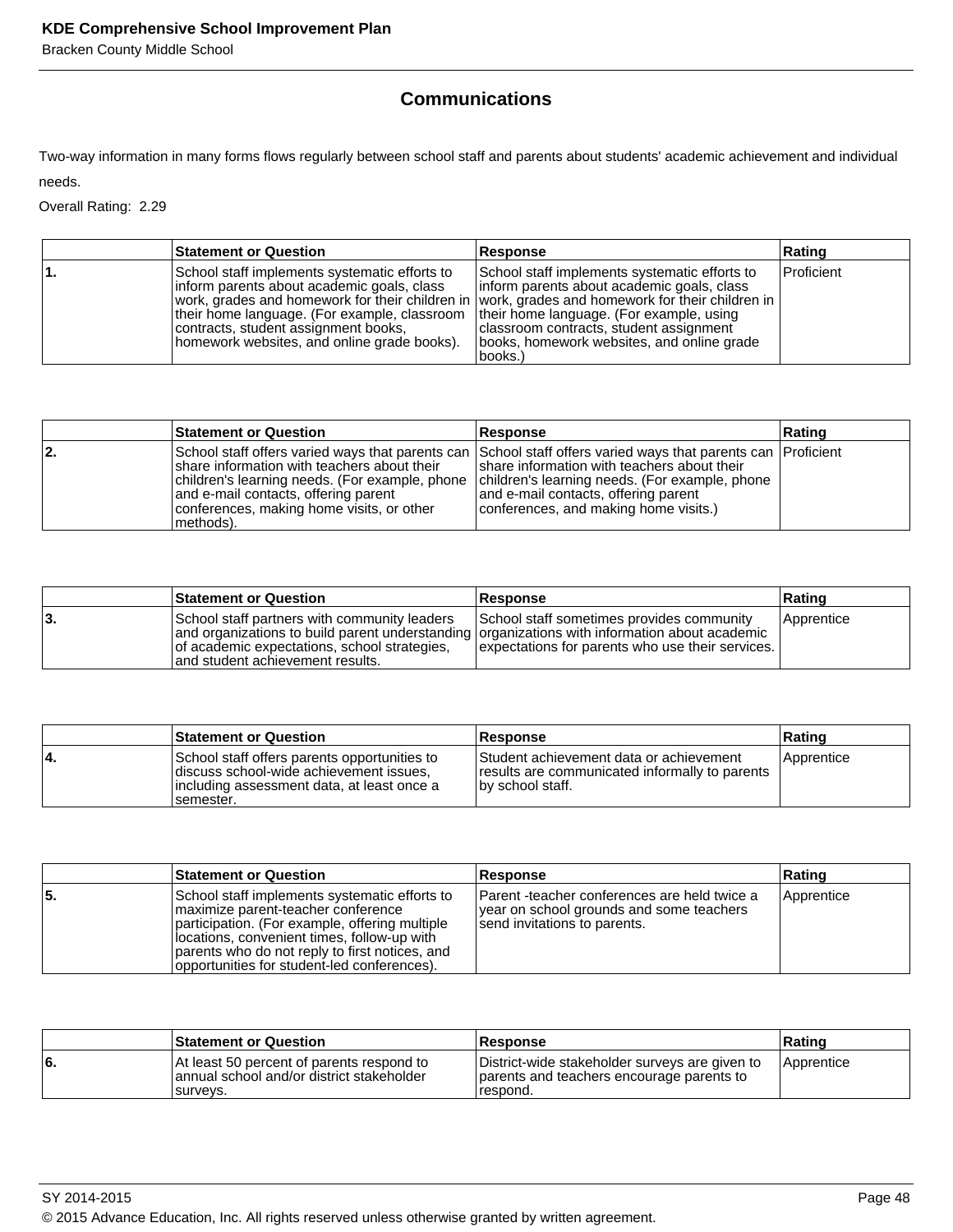| <b>Statement or Question</b>                                                                                                                                                 | Response                                                                                | ∣Ratinɑ           |
|------------------------------------------------------------------------------------------------------------------------------------------------------------------------------|-----------------------------------------------------------------------------------------|-------------------|
| Stakeholder survey data is consistently used to School staff develops a survey that is sent to<br>I plan school improvement efforts and to<br>levaluate their effectiveness. | parents, with low response rate and results are<br>reported in school improvement plan. | <i>Apprentice</i> |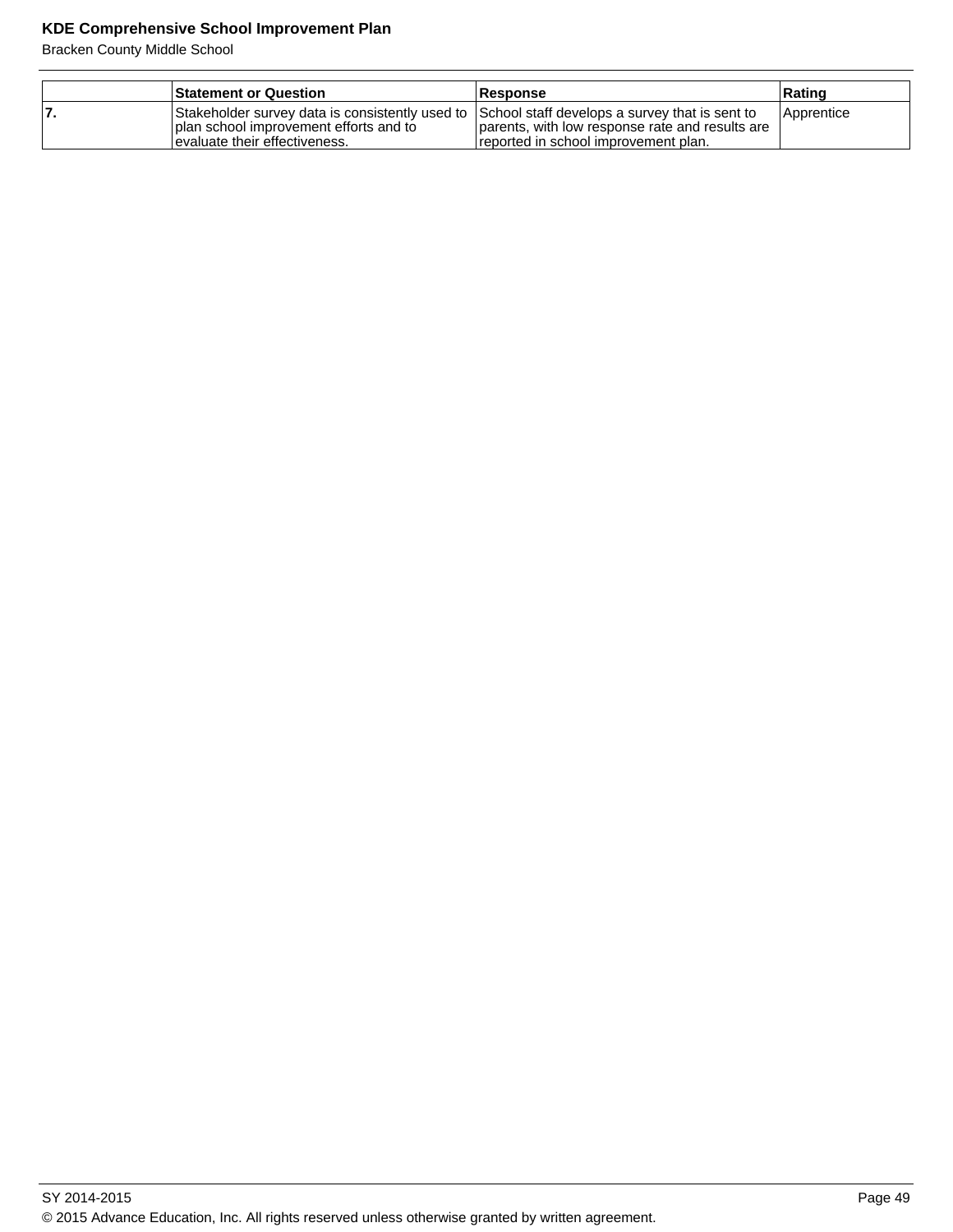Bracken County Middle School

# **Decision Making**

School staff encourages, supports and expects parents to be involved in school improvement decisions and to monitor and assist school improvement.

Overall Rating: 2.0

| <b>Statement or Question</b>                                                                                                                                                               | <b>Response</b>                                                                                                                                                                              | Rating |
|--------------------------------------------------------------------------------------------------------------------------------------------------------------------------------------------|----------------------------------------------------------------------------------------------------------------------------------------------------------------------------------------------|--------|
| The school staff offers professional learning<br>community opportunities, workshops, and easily some other parents who serve on SBDM<br>for service on the SBDM council and<br>committees. | Parents elected to serve on school council and Apprentice<br>  accessible written information to equip parents   committees are invited to attend training offered<br>by school or district. |        |

|     | <b>Statement or Question</b>                                                                                                                                                                                                                                                                                                                                                                  | Response                                                                                                                                                                                      | Rating     |
|-----|-----------------------------------------------------------------------------------------------------------------------------------------------------------------------------------------------------------------------------------------------------------------------------------------------------------------------------------------------------------------------------------------------|-----------------------------------------------------------------------------------------------------------------------------------------------------------------------------------------------|------------|
| 12. | School council and committees facilitate broad<br>parent participation by actively recruiting<br>diverse membership, providing interpreters and at time and place convenient to staff. Elections<br>translated materials when needed, setting<br>convenient meeting times, and seeking wide<br>parent input. At least 40 percent of parents vote parent election.<br>In SBDM parent election. | School council and committees have some<br>parent members, may provide translators, meet<br>are held at convenient times and are publicized,<br>but less than 20% of the parents vote in SBDM | Apprentice |

|    | <b>Statement or Question</b>                                                                                                                                                                               | <b>Response</b>                                                                                                                                                                                                                  | ∣Ratinq    |
|----|------------------------------------------------------------------------------------------------------------------------------------------------------------------------------------------------------------|----------------------------------------------------------------------------------------------------------------------------------------------------------------------------------------------------------------------------------|------------|
| З. | <b>Parents on the SBDM council and committees</b><br>engage and mentor many other parents by<br>reporting to multiple groups and seeking input<br>through surveys, meetings, and varied other<br>Imethods. | School council chair reports feedback to head<br>of largest parent organization who then decides<br>  further dissemination methods or input. There is<br>no provision for parent input other than as<br>required by school law. | Apprentice |

|    | <b>Statement or Question</b>                                                                                                                                                                                                                                    | <b>Response</b>                                                                                                                                                             | Rating |
|----|-----------------------------------------------------------------------------------------------------------------------------------------------------------------------------------------------------------------------------------------------------------------|-----------------------------------------------------------------------------------------------------------------------------------------------------------------------------|--------|
| 4. | The school council adopts measurable<br>objectives and plans coherent strategies to<br>build authentic parent participation, and the<br>school council monitors the implementation and   no funding, and consistent implementation and<br>limpact of that work. | School council has some parent involvement<br>action items imbedded in a few components.<br>They are usually not measurable, have little to<br>impact checking is not done. | Novice |

|    | <b>Statement or Question</b>                                                                                                                                                                        | <b>Response</b>                                                                                                                                     | Rating     |
|----|-----------------------------------------------------------------------------------------------------------------------------------------------------------------------------------------------------|-----------------------------------------------------------------------------------------------------------------------------------------------------|------------|
| 5. | School council policies ensure active roles for<br>parents on SBDM council and committees, and parents on SBDM committees, in school<br>other groups making decisions about school<br>limprovement. | School council policies ensure active roles for<br>Improvement planning, and also in decisions<br>about the education of their individual children. | Proficient |

|     | <b>Statement or Question</b>                                                                                                                                                                                                      | <b>Response</b>                                                                        | Rating     |
|-----|-----------------------------------------------------------------------------------------------------------------------------------------------------------------------------------------------------------------------------------|----------------------------------------------------------------------------------------|------------|
| l6. | Parents report that they are treated as valued<br>partners on school leadership teams, SBDM<br>council and committees, the school council, and school improvement.<br>other groups making decisions about school<br>limprovement. | Parents report that they are sometimes<br>encouraged to take part in discussions about | Apprentice |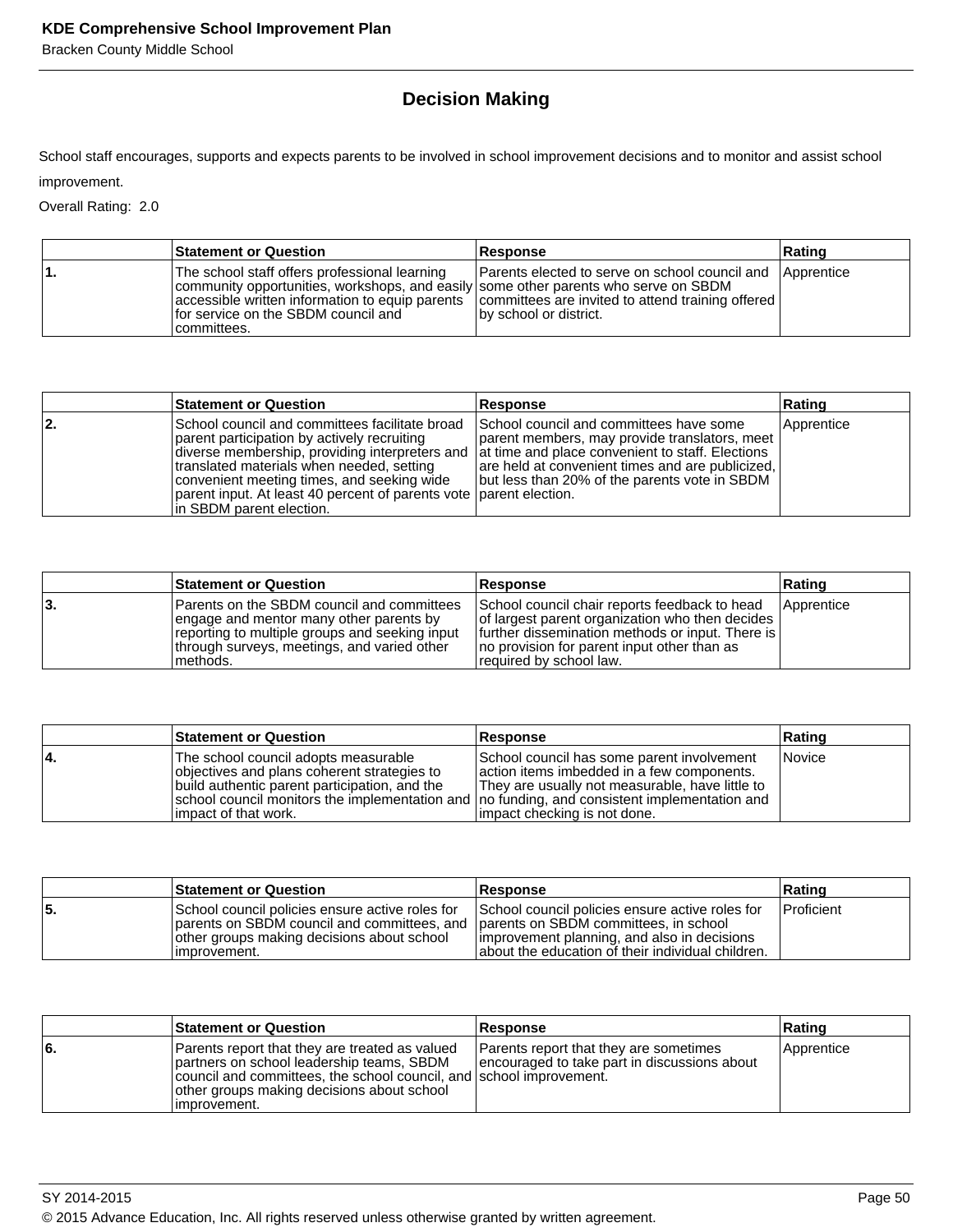|    | <b>Statement or Question</b>                                                                                                                                                                                                           | Response                                                                                                                          | Rating |
|----|----------------------------------------------------------------------------------------------------------------------------------------------------------------------------------------------------------------------------------------|-----------------------------------------------------------------------------------------------------------------------------------|--------|
| 7. | School staff has a plan to identify new and<br>experienced parent leaders who support and<br>build capacity for parents to serve effectively on parent council members to share knowledge of<br>the school council and committee work. | School staff provides opportunities for outgoing Apprentice<br>parent council members to meet with new<br>serving on the council. |        |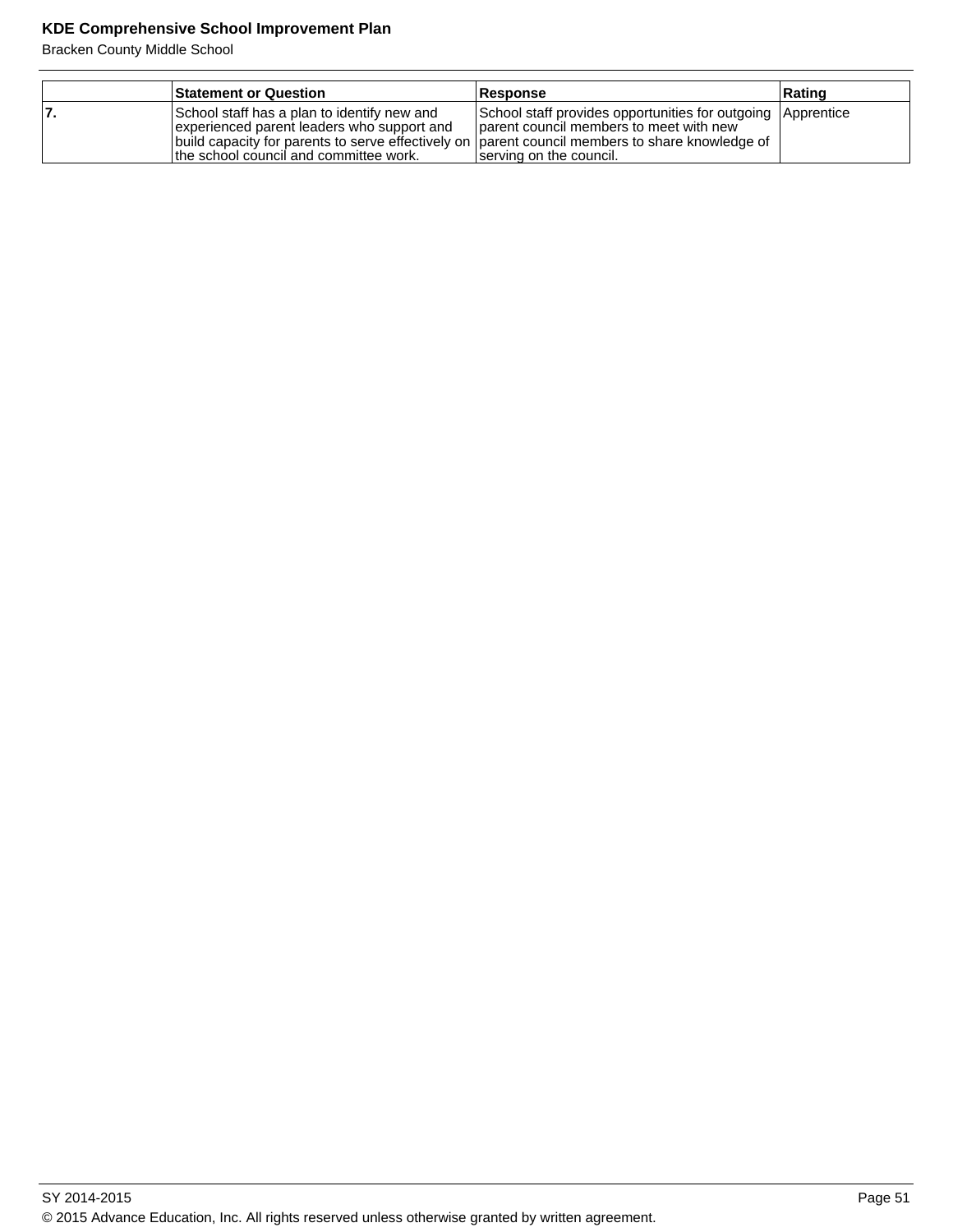Bracken County Middle School

# **Advocacy**

For each student, school staff identifies and supports a parent or another adult who can take personal responsibility for understanding and

speaking for that child's learning needs.

Overall Rating: 1.5

| <b>Statement or Question</b>                                                                                                                                                                                                                             | <b>Response</b>                                                                          | ∣Ratinɑ       |
|----------------------------------------------------------------------------------------------------------------------------------------------------------------------------------------------------------------------------------------------------------|------------------------------------------------------------------------------------------|---------------|
| School staff ensures every student has a parent School staff does not know which students<br>land/or another adult who knows how to<br>advocate, or speak up for them, regarding the<br>student's academic goals and individual needs. I learning needs. | have a parent or another adult who can speak<br>up for them regarding academic goals and | <i>Novice</i> |

|     | <b>Statement or Question</b>                                                                                                                                | <b>Response</b>                                                                                                                | Rating     |
|-----|-------------------------------------------------------------------------------------------------------------------------------------------------------------|--------------------------------------------------------------------------------------------------------------------------------|------------|
| 12. | Most parents participate actively in student led<br>conferences or other two-way communication<br>about meeting their child's individual learning<br>needs. | Some parents are involved in informal<br>conversation with school staff to address their<br>child's individual learning needs. | Apprentice |

|     | <b>Statement or Question</b>                                                                                                                                                                                                                                                                                                    | <b>Response</b>                                                                                                                                  | Rating     |
|-----|---------------------------------------------------------------------------------------------------------------------------------------------------------------------------------------------------------------------------------------------------------------------------------------------------------------------------------|--------------------------------------------------------------------------------------------------------------------------------------------------|------------|
| ιЗ. | Parents report participating actively and<br>effectively in required planning for individual<br>Ilearning, for example, Individual Education<br> Plans, Individual Learning Plans, Gifted Student   intervention strategies.<br>Plans, 504 Plans, and intervention strategies to<br>ensure college readiness (Senate Bill 130). | Parents report that they are invited to attend<br>meetings to discuss Individual Education Plans,<br>Individual Learning Plans, 504 plans and/or | Apprentice |

|    | <b>Statement or Question</b>                                                                                                                                                                                                  | <b>Response</b>                                                                | Rating |
|----|-------------------------------------------------------------------------------------------------------------------------------------------------------------------------------------------------------------------------------|--------------------------------------------------------------------------------|--------|
| 4. | School staff gives parents clear, complete<br>information on the procedures for resolving<br>concerns and filing complaints, and the council<br>reviews summary data on those complaints to<br>lidentify needed improvements. | Teachers handle parent complaints but<br>outcomes are not tracked or reported. | Novice |

|    | <b>Statement or Question</b>                                                                                                                                                                    | <b>Response</b>                                                                                                          | Rating |
|----|-------------------------------------------------------------------------------------------------------------------------------------------------------------------------------------------------|--------------------------------------------------------------------------------------------------------------------------|--------|
| 5. | School staff ensures that parents and<br>community members are well informed about<br>how to become educational advocates, or how<br>Ito access a trained educational advocate when<br>Ineeded. | School staff makes minimal effort to encourage Apprentice<br>parents to advocate for their child's academic<br>Isuccess. |        |

|    | <b>Statement or Question</b>                                                                                                                                                                                                                                                     | <b>Response</b>                                                                                                                                         | Rating |
|----|----------------------------------------------------------------------------------------------------------------------------------------------------------------------------------------------------------------------------------------------------------------------------------|---------------------------------------------------------------------------------------------------------------------------------------------------------|--------|
| 6. | As students are identified by school staff as<br>having disabilities or performing at the novice<br>level, additional intentional steps are taken to<br>ensure that parents have the option to use a<br>trained advocate to assist them in speaking for<br>ltheir child's needs. | Some teachers provide additional help or<br>strategies to novice learners in their classroom<br>but do not inform the parents about strategies<br>used. | Novice |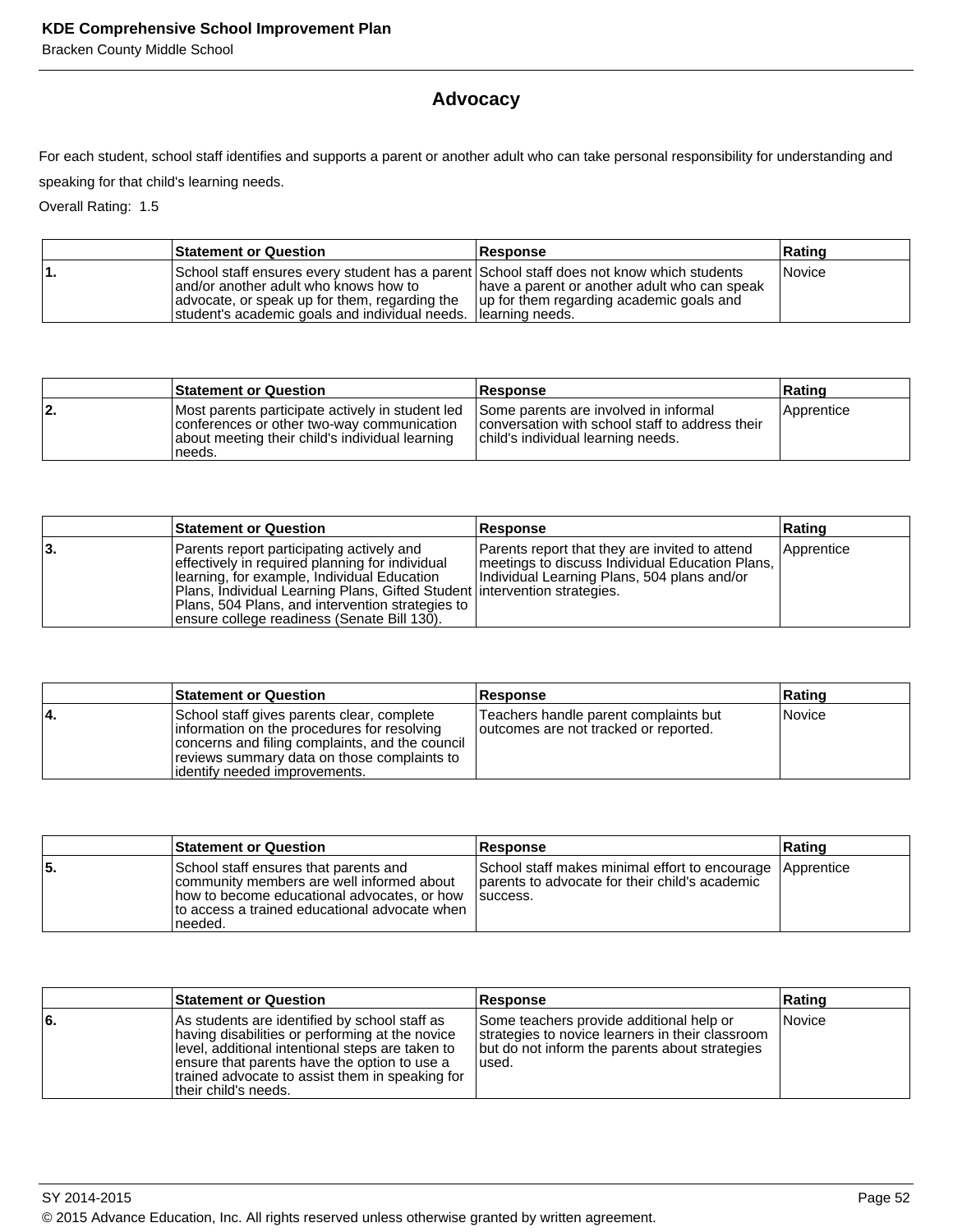# **Learning Opportunities**

School staff ensures that families have multiple learning opportunities to understand how to support their children's learning. Overall Rating: 2.0

| <b>Statement or Question</b>                                                                                                                                                                                                                                                                                                                                                                                                                                                                                                                                                                                                                                                                                      | <b>Response</b>                                                                                                                                                                                                                                                                                                                                                                                                                                                                                                                                                                             | Rating     |
|-------------------------------------------------------------------------------------------------------------------------------------------------------------------------------------------------------------------------------------------------------------------------------------------------------------------------------------------------------------------------------------------------------------------------------------------------------------------------------------------------------------------------------------------------------------------------------------------------------------------------------------------------------------------------------------------------------------------|---------------------------------------------------------------------------------------------------------------------------------------------------------------------------------------------------------------------------------------------------------------------------------------------------------------------------------------------------------------------------------------------------------------------------------------------------------------------------------------------------------------------------------------------------------------------------------------------|------------|
| Parents have multiple opportunities to learn<br>about and discuss the following:<br>- Kentucky standards and expectations for all<br>students<br>- The school's curriculum, instructional<br>methods, and student services<br>- The school's decision-making process,<br>including opportunities for parents to participate<br>on SBDM councils and committees<br>- Their children's learning and development,<br>along with legal and practical options for<br>helping their children succeed, such the IEP<br>and/or ILP process<br>- Community resources to support learning<br>- Opportunities to participate in state and district<br>school improvement efforts, such as forums,<br>committees, and surveys | School provides open house and family nights<br>for some parents to learn about:<br>• Kentucky standards and expectations for all<br>students.<br>• School's curriculum, instructional methods,<br>and student services.<br>• School's decision-making process, including<br>opportunities for parents to participate on<br>councils and SBDM committees.<br>• Their children's learning and development,<br>along with legal and practical options for<br>helping their children succeed such as<br>participation in IEP and/or ILP process.<br>• Community resources to support learning. | Apprentice |

|    | <b>Statement or Question</b>                                                                                                                                                                                               | <b>Response</b>                                                                                                                                                                                                               | Rating            |
|----|----------------------------------------------------------------------------------------------------------------------------------------------------------------------------------------------------------------------------|-------------------------------------------------------------------------------------------------------------------------------------------------------------------------------------------------------------------------------|-------------------|
| 2. | School staff makes systematic use of written<br>communications (for example, newsletters,<br>websites, and bulletin boards) to help parents<br>understand their own children's progress and<br>the progress of the school. | School staff makes systematic use of written<br>communications (for example, newsletters,<br>Web sites, bulletin boards) to help parents<br>lunderstand their own children's academic<br>progress and the progress of school. | <b>Proficient</b> |

|    | <b>Statement or Question</b>                                                                                                                                                 | <b>Response</b>                                                                          | Rating     |
|----|------------------------------------------------------------------------------------------------------------------------------------------------------------------------------|------------------------------------------------------------------------------------------|------------|
| ۰. | School staff displays proficient student work<br>with scoring guides to demonstrate academic<br>expectations to parents and students, and<br>updates the displays regularly. | School staff exhibits some student work with<br>scoring guide and proficient level work. | Apprentice |

|     | <b>Statement or Question</b>                                                                                                                                                                        | <b>Response</b>                                                                                                                    | Rating     |
|-----|-----------------------------------------------------------------------------------------------------------------------------------------------------------------------------------------------------|------------------------------------------------------------------------------------------------------------------------------------|------------|
| 14. | School staff offers parent workshops and<br>meetings in convenient locations to help<br>parents develop skills in supporting their<br>children's learning and the school's<br>limprovement efforts. | School staff offers targeted parent workshops<br>and meetings to help parents develop skills to<br>support their child's learning. | Apprentice |

|     | <b>Statement or Question</b>                                                                                | <b>Response</b>                                                                                                    | ∣Ratinɑ |
|-----|-------------------------------------------------------------------------------------------------------------|--------------------------------------------------------------------------------------------------------------------|---------|
| 55. | ISchool council has a classroom observation<br>I policy that welcomes families to visit all<br>Iclassrooms. | School staff allows parents to visit regular<br>Jeducation classrooms upon request. There is<br>Ino school policy. | Novice  |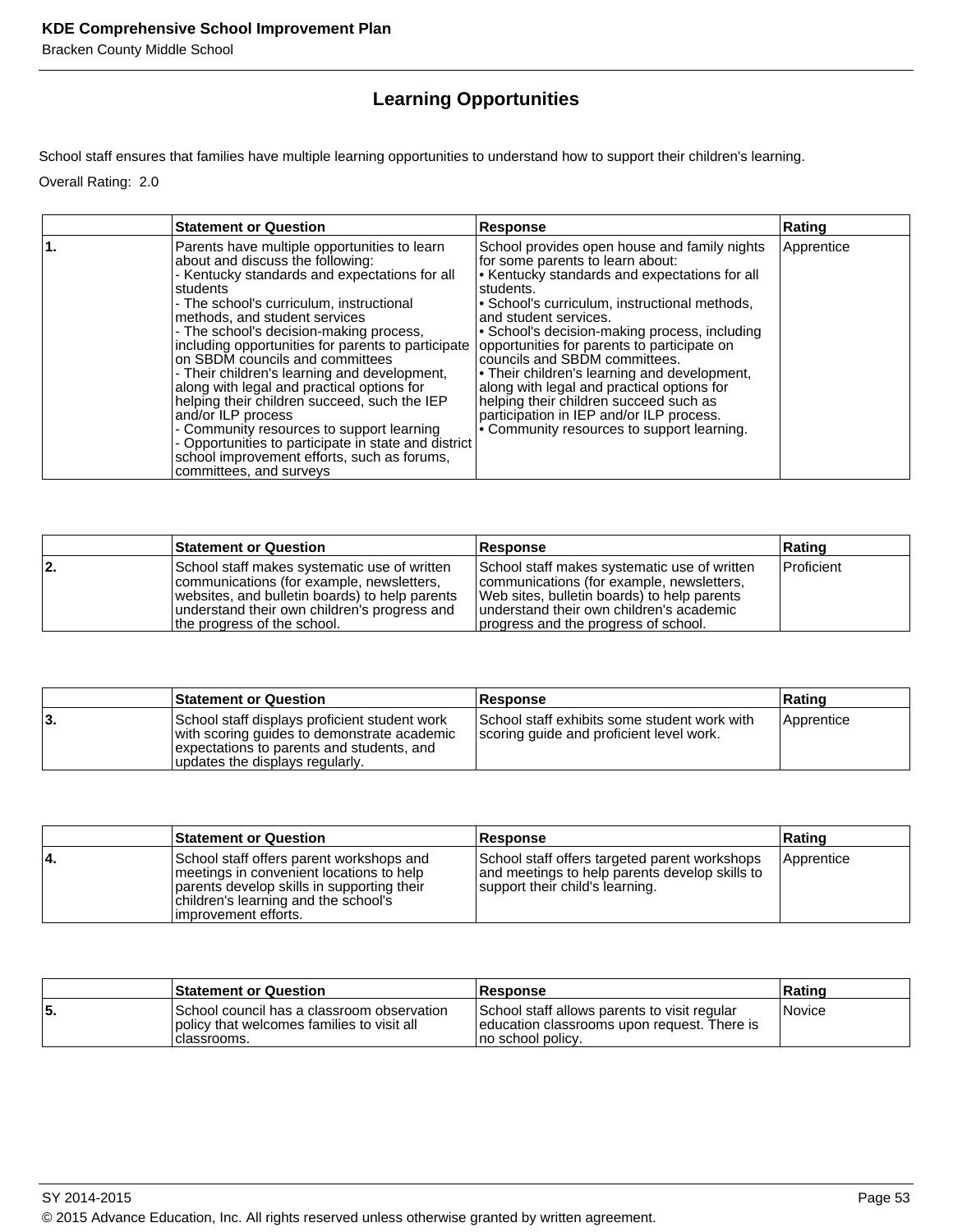|     | <b>Statement or Question</b>                                                                                                                           | Response                                                                                                        | ∣Ratinɑ    |
|-----|--------------------------------------------------------------------------------------------------------------------------------------------------------|-----------------------------------------------------------------------------------------------------------------|------------|
| l6. | School staff develops parent leaders who<br>contribute regularly to other parents'<br>understanding and who help meet other parent<br>Ilearning needs. | School staff relies on the parent organizations<br>to provide learning opportunities for parent<br>lleadership. | Apprentice |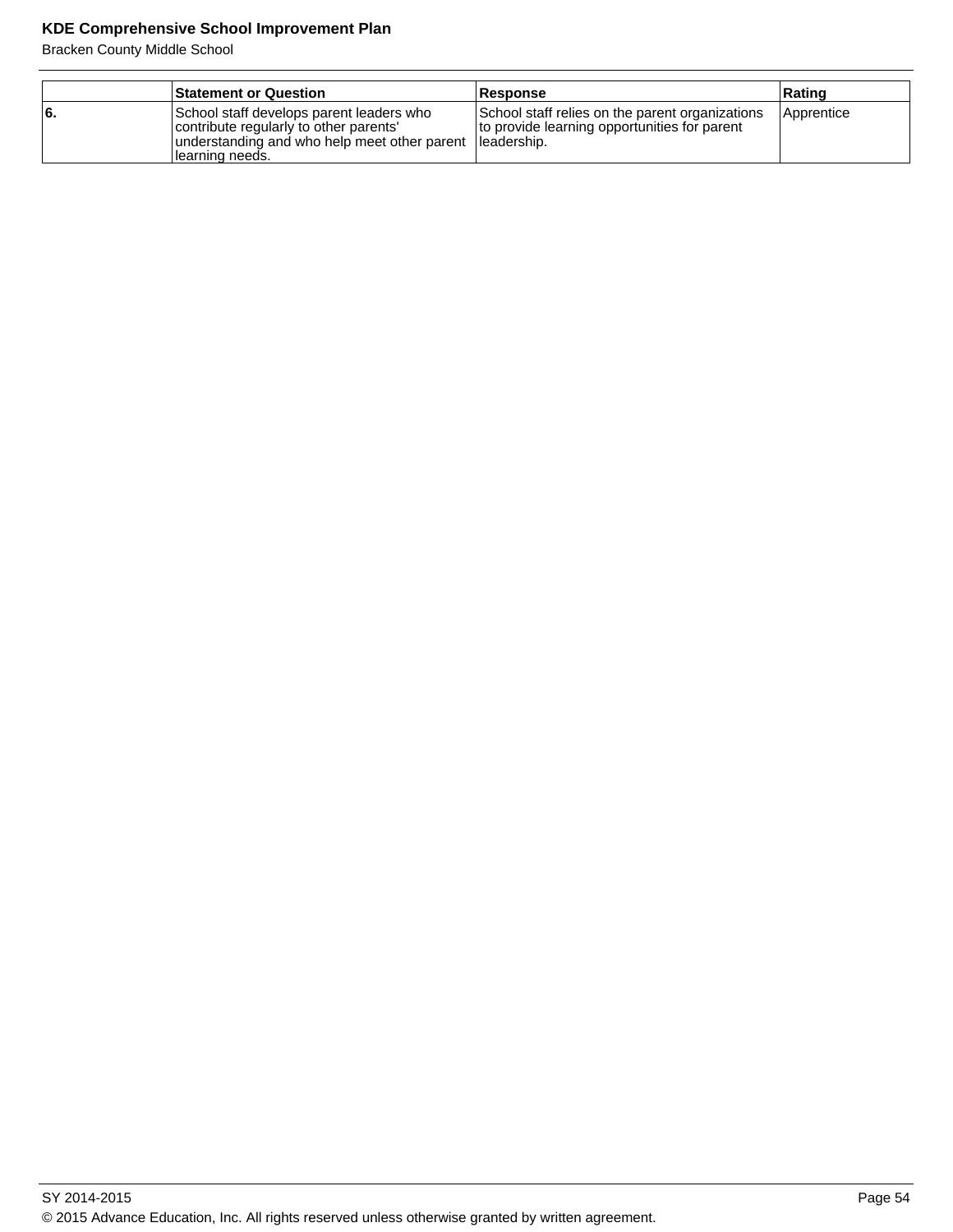# **Community Partnerships**

School staff engages and partners with community members to plan and implement substantive work to improve student achievement. Overall Rating: 2.0

| <b>Statement or Question</b>                                                                                                                                                                                               | <b>Response</b>                                           | Rating |
|----------------------------------------------------------------------------------------------------------------------------------------------------------------------------------------------------------------------------|-----------------------------------------------------------|--------|
| School leadership regularly shares information<br>on student achievement and involves business Ibusiness leaders to discuss information on<br>and community leaders in school improvement student achievement.<br>efforts. | School leadership periodically meets with some Apprentice |        |

|    | <b>Statement or Question</b>                                                                                                                                                                                | <b>Response</b>                                                                                        | <b>Rating</b> |
|----|-------------------------------------------------------------------------------------------------------------------------------------------------------------------------------------------------------------|--------------------------------------------------------------------------------------------------------|---------------|
| 2. | School leadership develops partnerships with<br>several businesses, organizations, and<br>agencies to support student learning and create linked to student learning.<br>Imentors for students and parents. | Some teachers ensure that students participate Apprentice<br>In programs within the community that are |               |

|     | <b>Statement or Question</b>                                                                                                                                         | <b>Response</b>                               | ∣Ratinɑ              |
|-----|----------------------------------------------------------------------------------------------------------------------------------------------------------------------|-----------------------------------------------|----------------------|
| ΙЗ. | School leadership collaborates with employers<br>to support parent and volunteer participation in Support adult participation in education.<br>Istudents' education. | School leadership rarely invites employers to | <i><b>Novice</b></i> |

|     | <b>Statement or Question</b>                                                                                                                                   | <b>Response</b>                                                                                                                                                 | Rating            |
|-----|----------------------------------------------------------------------------------------------------------------------------------------------------------------|-----------------------------------------------------------------------------------------------------------------------------------------------------------------|-------------------|
| ١4. | School staff collaborates with businesses,<br>organizations, and agencies to address<br>individual student needs and shares that<br>linformation with parents. | School staff collaborates with businesses,<br>organizations, and agencies to address<br>lindividual student needs and shares that<br>linformation with parents. | <b>Proficient</b> |

|     | <b>Statement or Question</b>                                                                                                                                                                                                                                                                                                                                                                                           | Response                                                                                                                                                              | Rating     |
|-----|------------------------------------------------------------------------------------------------------------------------------------------------------------------------------------------------------------------------------------------------------------------------------------------------------------------------------------------------------------------------------------------------------------------------|-----------------------------------------------------------------------------------------------------------------------------------------------------------------------|------------|
| '5. | lParents make active use of the school's<br>resources and community resources and report   services in school and in the community that<br>that they provide meaningful help to resolve<br>family challenges that could interfere with<br>student learning. (For example, FRYSC or Title  through school coordinators but it is up to the<br>I coordinators connect family with community<br>resources and follow up.) | Parents are made aware of family support<br>are provided for students. (For example,<br>families know about community resources<br>family to access those resources.) | Apprentice |

|     | <b>Statement or Question</b>                                                                                                                                                                              | <b>Response</b>                                                                                                                         | Rating     |
|-----|-----------------------------------------------------------------------------------------------------------------------------------------------------------------------------------------------------------|-----------------------------------------------------------------------------------------------------------------------------------------|------------|
| l6. | School staff offers and publicizes community-<br>based learning activities aligned with the<br>curriculum, such as tutoring linked to the<br>curriculum and internships, for all students and<br>parents. | School staff maintains a resource directory on<br>  some agencies, programs and services that will  <br>Iprovide services for students. | Apprentice |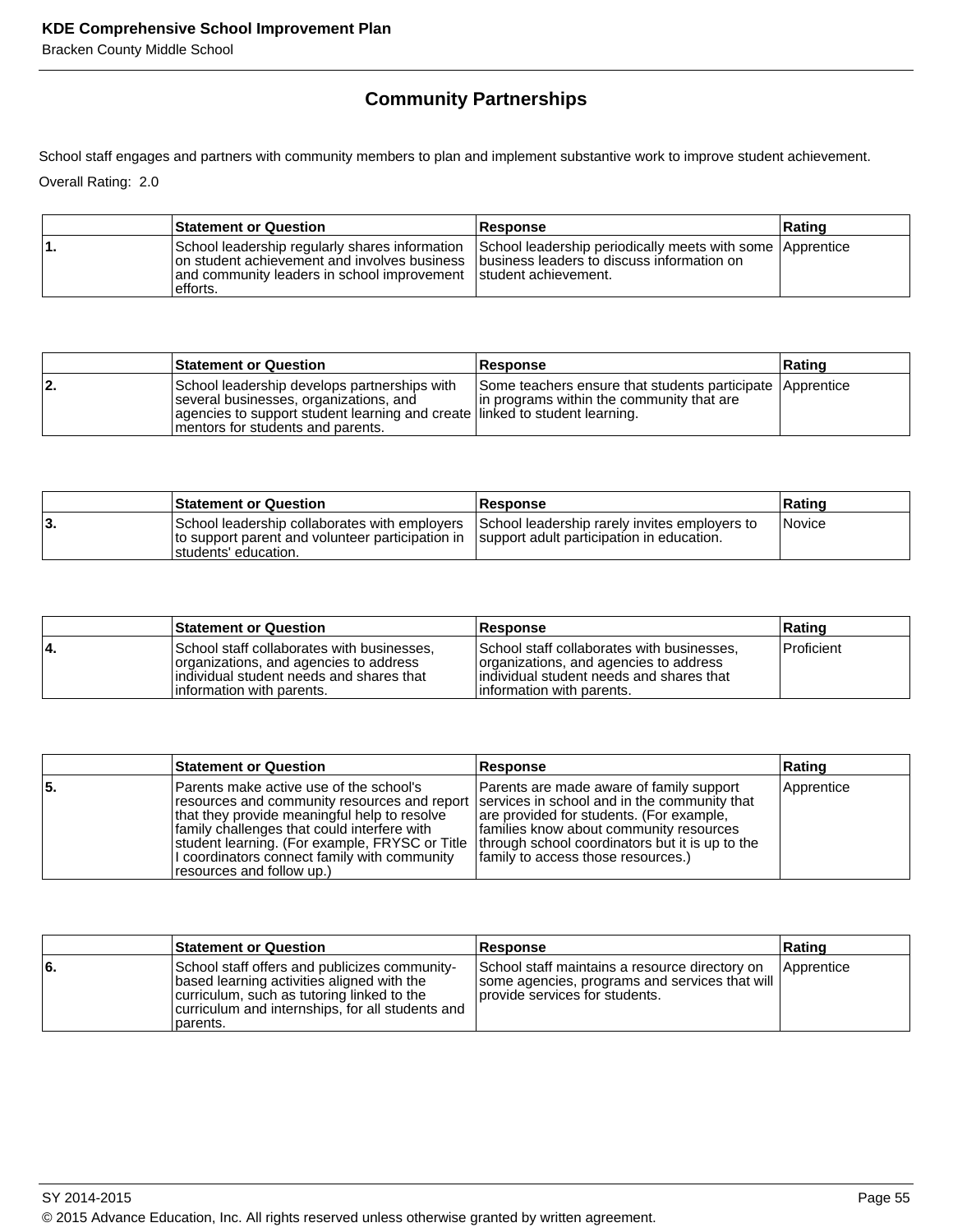#### **Reflection**

Reflect upon your responses to each of the Missing Piece objectives.

#### **Reflect upon your responses to each of the Missing Piece objectives.**

What were the areas of strength you noted?

We have multiple ways to share information with parents regarding their child's learning needs. We have intention efforts to inform parents about academic goals, class work, and grades. We have policies that ensure actives roles for parents on SBDM Council and committees, and decision-making are encouraged, welcomed, and considered valuable.

What were areas in need of improvement? Staff and Parent Advocacy Decision Making Learning Opportunities Community Partnerships

What actions are you implementing to sustain the areas of strength?

Continued funding of these support programs and continued education and publication of the support materials for use by students, parents, and community.

What plans are you making to improve the areas of need?

Develop SBDM policies and clear measurable objectives and strategies that are implemented and monitored for impact.

Develop a plan to ensure that our school staff knows at least one parent or another adult who can speak for a student's academic learning needs for every student.

Novice achieving and disability students are identified, targeted strategies for academic improvement have been developed, parents have been informed of the strategies and have been provided training on how to use strategies or measure progress.

Develop a system of intentional steps to take to ensure that parents have the option to use a trained advocate to assist them in speaking for their child's needs.

Collaborate with business and industry to support parent and volunteer participation in students' education.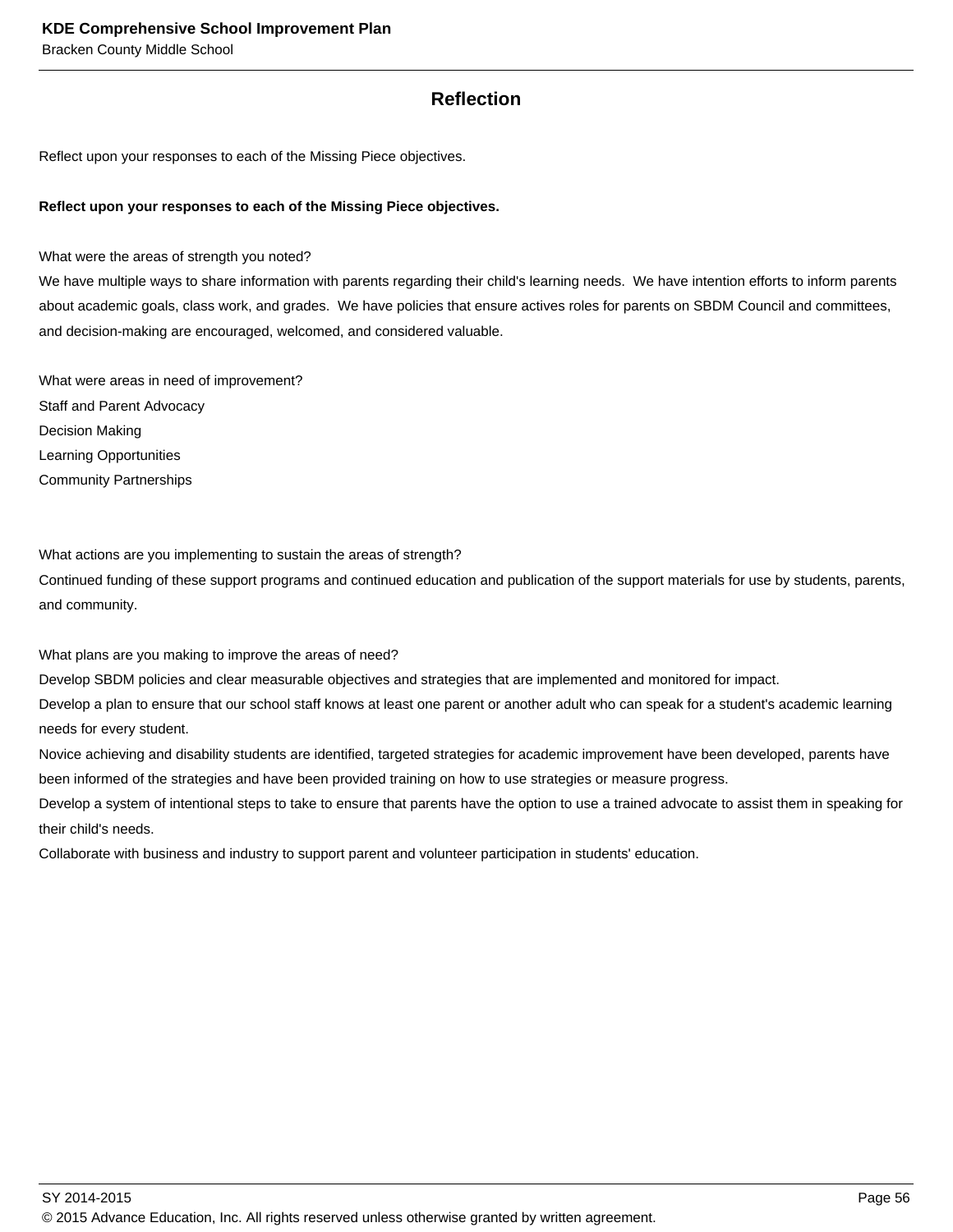## **Report Summary**



**Scores By Section**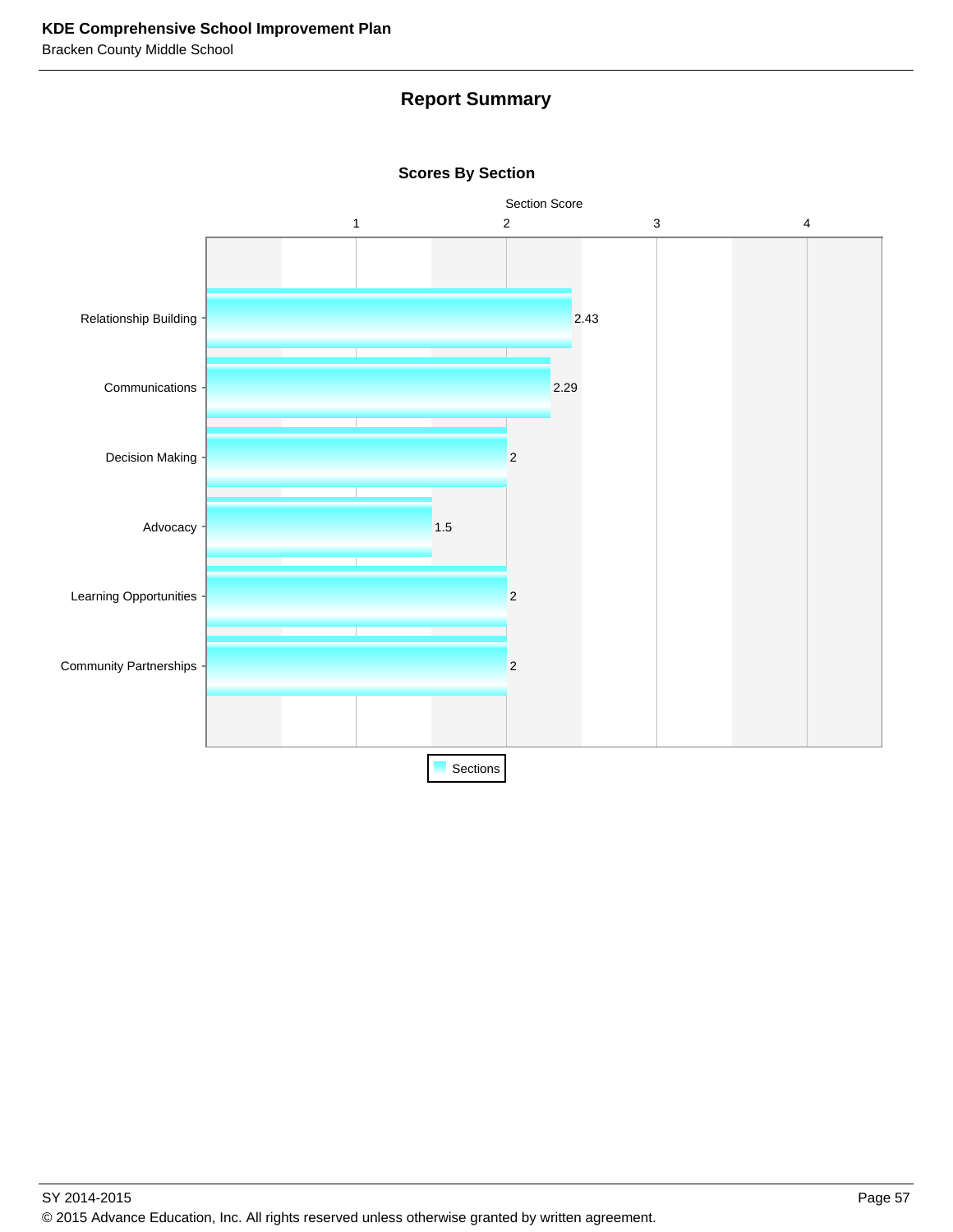# **Improvement Plan Stakeholder Involvement**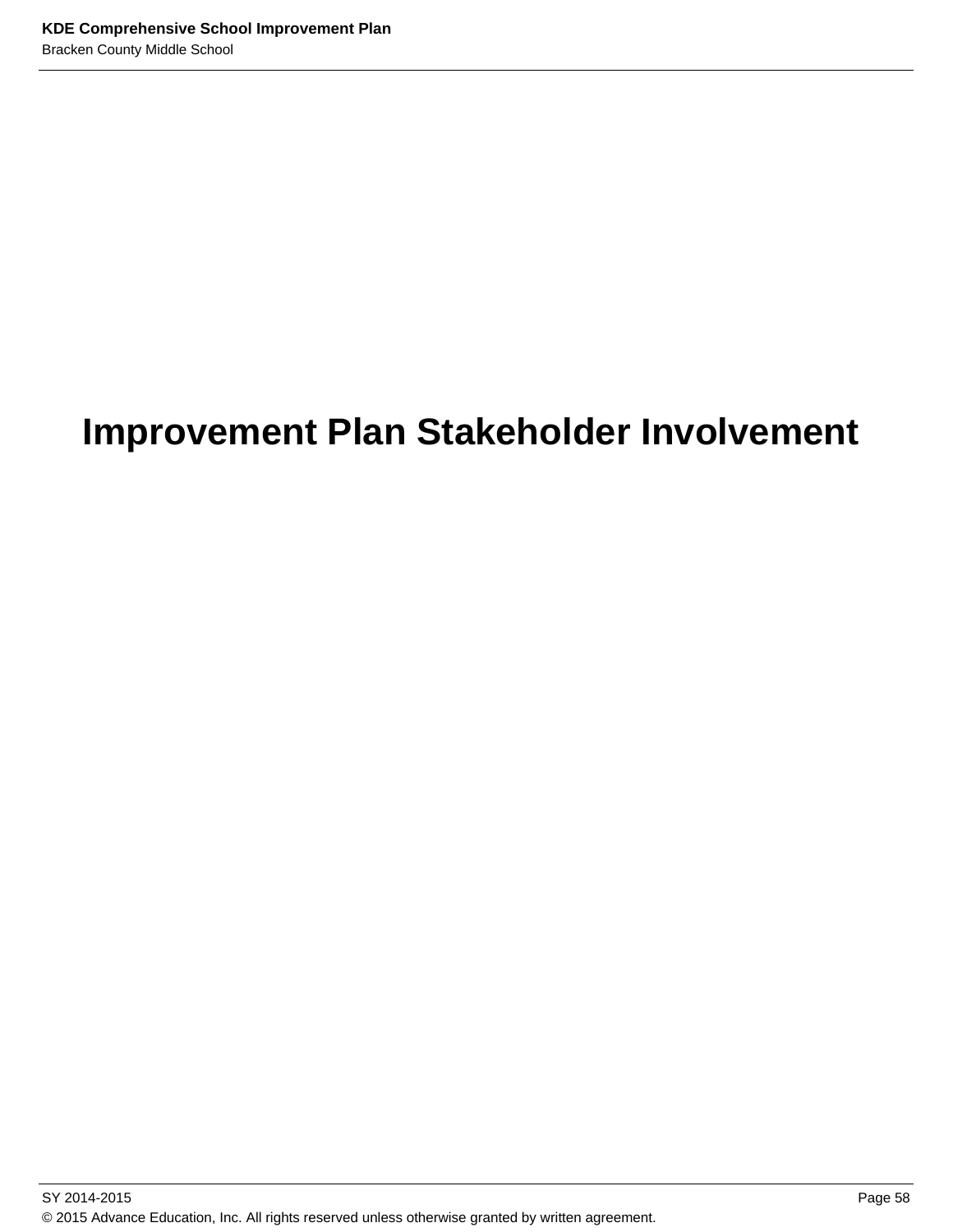## **Introduction**

The responses should be brief, descriptive, and appropriate for the specific section. It is recommended that the responses are written offline and then transferred into the sections below.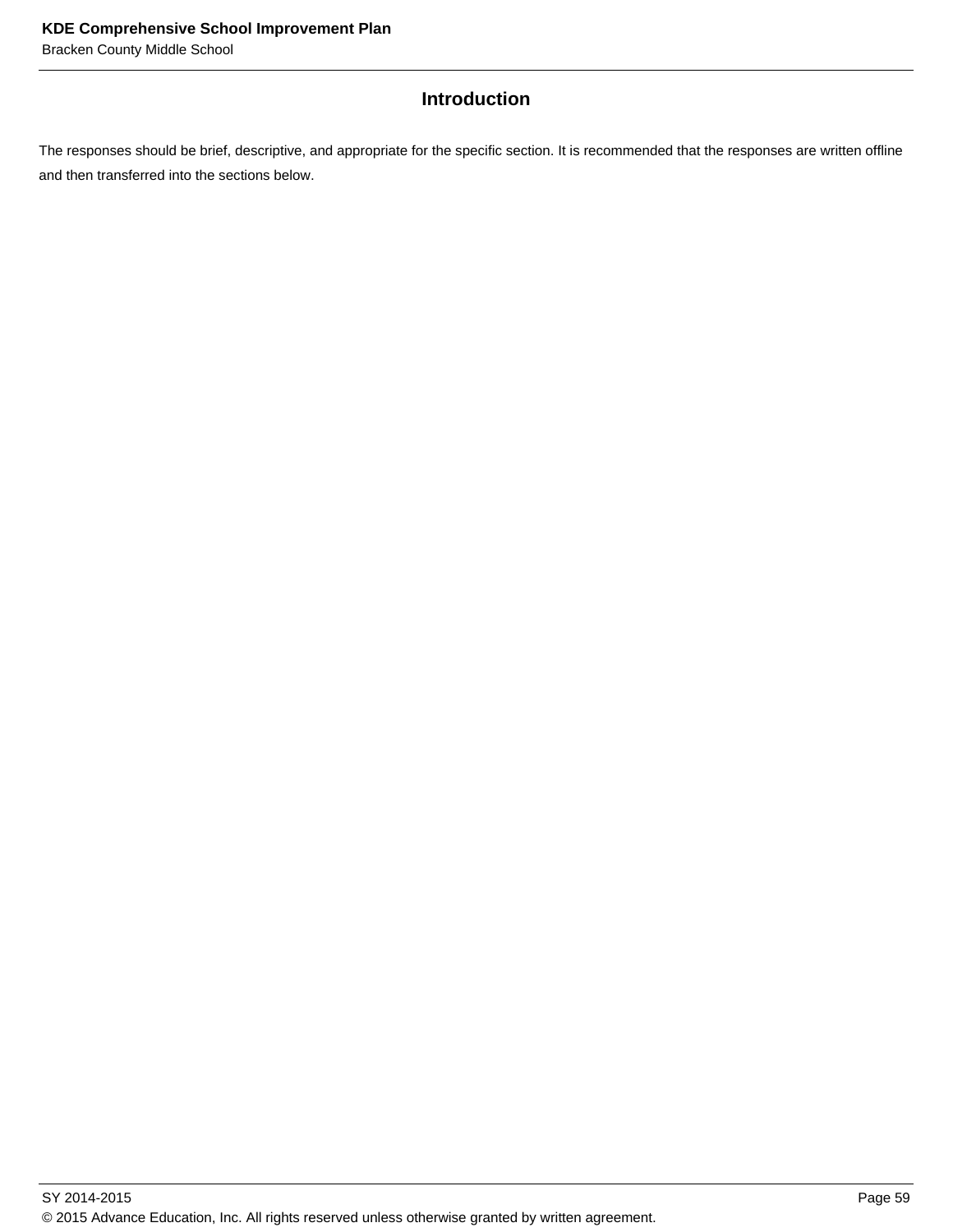#### **Improvement Planning Process**

Improvement Planning Process

**Describe the process used to engage a variety of stakeholders in the development of the institution's improvement plan. Include information on how stakeholders were selected and informed of their roles, and how meetings were scheduled to accommodate them.** 

Representatives from SBDM Council, faculty and staff and parents were invited to participate in the following: data analysis and scoring sessions and volunteer committee options.

Initial goals and results were discussed and reported out to SBDM Council and faculty and staff. Council agreed to have brainstorming sessions with PLT teams and a College and Career Readiness committee to determine strategies and activities for the goals that SBDM Council agreed upon for the School Improvement plan.

PLT teams met to discuss specific core academic needs. Teams brainstormed and created strategies and activities to address the school goals identified.

A College and Career committee (representative of all content areas and special education staff) was formed to also brainstorm and create strategies and activities to address the school goals identified.

Meetings were scheduled after school hours and on different days to include working parents and itinerant staff in the work.

Teams reported their findings to SBDM Council. The CSIP was compiled and shared into its completed format to Council and approved.

Additional strategies and activities not already started or planned at the start of the school year were returned to PLT teams, College and Career committee, with the need of some additional committees and teams: Intervention and Scheduling committee and an Advising team to plan a time table of events, charges/goals to be met, training, and evidence for the strategies and activities assigned to them that were written in the CSIP.

#### **Describe the representations from stakeholder groups that participated in the development of the improvement plan and their responsibilities in this process.**

We have representation from English Language Arts teachers, Social Studies teachers, special education teachers, math teachers, science teachers, SBDM teacher members, SBDM and PTO parent members. We have representation from teachers from all grade levels and from elective teaching staff.

#### **Explain how the final improvement plan was communicated to all stakeholders, and the method and frequency in which stakeholders receive information on its progress.**

The final improvement plan was Council reviewed and approved, shared with entire faculty and staff in a faculty meeting, and presented to parents and students through a condensed parent newsletter advertising the key elements of the plan and an opportunity to view the full document either electronically on the district/school website or in hard copy form in the school office. The newsletter also will again encourage new parents to join on of the committees already working on current strategies and activities to still get involved.

SY 2014-2015 Page 60

© 2015 Advance Education, Inc. All rights reserved unless otherwise granted by written agreement.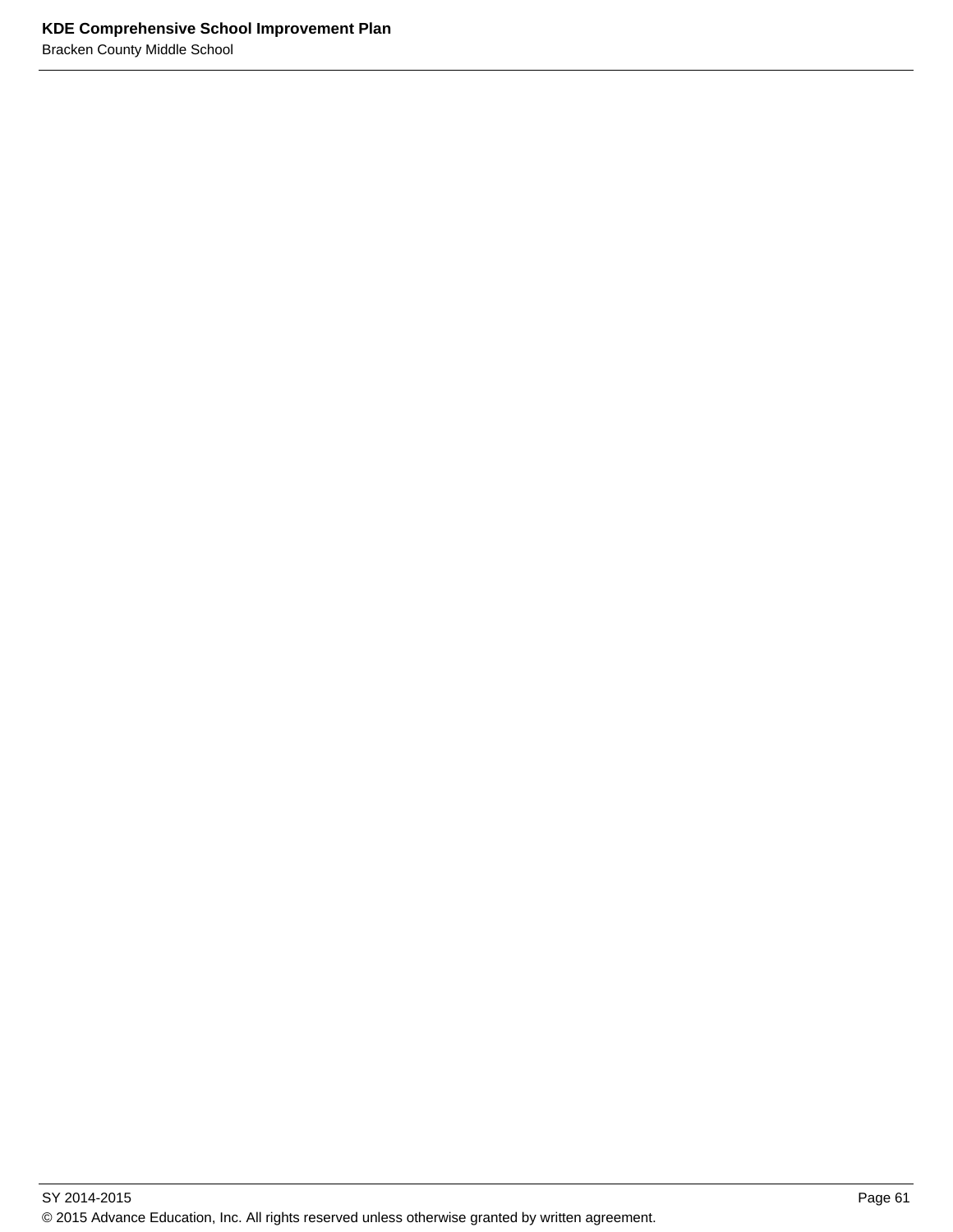# **KDE Assurances - School**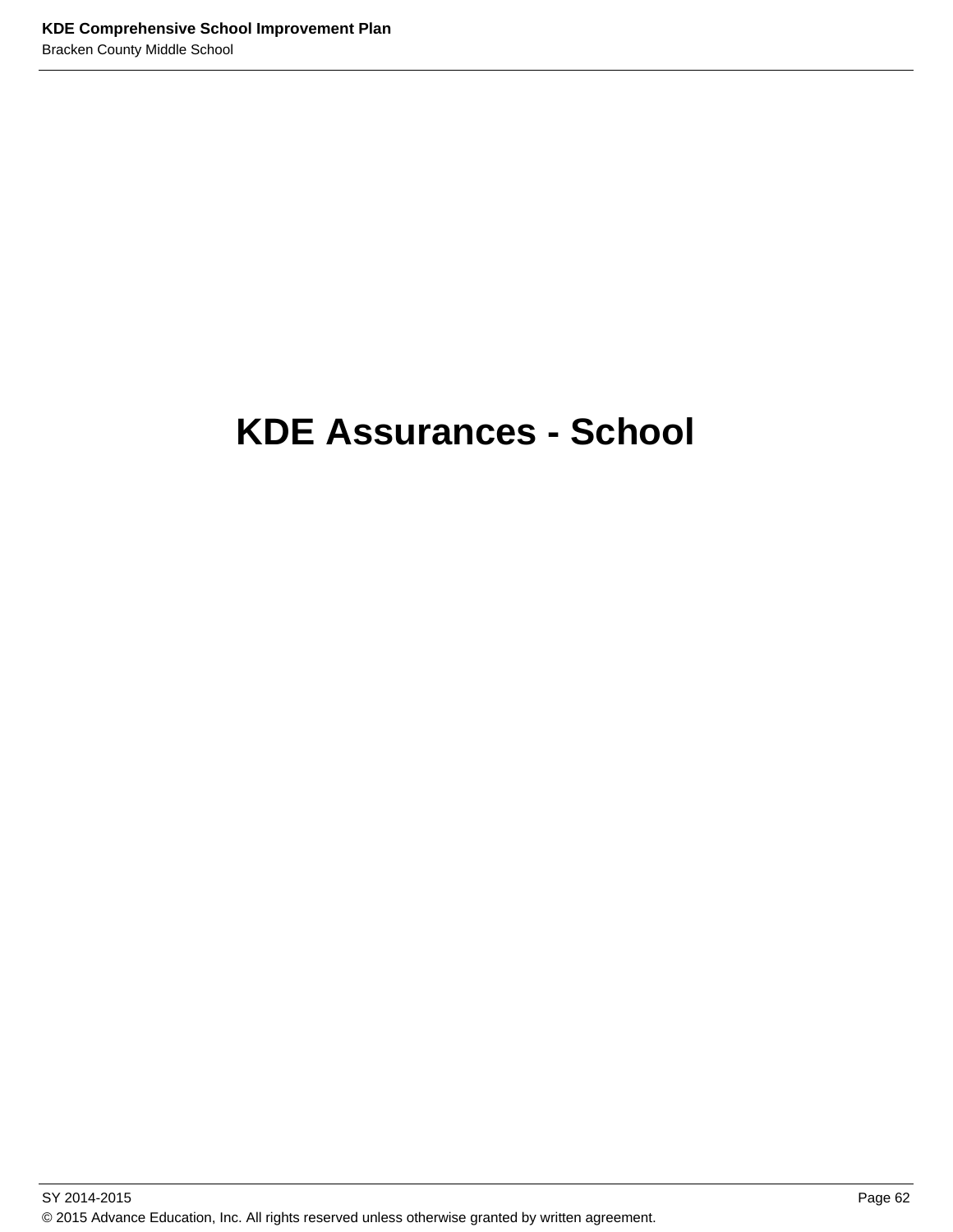# **Introduction**

KDE Assurances - School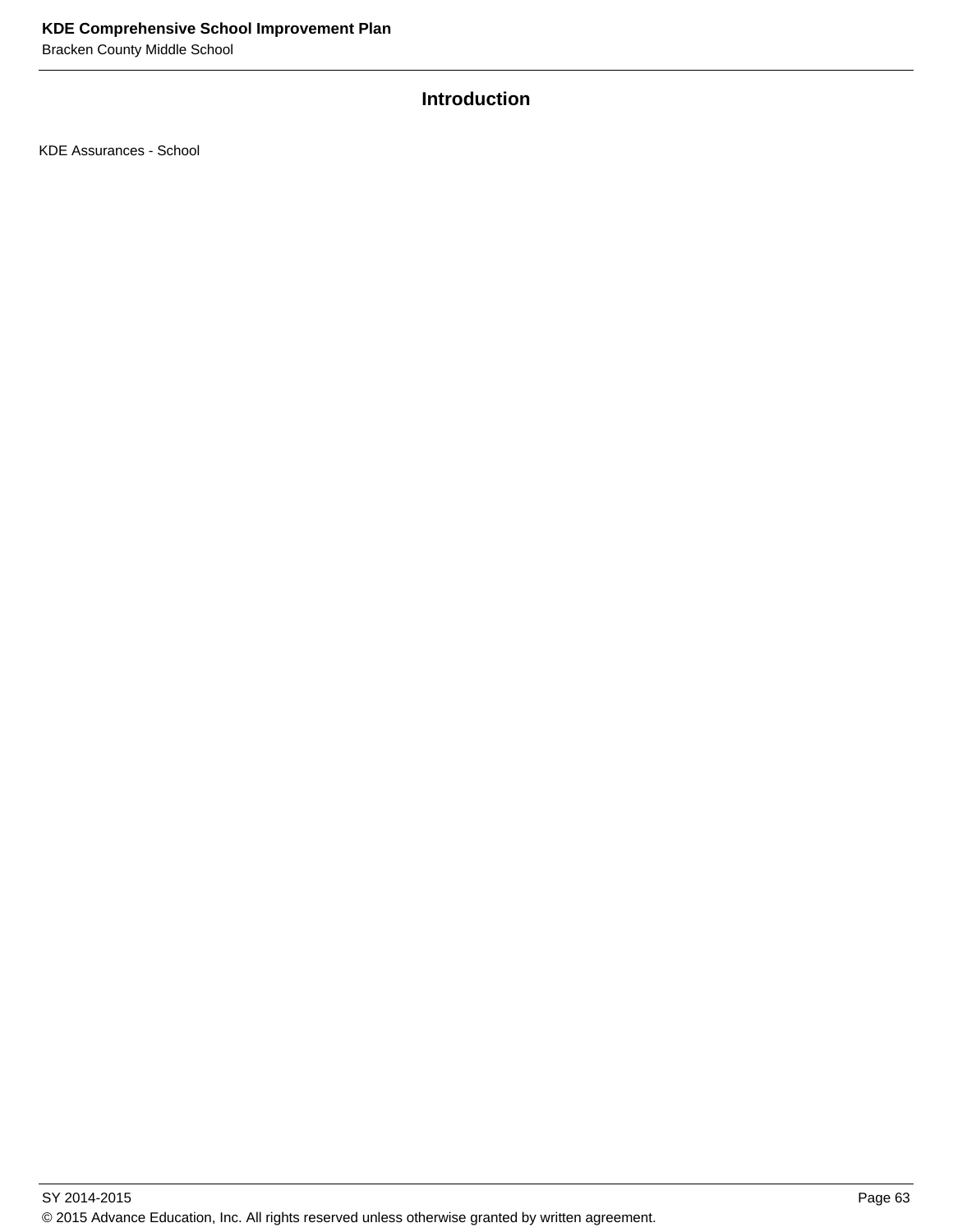#### **Assurances**

| ∣Label               | <b>Assurance</b>                                                                                                                                                                                                                                           | <b>Response</b> | <b>Comment</b> | ∣Attachment |
|----------------------|------------------------------------------------------------------------------------------------------------------------------------------------------------------------------------------------------------------------------------------------------------|-----------------|----------------|-------------|
| <b>Comprehensive</b> | The school conducted a comprehensive needs<br>Needs Assessment lassessment, which included a review of<br>lacademic achievement data for all students and l<br>assessed the needs of the school relative to<br>leach of the schoolwide program components. | IYes            |                |             |

| Label                     | Assurance                                                                                                                                                                                                                                                     | Response | <b>Comment</b> | <b>Attachment</b> |
|---------------------------|---------------------------------------------------------------------------------------------------------------------------------------------------------------------------------------------------------------------------------------------------------------|----------|----------------|-------------------|
| Core Academic<br>Programs | The school planned and developed Schoolwide   Yes<br>researchbased instructional reform strategies to  <br>strengthen the core academic program,<br>lincrease the amount and quality of learning<br>time, and provide additional support to all<br>Istudents. |          |                |                   |

| Label                    | <b>Assurance</b>                                                                       | Response | <b>Comment</b>            | l Attachment |
|--------------------------|----------------------------------------------------------------------------------------|----------|---------------------------|--------------|
| Preschool<br>'Transition | The school planned preschool transition<br>Istrategies and the implementation process. | 'No      | INo I am a middle school. |              |

| ∣Label                       | <b>Assurance</b>                                                                                                                                                                                                                                          | <b>Response</b> | ∣Comment | <b>Attachment</b> |
|------------------------------|-----------------------------------------------------------------------------------------------------------------------------------------------------------------------------------------------------------------------------------------------------------|-----------------|----------|-------------------|
| Research-based<br>Strategies | The school planned and developed schoolwide<br>researchbased instructional strategies that<br>provide additional instruction for students<br>experiencing the greatest degree of difficulty<br>Imastering the state's academic achievement<br>Istandards. | <b>Yes</b>      |          |                   |

| ∣Labe                                | <b>Assurance</b>                                                                    | <b>Response</b> | <b>Comment</b> | Attachment |
|--------------------------------------|-------------------------------------------------------------------------------------|-----------------|----------------|------------|
| <b>Highly Qualified</b><br>'Teachers | The school planned strategies to recruit and<br>I retain highly qualified teachers. | Yes             |                |            |

| ∣Label           | <b>Assurance</b>                                                                                                                                  | <b>Response</b> | <b>Comment</b> | ⊺Attachment |
|------------------|---------------------------------------------------------------------------------------------------------------------------------------------------|-----------------|----------------|-------------|
| Highly Qualified | The school planned instruction by<br>paraprofessionals who meet the requirements<br>of NCLB and teachers who are Highly Qualified<br>lunder NCLB. | Yes             |                |             |

| Label                                | <b>∣Assurance</b>                                                                                                                                                                                                                 | <b>Response</b> | <b>Comment</b> | <b>Attachment</b> |
|--------------------------------------|-----------------------------------------------------------------------------------------------------------------------------------------------------------------------------------------------------------------------------------|-----------------|----------------|-------------------|
| Title I, Part A<br> Schoolwide Funds | The school allocated and spent Title I, Part A<br>Schoolwide funds only on allowable programs<br>and activities and maintained appropriate<br>financial records in this regard on its Title I,<br>Part A programs and activities. | 'Yes            |                |                   |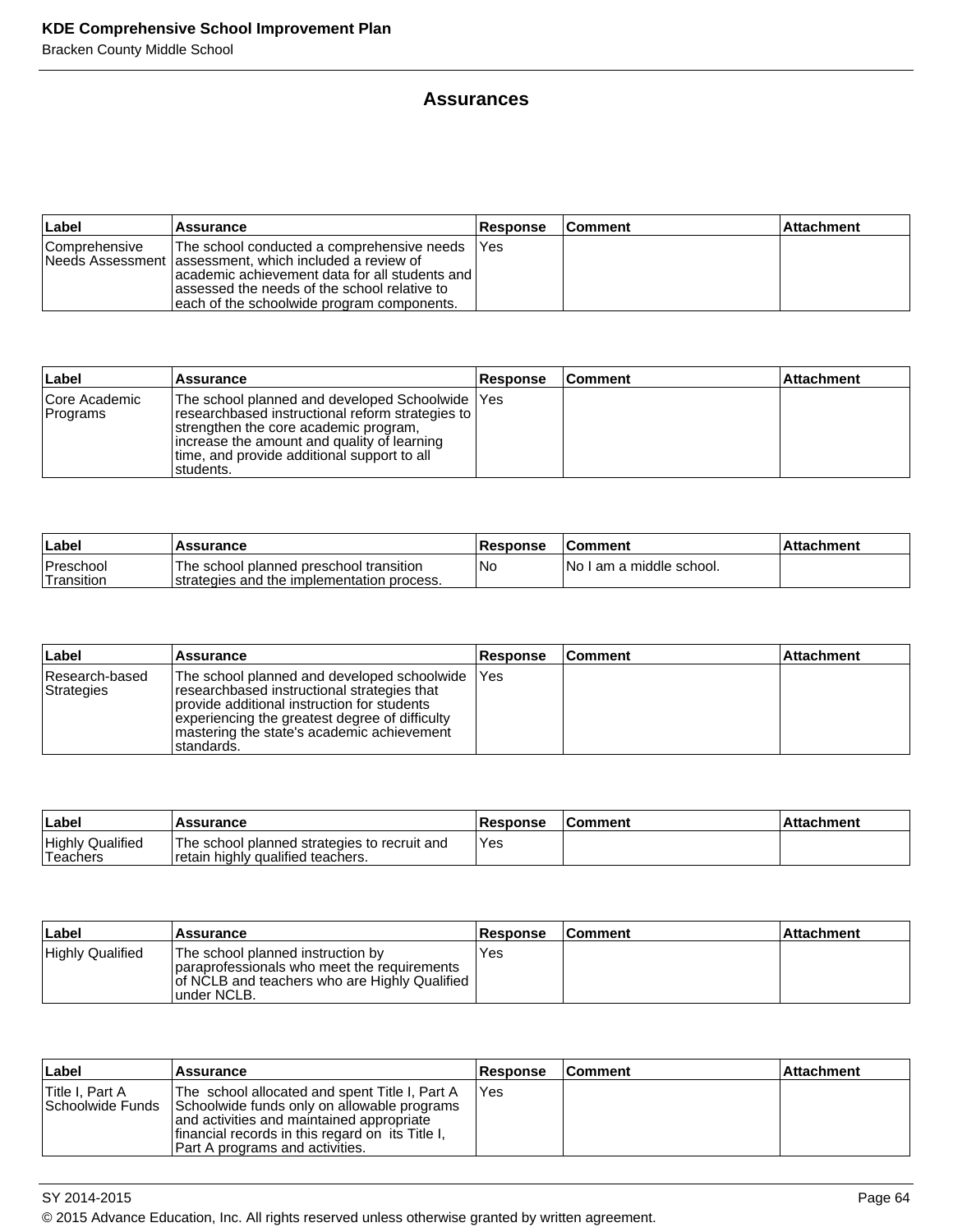| ∣Label                          | <b>Assurance</b>                                                                                                                                                                                                                                                                                                        | Response | <b>Comment</b> | <b>Attachment</b> |
|---------------------------------|-------------------------------------------------------------------------------------------------------------------------------------------------------------------------------------------------------------------------------------------------------------------------------------------------------------------------|----------|----------------|-------------------|
| Parental<br><i>I</i> nvolvement | The school planned or developed strategies to<br>lincrease parental involvement in the design,<br>implementation, evaluation and communication<br>lof assessment results of the Schoolwide<br>activities, which included the development and<br>limplementation of a Parent Compact and a<br>Parent Involvement Policy. | l Yes    |                |                   |

| ∣Label                 | Assurance                                                                                                                 | 'Response | <b>Comment</b> | ∣Attachment∶ |
|------------------------|---------------------------------------------------------------------------------------------------------------------------|-----------|----------------|--------------|
| Schoolwide<br>Planning | The school incorporated the ten schoolwide<br>planning criteria into the existing school<br>improvement planning process. | Yes       |                |              |

| ∣Label                      | <b>Assurance</b>                                                                                                                        | <b>Response</b> | <b>Comment</b> | ⊺Attachment |
|-----------------------------|-----------------------------------------------------------------------------------------------------------------------------------------|-----------------|----------------|-------------|
| Professional<br>Development | The school planned or provided appropriate<br>I professional development activities for staff<br>Imembers who will be serving students. | <b>Yes</b>      |                |             |

| ∣Label                        | Assurance                                                                                                                                                                          | Response | <b>Comment</b> | Attachment |
|-------------------------------|------------------------------------------------------------------------------------------------------------------------------------------------------------------------------------|----------|----------------|------------|
| <b>Comprehensive</b><br>!Plan | The school an annual evaluation that addresses lYes<br>the implementation of the comprehensive plan<br>and student achievement results that will inform I<br>Ichanges when needed. |          |                |            |

| ∣Label        | Assurance                                                                                                                                                                                                                  | <b>Response</b> | <b>Comment</b> | <b>Attachment</b> |
|---------------|----------------------------------------------------------------------------------------------------------------------------------------------------------------------------------------------------------------------------|-----------------|----------------|-------------------|
| Comprehensive | The school conducted a comprehensive needs<br>Needs Assessment   assessment, which included a review of<br>academic achievement data, and established<br>objective criteria for identifying eligible Title I<br>Istudents. | <b>Yes</b>      |                |                   |

| Label                              | Assurance                                                                                                                  | <b>Response</b> | ∣Comment∶ | ∣Attachment |
|------------------------------------|----------------------------------------------------------------------------------------------------------------------------|-----------------|-----------|-------------|
| <b>Instructional</b><br>Strategies | The school planned and developed research<br>based instructional strategies to support and<br>lassist identified students. | Yes             |           |             |

| ∣Label                                             | <b>Assurance</b>                                                                                                                                                   | <b>Response</b> | <b>Comment</b> | <b>Attachment</b> |
|----------------------------------------------------|--------------------------------------------------------------------------------------------------------------------------------------------------------------------|-----------------|----------------|-------------------|
| Targeted<br><b>Assistance</b><br><b>Activities</b> | The school planned targeted assistance<br>activities for identified students that coordinated I<br>and integrate with other federal, state, and local<br>programs. | Yes             |                |                   |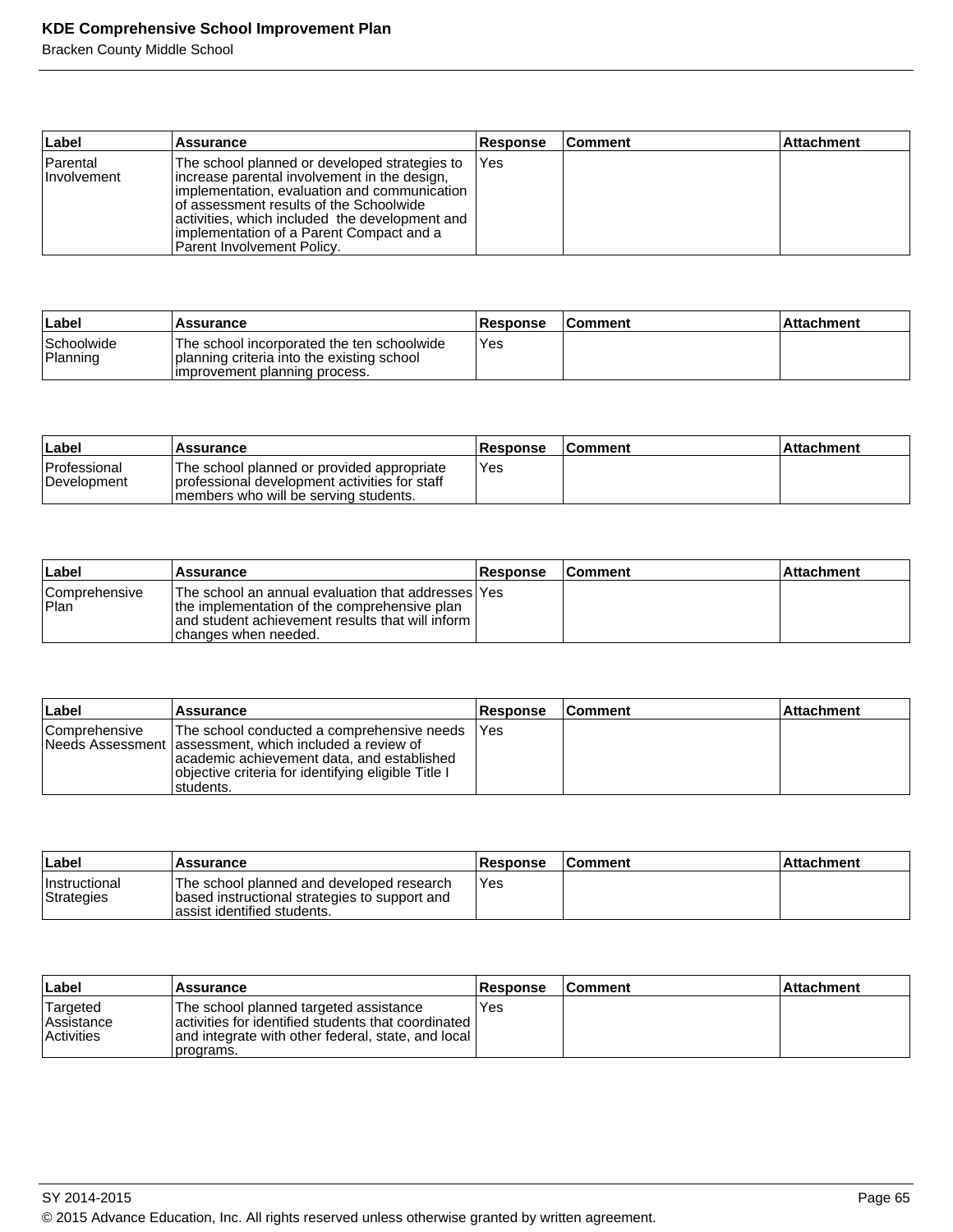| ∣Label                                                          | Assurance                                                                                                                                                                                          | <b>Response</b> | <b>Comment</b> | <b>Attachment</b> |
|-----------------------------------------------------------------|----------------------------------------------------------------------------------------------------------------------------------------------------------------------------------------------------|-----------------|----------------|-------------------|
| <sup>1</sup> Targeted<br><b>Assistance</b><br><b>Activities</b> | The school planned targeted assistance<br>activities for identified students that coordinate<br>with and support the regular educational<br>program so identified students have access to<br>both. | Yes             |                |                   |

| ∣Label                          | <b>Assurance</b>                                                                                                     | <b>Response</b> | <b>Comment</b> | ∣Attachment |
|---------------------------------|----------------------------------------------------------------------------------------------------------------------|-----------------|----------------|-------------|
| Schoolwide<br><b>Activities</b> | The school planned activities to coordinate and IYes<br>lintegrate with other federal, state, and local<br>programs. |                 |                |             |

| ∣Label                          | Assurance                                                                                             | Response | <b>Comment</b> | Attachment |
|---------------------------------|-------------------------------------------------------------------------------------------------------|----------|----------------|------------|
| Schoolwide<br><b>Activities</b> | The school planned activities that coordinate<br>with and support the regular educational<br>program. | Yes      |                |            |

| Label                                              | Assurance                                                                                                                                                                                                                                                                                         | <b>Response</b> | <b>Comment</b> | <b>Attachment</b> |
|----------------------------------------------------|---------------------------------------------------------------------------------------------------------------------------------------------------------------------------------------------------------------------------------------------------------------------------------------------------|-----------------|----------------|-------------------|
| Targeted<br><b>Assistance</b><br><b>Activities</b> | The school planned or developed strategies to<br>monitor and evaluate the success of targeted<br>lassistance activities with the identified students<br>land will use the results of the evaluation to<br>inform and improve instructional strategies and<br>professional development activities. | <b>IYes</b>     |                |                   |

| Label                   | <b>Assurance</b>                                                                                                                                                   | <b>Response</b> | <b>Comment</b> | <b>Attachment</b> |
|-------------------------|--------------------------------------------------------------------------------------------------------------------------------------------------------------------|-----------------|----------------|-------------------|
| <b>Highly Qualified</b> | The school assigned paraprofessionals who<br>I met the requirements of Highly Qualified under<br>ESEA to work with targeted assistance<br>programs and activities. | Yes             |                |                   |

| Label                    | Assurance                                                                                                                                                                                                                                     | <b>Response</b> | <b>Comment</b> | <b>Attachment</b> |
|--------------------------|-----------------------------------------------------------------------------------------------------------------------------------------------------------------------------------------------------------------------------------------------|-----------------|----------------|-------------------|
| Federal Program<br>Funds | The school allocated and spent federal program   Yes<br>funds only on programs and activities for<br>lidentified eligible students. The school<br>maintained appropriate financial records on its<br>Title I, Part A programs and activities. |                 |                |                   |

| Label                          | <b>Assurance</b>                                                                                                                                                                                                                                                           | <b>Response</b> | ∣Comment | <b>Attachment</b> |
|--------------------------------|----------------------------------------------------------------------------------------------------------------------------------------------------------------------------------------------------------------------------------------------------------------------------|-----------------|----------|-------------------|
| Parental<br><b>Involvement</b> | The school planned or developed strategies to<br>lincrease parental involvement in the design,<br>limplementation, and evaluation of the targeted<br>assistance activities, which included the<br>limplementation of a Parent Compact and a<br>IParent Involvement Policv. | <b>IYes</b>     |          |                   |

| ∣Label                              | <b>Assurance</b>                                                                                                                       | <b>Response</b> | <b>Comment</b> | ∣Attachment∶ |
|-------------------------------------|----------------------------------------------------------------------------------------------------------------------------------------|-----------------|----------------|--------------|
| 'Targeted<br>Assistance<br>Planning | The school incorporated the eight Targeted<br>Assistance planning components into the<br>existing school improvement planning process. | Yes             |                |              |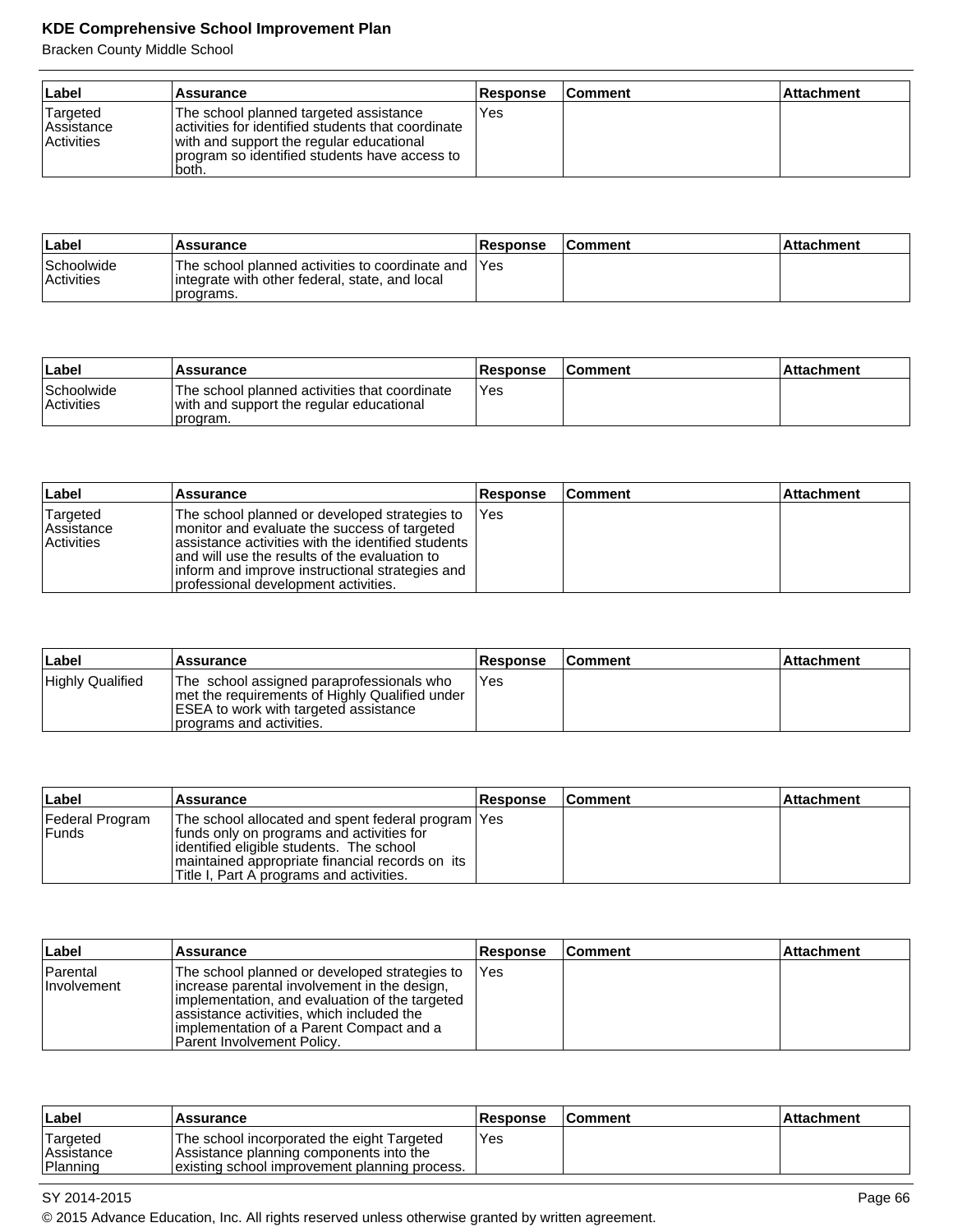| ∣Label                             | <b>Assurance</b>                                                                                                                               | <b>Response</b> | <b>Comment</b> | ⊺Attachment |
|------------------------------------|------------------------------------------------------------------------------------------------------------------------------------------------|-----------------|----------------|-------------|
| <b>Professional</b><br>Development | The school planned or provided appropriate<br>professional development activities for staff<br>Imembers who serve identified Title I students. | Yes             |                |             |

| ∣Label                                    | Assurance                                                                                                                                                                        | <b>Response</b> | <b>Comment</b> | l Attachment |
|-------------------------------------------|----------------------------------------------------------------------------------------------------------------------------------------------------------------------------------|-----------------|----------------|--------------|
| <b>Comprehensive</b><br>Ilmprovement Plan | The school planned an annual evaluation that<br>addressed the implementation of the<br>comprehensive plan and student achievement<br>Tresults that informed changes when needed. | 'Yes            |                |              |

| Label        | Assurance                                                                                                                                                                                                                   | <b>Response</b> | <b>Comment</b> | ∣Attachment |
|--------------|-----------------------------------------------------------------------------------------------------------------------------------------------------------------------------------------------------------------------------|-----------------|----------------|-------------|
| Transparency | The current school year Comprehensive School   Yes<br>Improvement Plan (CSIP) is available for<br>Istakeholders to examine on our school website<br>and linked to our district website. (provide the<br>website link below) |                 |                |             |

| Label           | Assurance                                                                                                                                         | <b>Response</b> | <b>Comment</b>                                                                                  | <b>Attachment</b> |
|-----------------|---------------------------------------------------------------------------------------------------------------------------------------------------|-----------------|-------------------------------------------------------------------------------------------------|-------------------|
| Teacher Quality | The school notifies parents when their<br>child(ren) are taught for four or more<br>consecutive weeks by teachers who are not<br>highly qualified | No              | No, we employee highly qualified<br>substitute teachers for four or<br>Imore consecutive weeks. |                   |

| ∣Label                      | Assurance                                                                                                                                                                                                                                              | Response | ∣Comment | ∣Attachment |
|-----------------------------|--------------------------------------------------------------------------------------------------------------------------------------------------------------------------------------------------------------------------------------------------------|----------|----------|-------------|
| Professional<br>Development | The school provides professional development<br>Ifor staff based on a comprehensive needs<br>lassessment, which included a review of<br>lacademic achievement data and additional<br>criteria, to ensure all students are college and<br>career ready. | 'Yes     |          |             |

| ∣Label         | <b>Assurance</b>                                                                                                                                                                                                                    | <b>Response</b> | ∣Comment | <b>Attachment</b> |
|----------------|-------------------------------------------------------------------------------------------------------------------------------------------------------------------------------------------------------------------------------------|-----------------|----------|-------------------|
| Ranking Report | The school ensures that if the Title I Ranking<br>Report lists counselors, nurses, media<br>specialist or "other" staff for the school, there is<br>documentation indicating this need in order to<br>limprove student achievement. | IYes            |          |                   |

| ∣Label         | Assurance                                                                                                                                                                                                             | <b>Response</b> | <b>Comment</b> | <b>Attachment</b> |
|----------------|-----------------------------------------------------------------------------------------------------------------------------------------------------------------------------------------------------------------------|-----------------|----------------|-------------------|
| Para-educators | The school ensures that all para-educators with  Yes<br>linstructional duties are under the direct<br>supervision of a highly qualified classroom<br>teacher and providing instruction rather than<br>Iclerical work. |                 |                |                   |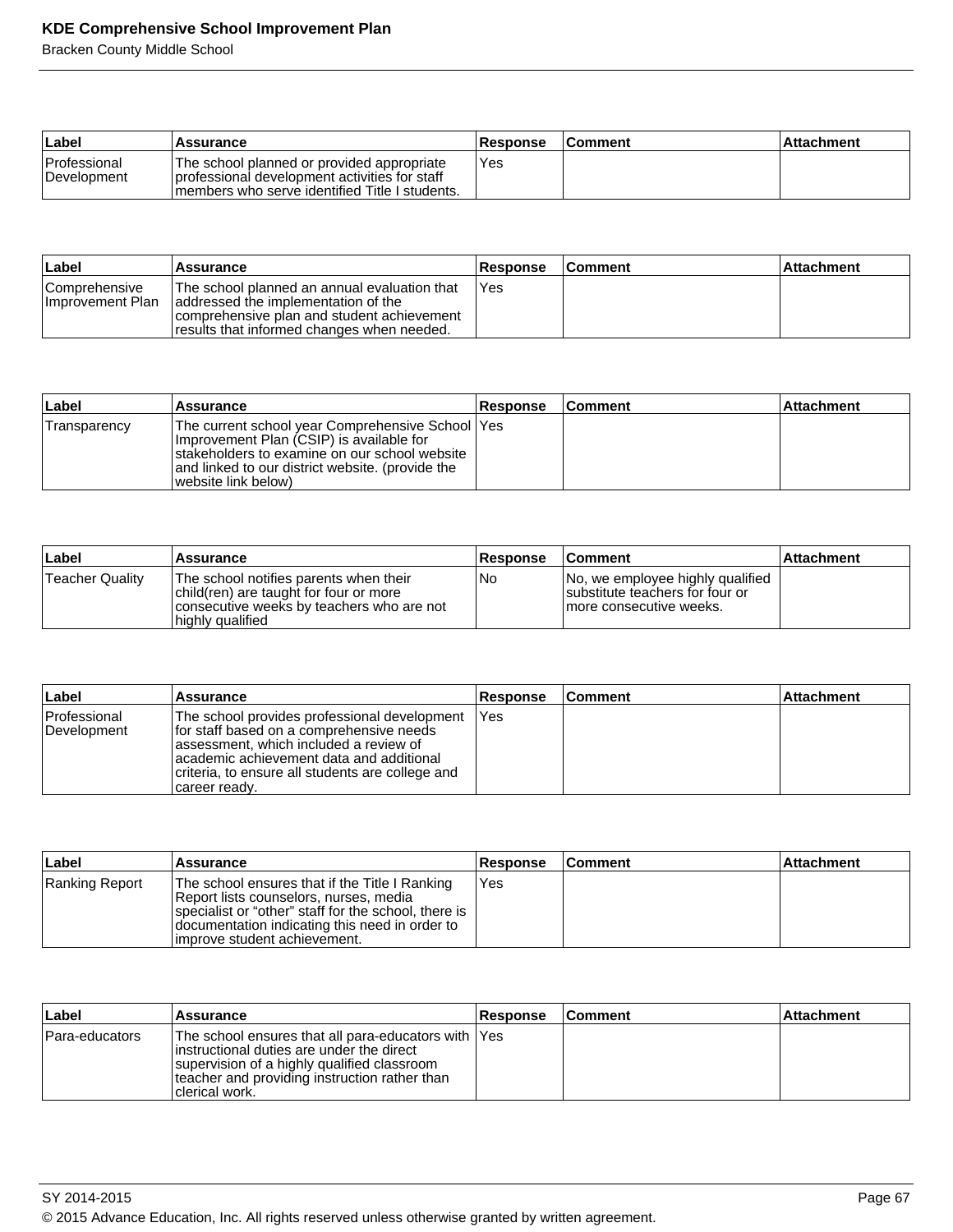| ∣Label         | Assurance                                                                                                                                                                                                                                          | <b>Response</b> | <b>Comment</b> | <b>Attachment</b> |
|----------------|----------------------------------------------------------------------------------------------------------------------------------------------------------------------------------------------------------------------------------------------------|-----------------|----------------|-------------------|
| Para-educators | The school ensures that all para-educators with  Yes<br>instructional duties that involve targeted<br>students are under the direct supervision of a<br>highly qualified classroom teacher and<br>providing instruction rather than clerical work. |                 |                |                   |

| ∣Label | <b>Assurance</b>                                                                                                                                                                                       | Response | <b>Comment</b> | ∣Attachment |
|--------|--------------------------------------------------------------------------------------------------------------------------------------------------------------------------------------------------------|----------|----------------|-------------|
|        | Para-educator Non- The school ensures that there is a schedule of<br>Instructional Duties Inon-instructional duties for paraeducators<br>demonstrating that the duties are on a limited<br>Ibasis onlv | IYes     |                |             |

| Label | Assurance                                                                                                                                                                                                          | <b>Response</b> | <b>Comment</b> | l Attachment |
|-------|--------------------------------------------------------------------------------------------------------------------------------------------------------------------------------------------------------------------|-----------------|----------------|--------------|
|       | <b>Para-educator Non-</b> The school scheduled non-instructional duties<br>Instructional Duties for para-educators working with targeted<br>students demonstrating that the duties are on a<br>llimited basis onlv | IYes            |                |              |

| Label                    | <b>Assurance</b>                                                         | <b>Response</b> | <b>Comment</b> | <b>Attachment</b> |
|--------------------------|--------------------------------------------------------------------------|-----------------|----------------|-------------------|
| Cap Size<br>Requirements | The school met its cap size requirements<br>without using Title I funds. | Yes             |                |                   |

| <b>⊥Label</b>            | Assurance                                                                 | Response   | <b>IComment</b> | ⊺Attachment |
|--------------------------|---------------------------------------------------------------------------|------------|-----------------|-------------|
| Cap Size<br>Requirements | The school met its cap size requirements<br>without using Title II funds. | <b>Yes</b> |                 |             |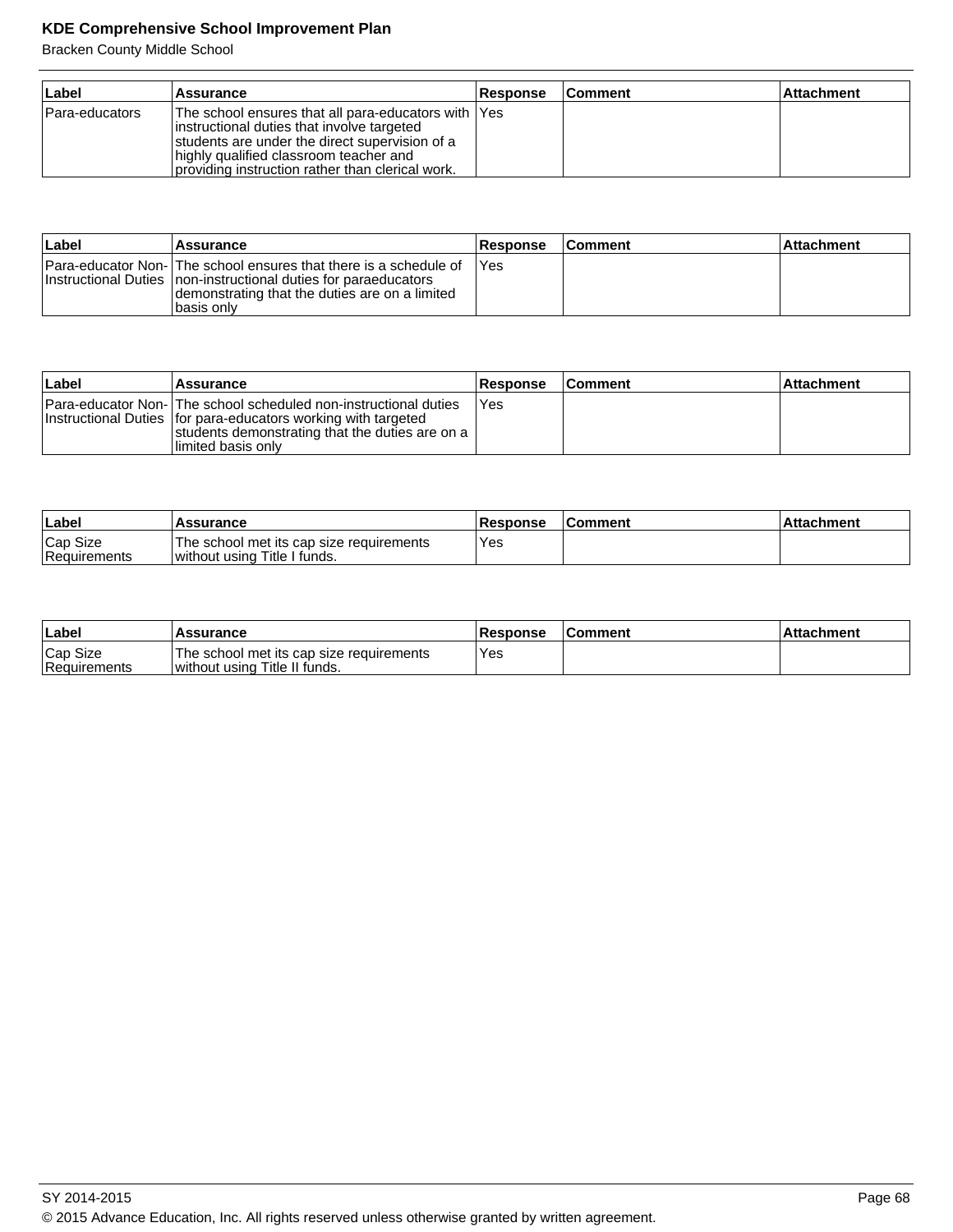# **Compliance and Accountability - Middle Schools**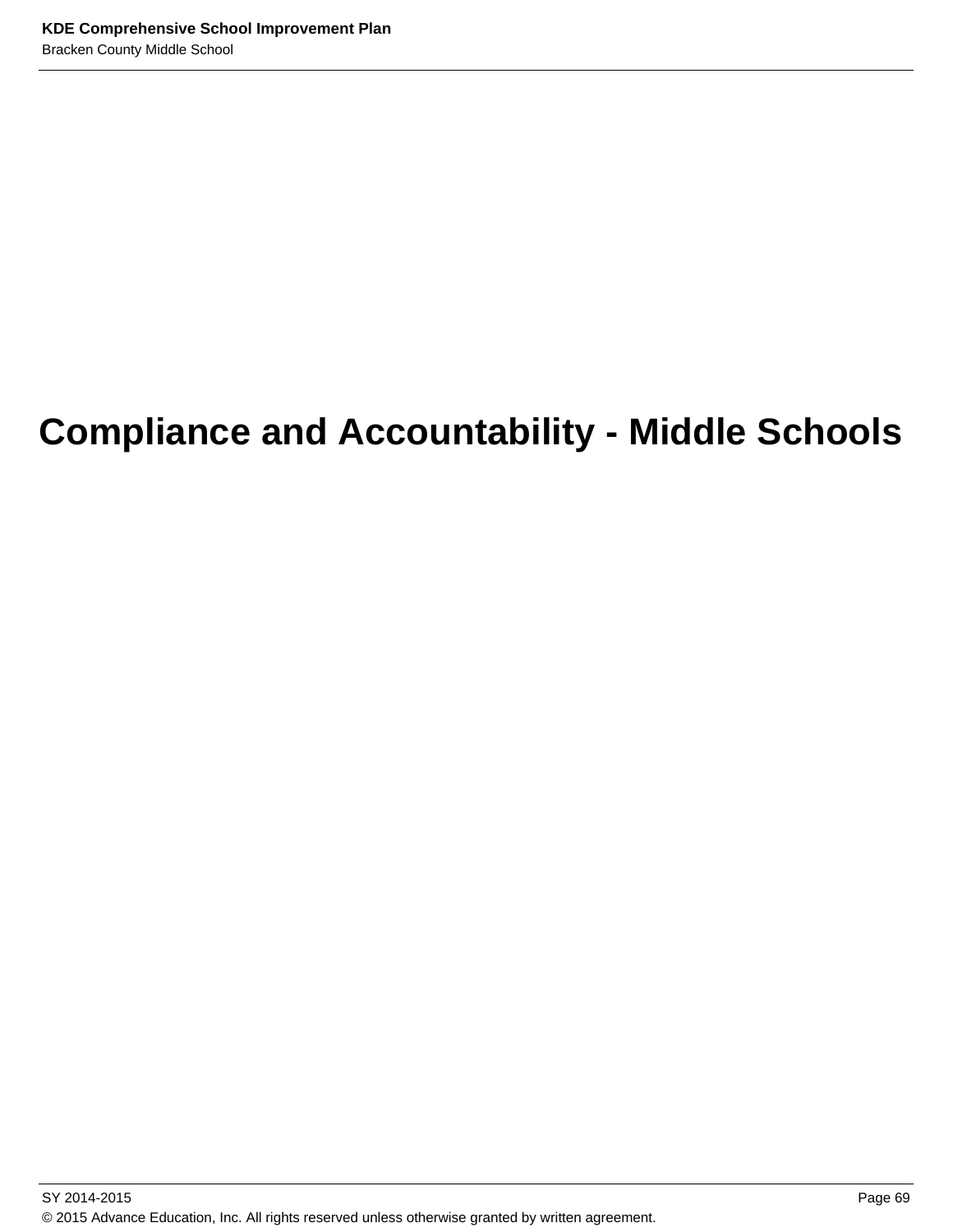# **Introduction**

The process of Improvement Planning in Kentucky is used as the means of determining how schools and districts will plan to ensure that students reach proficiency and beyond by 2015. The process focuses school and district improvement efforts on student needs by bringing together all stakeholders to plan for improvement, by focusing planning efforts on priority needs and closing achievement gaps between subgroups of students, by building upon school and district capacity for high quality planning, and by making connections between the funds that flow into the district and the priority needs in schools.

Your school's plans for improvement must be based on careful and honest analysis of data, address all content areas, and clearly address gaps in student achievement.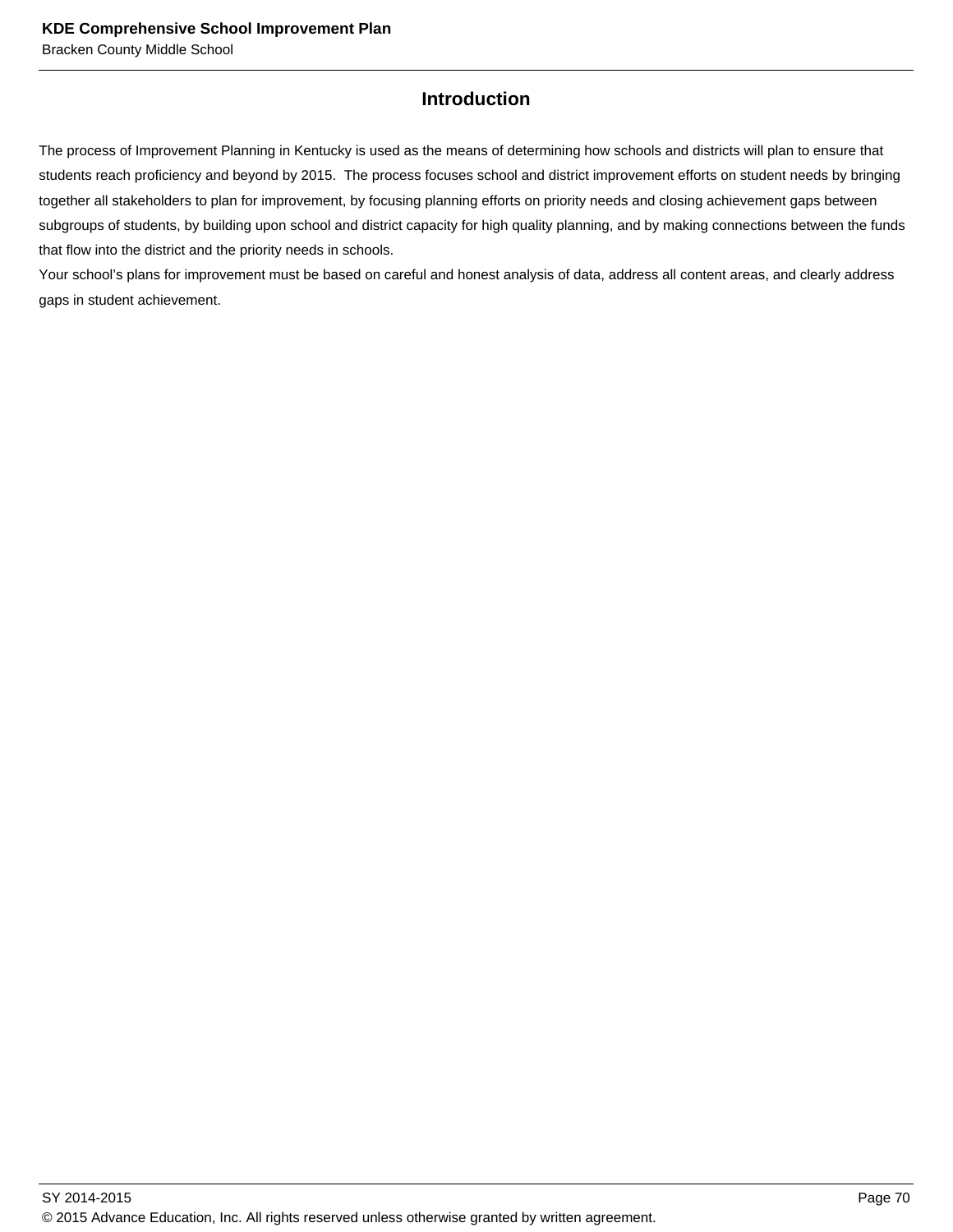# **Planning and Accountability Requirements**

#### **The school has identified specific strategies to address areas for improvement identified in the TELL KY Survey results.**

# **Goal 1:**

Increase the averaged combined Math and Reading K-Prep scores for all middle school students from 44% to 72% in 2017.

#### **Measurable Objective 1:**

A 16% increase of All Students will demonstrate a proficiency for Math and in Reading by 05/29/2015 as measured by 2015 KPREP testing data.

#### **Strategy1:**

Targeted Interventions - Students who have not met College and Career readiness benchmarks will be identified and a learning path will be provided to improve student performance and become college and career ready.

Category: Continuous Improvement

Research Cited: ACT College and Career Readiness and Title I

| <b>Activity - Intervention Support</b><br>Staff                                        | <b>Activity</b><br><b>Type</b> | <b>Tier</b> | <b>Phase</b> | Begin Date End Date |            | <b>Funding Amount</b><br><b>&amp; Source</b>           | <b>Staff Responsible</b> |
|----------------------------------------------------------------------------------------|--------------------------------|-------------|--------------|---------------------|------------|--------------------------------------------------------|--------------------------|
| Determine need for additional<br>support staff/personnel for<br>lintervention program. | Direct<br>Instruction          |             |              | 01/05/2015          | 05/29/2015 | \$15000 - Title I Part   Intervention<br>Committee and | Principal                |

| <b>Activity - Scheduling</b>                                                                                     | <b>Activity</b><br>Type | <b>Tier</b> | <b>Phase</b> | <b>Begin Date</b> | <b>End Date</b> | <b>Funding Amount</b><br>∣& Source | Staff Responsible                                             |
|------------------------------------------------------------------------------------------------------------------|-------------------------|-------------|--------------|-------------------|-----------------|------------------------------------|---------------------------------------------------------------|
| Scheduling committee<br>Idetermines needs for<br>interventions and scheduled time<br>within the master schedule. | Other                   |             |              | 01/05/2015        | 04/30/2015      | \$0 - No Funding<br>Required       | Scheduling <br>Icommittee, SBDM<br>lCouncil. and<br>Principal |

| <b>Activity - Compass Learning</b>                                                                                                                                                                                    | <b>Activity</b><br>Type          | Tier | <b>Phase</b> | <b>Begin Date</b> | <b>End Date</b> | <b>Funding Amount</b><br>∣& Source | <b>Staff Responsible</b>                     |
|-----------------------------------------------------------------------------------------------------------------------------------------------------------------------------------------------------------------------|----------------------------------|------|--------------|-------------------|-----------------|------------------------------------|----------------------------------------------|
| Compass Learning is a web<br>based instructional Reading,<br>Language, and Math program<br>which provides individualized<br>Ilearning activities as determined<br>by MAP assessments taken<br>during the school year. | l Academic<br>Support<br>Program |      |              | 08/18/2014        | 05/30/2016      | I\$3500 - Title I Part             | Principal and<br>Instructional<br>Supervisor |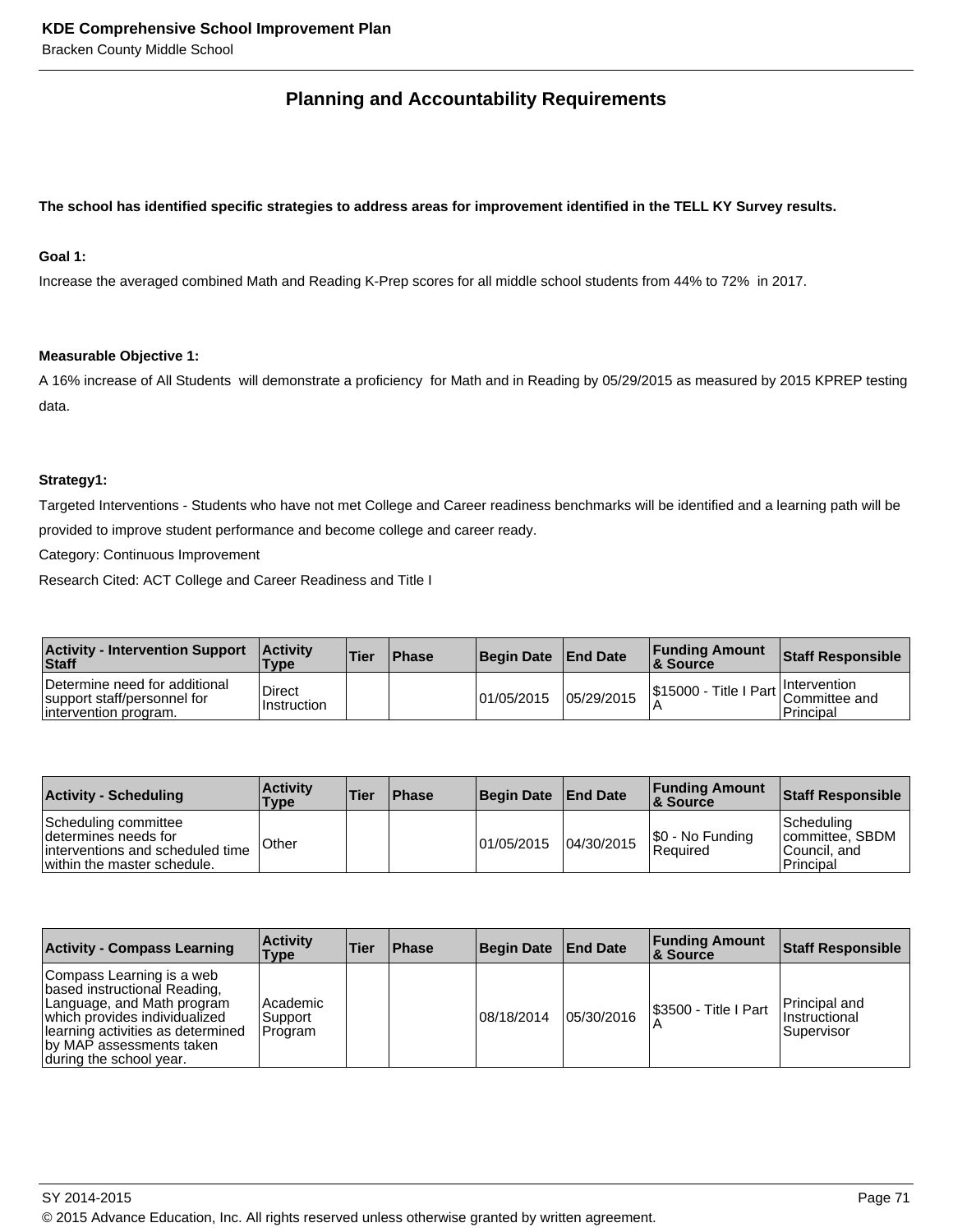Bracken County Middle School

| <b>Activity - MAP Testing</b>                                                                                                                                                                                                                                                                                                                        | <b>Activity</b><br>Type        | Tier | <b>Phase</b> | <b>Begin Date</b> | <b>End Date</b> | <b>Funding Amount</b><br><b>&amp; Source</b> | <b>Staff Responsible</b>                   |
|------------------------------------------------------------------------------------------------------------------------------------------------------------------------------------------------------------------------------------------------------------------------------------------------------------------------------------------------------|--------------------------------|------|--------------|-------------------|-----------------|----------------------------------------------|--------------------------------------------|
| Students will be administered an<br>lassessment to determine their<br>linstructional level in three areas:<br>Reading, Language, and Math.<br>Assessments can be conducted<br>three times a year. Student<br>linformation can be used to<br>differentiate instruction, create<br>individualized learning paths, or<br>accelerate students' learning. | Academic<br>Support<br>Program |      |              | 07/01/2014        | 05/30/2016      | S3500 - District<br>Funding                  | Intervention<br>Committee and<br>Principal |

| <b>Activity - Reading Assist</b><br>Program                                                                                                                                                                                                                 | <b>Activity</b><br>Type        | Tier | <b>Phase</b> | <b>Begin Date</b> | <b>End Date</b> | <b>Funding Amount</b><br><b>8 Source</b> | <b>Staff Responsible</b>                           |
|-------------------------------------------------------------------------------------------------------------------------------------------------------------------------------------------------------------------------------------------------------------|--------------------------------|------|--------------|-------------------|-----------------|------------------------------------------|----------------------------------------------------|
| Explore the purchase of the<br>Reading Assist program which<br>will allow students not reading on<br>grade level and/or not<br>benchmarking to improve upon<br>their reading skills through the<br>use of a computer, microphone,<br>and recording devices. | Academic<br>Support<br>Program |      |              | 01/05/2015        | 05/29/2015      | <b>S3500 - Grant</b><br><b>Funds</b>     | <b>Intervention</b><br>ICommittee and<br>Principal |

| <b>Activity - ACT ESS sessions</b>                                               | <b>Activity</b><br>Type        | Tier | <b>Phase</b> | <b>Begin Date</b> | <b>End Date</b> | <b>Funding Amount</b><br><b>8 Source</b> | Staff Responsible                                         |
|----------------------------------------------------------------------------------|--------------------------------|------|--------------|-------------------|-----------------|------------------------------------------|-----------------------------------------------------------|
| Offer ACT after school sessions<br>for students who did not<br>Ibenchmark in ESS | <b>Direct</b><br>l Instruction |      |              | 01/05/2015        | 05/29/2015      | <b>S1500 - State</b><br>Funds            | <b>IESS teacher, ESS</b><br>Coordinator, and<br>Principal |

| <b>Activity - Intervention Protocol</b>                                                       | ∣Activitv<br><b>Type</b>                | 'Tier | Phase | <b>Begin Date</b> | <b>End Date</b> | <b>Funding Amount</b><br>∣& Source | <b>Staff Responsible</b>                          |
|-----------------------------------------------------------------------------------------------|-----------------------------------------|-------|-------|-------------------|-----------------|------------------------------------|---------------------------------------------------|
| Protocol will include access to<br>students, duration, admittance,<br>exit criteria, and etc. | <b>Academic</b><br>Support<br>l Program |       |       | 101/05/2015       | 03/31/2015      | S0 - No Funding<br><b>Required</b> | <i>Intervention</i><br>Committee and<br>Principal |

# **Strategy2:**

Engaging Instruction - Increase expectations for classroom performance involving all stakeholders: administration, teachers, parents, and

students.

Category: Continuous Improvement

| <b>Activity - Bell work/Exit slips</b>                                                                         | <b>Activity</b><br>Type | 'Tier | <b>Phase</b> | <b>Begin Date</b> | <b>End Date</b> | <b>Funding Amount</b><br><b>&amp; Source</b> | <b>Staff Responsible</b>                |
|----------------------------------------------------------------------------------------------------------------|-------------------------|-------|--------------|-------------------|-----------------|----------------------------------------------|-----------------------------------------|
| All teachers will implement bell<br>work/exit slips that is<br>ACT/Plan/Explore/Aspire like in<br>all classes. | Direct<br>l Instruction |       |              | 02/02/2015        | 05/31/2016      | S300 - General<br>Fund                       | Classroom<br>lteachers and<br>Principal |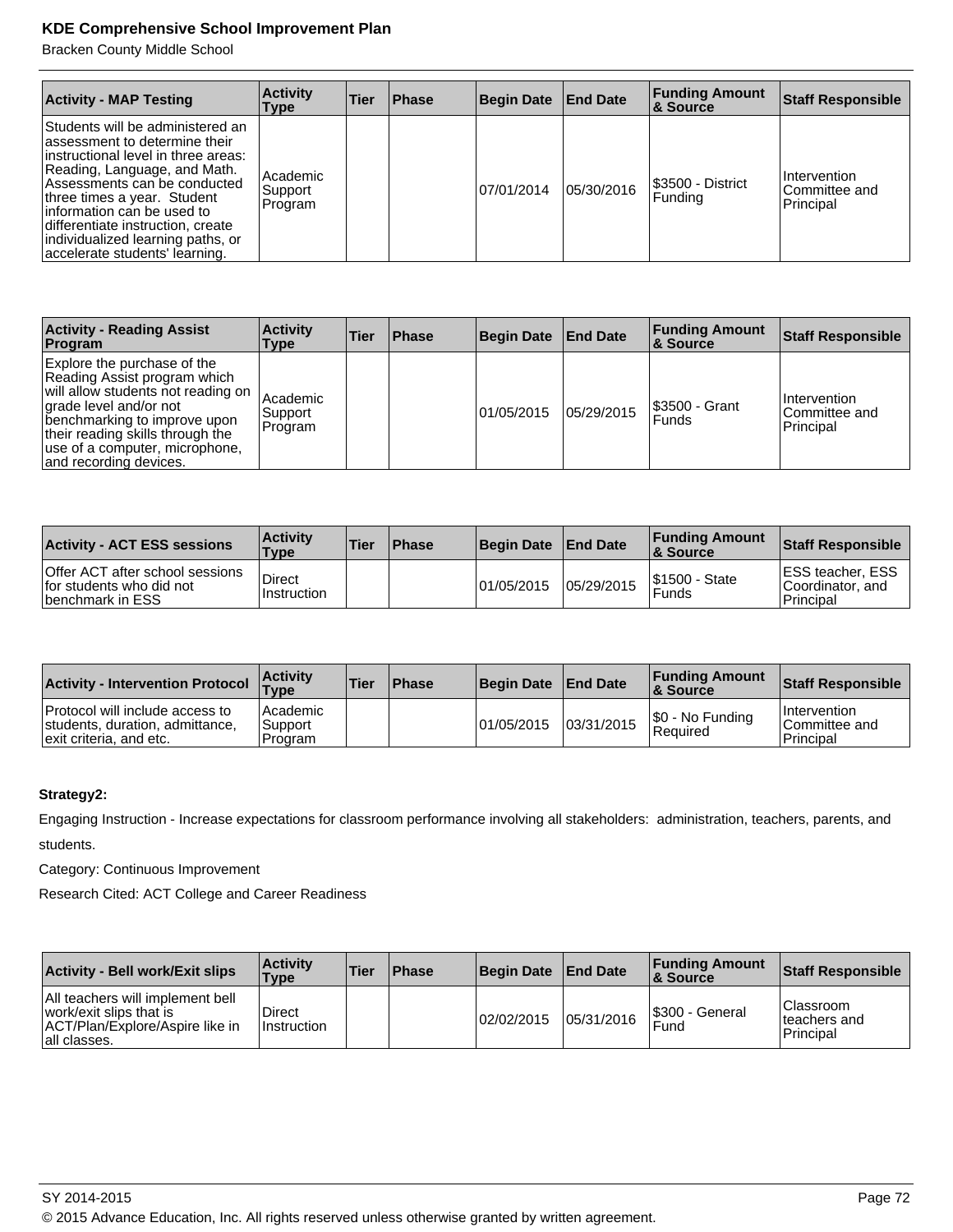Bracken County Middle School

| <b>Activity - Vocabulary</b><br><b>Instruction</b>                                                                           | <b>Activity</b><br>Type      | 'Tier | <b>Phase</b> | Begin Date End Date |            | <b>Funding Amount</b><br><b>8 Source</b> | <b>Staff Responsible</b>                                |
|------------------------------------------------------------------------------------------------------------------------------|------------------------------|-------|--------------|---------------------|------------|------------------------------------------|---------------------------------------------------------|
| Classroom teachers will utilize<br>vocabulary rich instruction within<br>their classrooms to improve<br>student performance. | <b>Direct</b><br>Instruction |       |              | 101/05/2015         | 05/30/2016 | $ \$0 - No Funding$<br><b>Required</b>   | lClassroom<br>Iteachers, PLT<br>teams, and<br>Principal |

| <b>Activity - Timed Scenerios</b>                                                                                              | <b>Activity</b><br>Type      | ∣Tier | <b>Phase</b> | <b>Begin Date</b> | <b>End Date</b> | <b>Funding Amount</b><br>& Source | Staff Responsible                                                     |
|--------------------------------------------------------------------------------------------------------------------------------|------------------------------|-------|--------------|-------------------|-----------------|-----------------------------------|-----------------------------------------------------------------------|
| Classroom teachers will design<br>and implement timed testing<br>Scenarios that are Explore/ACT<br>like for each content area. | Direct<br><b>Instruction</b> |       |              | 101/05/2015       | 05/30/2016      | \$0 - No Funding<br>Required      | <b>Classroom</b><br>Iteachers, PLT<br>Iteams, and<br><b>Principal</b> |

| <b>Activity - College and Career</b><br><b>Readiness Protocol</b>                                                           | <b>Activity</b><br>Type         | <b>Tier</b> | <b>IPhase</b> | <b>Begin Date</b> | <b>End Date</b> | <b>Funding Amount</b><br>∣& Source | Staff Responsible                                                    |
|-----------------------------------------------------------------------------------------------------------------------------|---------------------------------|-------------|---------------|-------------------|-----------------|------------------------------------|----------------------------------------------------------------------|
| Determine the Steps for College<br>land Career Readiness for<br>Bracken County Middle School<br>for grades $6, 7,$ and $8.$ | l Policv and<br><b>IProcess</b> |             |               | 101/05/2015       | 07/31/2015      | \$0 - No Funding<br>Required       | College and Career<br>Committee, SBDM<br>Council, and<br>l Principal |

| Activity - Implement a reading<br><b>program</b>                                                     | <b>Activity</b><br>Type              | l Tier | <b>IPhase</b> | <b>Begin Date</b> | <b>End Date</b> | <b>Funding Amount</b><br><b>8 Source</b> | Staff Responsible                                                       |
|------------------------------------------------------------------------------------------------------|--------------------------------------|--------|---------------|-------------------|-----------------|------------------------------------------|-------------------------------------------------------------------------|
| <b>ELA teachers will design and</b><br>implement a reading program to<br>encourage students reading. | l Academic<br>l Support<br>l Program |        |               | 01/05/2015        | 05/30/2016      | S500 - District<br>Funding               | <b>IELA PLT team,</b><br><b>SBDM Council, and  </b><br><b>Principal</b> |

# **Strategy3:**

Program Review - Students will engage in 21st century skills through Writing, Practical Living-Career Studies, and Arts and Humanities

curriculum designed for them by all middle school teachers from core and elective areas through program reviews.

Category: Continuous Improvement

Research Cited:

| <b>Activity - Collaboration</b>                                                                                                                                                                                                                            | <b>Activity</b><br><b>Type</b> | <b>Tier</b> | <b>Phase</b> | <b>Begin Date</b> | <b>End Date</b> | <b>Funding Amount</b><br>∣& Source | <b>Staff Responsible</b>                                            |
|------------------------------------------------------------------------------------------------------------------------------------------------------------------------------------------------------------------------------------------------------------|--------------------------------|-------------|--------------|-------------------|-----------------|------------------------------------|---------------------------------------------------------------------|
| Middle school staff and<br>administrative team will<br>collaborate and engage<br>community partners through<br>committees, special projects,<br>guest speaking, college-career<br>days, curriculum programs,<br>recognition initiatives, and much<br>more. | Community<br>Engagement'       |             |              | 07/01/2014        | 06/30/2016      | [\$0 - No Funding<br>Required      | Middle school staff,<br>IPLT teams- AH &<br>PL-CS, and<br>Principal |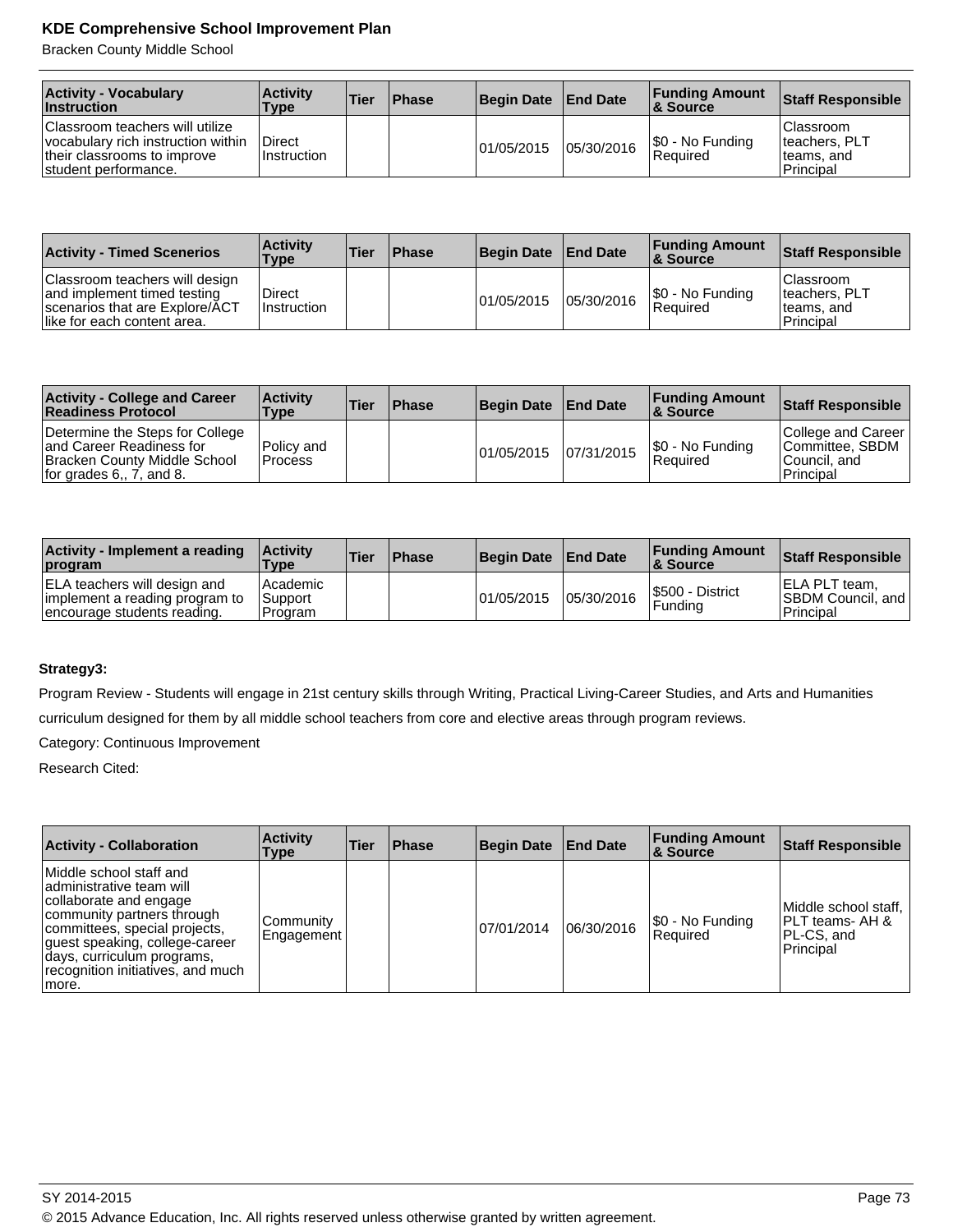Bracken County Middle School

| <b>Activity - Curriculum Analysis</b><br>and review                                                                                                                                                                                                               | <b>Activity</b><br>Type | Tier | <b>Phase</b> | Begin Date | <b>End Date</b> | <b>Funding Amount</b><br><b>8 Source</b> | <b>Staff Responsible</b>                                       |
|-------------------------------------------------------------------------------------------------------------------------------------------------------------------------------------------------------------------------------------------------------------------|-------------------------|------|--------------|------------|-----------------|------------------------------------------|----------------------------------------------------------------|
| Teachers of elective areas will be<br>involved in PLT team meetings to<br>address the following curriculum<br> needs: standards driven,<br>instructional impact and changes,<br>assessments, rubrics, and<br>continuous feedback (peer and<br>Iteacher provided). | Direct<br>Instruction   |      |              | 10/15/2014 | 12/31/2015      | \$0 - No Funding<br>l Reauired           | l Arts and<br>Humanities and PL-<br>ICS staff and<br>Principal |

| <b>Activity - Growth and Training</b>                                                                                                                                                                                                                                                         | <b>Activity</b><br>Type  | <b>Tier</b> | <b>Phase</b> | <b>Begin Date</b> | <b>End Date</b> | <b>Funding Amount</b><br><b>&amp; Source</b> | <b>Staff Responsible</b>                                                                                                    |
|-----------------------------------------------------------------------------------------------------------------------------------------------------------------------------------------------------------------------------------------------------------------------------------------------|--------------------------|-------------|--------------|-------------------|-----------------|----------------------------------------------|-----------------------------------------------------------------------------------------------------------------------------|
| Teachers, especially elective<br>teachers, will have opportunities<br>for professional growth and<br>training specific to their content<br>area and designed to include<br>measuring student growth within<br>their curriculum also addressing<br>PGP plans and school<br>limprovement needs. | Professional<br>Learning |             |              | 06/02/2014        | 07/29/2016      | I\$1000 - District<br>Funding                | Middle School<br>teachers-<br>writing/literacy, Arts<br>land Humanities<br>land PL-CS staff.<br>PGP Plans, and<br>Principal |

# **Strategy4:**

Increased Accelerated Learning Opportunities - All students will have the opportunity to pursue additional learning opportunities within the

school day and after the school day that will enrich their current academic core curriculum.

Category: Continuous Improvement

Research Cited: ACT College and Career Readiness

| <b>Activity - ACT Lab Sessions</b>                                                                                                                                                                    | <b>∣Activitv</b><br>Type        | <b>Tier</b> | <b>Phase</b> | Begin Date | <b>End Date</b> | <b>Funding Amount</b><br><b>8 Source</b> | <b>Staff Responsible</b>                                         |
|-------------------------------------------------------------------------------------------------------------------------------------------------------------------------------------------------------|---------------------------------|-------------|--------------|------------|-----------------|------------------------------------------|------------------------------------------------------------------|
| Provide ESS lab sessions after<br>school to explore topics enriching<br>core curriculum in Reading, Math,<br>and Science that meet ACT<br>College and Career Readiness<br>Standards for all students. | <b>IDirect</b><br>l Instruction |             |              | 01/05/2015 | 05/30/2016      | I\$1500 - State<br><b>Funds</b>          | <b>IESS teacher, ESS</b><br>coordinator, and<br><b>Principal</b> |

| <b>Activity - On Line</b><br>Opportunities                                                                                                                                                                                                        | <b>Activity</b><br>Type           | Tier | <b>Phase</b> | <b>Begin Date</b> | <b>End Date</b> | <b>Funding Amount</b><br>8 Source | <b>Staff Responsible</b>                     |
|---------------------------------------------------------------------------------------------------------------------------------------------------------------------------------------------------------------------------------------------------|-----------------------------------|------|--------------|-------------------|-----------------|-----------------------------------|----------------------------------------------|
| It will be investigated that<br>students who have benchmarked<br>for core areas will have the<br>opportunity to engage in on line<br>elective course offerings through<br>local high school, college, or<br>Edmentum course program<br> platform. | l Academic<br> Support<br>Program |      |              | 05/01/2015        | 05/30/2016      | I\$2500 - District<br> Fundina    | <b>ISBDM Council and</b><br><b>Principal</b> |

| <b>Activity - Gifted Instruction</b>                                                                                                                | <b>Activity</b><br><b>Type</b> | <b>Tier</b> | <b>Phase</b> | <b>Begin Date</b> | <b>End Date</b> | <b>Funding Amount</b><br>∣& Source | <b>Staff Responsible</b>                          |
|-----------------------------------------------------------------------------------------------------------------------------------------------------|--------------------------------|-------------|--------------|-------------------|-----------------|------------------------------------|---------------------------------------------------|
| Provide staff training on<br>differentiating instruction for gifted Professional<br>and over achieving students<br>through the use of CIITS/PD 360. | Learning                       |             |              | 101/05/2015       | 12/31/2015      | \$0 - No Funding<br>Reauired       | IPD Plan. Gifted<br>Coordinator, and<br>Principal |

SY 2014-2015 Page 74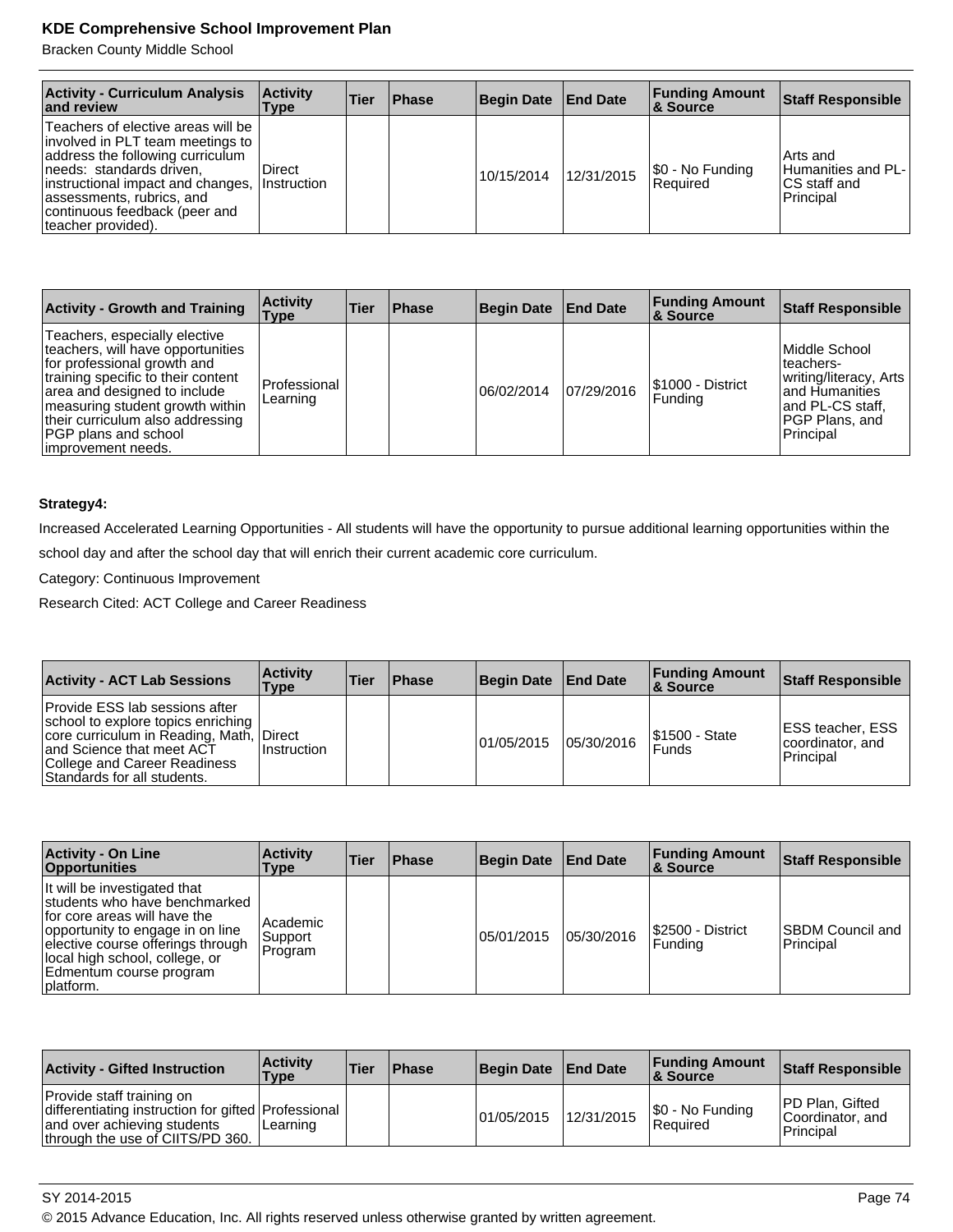Bracken County Middle School

#### **Strategy5:**

Professional Development - Staff will increase their professional learning through student growth, growth goal assessment building, and professional growth and effectiveness training, intervention program and techniques, data analysis and review, ACT College and Career Readiness standards, classroom rigor, vocabulary instruction, and home visit training and application.

Category: Professional Learning & Support

Research Cited: Professional growth and effectiveness- Charolette Danielson framework and KDE Guidance documents and ACT College and Career Readiness

| <b>Activity - ACT Standards</b><br><b>Training</b>                                                                                                           | <b>Activity</b><br>Type  | 'Tier | <b>Phase</b> | Begin Date End Date |            | <b>Funding Amount</b><br>∣& Source | <b>Staff Responsible</b>                                   |
|--------------------------------------------------------------------------------------------------------------------------------------------------------------|--------------------------|-------|--------------|---------------------|------------|------------------------------------|------------------------------------------------------------|
| Staff will participate in training<br>Imatching ACT standards to<br>Common Core curriculum and<br>focusing classroom instruction on<br><b>ACT</b> standards. | Professional<br>Learning |       |              | 12/24/2014          | 12/31/2015 | S500 - District<br>l Fundina       | <b>Classroom</b><br>teachers, PD Plan, I<br>land Principal |

| <b>Activity - PGES and Growth</b><br>Goal Asst.                                                                                                                                                                                                                                                                                                        | <b>Activity</b><br>Type  | Tier | <b>Phase</b> | <b>Begin Date</b> | <b>End Date</b> | <b>Funding Amount</b><br><b>&amp; Source</b> | <b>Staff Responsible</b>             |
|--------------------------------------------------------------------------------------------------------------------------------------------------------------------------------------------------------------------------------------------------------------------------------------------------------------------------------------------------------|--------------------------|------|--------------|-------------------|-----------------|----------------------------------------------|--------------------------------------|
| Teachers will be provided a<br>PGES toolkit and resource<br>training related to the<br>components of the professional<br>growth and effectiveness system.<br>In addition, teachers will<br>collaborate per content area<br>teams to develop, review/refine,<br>give a student growth goal<br>benchmark assessment, and<br>discuss student performance. | Professional<br>Learning |      |              | 08/01/2014        | 10/31/2014      | I\$500 - District<br>Fundina                 | Middle school staff<br>and Principal |

| <b>Activity - Literacy and 21st</b><br><b>Century training</b>                                                                                                              | <b>Activity</b><br>Type    | Tier | <b>Phase</b> | Begin Date | <b>End Date</b> | <b>Funding Amount</b><br><b>8 Source</b> | <b>Staff Responsible</b>         |
|-----------------------------------------------------------------------------------------------------------------------------------------------------------------------------|----------------------------|------|--------------|------------|-----------------|------------------------------------------|----------------------------------|
| All middle school staff will be<br>engaged in literacy instruction<br>emphasizing Reading, Writing,<br>Arts strategies and 21st century<br>skills across all content areas. | l Professional<br>Learning |      |              | 08/01/2014 | 09/30/2015      | I\$500 - District<br>l Fundina           | <b>IPD Plan and</b><br>Principal |

| <b>Activity - Middle School</b><br><b>Conceptual Building Block</b>                                                                                                           | <b>Activity</b><br><b>Type</b> | <b>Tier</b> | <b>Phase</b> | <b>Begin Date</b> | <b>End Date</b> | <b>Funding Amount</b><br><b>&amp; Source</b> | <b>Staff Responsible</b>    |
|-------------------------------------------------------------------------------------------------------------------------------------------------------------------------------|--------------------------------|-------------|--------------|-------------------|-----------------|----------------------------------------------|-----------------------------|
| Math staff will participate in the<br>middle school conceptual building   Professional  <br>block modules provided by<br>NKCES presenting algebraic<br>thinking and geometry. | Learning                       |             |              | 12/01/2014        | 03/31/2015      | I\$500 - District<br>l Fundina               | Math staff and<br>Principal |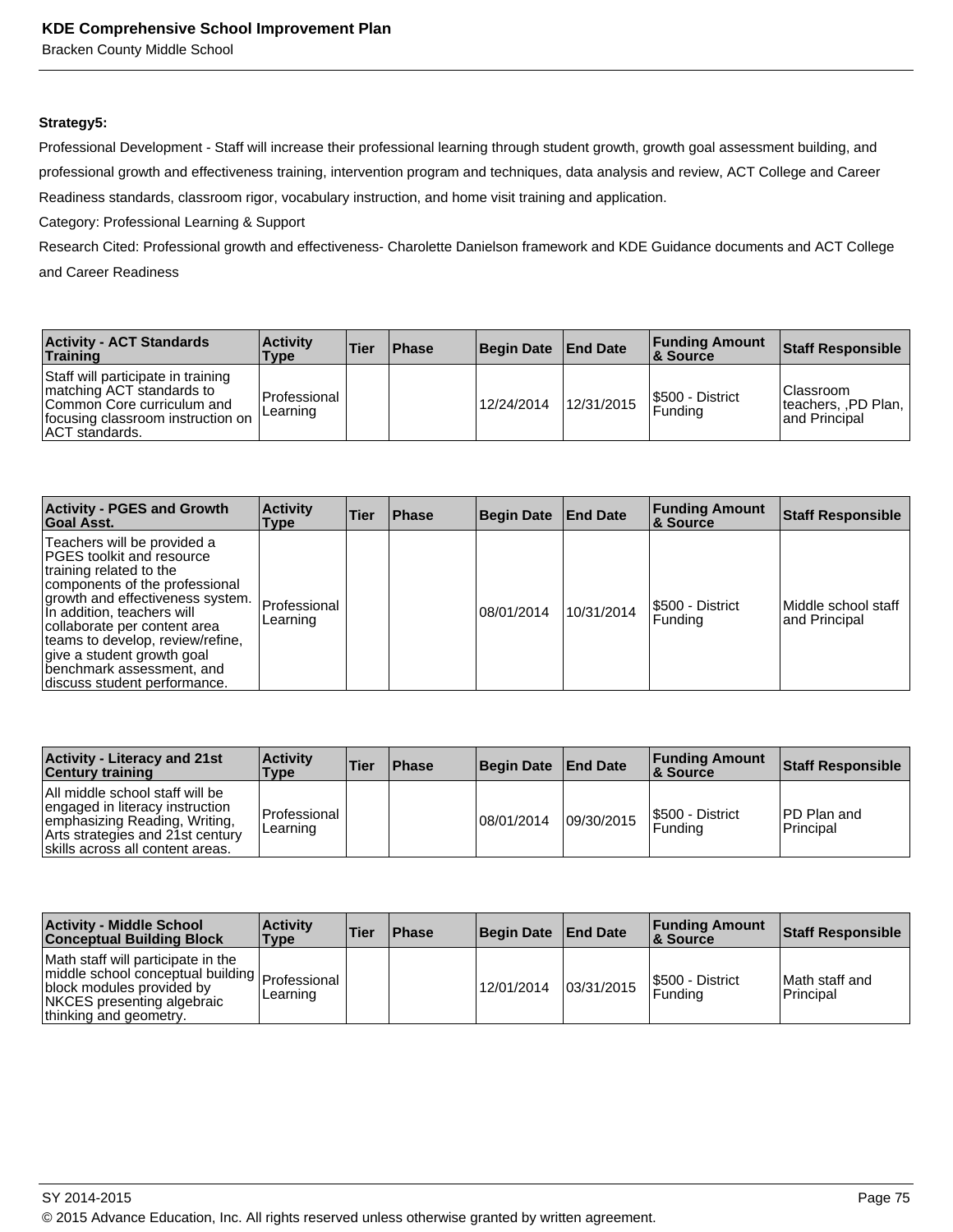Bracken County Middle School

| <b>Activity - Student Growth</b><br>Goals                                                                                                                  | <b>Activity</b><br>Type          | <b>Tier</b> | <b>Phase</b> | <b>Begin Date</b> | <b>End Date</b> | <b>Funding Amount</b><br>∣& Source | Staff Responsible                                                                 |
|------------------------------------------------------------------------------------------------------------------------------------------------------------|----------------------------------|-------------|--------------|-------------------|-----------------|------------------------------------|-----------------------------------------------------------------------------------|
| Teachers will be engaged in<br>learning about and creating<br>student growth goals as related to  <br>the professional growth and<br>effectiveness system. | <b>IProfessional</b><br>Learning |             |              | 08/01/2014        | 10/31/2014      | $ \$0 - No Funding$<br>Reauired    | <b>PGES Regional</b><br>lCoordinator and<br>District<br>ladministrative<br>Iteam. |

| <b>Activity - Data Analysis and</b><br>Review                                                                                                                                                                  | <b>∣Activitv</b><br>Type | <b>Tier</b> | <b>Phase</b> | <b>Begin Date</b> | <b>End Date</b> | <b>Funding Amount</b><br>∣& Source | <b>Staff Responsible</b> |
|----------------------------------------------------------------------------------------------------------------------------------------------------------------------------------------------------------------|--------------------------|-------------|--------------|-------------------|-----------------|------------------------------------|--------------------------|
| Staff will review current student<br>performance data (Explore, K-<br>Prep, MAP, and school grades) to Professional<br>determine school's vision/purpose Learning<br>for comprehensive school<br>limprovement. |                          |             |              | 09/03/2014        | 11/14/2014      | S0 - No Funding<br>l Reauired      | <b>Principal</b>         |

| <b>Activity - Classroom</b><br><b>Rigor/Vocabulary Instruction</b>                                                                                                                                   | <b>Activity</b><br>Type  | Tier | <b>Phase</b> | <b>Begin Date</b> | <b>End Date</b> | <b>Funding Amount</b><br>∣& Source | <b>Staff Responsible</b>                                         |
|------------------------------------------------------------------------------------------------------------------------------------------------------------------------------------------------------|--------------------------|------|--------------|-------------------|-----------------|------------------------------------|------------------------------------------------------------------|
| Increase rigor and vocabulary<br>instruction within the classroom<br>from the teacher perspective.<br>student performance aspect, and<br>parent collaboration. Utilize<br>CIITS/PD 360 for training. | Professional<br>Learning |      |              | 01/05/2015        | 12/31/2015      | \$0 - No Funding<br> Reauired      | Classroom<br>Iteachers, PLT<br>Iteams, PD Plan,<br>and Principal |

| <b>Activity - Intervention Program</b><br><b>&amp; Techniques</b>                                                                                                | <b>Activity</b><br><b>Type</b> | 'Tier | <b>Phase</b> | <b>Begin Date</b> | <b>End Date</b> | <b>Funding Amount</b><br>∣& Source     | <b>Staff Responsible</b>                                                         |
|------------------------------------------------------------------------------------------------------------------------------------------------------------------|--------------------------------|-------|--------------|-------------------|-----------------|----------------------------------------|----------------------------------------------------------------------------------|
| Train staff on the intervention<br>program and techniques to utilize<br>within the classroom and outside<br>the classroom for continuous<br>student improvement. | Professional<br>Learning       |       |              | 101/05/2015       | 12/31/2015      | $ \$0 - No Funding$<br><b>Required</b> | I Intervention<br>lcommittee.<br>I Intervention<br>coordinator, and<br>Principal |

# **Goal 2:**

Increase the average combined Math and Reading Proficiency ratings for all students in the non-duplicated gap group from 33% in 2012 to 66.5% in 2017.

## **Measurable Objective 1:**

A 16% increase of All Students will demonstrate a proficiency in the non-duplicated gap group for Math and in Reading by 05/29/2015 as measured by 2015 KPREP testing data.

## **Strategy1:**

Targeted Interventions - Students in the non-duplicated gap group who have not met College and Career readiness benchmarks will be identified and a learning path will be provided to improve student performance and become college and career ready. Category: Continuous Improvement

Research Cited: ACT College and Career Readiness and Title I.

<sup>© 2015</sup> Advance Education, Inc. All rights reserved unless otherwise granted by written agreement.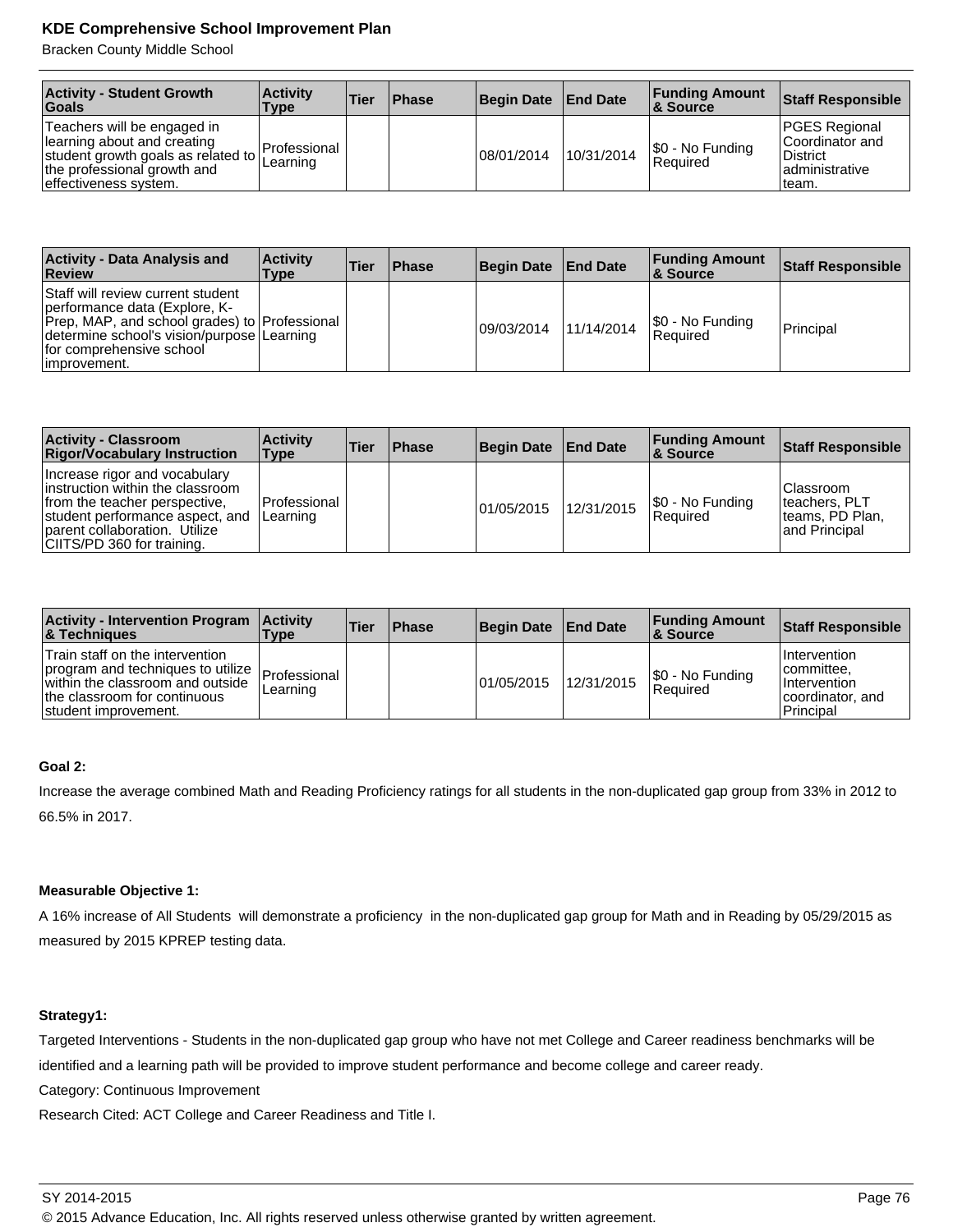Bracken County Middle School

| <b>Activity - Intervention Protocol</b>                                                       | <b>Activity</b><br>'Type       | 'Tier | Phase | <b>Begin Date</b> | <b>End Date</b> | <b>Funding Amount</b><br>& Source | Staff Responsible                                 |
|-----------------------------------------------------------------------------------------------|--------------------------------|-------|-------|-------------------|-----------------|-----------------------------------|---------------------------------------------------|
| Protocol will include access to<br>students, duration, admittance,<br>exit criteria, and etc. | Academic<br>Support<br>Program |       |       | 101/05/2015       | 03/31/2015      | \$0 - No Funding<br>Reauired      | <b>Intervention</b><br>committee and<br>Principal |

| <b>Activity - Compass Learning</b>                                                                                                                                                                                   | <b>Activity</b><br><b>Type</b> | <b>Tier</b> | <b>Phase</b> | <b>Begin Date</b> | <b>End Date</b> | <b>Funding Amount</b><br>8 Source | <b>Staff Responsible</b>                        |
|----------------------------------------------------------------------------------------------------------------------------------------------------------------------------------------------------------------------|--------------------------------|-------------|--------------|-------------------|-----------------|-----------------------------------|-------------------------------------------------|
| Compass Learning is a web<br>based instructional Reading,<br>Language, and Math program<br>which provides individualized<br>learning activities as determined<br>by MAP assessments taken<br>during the school year. | Academic<br>Support<br>Program |             |              | 08/18/2014        | 05/30/2016      | S3500 - Title I Part              | Principal and<br>IInstructional<br>l Supervisor |

| <b>Activity - Reading Assist</b><br>Program                                                                                                                                                                                                                 | <b>Activity</b><br>Type        | Tier | <b>Phase</b> | <b>Begin Date</b> | <b>End Date</b> | <b>Funding Amount</b><br>∣& Source | <b>Staff Responsible</b>                           |
|-------------------------------------------------------------------------------------------------------------------------------------------------------------------------------------------------------------------------------------------------------------|--------------------------------|------|--------------|-------------------|-----------------|------------------------------------|----------------------------------------------------|
| Explore the purchase of the<br>Reading Assist program which<br>will allow students not reading on<br>grade level and/or not<br>benchmarking to improve upon<br>their reading skills through the<br>use of a computer, microphone,<br>and recording devices. | Academic<br>Support<br>Program |      |              | 01/05/2015        | 05/29/2015      | S3000 - Title I Part               | <b>Intervention</b><br>Icommittee and<br>Principal |

| <b>Activity - Intervention Support</b><br>and Staff                                                                                                                                                                                                                                                                             | <b>Activity</b><br>Type | Tier | <b>Phase</b> | <b>Begin Date</b> | <b>End Date</b> | <b>Funding Amount</b><br><b>&amp; Source</b> | <b>Staff Responsible</b>                 |
|---------------------------------------------------------------------------------------------------------------------------------------------------------------------------------------------------------------------------------------------------------------------------------------------------------------------------------|-------------------------|------|--------------|-------------------|-----------------|----------------------------------------------|------------------------------------------|
| Identify support staff/personnel<br>and resource opportunities for<br>additional intervention instruction<br>within the school day, in addition,<br>to specifically targeting and<br>providing specially designed<br>instruction to disability students<br>throughout the school day in<br>Reading and Math academic<br>arreas. | Direct<br>Instruction   |      |              | 11/03/2014        | 05/29/2015      | \$0 - No Funding<br>Required                 | Special education<br>staff and Principal |

| <b>Activity - ACT ESS sessions</b>                                                                                                        | <b>Activity</b><br>Type | <b>Tier</b> | <b>Phase</b> | <b>Begin Date</b> | <b>End Date</b> | <b>Funding Amount</b><br>∣& Source | Staff Responsible                                                |
|-------------------------------------------------------------------------------------------------------------------------------------------|-------------------------|-------------|--------------|-------------------|-----------------|------------------------------------|------------------------------------------------------------------|
| Offer ACT after school sessions<br>for students in the non-duplicated Direct<br> gap group who didn't benchmark   Instruction<br> in ESS. |                         |             |              | 101/05/2015       | 05/29/2015      | \$1500 - State<br>Funds            | <b>IESS teacher, ESS</b><br>Coordinator, and<br><b>Principal</b> |

### **Strategy2:**

Professional Development - Staff will increase their professional learning through student growth, growth goal assessment building, and professional growth and effectiveness training, intervention program and techniques, data analysis and review, middle school conceptual

math building block training modules, and home visit training and application.

Category: Professional Learning & Support

Research Cited: Professional growth and effectiveness- Charolette Danielson framework and KDE Guidance documents

<sup>© 2015</sup> Advance Education, Inc. All rights reserved unless otherwise granted by written agreement.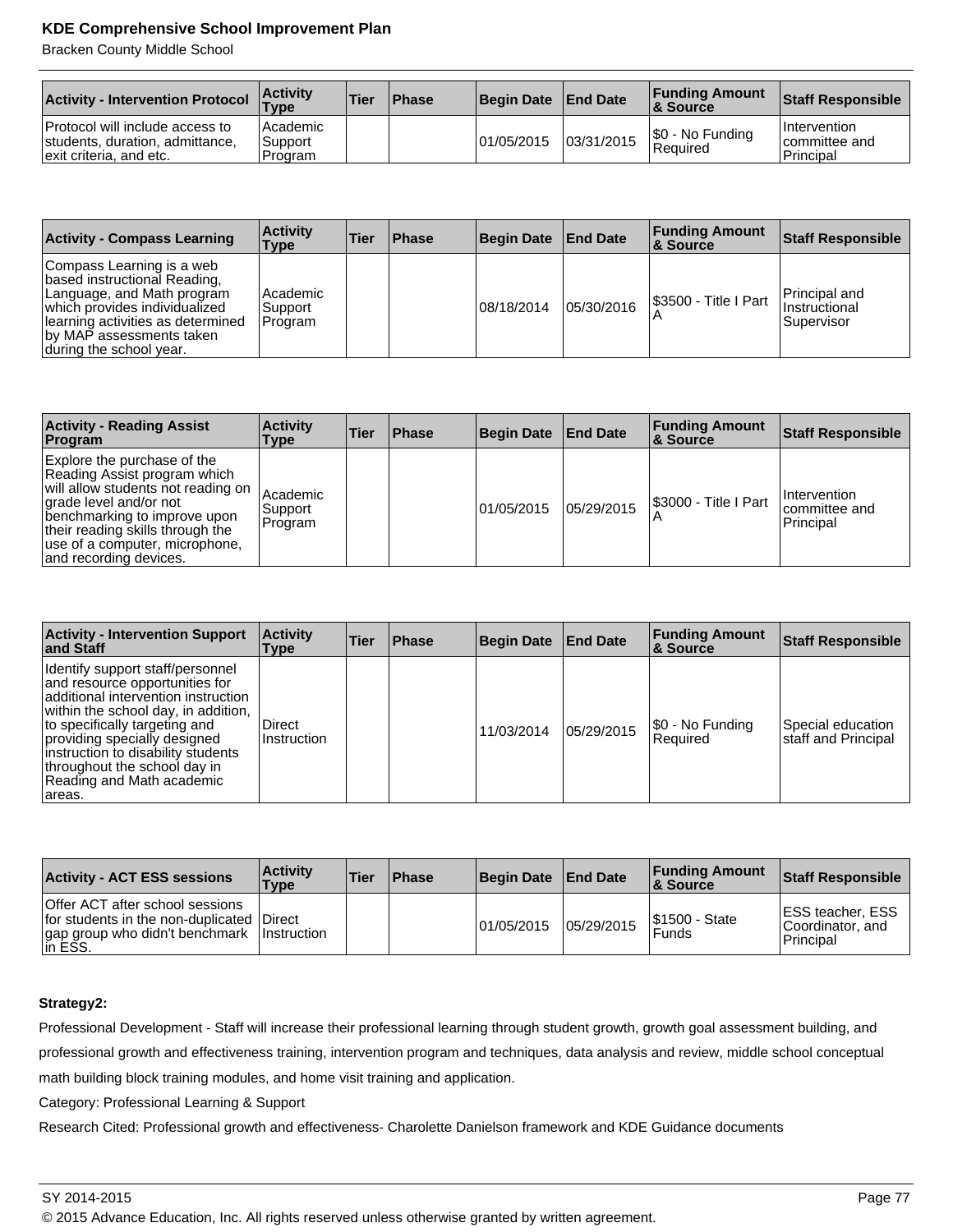Bracken County Middle School

| <b>Activity - PGES and Growth</b><br>Goal Asst.                                                                                                                                                                                                                                                                                                                                                  | <b>Activity</b><br><b>Type</b> | Tier | <b>Phase</b> | <b>Begin Date</b> | <b>End Date</b> | <b>Funding Amount</b><br>& Source | <b>Staff Responsible</b>             |
|--------------------------------------------------------------------------------------------------------------------------------------------------------------------------------------------------------------------------------------------------------------------------------------------------------------------------------------------------------------------------------------------------|--------------------------------|------|--------------|-------------------|-----------------|-----------------------------------|--------------------------------------|
| Teachers (including special<br>education teachers) will be<br>provided a PGES toolkit and<br>resource training related to the<br>components of the professional<br>growth and effectiveness system.<br>In addition, teachers will<br>collaborate per content area<br>teams to develop, review/refine,<br>give a student growth goal<br>benchmark assessment, and<br>discuss student performance. | Professional<br>Learning       |      |              | 08/01/2014        | 10/31/2014      | I\$500 - District<br>Funding      | Middle school staff<br>and Principal |

| Activity - Intervention Program   Activity<br><b>&amp; Techniques</b>                                                                                            | <b>Type</b>              | <b>Tier</b> | <b>IPhase</b> | <b>Begin Date</b> | <b>End Date</b> | <b>Funding Amount</b><br><b>8 Source</b> | Staff Responsible                                                                |
|------------------------------------------------------------------------------------------------------------------------------------------------------------------|--------------------------|-------------|---------------|-------------------|-----------------|------------------------------------------|----------------------------------------------------------------------------------|
| Train staff on the intervention<br>program and techniques to utilize<br>within the classroom and outside<br>the classroom for continuous<br>student improvement. | Professional<br>Learning |             |               | 01/05/2015        | 12/31/2015      | $ \$0 - No Funding$<br> Reauired         | I Intervention<br>lcommittee.<br>I Intervention<br>coordinator, and<br>Principal |

| <b>Activity - Middle School</b><br><b>Conceptual Building Block</b>                                                                                                               | <b>Activity</b><br><b>Type</b> | Tier | Phase | <b>Begin Date</b> | <b>End Date</b> | <b>Funding Amount</b><br>∣& Source | <b>Staff Responsible</b>  |
|-----------------------------------------------------------------------------------------------------------------------------------------------------------------------------------|--------------------------------|------|-------|-------------------|-----------------|------------------------------------|---------------------------|
| Special education math staff will<br>participate in the middle school<br>conceptual building block<br>modules provided by NKCES<br>presenting algebraic thinking and<br>geometry. | l Professional<br>Learning     |      |       | 12/01/2014        | 03/31/2015      | S500 - District<br>l Fundina       | IPD Plan and<br>Principal |

| <b>Activity - Home Visits</b>                                                                                                                                                                               | <b>Activity</b><br>Type  | Tier | <b>Phase</b> | <b>Begin Date</b> | <b>End Date</b> | <b>Funding Amount</b><br>∣& Source  | <b>Staff Responsible</b>             |
|-------------------------------------------------------------------------------------------------------------------------------------------------------------------------------------------------------------|--------------------------|------|--------------|-------------------|-----------------|-------------------------------------|--------------------------------------|
| Teachers in an effort to improve<br>our relationship building and<br>communication ties with parents<br>of all students but especially at<br>risk and disability students home<br>visits will be conducted. | Professional<br>Learning |      |              | 107/29/2014       | 08/28/2015      | <b>S1500 - District</b><br> Funding | Middle school staff<br>and principal |

| <b>Activity - Data Analysis and</b><br>Review                                                                                                                                                                    | <b>Activity</b><br>Type | <b>Tier</b> | <b>Phase</b> | Begin Date  | <b>End Date</b> | <b>Funding Amount</b><br><b>8 Source</b> | <b>Staff Responsible</b>             |
|------------------------------------------------------------------------------------------------------------------------------------------------------------------------------------------------------------------|-------------------------|-------------|--------------|-------------|-----------------|------------------------------------------|--------------------------------------|
| Staff will review current student<br>performance data (Explore, K-<br>Prep, MAP, and school grades) to Professional<br>determine school's vision/purpose   Learning<br>for comprehensive school<br>limprovement. |                         |             |              | 109/03/2014 | 11/14/2014      | \$0 - No Funding<br>Required             | Middle School staff<br>and Principal |

| <b>Activity - Student Growth</b><br><b>Goals</b>                                                                                                           | <b>Activity</b><br>Type         | <b>Tier</b> | <b>Phase</b> | <b>Begin Date</b> | <b>End Date</b> | <b>Funding Amount</b><br>∣& Source | <b>Staff Responsible</b>                                                       |
|------------------------------------------------------------------------------------------------------------------------------------------------------------|---------------------------------|-------------|--------------|-------------------|-----------------|------------------------------------|--------------------------------------------------------------------------------|
| Teachers will be engaged in<br>learning about and creating<br>student growth goals as related to  <br>the professional growth and<br>effectiveness system. | <b>Professional</b><br>Learning |             |              | 108/01/2014       | 10/31/2014      | S0 - No Funding<br>l Reauired      | <b>PGES Regional</b><br>Coordinator and<br><b>District</b><br>l Administration |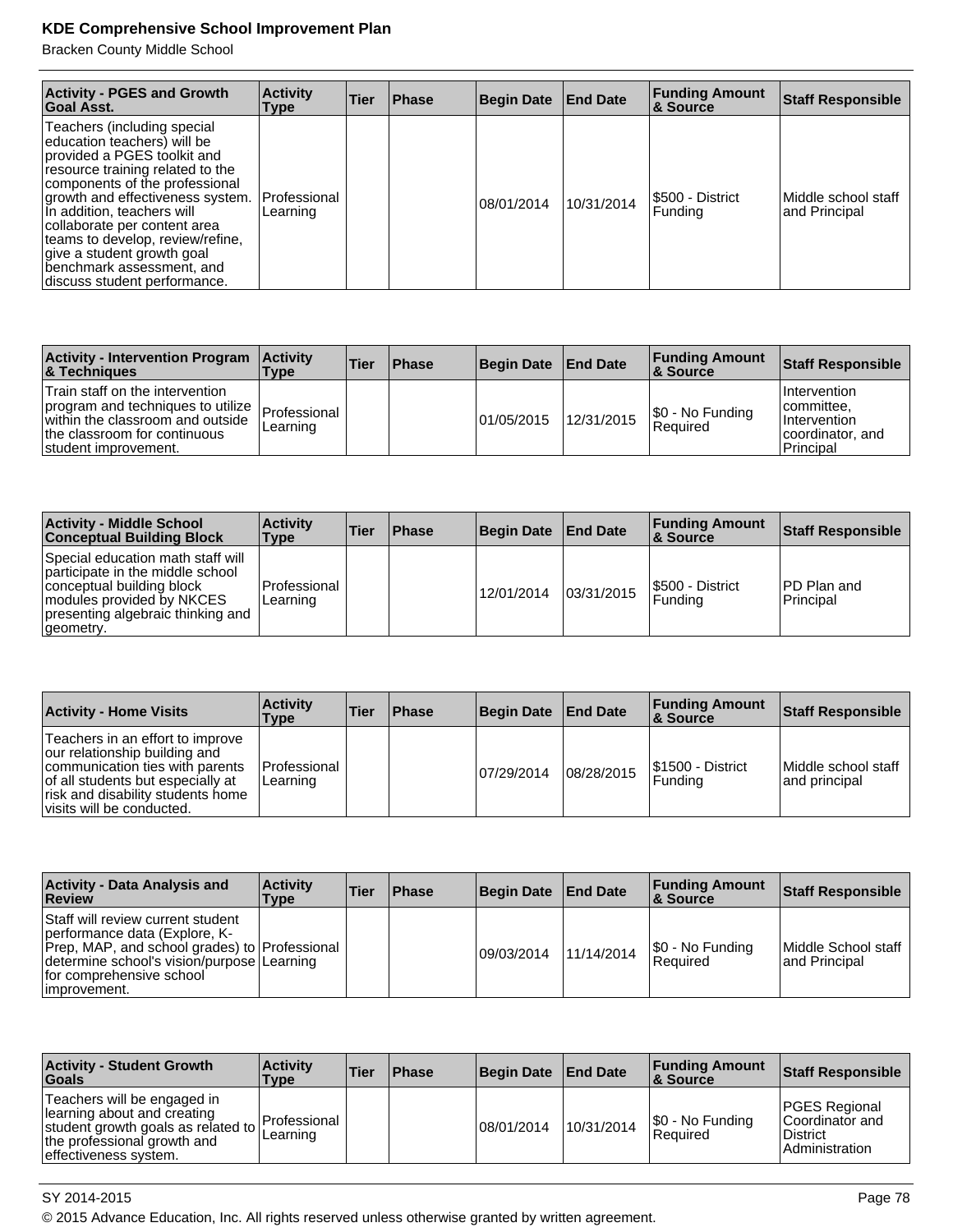Bracken County Middle School

# **Strategy3:**

Monitor student achievement - Engage in collaboration with parents and community to address the academic and social needs of the school and its students.

Category: Stakeholder Engagement

Research Cited: Closing the Gap for All Students

| <b>Activity - Benchmark Review</b>                                                                                                                                                                                                            | <b>Activity</b><br>Type          | Tier | <b>Phase</b> | <b>Begin Date</b> | <b>End Date</b> | <b>Funding Amount</b><br><b>&amp; Source</b> | <b>Staff Responsible</b>                                |
|-----------------------------------------------------------------------------------------------------------------------------------------------------------------------------------------------------------------------------------------------|----------------------------------|------|--------------|-------------------|-----------------|----------------------------------------------|---------------------------------------------------------|
| Special education staff and<br>regular education teachers will<br>collaborate in PLT teams to<br>review disability student progress<br>towards benchmark goals and<br>redesign and add instructional<br>components to meet student<br> needs. | <b>IProfessional</b><br>Learning |      |              | 01/05/2015        | 05/30/2016      | \$0 - No Funding<br>Required                 | Special education<br>staff, PLT teams,<br>and Principal |

| <b>Activity - Communication</b>                                                                                                                                                                                                                                           | <b>Activity</b><br>Type | Tier | <b>Phase</b> | <b>Begin Date</b> | <b>End Date</b> | <b>Funding Amount</b><br>∣& Source | <b>Staff Responsible</b>                       |
|---------------------------------------------------------------------------------------------------------------------------------------------------------------------------------------------------------------------------------------------------------------------------|-------------------------|------|--------------|-------------------|-----------------|------------------------------------|------------------------------------------------|
| Middle school staff and<br>administrative team will utilize<br>newsletters, surveys, ILP, parent<br>portal, student agenda,<br>phone/email/text automated<br>system to inform parents on<br>academic and social needs for<br>our students throughout the<br> school year. | Parent<br>I Involvement |      |              | 07/01/2014        | 06/30/2016      | S4000 - District<br>l Fundina      | <b>Guidance</b><br>lCounselor and<br>Principal |

| <b>Activity - Parent-Teacher</b><br><b>Conferences</b>                                                                                                                                                   | <b>Activity</b><br>Type          | Tier | <b>Phase</b> | <b>Begin Date</b> | <b>End Date</b> | <b>Funding Amount</b><br>∣& Source | <b>Staff Responsible</b>             |
|----------------------------------------------------------------------------------------------------------------------------------------------------------------------------------------------------------|----------------------------------|------|--------------|-------------------|-----------------|------------------------------------|--------------------------------------|
| Middle school staff invite parents<br>of their students to meet with<br>them to discuss first nine week<br>report card progress and discuss<br>any concerns or needs to<br>limprove student achievement. | l Parent<br><b>I</b> Involvement |      |              | 10/06/2014        | 10/30/2015      | S200 - District<br>l Fundina       | Middle school staff<br>and Principal |

| <b>Activity - Parent-Teacher</b><br><b>Organization/SBDM Council</b>                                                                                                                                                                                                                                                           | <b>Activity</b><br><b>Type</b> | Tier | <b>Phase</b> | <b>Begin Date</b> | <b>End Date</b> | <b>Funding Amount</b><br><b>&amp; Source</b> | <b>Staff Responsible</b>             |
|--------------------------------------------------------------------------------------------------------------------------------------------------------------------------------------------------------------------------------------------------------------------------------------------------------------------------------|--------------------------------|------|--------------|-------------------|-----------------|----------------------------------------------|--------------------------------------|
| Middle school staff and Principal<br>will invite and encourage parents<br>through personal, electronic, and<br>⊺verbal communications to<br>become members of the SBDM<br>council (through election) and/or<br>PTO Officer team, vote in SBDM<br>elections, attend PTO meetings,<br>and participate in SBDM<br>Committee work. | Parent<br>Involvement          |      |              | 07/01/2014        | 06/30/2016      | [\$0 - No Funding<br>Required                | Middle school staff<br>and principal |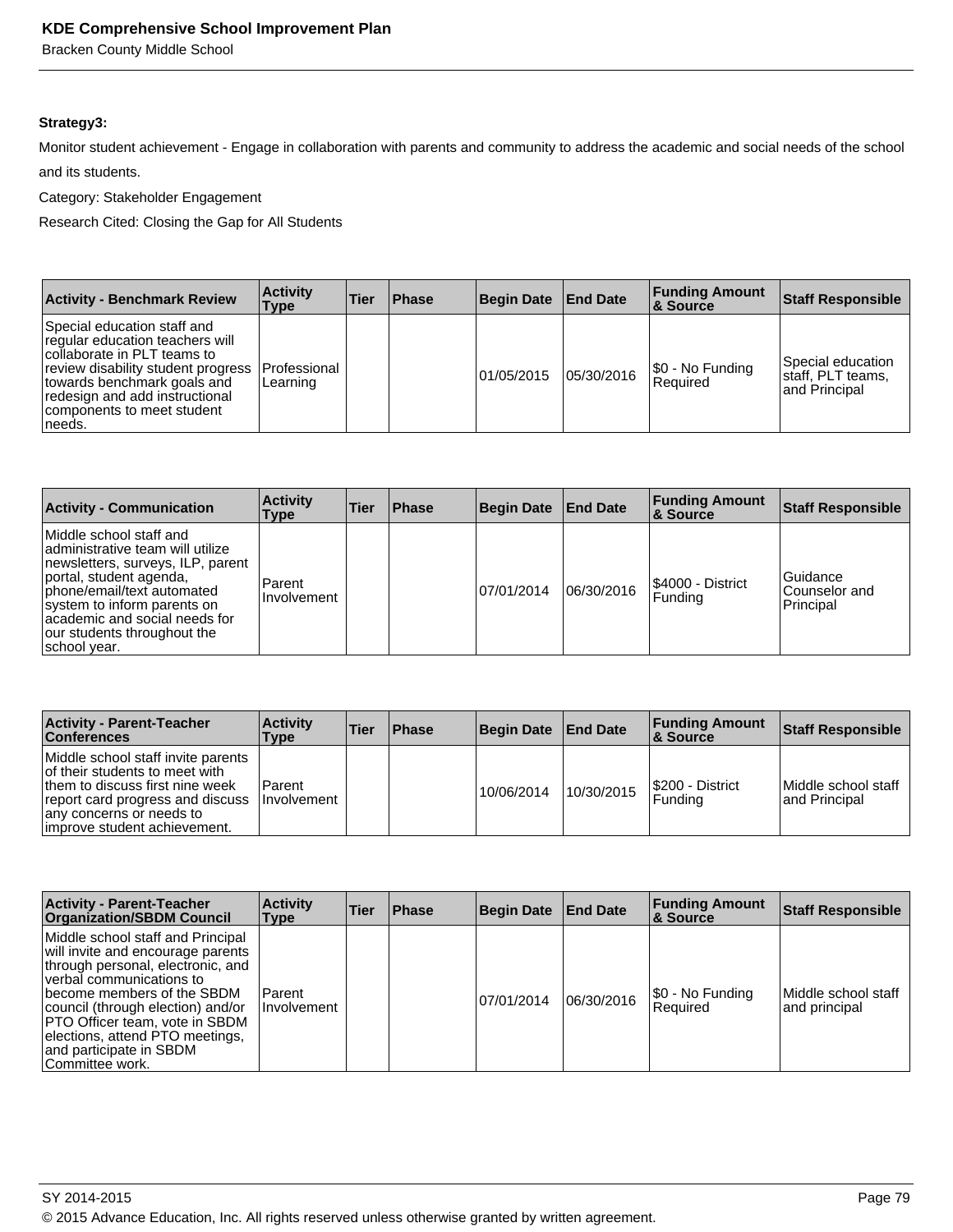Bracken County Middle School

| <b>Activity - Parent Education</b><br><b>Workshops</b>                                                                                                                                                                                                                                                                                                      | <b>Activity</b><br>Type   | Tier | <b>Phase</b> | <b>Begin Date</b> | <b>End Date</b> | <b>Funding Amount</b><br><b>&amp; Source</b> | <b>Staff Responsible</b>               |
|-------------------------------------------------------------------------------------------------------------------------------------------------------------------------------------------------------------------------------------------------------------------------------------------------------------------------------------------------------------|---------------------------|------|--------------|-------------------|-----------------|----------------------------------------------|----------------------------------------|
| Middle school staff, administrative<br>team, FRYSC, and participating<br>agencies will provide parent<br>workshops throughout the school<br>vear to assist with academic and<br>social issues: bullying, suicide<br>prevention, internet safety, crisis<br>mgt. and safe schools, ILP,<br>Explore, Title I, Scheduling<br>seminar, K-Prep, transition, etc. | l Parent<br>I Involvement |      |              | 07/14/2014        | 05/30/2016      | S500 - District<br>Funding                   | Guidance<br>Counselor and<br>Principal |

| <b>Activity - Open House</b>                                                                                                                                 | <b>Activity</b><br>Type | ∣Tier | <b>Phase</b> | <b>Begin Date</b> | <b>End Date</b> | <b>Funding Amount</b><br>8 Source   | <b>Staff Responsible</b>             |
|--------------------------------------------------------------------------------------------------------------------------------------------------------------|-------------------------|-------|--------------|-------------------|-----------------|-------------------------------------|--------------------------------------|
| Middle school staff and<br>administration host an open<br>house to introduce parents and<br>students to its teachers, the<br>school, and student's schedule. | Parent<br>I Involvement |       |              | 07/21/2014        | 08/14/2015      | \$0 - No Funding<br><b>Required</b> | Middle school staff<br>and Principal |

#### **Goal 3:**

Increase the percentage of students who are college and career ready from 24% to 68% by 2015.

#### **Measurable Objective 1:**

A 34% increase of All Students will demonstrate a proficiency benchmark in Reading, English, and in Mathematics by 10/30/2015 as measured by 2015 Explore Testing data and Unbridled Learning formula.

#### **Strategy1:**

Professional Development - Staff will increase their professional learning through differentiation techniques, intervention program and techniques, ACT College and Career Readiness standards, compass learning training, and classroom rigor.

Category: Professional Learning & Support

| <b>Activity - Intervention Program</b><br><b>8 Techniques</b>                                                                                                    | <b>Activity</b><br><b>Type</b> | <b>Tier</b> | <b>Phase</b> | Begin Date End Date |            | <b>Funding Amount</b><br>8. Source | Staff Responsible                                                                  |
|------------------------------------------------------------------------------------------------------------------------------------------------------------------|--------------------------------|-------------|--------------|---------------------|------------|------------------------------------|------------------------------------------------------------------------------------|
| Train staff on the intervention<br>program and techniques to utilize<br>within the classroom and outside<br>the classroom for continuous<br>student improvement. | Professional<br>Learning       |             |              | 101/05/2015         | 12/31/2015 | \$0 - No Funding<br>Required       | Intervention<br>committee.<br><b>Intervention</b><br>coordinator, and<br>Principal |

| <b>Activity - ACT Standards</b><br><b>Training</b>                                                                                                          | <b>Activity</b><br>Type     | ∣Tier | Phase | Begin Date End Date |            | <b>Funding Amount</b><br>∣& Source | <b>Staff Responsible</b>  |
|-------------------------------------------------------------------------------------------------------------------------------------------------------------|-----------------------------|-------|-------|---------------------|------------|------------------------------------|---------------------------|
| Staff will participate in training<br>matching ACT standards to<br>Common Core curriculum and<br>focusing classroom instruction on<br><b>ACT</b> standards. | l Professional<br>ILearning |       |       | 01/05/2015          | 12/31/2015 | S500 - District<br>Fundina         | IPD Plan and<br>Principal |

<sup>© 2015</sup> Advance Education, Inc. All rights reserved unless otherwise granted by written agreement.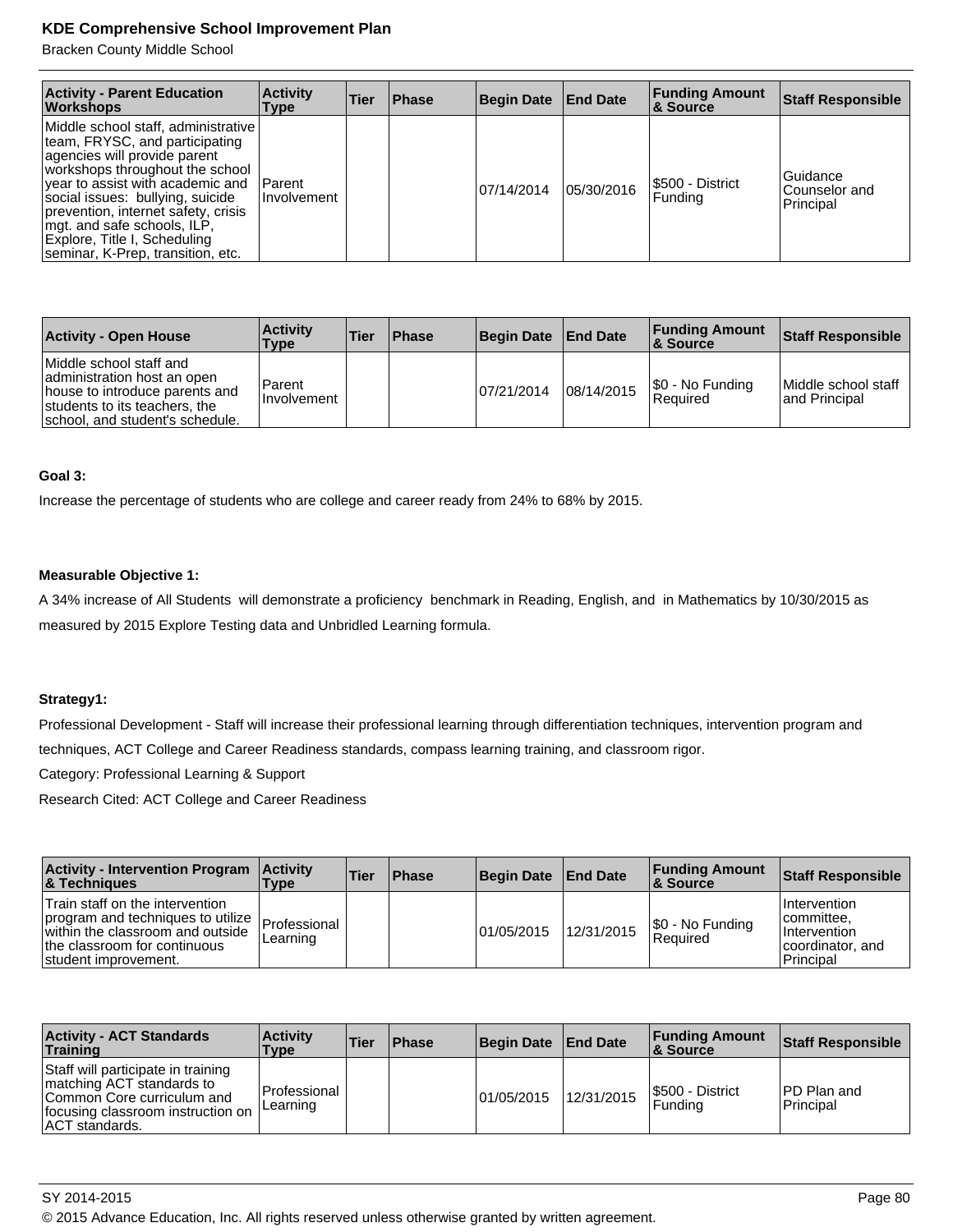Bracken County Middle School

| <b>Activity - Classroom</b><br><b>Rigor/Vocabulary Instruction</b>                                                                                                                                   | <b>Activity</b><br><b>Type</b> | <b>Tier</b> | <b>Phase</b> | <b>Begin Date</b> | <b>End Date</b> | <b>Funding Amount</b><br><b>8 Source</b> | <b>Staff Responsible</b>                                          |
|------------------------------------------------------------------------------------------------------------------------------------------------------------------------------------------------------|--------------------------------|-------------|--------------|-------------------|-----------------|------------------------------------------|-------------------------------------------------------------------|
| Increase rigor and vocabulary<br>instruction within the classroom<br>from the teacher perspective,<br>student performance aspect, and<br>parent collaboration. Utilize<br>CIITS/PD 360 for training. | Professional<br>Learning       |             |              | 01/05/2015        | 12/31/2015      | \$0 - No Funding<br>Reauired             | l Classroom<br>Iteachers, PD Plan,<br>PLT teams, and<br>Principal |

| <b>Activity - Explore/ACT</b><br><b>Materials prep</b>                                                                                                                                                                                | <b>Activity</b><br>Type  | Tier | <b>Phase</b> | Begin Date | <b>End Date</b> | <b>Funding Amount</b><br>8 Source | <b>Staff Responsible</b>                                                 |
|---------------------------------------------------------------------------------------------------------------------------------------------------------------------------------------------------------------------------------------|--------------------------|------|--------------|------------|-----------------|-----------------------------------|--------------------------------------------------------------------------|
| Teachers will be provided training<br>and time to prepare a variety of<br>Explore/ACT prep materials for<br>assessments, bell work, exit slips<br>to implement into classroom<br>questioning, delivery, and<br>formative assessments. | Professional<br>Learning |      |              | 01/05/2015 | 12/31/2015      | S500 - District<br> Fundina       | l Classroom<br>Iteachers, PD Plan,<br>PLT teams, and<br><b>Principal</b> |

## **Strategy2:**

Monitor student achievement - Students will have the opportunity to practice mock Explore tests, have ACT like classroom assessments administered, and possibly utilize the Aspire testing program for improved student achievement.

Category: Continuous Improvement

| <b>Activity - Timed Scenerios</b>                                                                                              | <b>Activity</b><br>Type | <b>Tier</b> | <b>IPhase</b> | <b>Begin Date</b> | <b>End Date</b> | <b>Funding Amount</b><br><b>8</b> Source | Staff Responsible                                       |
|--------------------------------------------------------------------------------------------------------------------------------|-------------------------|-------------|---------------|-------------------|-----------------|------------------------------------------|---------------------------------------------------------|
| Classroom teachers will design<br>and implement timed testing<br>Scenarios that are Explore/ACT<br>like for each content area. | Direct<br>l Instruction |             |               | 01/05/2015        | 05/30/2016      | \$0 - No Funding<br>Reauired             | l Classroom<br>teachers, PLT<br>teams, and<br>Principal |

| <b>Activity - Explore Intervention</b>                                                                                                     | <b>Activity</b><br><b>Type</b> | <b>Tier</b> | <b>Phase</b> | <b>Begin Date</b> | <b>End Date</b> | <b>Funding Amount</b><br>∣& Source                                               | Staff Responsible |
|--------------------------------------------------------------------------------------------------------------------------------------------|--------------------------------|-------------|--------------|-------------------|-----------------|----------------------------------------------------------------------------------|-------------------|
| Students not benchmarking are<br>identified through Explore/MAP<br>assessments and provided<br>differentiated instruction in gap<br>areas. | <b>Direct</b><br>Instruction   |             |              | 09/02/2014        | 05/15/2015      | \$15000 - Title I Part   Intervention<br>  0000 - Title I Part   coordinator and | Principal         |

| <b>Activity - Classroom</b><br><b>Assessments</b>                                                            | <b>Activity</b><br>Type      | 'Tier | <b>IPhase</b> | <b>Begin Date</b> | <b>End Date</b> | <b>Funding Amount</b><br><b>8 Source</b> | <b>Staff Responsible</b>                                       |
|--------------------------------------------------------------------------------------------------------------|------------------------------|-------|---------------|-------------------|-----------------|------------------------------------------|----------------------------------------------------------------|
| Classroom teachers will design<br>and administer ACT like<br>assessment utilized within each<br>Inine weeks. | Direct<br><b>Instruction</b> |       |               | 101/05/2015       | 05/30/2016      | \$0 - No Funding<br>Required             | <b>Classroom</b><br>teachers, PLT<br>teams, and<br>l Principal |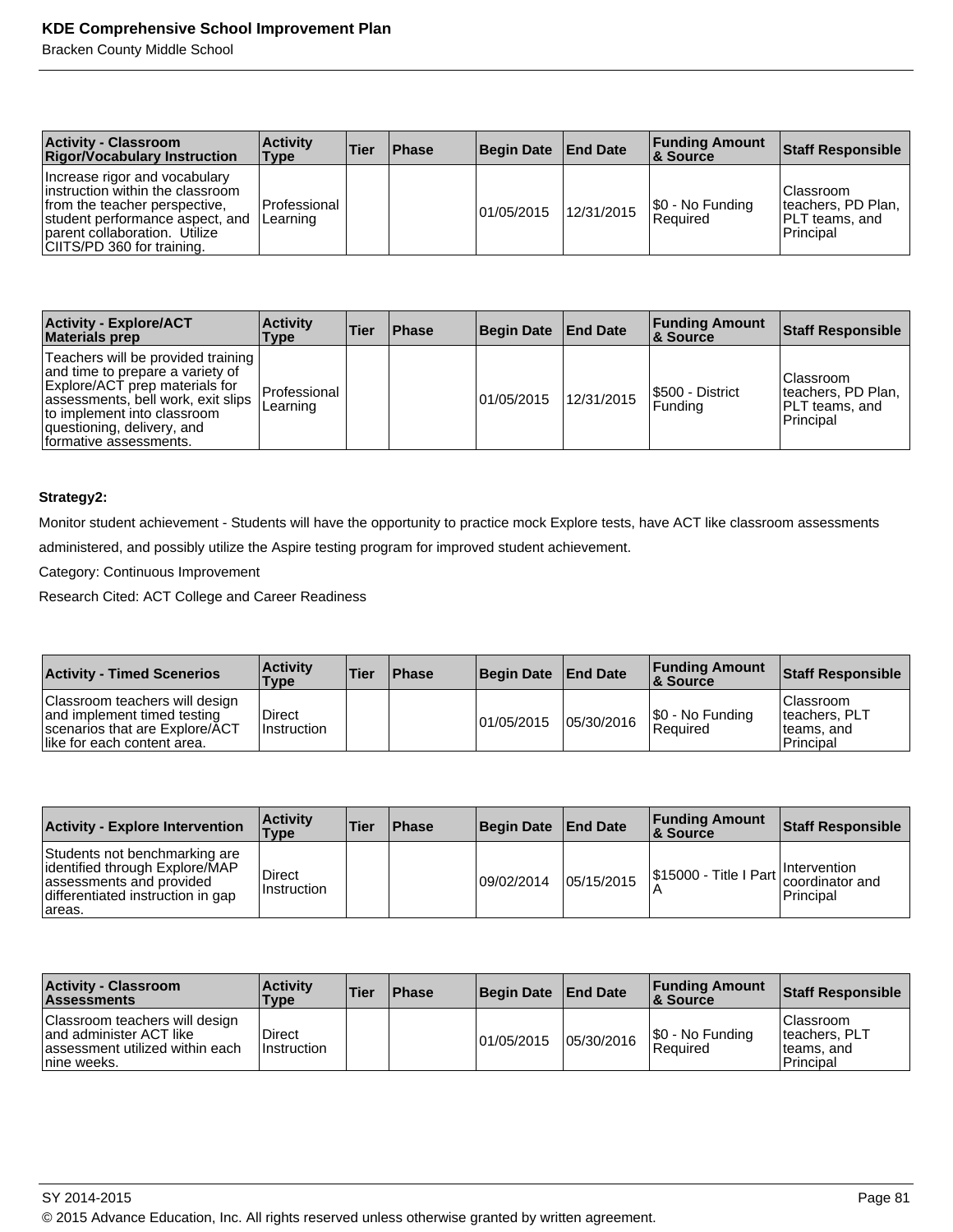Bracken County Middle School

| <b>Activity - Reward and</b><br>Recognize                                                                                | <b>Activity</b><br>Type | <b>Tier</b> | <b>Phase</b> | Begin Date | <b>End Date</b> | <b>Funding Amount</b><br>∣& Source | Staff Responsible                                                             |
|--------------------------------------------------------------------------------------------------------------------------|-------------------------|-------------|--------------|------------|-----------------|------------------------------------|-------------------------------------------------------------------------------|
| Benchmarking students will be<br>promoted through achieving<br>rewards/awards and CCR/K-Prep<br>student bulletin boards. | <b>Other</b>            |             |              | 08/11/2014 | 05/30/2016      | S1500 - District<br>l Fundina      | <b>ISBDM Council.</b><br><b>Guidance</b><br>Counselor, PTO,<br>land Principal |

| <b>Activity - School Culture and</b><br><b>Climate</b>                                                                                                                                           | <b>Activity</b><br>Type | <b>Tier</b> | <b>Phase</b> | Begin Date | <b>End Date</b> | <b>Funding Amount</b><br><b>&amp; Source</b> | Staff Responsible                                                                    |
|--------------------------------------------------------------------------------------------------------------------------------------------------------------------------------------------------|-------------------------|-------------|--------------|------------|-----------------|----------------------------------------------|--------------------------------------------------------------------------------------|
| Hang and display College and<br>Career Readiness posters, ACT<br>College and Career Readiness<br>Standards, and decorate school<br>in motivational high level decor<br>that encourages students. | l Other                 |             |              | 01/05/2015 | 05/30/2016      | I\$1000 - District<br>l Fundina              | College and Career<br>Committee.<br>l Guidance<br>Counselor, and<br><b>Principal</b> |

| <b>Activity - Aspire testing</b>                                                                                                                                                        | <b>Activity</b><br>Type          | Tier | <b>Phase</b> | <b>Begin Date</b> | <b>End Date</b> | <b>Funding Amount</b><br>∣& Source | <b>Staff Responsible</b>                                            |
|-----------------------------------------------------------------------------------------------------------------------------------------------------------------------------------------|----------------------------------|------|--------------|-------------------|-----------------|------------------------------------|---------------------------------------------------------------------|
| College and Career committee<br>will investigate the purchase and<br>implementation of the Aspire<br>College and Career Readiness<br>testing program for all middle<br>school students. | l Academic<br>Support<br>Program |      |              | 01/05/2015        | 05/29/2015      | I\$3500 - District<br>Fundina      | College and Career<br>committee, SBDM<br>lCouncil. and<br>Principal |

| <b>Activity - Mock Explore</b>                                                              | <b>Activity</b><br>Type | <b>Tier</b> | <b>Phase</b> | <b>Begin Date</b> | <b>End Date</b> | <b>Funding Amount</b><br>∣& Source | <b>Staff Responsible</b>                                                                           |
|---------------------------------------------------------------------------------------------|-------------------------|-------------|--------------|-------------------|-----------------|------------------------------------|----------------------------------------------------------------------------------------------------|
| Students will be given mock<br>Explore tests for practice and<br>monitoring of benchmarking | Direct<br>Instruction   |             |              | 01/05/2015        | 12/31/2015      | I\$300 - General<br>Fund           | <b>Classroom</b><br>Iteachers.<br>Intervention staff.<br>l Guidance<br>Counselor, and<br>Principal |

# **Strategy3:**

Career and College Readiness support - Students will have an opportunity to increase access to college and career readiness advising,

college and career readiness transition activities, and career path needs.

Category: Career Readiness Pathways

| <b>Activity - Job Skill Training</b>                                                                                                                                                                                | <b>Activity</b><br>Type | <b>Tier</b> | <b>Phase</b> | Begin Date End Date |            | <b>Funding Amount</b><br><b>8 Source</b> | <b>Staff Responsible</b>                                                               |
|---------------------------------------------------------------------------------------------------------------------------------------------------------------------------------------------------------------------|-------------------------|-------------|--------------|---------------------|------------|------------------------------------------|----------------------------------------------------------------------------------------|
| Job skill training (interviews,<br>resume, applications, dress and<br>appearance, soft skills, job<br>searching, etc.) will be<br>incorporating into existing class<br>curriculum and/or advising<br>opportunities. | Direct<br>Instruction   |             |              | 01/05/2015          | 05/30/2016 | S300 - District<br>Funding               | Classroom<br>teachers, Guidance<br> Counselor, PLT-<br>advising team, and<br>Principal |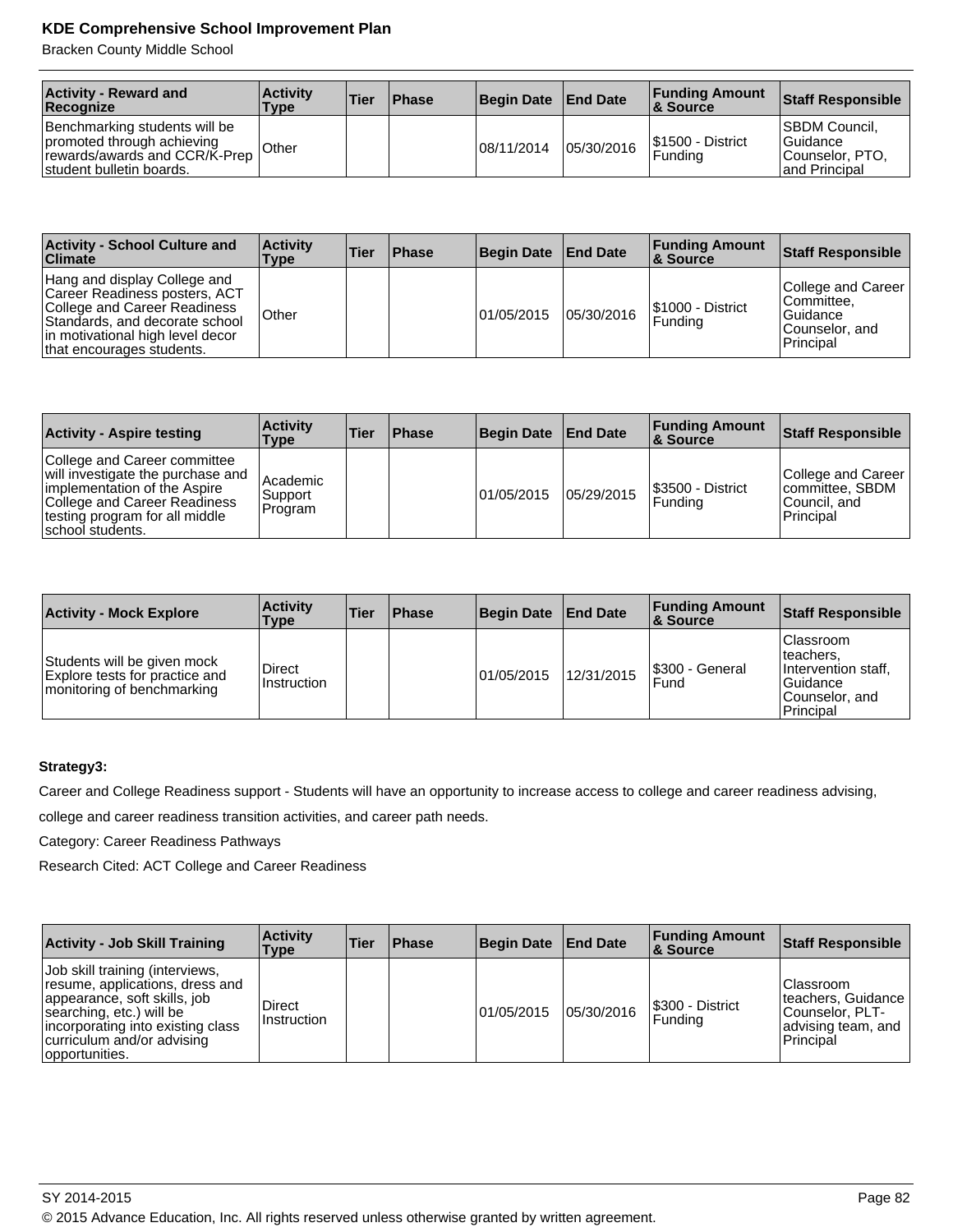Bracken County Middle School

| <b>Activity - High School</b><br>transition education                                                                                                                                                                                    | <b>Activity</b><br>Type               | Tier | <b>Phase</b> | <b>Begin Date</b> | <b>End Date</b> | <b>Funding Amount</b><br>8. Source | <b>Staff Responsible</b>                                             |
|------------------------------------------------------------------------------------------------------------------------------------------------------------------------------------------------------------------------------------------|---------------------------------------|------|--------------|-------------------|-----------------|------------------------------------|----------------------------------------------------------------------|
| Eighth graders will have the<br>opportunity to shadow HS<br>students, meet with high school<br>staff regarding test scores and<br>future plans, and determine<br>scheduling needs regarding<br>academic performance and<br>career plans. | Career<br>Preparation/<br>Orientation |      |              | 01/05/2015        | 05/29/2015      | \$0 - No Funding<br>l Reauired     | l Guidance<br>lCounselor middle<br>and high school<br>land Principal |

| <b>Activity - Operation</b><br><b>Preparation</b>                                                                                                                       | <b>Activity</b><br><b>Type</b>                | <b>Tier</b> | <b>Phase</b> | Begin Date End Date |            | <b>Funding Amount</b><br>8 Source | Staff Responsible                              |
|-------------------------------------------------------------------------------------------------------------------------------------------------------------------------|-----------------------------------------------|-------------|--------------|---------------------|------------|-----------------------------------|------------------------------------------------|
| Eighth grade students will be able<br>to participate in a career seminar<br>related to their ILP career<br>pathway from a working<br>professional in their career area. | <b>ICareer</b><br>Preparation/<br>Orientation |             |              | 03/02/2015          | 06/15/2015 | S300 - District<br>Funding        | <b>Guidance</b><br>lCounselor and<br>Principal |

| <b>Activity - Library</b>                                                                                                                       | <b>Activity</b><br>Type               | <b>Tier</b> | <b>Phase</b> | <b>Begin Date</b> | <b>End Date</b> | <b>Funding Amount</b><br><b>&amp; Source</b> | Staff Responsible                                                   |
|-------------------------------------------------------------------------------------------------------------------------------------------------|---------------------------------------|-------------|--------------|-------------------|-----------------|----------------------------------------------|---------------------------------------------------------------------|
| Redesign the use of the library<br>and staff to utilize it as a tool for<br>college and career readiness and<br>on line learning opportunities. | Career<br>Preparation/<br>Orientation |             |              | 01/05/2015        | 08/03/2015      | S1000 - District<br>l Fundina                | College and Career<br>Committee, SBDM<br>lCouncil. and<br>Principal |

| <b>Activity - ILP</b>                                                                                                                                                                                                                                                                    | <b>Activity</b><br>Type | Tier | <b>Phase</b> | <b>Begin Date</b> | <b>End Date</b> | <b>Funding Amount</b><br>8 Source | <b>Staff Responsible</b>                                                                   |
|------------------------------------------------------------------------------------------------------------------------------------------------------------------------------------------------------------------------------------------------------------------------------------------|-------------------------|------|--------------|-------------------|-----------------|-----------------------------------|--------------------------------------------------------------------------------------------|
| All middle school students will<br>develop an ILP in the 6th grade<br>above annually update it throughout $ $ Academic<br>middle school career and utilize<br>the components of the program in Support<br>course work and advising<br>initiatives planned throughout the<br>school year. |                         |      |              | 08/11/2014        | 05/30/2016      | \$0 - No Funding<br> Reauired     | <b>Classroom</b><br>teachers, Guidance<br>counselor, and<br><b>PLT-</b> advising<br>Iteam. |

| <b>Activity - College and Career</b><br><b>on-site visits</b>                                                                              | <b>Activity</b><br>Type | <b>Tier</b> | <b>Phase</b> | Begin Date | <b>End Date</b> | <b>Funding Amount</b><br>∣& Source | Staff Responsible                                                 |
|--------------------------------------------------------------------------------------------------------------------------------------------|-------------------------|-------------|--------------|------------|-----------------|------------------------------------|-------------------------------------------------------------------|
| Each grade level will participate<br>in a college/career related on-site   Field Trip<br>experience related to college or<br>career needs. |                         |             |              | 01/05/2015 | 05/31/2016      | S800 - District<br> Fundina        | l Classroom<br>teachers, Guidance<br>lCounselor, and<br>Principal |

| <b>Activity - College/Career</b><br> Advisina                           | <b>Activity</b><br>Type               | <b>Tier</b> | <b>Phase</b> | <b>Begin Date</b> | <b>End Date</b> | <b>Funding Amount</b><br>∣& Source | Staff Responsible                                                                       |
|-------------------------------------------------------------------------|---------------------------------------|-------------|--------------|-------------------|-----------------|------------------------------------|-----------------------------------------------------------------------------------------|
| Implement per grade level and<br>specific college/career<br>curriculum. | Career<br>Preparation/<br>Orientation |             |              | 08/11/2014        | 05/31/2016      | S300 - District<br>Fundina         | l Classroom<br>teachers, Guidance<br>Counselor, PLT-<br>advising team, and<br>Principal |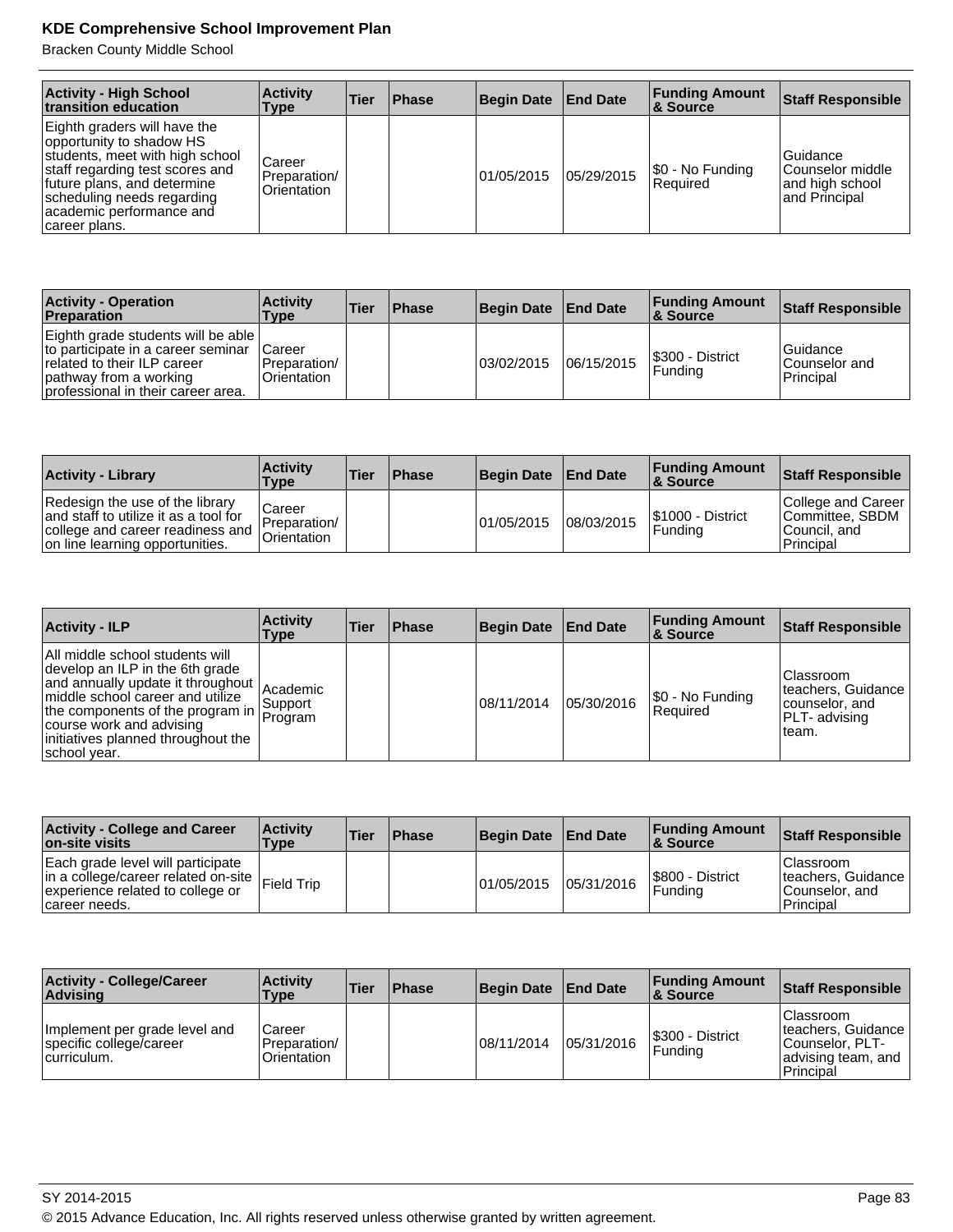Bracken County Middle School

| <b>Activity - 5th grade transition</b><br>education                                                                                                                                                                         | <b>Activity</b><br>Type            | <b>Tier</b> | <b>Phase</b> | <b>Begin Date</b> | <b>End Date</b> | <b>Funding Amount</b><br>8 Source | <b>Staff Responsible</b>                                                       |
|-----------------------------------------------------------------------------------------------------------------------------------------------------------------------------------------------------------------------------|------------------------------------|-------------|--------------|-------------------|-----------------|-----------------------------------|--------------------------------------------------------------------------------|
| Fifth graders will have the<br>opportunity to shadow middle<br>school students, meet with middle Career<br>school staff to discuss academic<br>performance and career plans,<br>along with determining<br>scheduling needs. | <b>Preparation</b><br>lOrientation |             |              | 02/02/2015        | 05/29/2015      | \$0 - No Funding<br>Required      | <b>Guidance</b><br>counselor for<br>Imiddle and<br>elementary and<br>Principal |

| <b>Activity - College and Career</b><br>Days                                                                                                                                                                                                                            | <b>Activity</b><br>Type                | <b>Tier</b> | <b>Phase</b> | <b>Begin Date</b> | <b>End Date</b> | <b>Funding Amount</b><br>8. Source | <b>Staff Responsible</b>                                        |
|-------------------------------------------------------------------------------------------------------------------------------------------------------------------------------------------------------------------------------------------------------------------------|----------------------------------------|-------------|--------------|-------------------|-----------------|------------------------------------|-----------------------------------------------------------------|
| Ask Bracken County Alumni who<br>are currently in college and/or<br>business and industry workers to<br>return and speak to BCMS<br>students at scheduled times<br>during the school year to discuss<br>different topics of concern related<br>to college/career needs. | Career<br>Preparation/<br>lOrientation |             |              | 12/01/2014        | 05/31/2016      | \$0 - No Funding<br> Reauired      | Classroom<br>Iteachers, Guidance<br>Counselor, and<br>Principal |

**The school identified specific strategies to increase the average combined reading and math K-Prep proficiency scores.**

#### **Goal 1:**

Increase the averaged combined Math and Reading K-Prep scores for all middle school students from 44% to 72% in 2017.

### **Measurable Objective 1:**

A 16% increase of All Students will demonstrate a proficiency for Math and in Reading by 05/29/2015 as measured by 2015 KPREP testing data.

#### **Strategy1:**

Targeted Interventions - Students who have not met College and Career readiness benchmarks will be identified and a learning path will be provided to improve student performance and become college and career ready.

Category: Continuous Improvement

Research Cited: ACT College and Career Readiness and Title I

| <b>Activity - Scheduling</b>                                                                                     | <b>Activity</b><br>Type | <b>Tier</b> | <b>Phase</b> | Begin Date End Date |            | <b>Funding Amount</b><br><b>8 Source</b> | <b>Staff Responsible</b>                                   |
|------------------------------------------------------------------------------------------------------------------|-------------------------|-------------|--------------|---------------------|------------|------------------------------------------|------------------------------------------------------------|
| Scheduling committee<br>Idetermines needs for<br>interventions and scheduled time<br>within the master schedule. | Other                   |             |              | 101/05/2015         | 04/30/2015 | \$0 - No Funding<br>Reauired             | Scheduling<br>committee, SBDM<br>Council, and<br>Principal |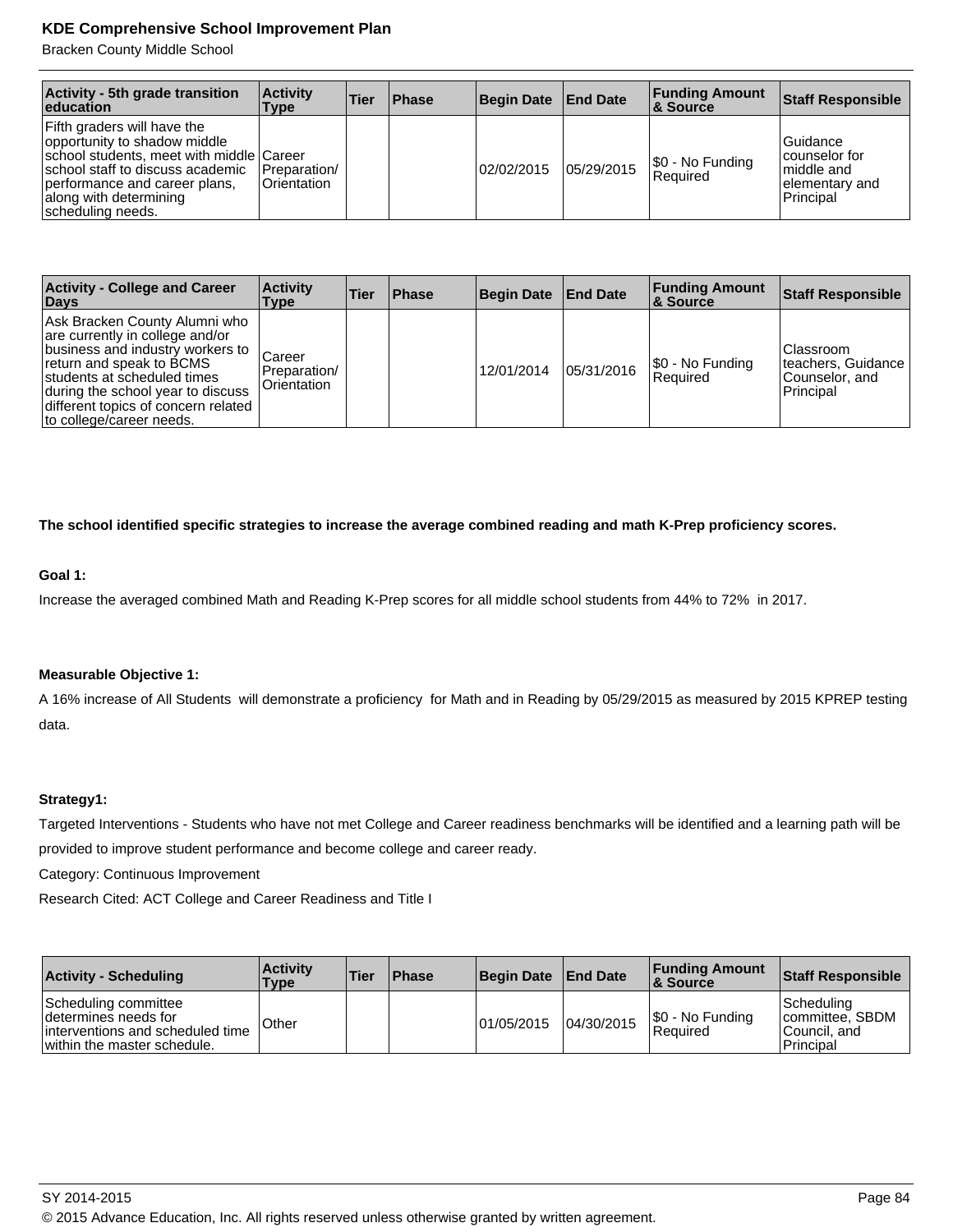Bracken County Middle School

| <b>Activity - Intervention Protocol</b>                                                       | <b>Activity</b><br>$T$ ype     | <b>Tier</b> | <b>Phase</b> | <b>Begin Date</b> | <b>End Date</b> | <b>Funding Amount</b><br><b>&amp; Source</b> | <b>Staff Responsible</b>                          |
|-----------------------------------------------------------------------------------------------|--------------------------------|-------------|--------------|-------------------|-----------------|----------------------------------------------|---------------------------------------------------|
| Protocol will include access to<br>students, duration, admittance,<br>exit criteria, and etc. | Academic<br>Support<br>Program |             |              | 101/05/2015       | 03/31/2015      | S0 - No Funding<br>Required                  | <b>Intervention</b><br>Committee and<br>Principal |

| <b>Activity - Compass Learning</b>                                                                                                                                                                                    | <b>Activity</b><br>Type          | Tier | <b>Phase</b> | <b>Begin Date</b> | <b>End Date</b> | <b>Funding Amount</b><br>8 Source | <b>Staff Responsible</b>                        |
|-----------------------------------------------------------------------------------------------------------------------------------------------------------------------------------------------------------------------|----------------------------------|------|--------------|-------------------|-----------------|-----------------------------------|-------------------------------------------------|
| Compass Learning is a web<br>based instructional Reading,<br>Language, and Math program<br>which provides individualized<br>Ilearning activities as determined<br>by MAP assessments taken<br>during the school year. | l Academic<br>Support<br>Program |      |              | 08/18/2014        | 05/30/2016      | I\$3500 - Title I Part            | Principal and<br>IInstructional<br>l Supervisor |

| <b>Activity - MAP Testing</b>                                                                                                                                                                                                                                                                                                                        | <b>Activity</b><br>Type        | Tier | <b>Phase</b> | <b>Begin Date</b> | <b>End Date</b> | <b>Funding Amount</b><br><b>&amp; Source</b> | <b>Staff Responsible</b>                   |
|------------------------------------------------------------------------------------------------------------------------------------------------------------------------------------------------------------------------------------------------------------------------------------------------------------------------------------------------------|--------------------------------|------|--------------|-------------------|-----------------|----------------------------------------------|--------------------------------------------|
| Students will be administered an<br>lassessment to determine their<br>linstructional level in three areas:<br>Reading, Language, and Math.<br>Assessments can be conducted<br>three times a year. Student<br>linformation can be used to<br>differentiate instruction, create<br>individualized learning paths, or<br>accelerate students' learning. | Academic<br>Support<br>Program |      |              | 07/01/2014        | 05/30/2016      | S3500 - District<br><b>Funding</b>           | Intervention<br>Committee and<br>Principal |

| <b>Activity - Intervention Support</b><br>Staff                                       | <b>Activity</b><br><b>Type</b> | 'Tier | <b>Phase</b> | <b>Begin Date</b> | <b>End Date</b> | <b>Funding Amount</b><br><b>8 Source</b> | <b>Staff Responsible</b>                                                |
|---------------------------------------------------------------------------------------|--------------------------------|-------|--------------|-------------------|-----------------|------------------------------------------|-------------------------------------------------------------------------|
| Determine need for additional<br>support staff/personnel for<br>intervention program. | <b>Direct</b><br>Instruction   |       |              | 01/05/2015        | 05/29/2015      |                                          | <b>Intervention</b><br>S15000 - Title I Part Committee and<br>Principal |

| <b>Activity - ACT ESS sessions</b>                                                      | <b>Activity</b><br><b>Type</b> | Tier | <b>Phase</b> | Begin Date End Date |             | <b>Funding Amount</b><br><b>8 Source</b> | <b>Staff Responsible</b>                                    |
|-----------------------------------------------------------------------------------------|--------------------------------|------|--------------|---------------------|-------------|------------------------------------------|-------------------------------------------------------------|
| Offer ACT after school sessions<br>for students who did not<br><b>Ibenchmark in ESS</b> | <b>Direct</b><br>Instruction   |      |              | 101/05/2015         | 105/29/2015 | <b>S1500 - State</b><br>Funds            | <b>IESS teacher, ESS</b><br>Coordinator, and<br>l Principal |

| <b>Activity - Reading Assist</b><br>Program                                                                                                                                                                                                                 | <b>Activity</b><br>Type                      | <b>Tier</b> | <b>Phase</b> | <b>Begin Date</b> | <b>End Date</b> | <b>Funding Amount</b><br>∣& Source | <b>Staff Responsible</b>                   |
|-------------------------------------------------------------------------------------------------------------------------------------------------------------------------------------------------------------------------------------------------------------|----------------------------------------------|-------------|--------------|-------------------|-----------------|------------------------------------|--------------------------------------------|
| Explore the purchase of the<br>Reading Assist program which<br>will allow students not reading on<br>grade level and/or not<br>benchmarking to improve upon<br>their reading skills through the<br>use of a computer, microphone,<br>and recording devices. | <sup>1</sup> Academic<br>Support<br> Program |             |              | 01/05/2015        | 05/29/2015      | I\$3500 - Grant<br><b>Funds</b>    | Intervention<br>Committee and<br>Principal |

# **Strategy2:**

Engaging Instruction - Increase expectations for classroom performance involving all stakeholders: administration, teachers, parents, and students.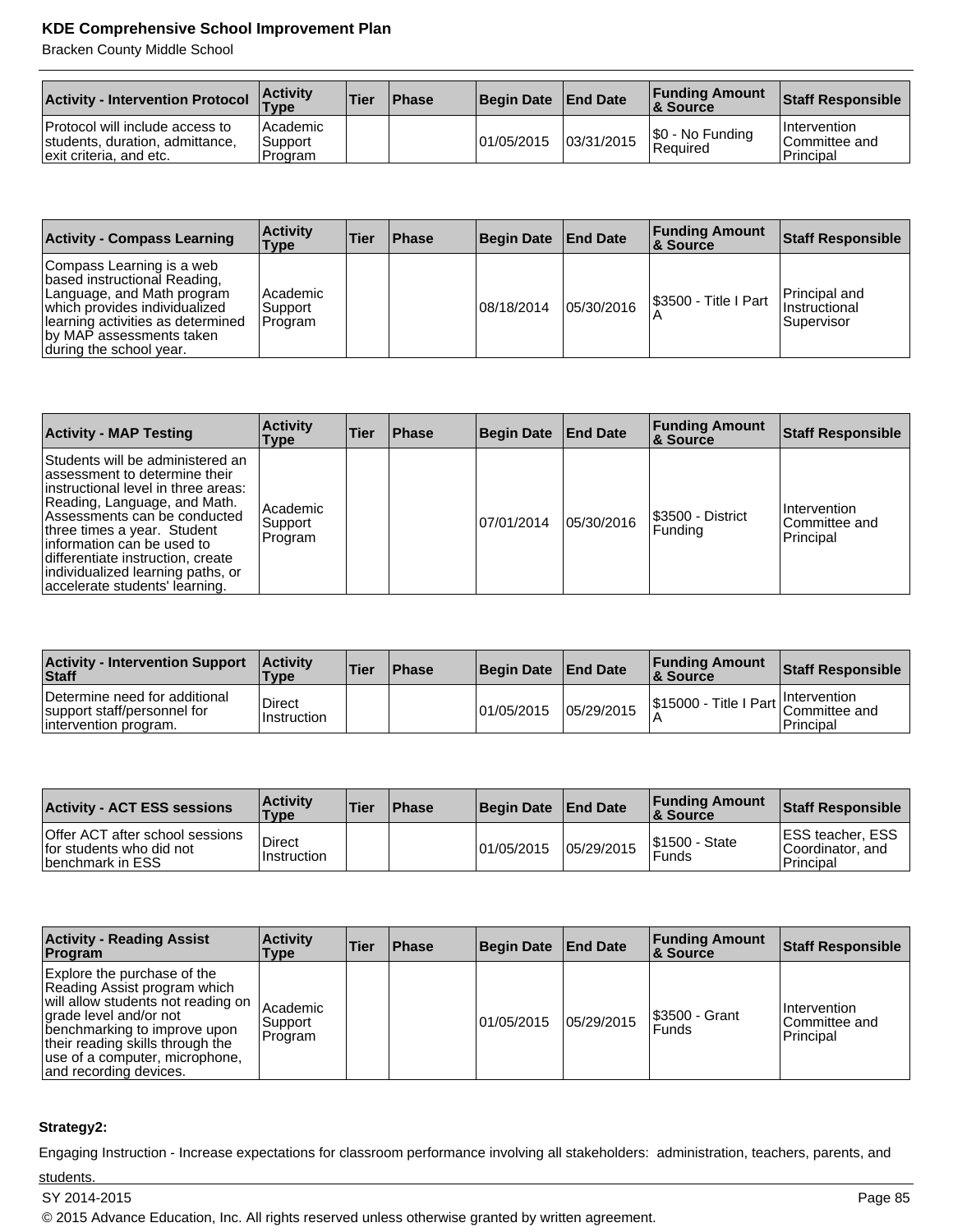Bracken County Middle School

#### Category: Continuous Improvement

Research Cited: ACT College and Career Readiness

| Activity - Implement a reading<br>program                                                     | <b>Activity</b><br><b>Type</b>          | 'Tier | <b>Phase</b> | <b>Begin Date</b> | <b>End Date</b> | <b>Funding Amount</b><br>∣& Source | Staff Responsible                                           |
|-----------------------------------------------------------------------------------------------|-----------------------------------------|-------|--------------|-------------------|-----------------|------------------------------------|-------------------------------------------------------------|
| ELA teachers will design and<br>implement a reading program to<br>encourage students reading. | l Academic<br><b>Support</b><br>Program |       |              | 101/05/2015       | 05/30/2016      | I\$500 - District<br>Funding       | IELA PLT team.<br><b>SBDM Council, and  </b><br>l Principal |

| <b>Activity - Timed Scenerios</b>                                                                                              | <b>Activity</b><br>Type | 'Tier | <b>Phase</b> | Begin Date End Date |            | <b>Funding Amount</b><br>8 Source | Staff Responsible                                              |
|--------------------------------------------------------------------------------------------------------------------------------|-------------------------|-------|--------------|---------------------|------------|-----------------------------------|----------------------------------------------------------------|
| Classroom teachers will design<br>and implement timed testing<br>scenarios that are Explore/ACT<br>like for each content area. | Direct<br>Instruction   |       |              | 101/05/2015         | 05/30/2016 | \$0 - No Funding<br>Reauired      | IClassroom<br>Iteachers, PLT<br>teams, and<br><b>Principal</b> |

| <b>Activity - College and Career</b><br><b>Readiness Protocol</b>                                                             | <b>Activity</b><br>Type        | <b>Tier</b> | <b>Phase</b> | Begin Date End Date |            | <b>Funding Amount</b><br><b>8 Source</b> | Staff Responsible                                                   |
|-------------------------------------------------------------------------------------------------------------------------------|--------------------------------|-------------|--------------|---------------------|------------|------------------------------------------|---------------------------------------------------------------------|
| Determine the Steps for College<br>and Career Readiness for<br>Bracken County Middle School<br>If or grades $6, 7$ , and $8.$ | l Policv and<br><b>Process</b> |             |              | 01/05/2015          | 07/31/2015 | \$0 - No Funding<br>Reauired             | College and Career<br>Committee, SBDM<br>lCouncil. and<br>Principal |

| <b>Activity - Bell work/Exit slips</b>                                                                         | <b>Activity</b><br><b>Type</b> | <b>Tier</b> | <b>Phase</b> | <b>Begin Date</b> | <b>End Date</b> | <b>Funding Amount</b><br><b>8 Source</b> | <b>Staff Responsible</b>                       |
|----------------------------------------------------------------------------------------------------------------|--------------------------------|-------------|--------------|-------------------|-----------------|------------------------------------------|------------------------------------------------|
| All teachers will implement bell<br>work/exit slips that is<br>ACT/Plan/Explore/Aspire like in<br>all classes. | Direct<br><b>Instruction</b>   |             |              | 02/02/2015        | 05/31/2016      | S300 - General<br>Fund                   | <b>Classroom</b><br>Iteachers and<br>Principal |

| <b>Activity - Vocabulary</b><br><b>Instruction</b>                                                                           | <b>Activity</b><br>Type | 'Tier | <b>Phase</b> | <b>Begin Date</b> | <b>End Date</b> | <b>Funding Amount</b><br>8 Source | Staff Responsible                                       |
|------------------------------------------------------------------------------------------------------------------------------|-------------------------|-------|--------------|-------------------|-----------------|-----------------------------------|---------------------------------------------------------|
| Classroom teachers will utilize<br>vocabulary rich instruction within<br>their classrooms to improve<br>student performance. | Direct<br>Instruction   |       |              | 01/05/2015        | 05/30/2016      | \$0 - No Funding<br>Reauired      | l Classroom<br>teachers, PLT<br>teams, and<br>Principal |

## **Strategy3:**

Professional Development - Staff will increase their professional learning through student growth, growth goal assessment building, and professional growth and effectiveness training, intervention program and techniques, data analysis and review, ACT College and Career Readiness standards, classroom rigor, vocabulary instruction, and home visit training and application.

Category: Professional Learning & Support

Research Cited: Professional growth and effectiveness- Charolette Danielson framework and KDE Guidance documents and ACT College and Career Readiness

<sup>© 2015</sup> Advance Education, Inc. All rights reserved unless otherwise granted by written agreement.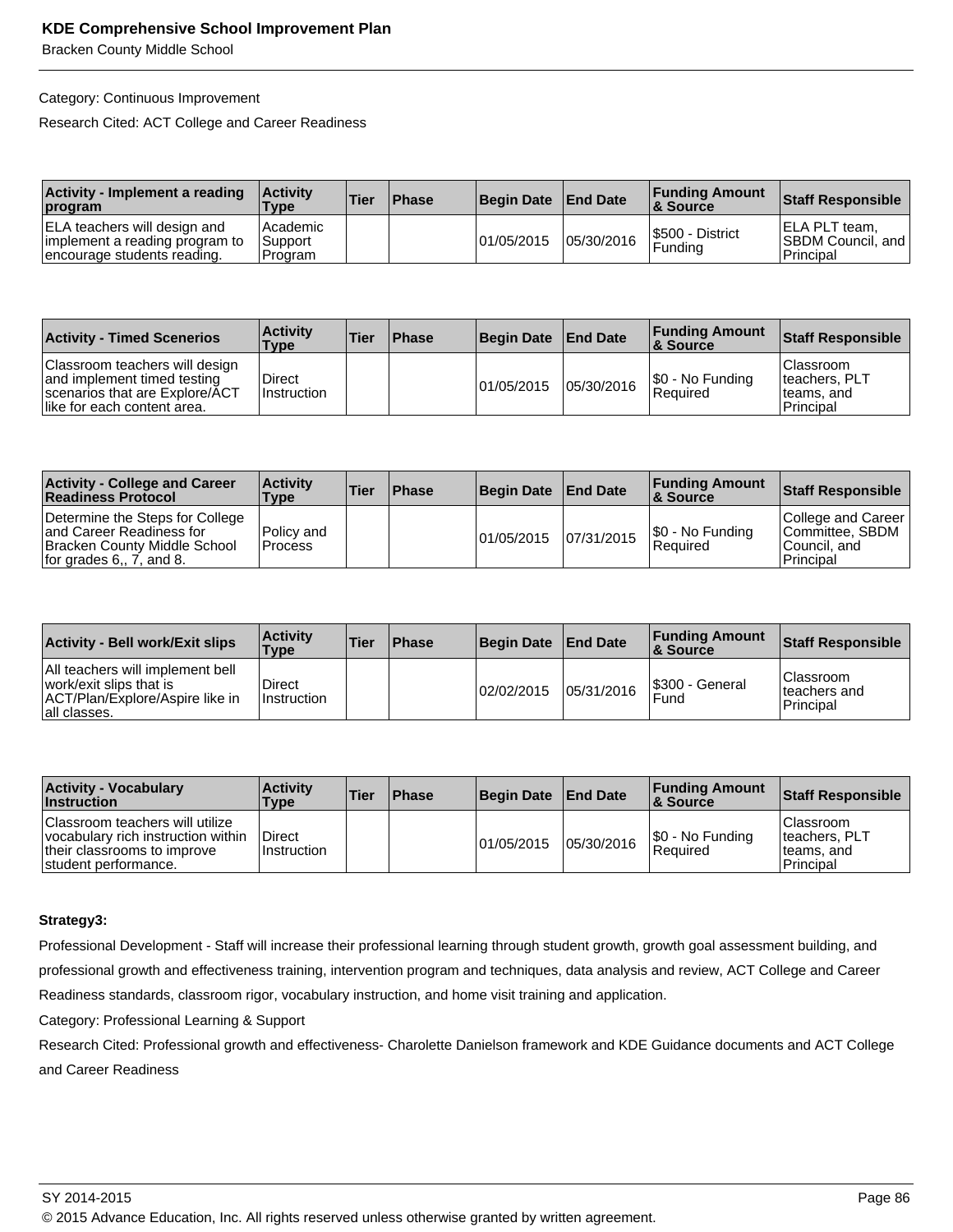Bracken County Middle School

| <b>Activity - Intervention Program</b><br><b>&amp; Techniques</b>                                                                                                                 | <b>Activity</b><br>Type | Tier | <b>Phase</b> | <b>Begin Date</b> | <b>End Date</b> | <b>Funding Amount</b><br>8. Source | Staff Responsible                                                                       |
|-----------------------------------------------------------------------------------------------------------------------------------------------------------------------------------|-------------------------|------|--------------|-------------------|-----------------|------------------------------------|-----------------------------------------------------------------------------------------|
| Train staff on the intervention<br>program and techniques to utilize   Professional  <br>within the classroom and outside<br>the classroom for continuous<br>student improvement. | Learning                |      |              | 101/05/2015       | 12/31/2015      | \$0 - No Funding<br>Required       | <b>Intervention</b><br>lcommittee.<br>I Intervention<br>coordinator, and<br>l Principal |

| <b>Activity - Student Growth</b><br><b>Goals</b>                                                                                                         | <b>Activity</b><br>Type  | <b>Tier</b> | <b>Phase</b> | Begin Date End Date |            | <b>Funding Amount</b><br><b>8 Source</b> | <b>Staff Responsible</b>                                                                |
|----------------------------------------------------------------------------------------------------------------------------------------------------------|--------------------------|-------------|--------------|---------------------|------------|------------------------------------------|-----------------------------------------------------------------------------------------|
| Teachers will be engaged in<br>learning about and creating<br>student growth goals as related to<br>the professional growth and<br>effectiveness system. | Professional<br>Learning |             |              | 108/01/2014         | 10/31/2014 | S0 - No Funding<br>Reauired              | <b>PGES Regional</b><br>Coordinator and<br><b>District</b><br>ladministrative<br>Iteam. |

| <b>Activity - Literacy and 21st</b><br><b>Century training</b>                                                                                                              | <b>Activity</b><br>Type  | Tier | <b>IPhase</b> | <b>Begin Date</b> | <b>End Date</b> | <b>Funding Amount</b><br>8 Source   | <b>Staff Responsible</b>         |
|-----------------------------------------------------------------------------------------------------------------------------------------------------------------------------|--------------------------|------|---------------|-------------------|-----------------|-------------------------------------|----------------------------------|
| All middle school staff will be<br>engaged in literacy instruction<br>emphasizing Reading, Writing,<br>Arts strategies and 21st century<br>skills across all content areas. | Professional<br>Learning |      |               | 08/01/2014        | 09/30/2015      | I\$500 - District<br><b>Funding</b> | <b>IPD Plan and</b><br>Principal |

| <b>Activity - Data Analysis and</b><br>Review                                                                                                                                                                  | <b>Activity</b><br>Type | <b>Tier</b> | <b>Phase</b> | <b>Begin Date</b> | <b>End Date</b> | <b>Funding Amount</b><br>8 Source | <b>Staff Responsible</b> |
|----------------------------------------------------------------------------------------------------------------------------------------------------------------------------------------------------------------|-------------------------|-------------|--------------|-------------------|-----------------|-----------------------------------|--------------------------|
| Staff will review current student<br>performance data (Explore, K-<br>Prep, MAP, and school grades) to Professional<br>determine school's vision/purpose Learning<br>for comprehensive school<br>limprovement. |                         |             |              | 09/03/2014        | 11/14/2014      | S0 - No Funding<br>Required       | Principal                |

| <b>Activity - Classroom</b><br><b>Rigor/Vocabulary Instruction</b>                                                                                                                                    | <b>Activity</b><br><b>Type</b> | <b>Tier</b> | <b>Phase</b> | <b>Begin Date</b> | <b>End Date</b> | <b>Funding Amount</b><br>∣& Source | <b>Staff Responsible</b>                                                 |
|-------------------------------------------------------------------------------------------------------------------------------------------------------------------------------------------------------|--------------------------------|-------------|--------------|-------------------|-----------------|------------------------------------|--------------------------------------------------------------------------|
| Increase rigor and vocabulary<br>linstruction within the classroom<br>from the teacher perspective.<br>student performance aspect, and<br>parent collaboration. Utilize<br>CIITS/PD 360 for training. | l Professional<br>ILearning    |             |              | 01/05/2015        | 12/31/2015      | S0 - No Funding<br>Required        | <b>Classroom</b><br>Iteachers, PLT<br>Iteams, PD Plan,<br>land Principal |

| <b>Activity - Middle School</b><br><b>Conceptual Building Block</b>                                                                                                           | <b>Activity</b><br><b>Type</b> | Tier | <b>Phase</b> | <b>Begin Date</b> | <b>End Date</b> | <b>Funding Amount</b><br>∣& Source | <b>Staff Responsible</b>     |
|-------------------------------------------------------------------------------------------------------------------------------------------------------------------------------|--------------------------------|------|--------------|-------------------|-----------------|------------------------------------|------------------------------|
| Math staff will participate in the<br>middle school conceptual building   Professional  <br>block modules provided by<br>NKCES presenting algebraic<br>thinking and geometry. | Learning                       |      |              | 12/01/2014        | 03/31/2015      | S500 - District<br>l Fundina       | IMath staff and<br>Principal |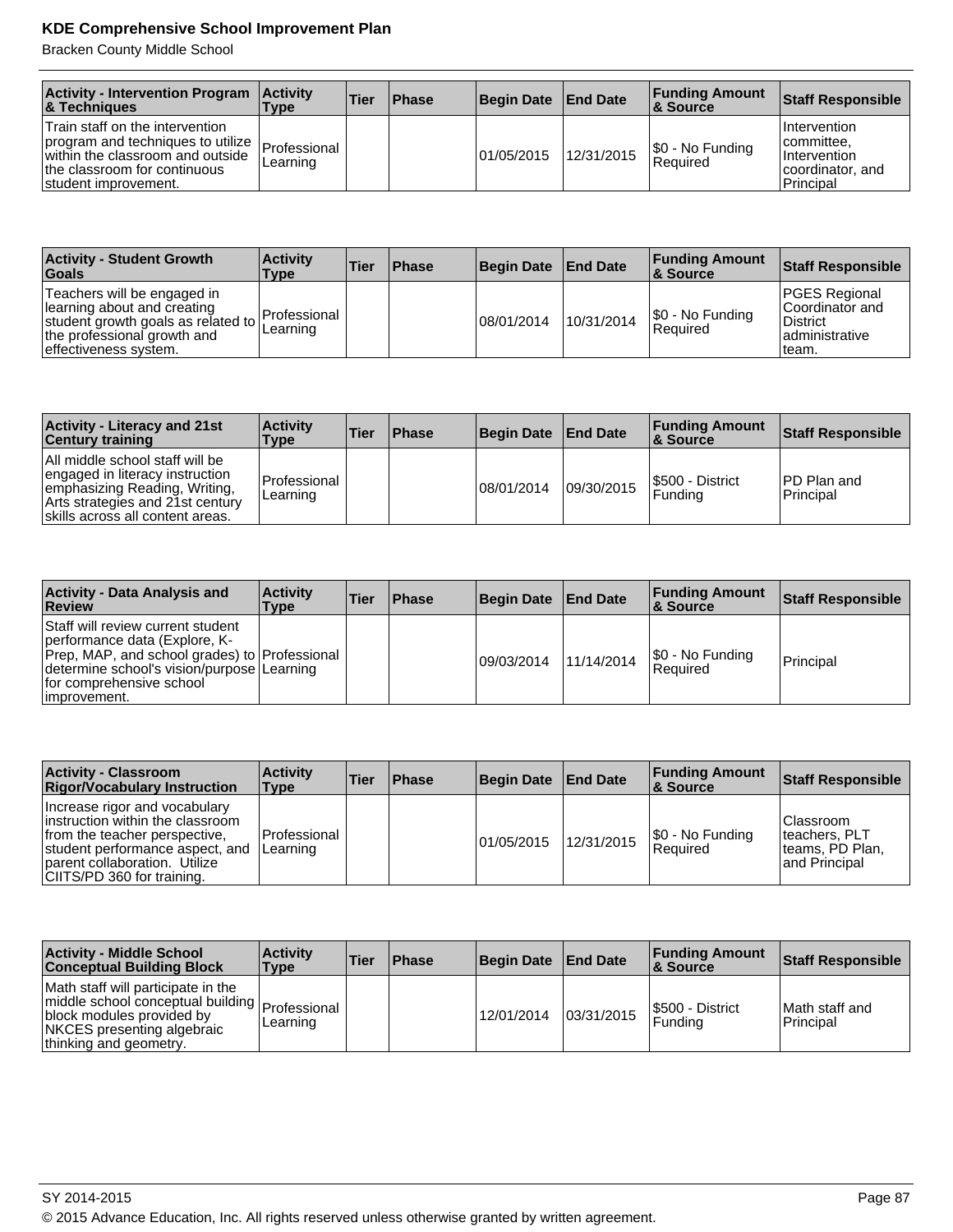Bracken County Middle School

| <b>Activity - ACT Standards</b><br>Training                                                                                                                 | <b>Activity</b><br>Type    | <b>Tier</b> | <b>Phase</b> | Begin Date End Date |            | <b>Funding Amount</b><br>8. Source | Staff Responsible                                  |
|-------------------------------------------------------------------------------------------------------------------------------------------------------------|----------------------------|-------------|--------------|---------------------|------------|------------------------------------|----------------------------------------------------|
| Staff will participate in training<br>matching ACT standards to<br>Common Core curriculum and<br>focusing classroom instruction on<br><b>ACT</b> standards. | l Professional<br>Learning |             |              | 12/24/2014          | 12/31/2015 | S500 - District<br><b>Funding</b>  | Classroom<br>Iteachers, PD Plan,<br>land Principal |

| <b>Activity - PGES and Growth</b><br>Goal Asst.                                                                                                                                                                                                                                                                                                         | <b>Activity</b><br>Type  | Tier | <b>Phase</b> | <b>Begin Date</b> | <b>End Date</b> | <b>Funding Amount</b><br>∣& Source | <b>Staff Responsible</b>             |
|---------------------------------------------------------------------------------------------------------------------------------------------------------------------------------------------------------------------------------------------------------------------------------------------------------------------------------------------------------|--------------------------|------|--------------|-------------------|-----------------|------------------------------------|--------------------------------------|
| Teachers will be provided a<br>IPGES toolkit and resource<br>training related to the<br>components of the professional<br>growth and effectiveness system.<br>In addition, teachers will<br>collaborate per content area<br>teams to develop, review/refine,<br>give a student growth goal<br>benchmark assessment, and<br>discuss student performance. | Professional<br>Learning |      |              | 08/01/2014        | 10/31/2014      | I\$500 - District<br>Fundina       | Middle school staff<br>and Principal |

#### **Strategy4:**

Program Review - Students will engage in 21st century skills through Writing, Practical Living-Career Studies, and Arts and Humanities

curriculum designed for them by all middle school teachers from core and elective areas through program reviews.

Category: Continuous Improvement

Research Cited:

| <b>Activity - Growth and Training</b>                                                                                                                                                                                                                                                                | <b>Activity</b><br><b>Type</b> | Tier | <b>Phase</b> | <b>Begin Date</b> | <b>End Date</b> | <b>Funding Amount</b><br>∣& Source   | <b>Staff Responsible</b>                                                                                                           |
|------------------------------------------------------------------------------------------------------------------------------------------------------------------------------------------------------------------------------------------------------------------------------------------------------|--------------------------------|------|--------------|-------------------|-----------------|--------------------------------------|------------------------------------------------------------------------------------------------------------------------------------|
| Teachers, especially elective<br>teachers, will have opportunities<br>for professional growth and<br>training specific to their content<br>area and designed to include<br>measuring student growth within<br>their curriculum also addressing<br><b>PGP</b> plans and school<br>limprovement needs. | Professional<br>Learning       |      |              | 06/02/2014        | 07/29/2016      | I\$1000 - District<br><b>Funding</b> | Middle School<br>teachers-<br>writing/literacy, Arts<br>land Humanities<br>land PL-CS staff.<br><b>PGP Plans, and</b><br>Principal |

| <b>Activity - Collaboration</b>                                                                                                                                                                                                                            | <b>Activity</b><br>Type | Tier | <b>Phase</b> | <b>Begin Date</b> | <b>End Date</b> | <b>Funding Amount</b><br><b>&amp; Source</b> | <b>Staff Responsible</b>                                            |
|------------------------------------------------------------------------------------------------------------------------------------------------------------------------------------------------------------------------------------------------------------|-------------------------|------|--------------|-------------------|-----------------|----------------------------------------------|---------------------------------------------------------------------|
| Middle school staff and<br>administrative team will<br>collaborate and engage<br>community partners through<br>committees, special projects,<br>guest speaking, college-career<br>days, curriculum programs,<br>recognition initiatives, and much<br>more. | Community<br>Engagement |      |              | 07/01/2014        | 06/30/2016      | \$0 - No Funding<br>Required                 | Middle school staff.<br>IPLT teams- AH &<br>PL-CS, and<br>Principal |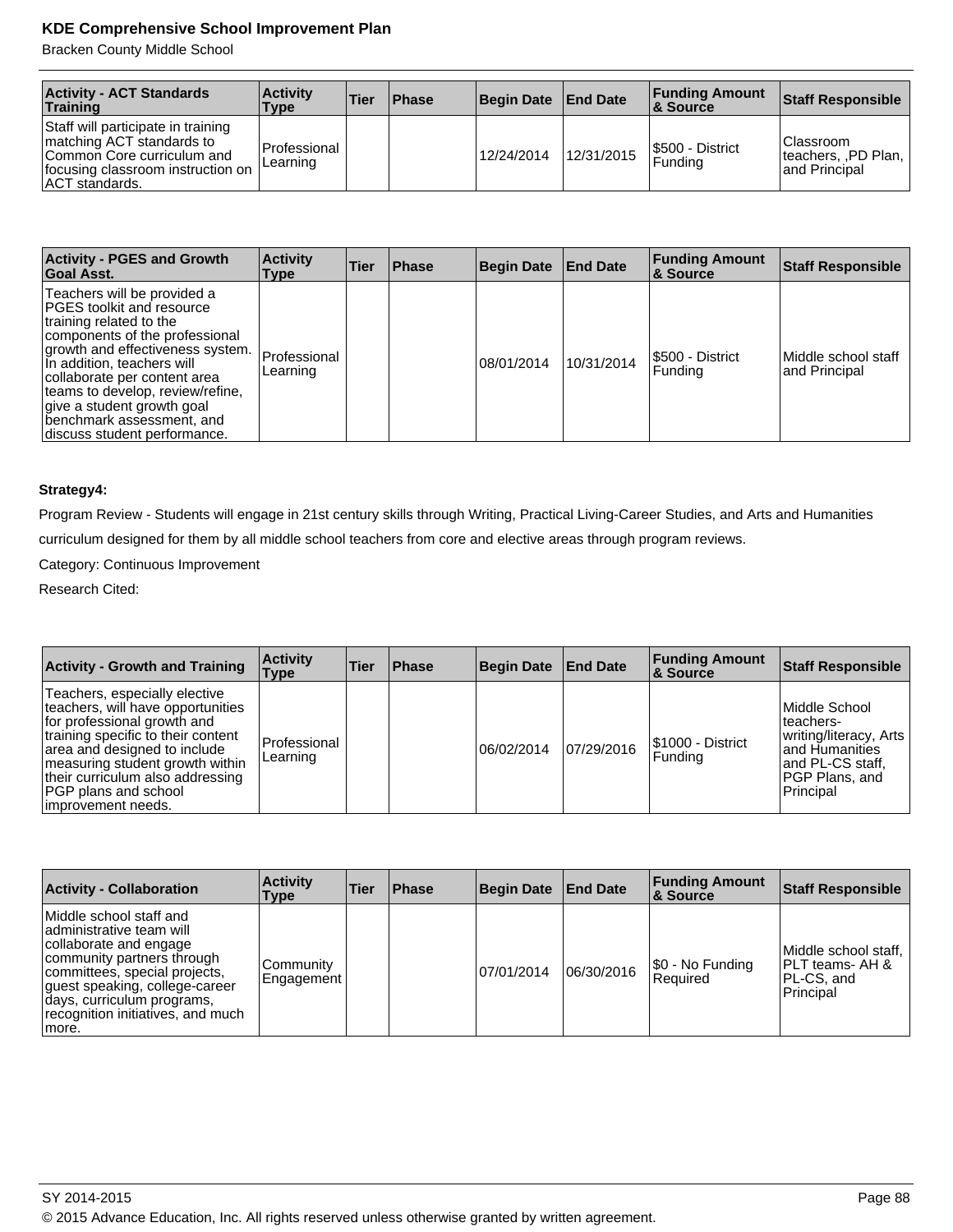Bracken County Middle School

| <b>Activity - Curriculum Analysis</b><br>and review                                                                                                                                                                                                                  | <b>Activity</b><br>Type      | Tier | <b>IPhase</b> | Begin Date End Date |            | <b>Funding Amount</b><br>∣& Source | <b>Staff Responsible</b>                                    |
|----------------------------------------------------------------------------------------------------------------------------------------------------------------------------------------------------------------------------------------------------------------------|------------------------------|------|---------------|---------------------|------------|------------------------------------|-------------------------------------------------------------|
| Teachers of elective areas will be I<br> involved in PLT team meetings to  <br>address the following curriculum<br>needs: standards driven,<br>instructional impact and changes,<br>assessments, rubrics, and<br>continuous feedback (peer and<br>teacher provided). | Direct<br><b>Instruction</b> |      |               | 10/15/2014          | 12/31/2015 | \$0 - No Funding<br>l Reauired     | Arts and<br>Humanities and PL-<br>CS staff and<br>Principal |

#### **Strategy5:**

Increased Accelerated Learning Opportunities - All students will have the opportunity to pursue additional learning opportunities within the school day and after the school day that will enrich their current academic core curriculum.

Category: Continuous Improvement

Research Cited: ACT College and Career Readiness

| <b>Activity - On Line</b><br><b>Opportunities</b>                                                                                                                                                                                                 | <b>Activity</b><br>Type        | <b>Tier</b> | <b>Phase</b> | Begin Date   End Date |            | <b>Funding Amount</b><br>∣& Source | <b>Staff Responsible</b>              |
|---------------------------------------------------------------------------------------------------------------------------------------------------------------------------------------------------------------------------------------------------|--------------------------------|-------------|--------------|-----------------------|------------|------------------------------------|---------------------------------------|
| It will be investigated that<br>students who have benchmarked<br>for core areas will have the<br>opportunity to engage in on line<br>elective course offerings through<br>local high school, college, or<br>Edmentum course program<br> platform. | Academic<br>Support<br>Program |             |              | 05/01/2015            | 05/30/2016 | S2500 - District<br>l Fundina      | <b>ISBDM Council and</b><br>Principal |

| <b>Activity - ACT Lab Sessions</b>                                                                                                                                                                           | <b>Activity</b><br>Type | Tier | <b>Phase</b> | Begin Date   End Date |            | <b>Funding Amount</b><br><b>&amp; Source</b> | Staff Responsible                                         |
|--------------------------------------------------------------------------------------------------------------------------------------------------------------------------------------------------------------|-------------------------|------|--------------|-----------------------|------------|----------------------------------------------|-----------------------------------------------------------|
| Provide ESS lab sessions after<br>school to explore topics enriching<br>core curriculum in Reading, Math, Direct<br>and Science that meet ACT<br>College and Career Readiness<br>Standards for all students. | Instruction             |      |              | 01/05/2015            | 05/30/2016 | \$1500 - State<br><b>Funds</b>               | <b>IESS teacher, ESS</b><br>coordinator, and<br>Principal |

| <b>Activity - Gifted Instruction</b>                                                                                                                | <b>Activity</b><br>Type | <b>Tier</b> | <b>Phase</b> | Begin Date End Date |            | <b>Funding Amount</b><br><b>8 Source</b> | Staff Responsible                                       |
|-----------------------------------------------------------------------------------------------------------------------------------------------------|-------------------------|-------------|--------------|---------------------|------------|------------------------------------------|---------------------------------------------------------|
| Provide staff training on<br>differentiating instruction for gifted Professional<br>and over achieving students<br>through the use of CIITS/PD 360. | Learning                |             |              | 101/05/2015         | 12/31/2015 | $ \$0 - No Funding$<br>Reauired          | <b>PD Plan, Gifted</b><br>Coordinator, and<br>Principal |

## **The school identified specific strategies to address subgroup achievement gaps.**

# **Goal 1:**

Increase the average combined Math and Reading Proficiency ratings for all students in the non-duplicated gap group from 33% in 2012 to 66.5% in 2017.

SY 2014-2015 Page 89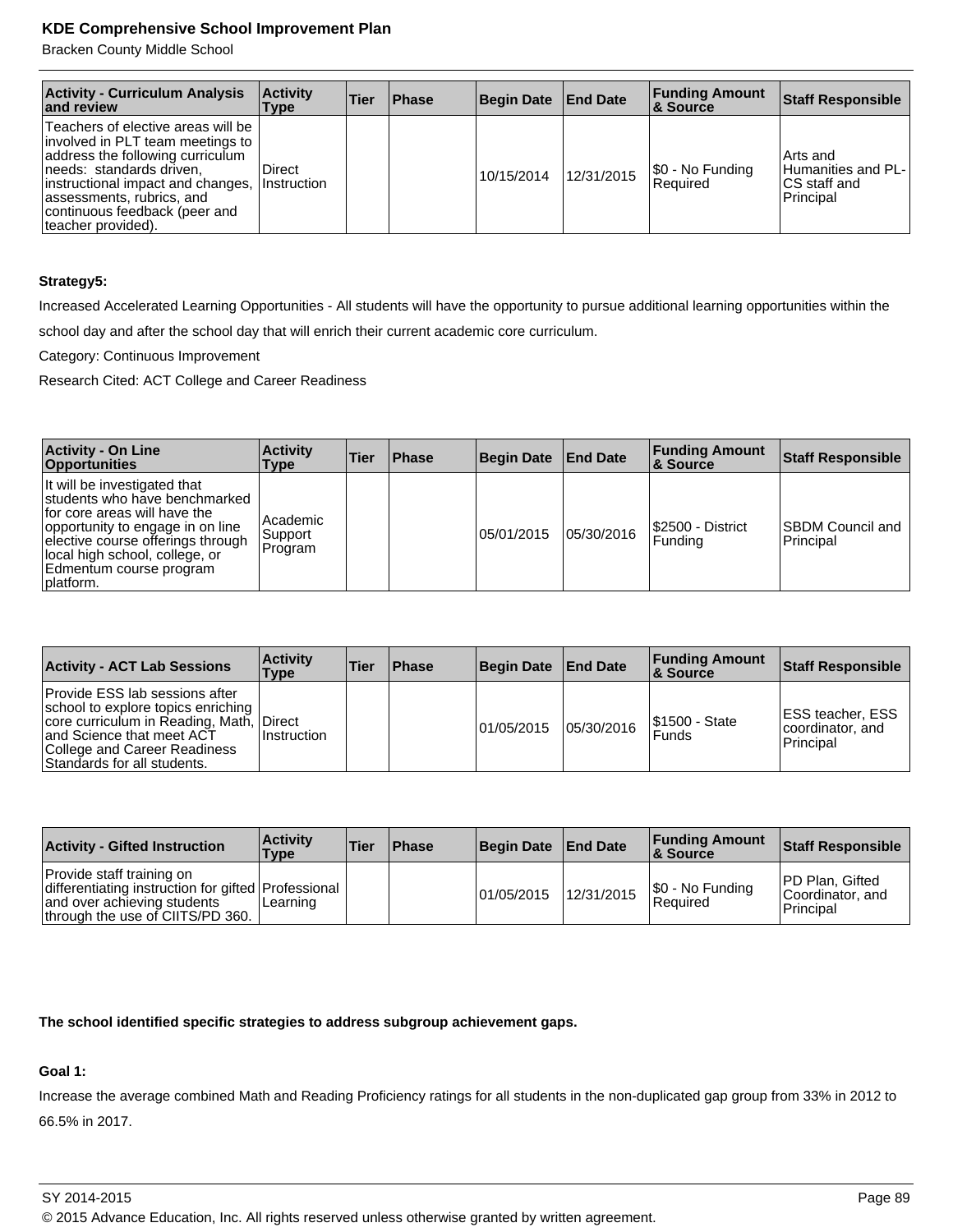Bracken County Middle School

#### **Measurable Objective 1:**

A 16% increase of All Students will demonstrate a proficiency in the non-duplicated gap group for Math and in Reading by 05/29/2015 as measured by 2015 KPREP testing data.

#### **Strategy1:**

Targeted Interventions - Students in the non-duplicated gap group who have not met College and Career readiness benchmarks will be identified and a learning path will be provided to improve student performance and become college and career ready.

Category: Continuous Improvement

Research Cited: ACT College and Career Readiness and Title I.

| <b>Activity - ACT ESS sessions</b>                                                                                                       | <b>Activity</b><br>Type | Tier | <b>Phase</b> | Begin Date End Date |            | <b>Funding Amount</b><br><b>8 Source</b> | Staff Responsible                                           |
|------------------------------------------------------------------------------------------------------------------------------------------|-------------------------|------|--------------|---------------------|------------|------------------------------------------|-------------------------------------------------------------|
| Offer ACT after school sessions<br>for students in the non-duplicated Direct<br>gap group who didn't benchmark   Instruction<br>lin ESS. |                         |      |              | 101/05/2015         | 05/29/2015 | <b>S1500 - State</b><br>Funds            | <b>IESS teacher, ESS</b><br>Coordinator, and<br>l Principal |

| <b>Activity - Intervention Protocol</b>                                                        | <b>Activity</b><br>$T$ ype       | 'Tier | <b>Phase</b> | Begin Date | <b>End Date</b> | <b>Funding Amount</b><br><b>&amp; Source</b> | <b>Staff Responsible</b>                          |
|------------------------------------------------------------------------------------------------|----------------------------------|-------|--------------|------------|-----------------|----------------------------------------------|---------------------------------------------------|
| Protocol will include access to<br>students, duration, admittance,<br>lexit criteria, and etc. | l Academic<br>Support<br>Program |       |              | 01/05/2015 | 03/31/2015      | S0 - No Funding<br>Required                  | <i>Intervention</i><br>committee and<br>Principal |

| <b>Activity - Compass Learning</b>                                                                                                                                                                                    | <b>Activity</b><br>Type          | Tier | <b>Phase</b> | <b>Begin Date</b> | <b>End Date</b> | <b>Funding Amount</b><br>8 Source | <b>Staff Responsible</b>                              |
|-----------------------------------------------------------------------------------------------------------------------------------------------------------------------------------------------------------------------|----------------------------------|------|--------------|-------------------|-----------------|-----------------------------------|-------------------------------------------------------|
| Compass Learning is a web<br>based instructional Reading,<br>Language, and Math program<br>which provides individualized<br>Ilearning activities as determined<br>by MAP assessments taken<br>during the school year. | l Academic<br>Support<br>Program |      |              | 08/18/2014        | 05/30/2016      | S3500 - Title I Part              | Principal and<br><b>Instructional</b><br>l Supervisor |

| <b>Activity - Reading Assist</b><br>Program                                                                                                                                                                                                                 | <b>Activity</b><br>Type        | <b>Tier</b> | <b>Phase</b> | Begin Date  | <b>End Date</b> | <b>Funding Amount</b><br>∣& Source | <b>Staff Responsible</b>                                  |
|-------------------------------------------------------------------------------------------------------------------------------------------------------------------------------------------------------------------------------------------------------------|--------------------------------|-------------|--------------|-------------|-----------------|------------------------------------|-----------------------------------------------------------|
| Explore the purchase of the<br>Reading Assist program which<br>will allow students not reading on<br>grade level and/or not<br>benchmarking to improve upon<br>their reading skills through the<br>use of a computer, microphone,<br>and recording devices. | Academic<br>Support<br>Program |             |              | 101/05/2015 | 105/29/2015     | S3000 - Title I Part               | <b>Intervention</b><br>Icommittee and<br><b>Principal</b> |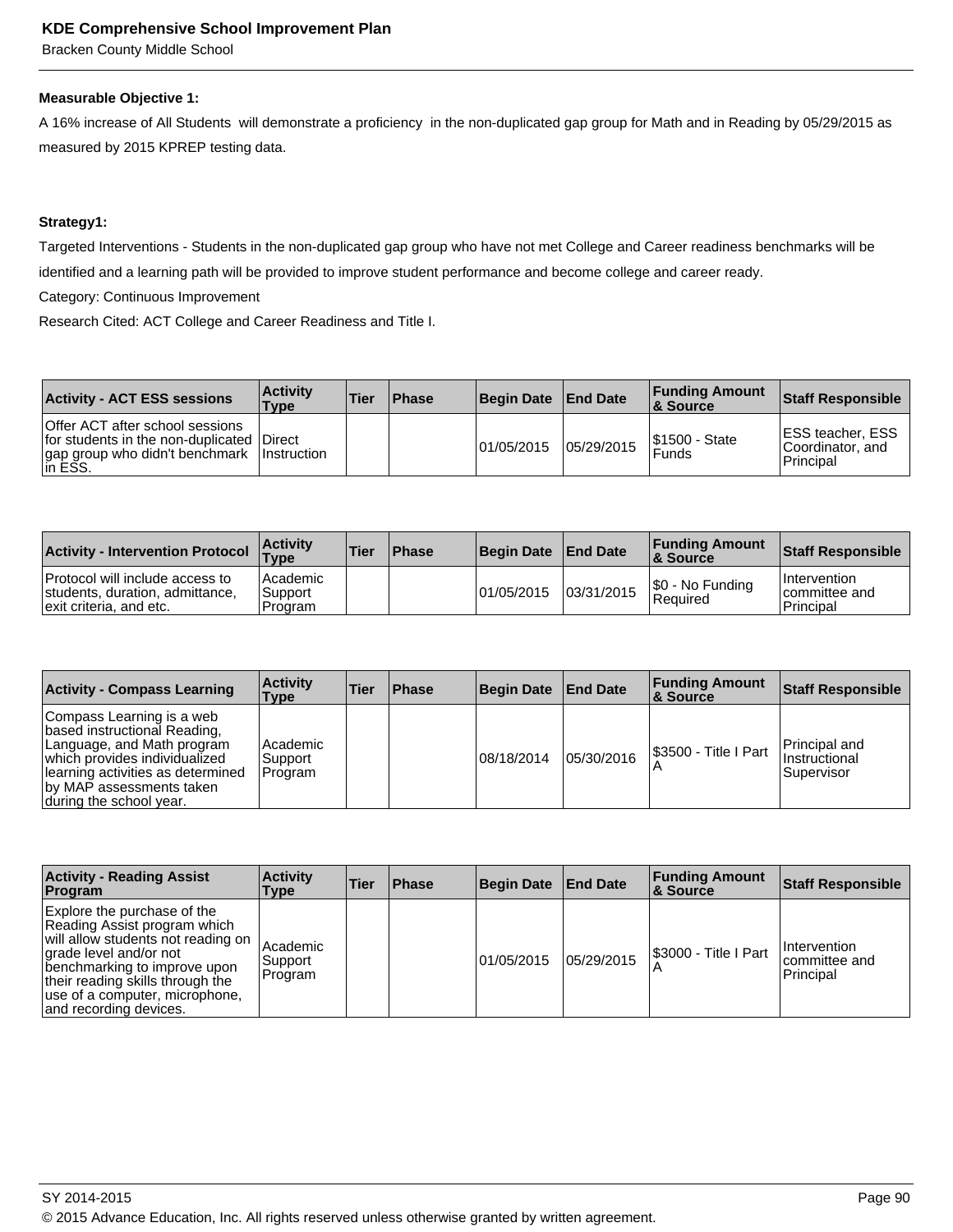Bracken County Middle School

| <b>Activity - Intervention Support</b><br>∣and Staff                                                                                                                                                                                                                                                                            | <b>Activity</b><br><b>Type</b> | <b>Tier</b> | <b>IPhase</b> | <b>Begin Date</b> | <b>End Date</b> | <b>Funding Amount</b><br>∣& Source | <b>Staff Responsible</b>                 |
|---------------------------------------------------------------------------------------------------------------------------------------------------------------------------------------------------------------------------------------------------------------------------------------------------------------------------------|--------------------------------|-------------|---------------|-------------------|-----------------|------------------------------------|------------------------------------------|
| Identify support staff/personnel<br>and resource opportunities for<br>additional intervention instruction<br>within the school day, in addition,<br>to specifically targeting and<br>providing specially designed<br>instruction to disability students<br>throughout the school day in<br>Reading and Math academic<br>lareas. | Direct<br><b>Instruction</b>   |             |               | 11/03/2014        | 05/29/2015      | [\$0 - No Funding<br>Required      | Special education<br>staff and Principal |

# **Strategy2:**

Monitor student achievement - Engage in collaboration with parents and community to address the academic and social needs of the school

and its students.

Category: Stakeholder Engagement

Research Cited: Closing the Gap for All Students

| <b>Activity - Communication</b>                                                                                                                                                                                                                                           | <b>Activity</b><br>Type      | <b>Tier</b> | <b>Phase</b> | <b>Begin Date</b> | <b>End Date</b> | <b>Funding Amount</b><br><b>&amp; Source</b> | <b>Staff Responsible</b>               |
|---------------------------------------------------------------------------------------------------------------------------------------------------------------------------------------------------------------------------------------------------------------------------|------------------------------|-------------|--------------|-------------------|-----------------|----------------------------------------------|----------------------------------------|
| Middle school staff and<br>administrative team will utilize<br>newsletters, surveys, ILP, parent<br>portal, student agenda,<br>phone/email/text automated<br>system to inform parents on<br>academic and social needs for<br>our students throughout the<br> school year. | Parent<br><b>Involvement</b> |             |              | 07/01/2014        | 06/30/2016      | S4000 - District<br>Funding                  | Guidance<br>Counselor and<br>Principal |

| <b>Activity - Parent-Teacher</b><br><b>Conferences</b>                                                                                                                                                   | <b>Activity</b><br><b>Type</b> | <b>Tier</b> | <b>Phase</b> | <b>Begin Date</b> | <b>End Date</b> | <b>Funding Amount</b><br>∣& Source | <b>Staff Responsible</b>             |
|----------------------------------------------------------------------------------------------------------------------------------------------------------------------------------------------------------|--------------------------------|-------------|--------------|-------------------|-----------------|------------------------------------|--------------------------------------|
| Middle school staff invite parents<br>of their students to meet with<br>them to discuss first nine week<br>report card progress and discuss<br>any concerns or needs to<br>limprove student achievement. | Parent<br>IInvolvement         |             |              | 10/06/2014        | 10/30/2015      | S200 - District<br> Fundina        | Middle school staff<br>and Principal |

| <b>Activity - Benchmark Review</b>                                                                                                                                                                                                           | <b>Activity</b><br><b>Type</b> | <b>Tier</b> | <b>Phase</b> | <b>Begin Date</b> | <b>End Date</b> | <b>Funding Amount</b><br>∣& Source | <b>Staff Responsible</b>                                |
|----------------------------------------------------------------------------------------------------------------------------------------------------------------------------------------------------------------------------------------------|--------------------------------|-------------|--------------|-------------------|-----------------|------------------------------------|---------------------------------------------------------|
| Special education staff and<br>regular education teachers will<br>collaborate in PLT teams to<br>review disability student progress<br>towards benchmark goals and<br>redesign and add instructional<br>components to meet student<br>needs. | Professional<br>Learning       |             |              | 01/05/2015        | 05/30/2016      | \$0 - No Funding<br>l Reauired     | Special education<br>staff, PLT teams,<br>and Principal |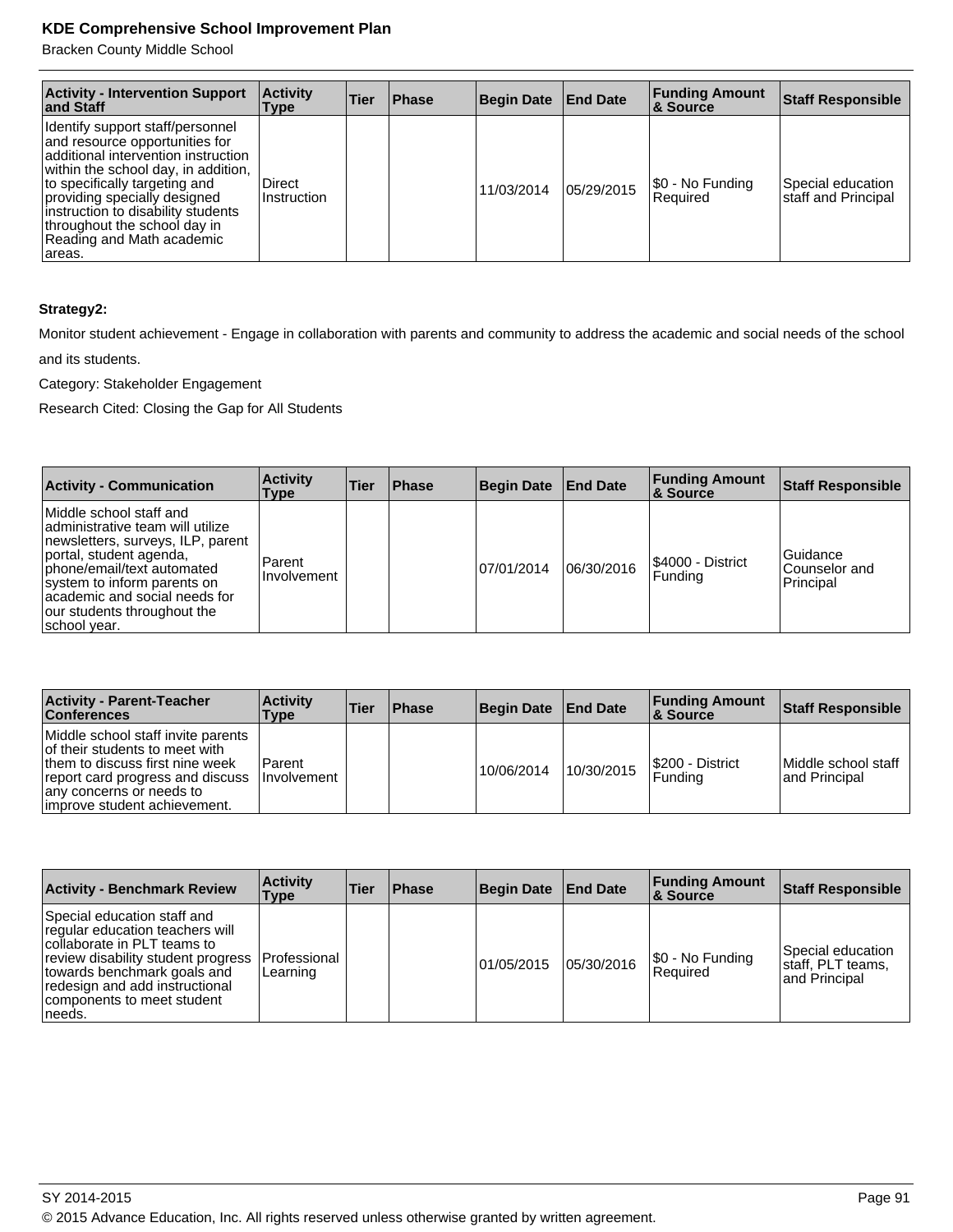Bracken County Middle School

| <b>Activity - Parent Education</b><br><b>Workshops</b>                                                                                                                                                                                                                                                                                                      | <b>Activity</b><br>Type         | Tier | <b>Phase</b> | <b>Begin Date</b> | <b>End Date</b> | <b>Funding Amount</b><br><b>&amp; Source</b> | <b>Staff Responsible</b>               |
|-------------------------------------------------------------------------------------------------------------------------------------------------------------------------------------------------------------------------------------------------------------------------------------------------------------------------------------------------------------|---------------------------------|------|--------------|-------------------|-----------------|----------------------------------------------|----------------------------------------|
| Middle school staff, administrative<br>team, FRYSC, and participating<br>agencies will provide parent<br>workshops throughout the school<br>vear to assist with academic and<br>social issues: bullying, suicide<br>prevention, internet safety, crisis<br>mgt. and safe schools, ILP,<br>Explore, Title I, Scheduling<br>seminar, K-Prep, transition, etc. | <b>IParent</b><br>I Involvement |      |              | 07/14/2014        | 05/30/2016      | S500 - District<br>Funding                   | Guidance<br>Counselor and<br>Principal |

| <b>Activity - Open House</b>                                                                                                                                 | <b>Activity</b><br>Type      | <b>Tier</b> | <b>Phase</b> | <b>Begin Date</b> | <b>End Date</b> | <b>Funding Amount</b><br><b>8 Source</b> | Staff Responsible                     |
|--------------------------------------------------------------------------------------------------------------------------------------------------------------|------------------------------|-------------|--------------|-------------------|-----------------|------------------------------------------|---------------------------------------|
| Middle school staff and<br>administration host an open<br>house to introduce parents and<br>students to its teachers, the<br>school, and student's schedule. | Parent<br><b>Involvement</b> |             |              | 07/21/2014        | 08/14/2015      | \$0 - No Funding<br><b>Required</b>      | Middle school staff<br>land Principal |

| <b>Activity - Parent-Teacher</b><br><b>Organization/SBDM Council</b>                                                                                                                                                                                                                                                          | <b>Activity</b><br><b>Type</b> | Tier | <b>Phase</b> | Begin Date | <b>End Date</b> | <b>Funding Amount</b><br>∣& Source | <b>Staff Responsible</b>              |
|-------------------------------------------------------------------------------------------------------------------------------------------------------------------------------------------------------------------------------------------------------------------------------------------------------------------------------|--------------------------------|------|--------------|------------|-----------------|------------------------------------|---------------------------------------|
| Middle school staff and Principal<br>will invite and encourage parents<br>through personal, electronic, and<br>verbal communications to<br>become members of the SBDM<br>council (through election) and/or<br>PTO Officer team, vote in SBDM<br>elections, attend PTO meetings,<br>and participate in SBDM<br>Committee work. | l Parent<br>I Involvement      |      |              | 07/01/2014 | 06/30/2016      | \$0 - No Funding<br>Required       | lMiddle school staff<br>and principal |

# **Strategy3:**

Professional Development - Staff will increase their professional learning through student growth, growth goal assessment building, and professional growth and effectiveness training, intervention program and techniques, data analysis and review, middle school conceptual math building block training modules, and home visit training and application.

Category: Professional Learning & Support

Research Cited: Professional growth and effectiveness- Charolette Danielson framework and KDE Guidance documents

| <b>Activity - Student Growth</b><br><b>Goals</b>                                                                                                                      | <b>Activity</b><br>Type | <b>Tier</b> | <b>Phase</b> | <b>Begin Date</b> | <b>End Date</b> | <b>Funding Amount</b><br>8. Source | Staff Responsible                                                            |
|-----------------------------------------------------------------------------------------------------------------------------------------------------------------------|-------------------------|-------------|--------------|-------------------|-----------------|------------------------------------|------------------------------------------------------------------------------|
| Teachers will be engaged in<br>learning about and creating<br>student growth goals as related to Professional<br>the professional growth and<br>effectiveness system. | Learning                |             |              | 08/01/2014        | 10/31/2014      | \$0 - No Funding<br>Reauired       | <b>PGES Regional</b><br>Coordinator and<br>District<br><b>Administration</b> |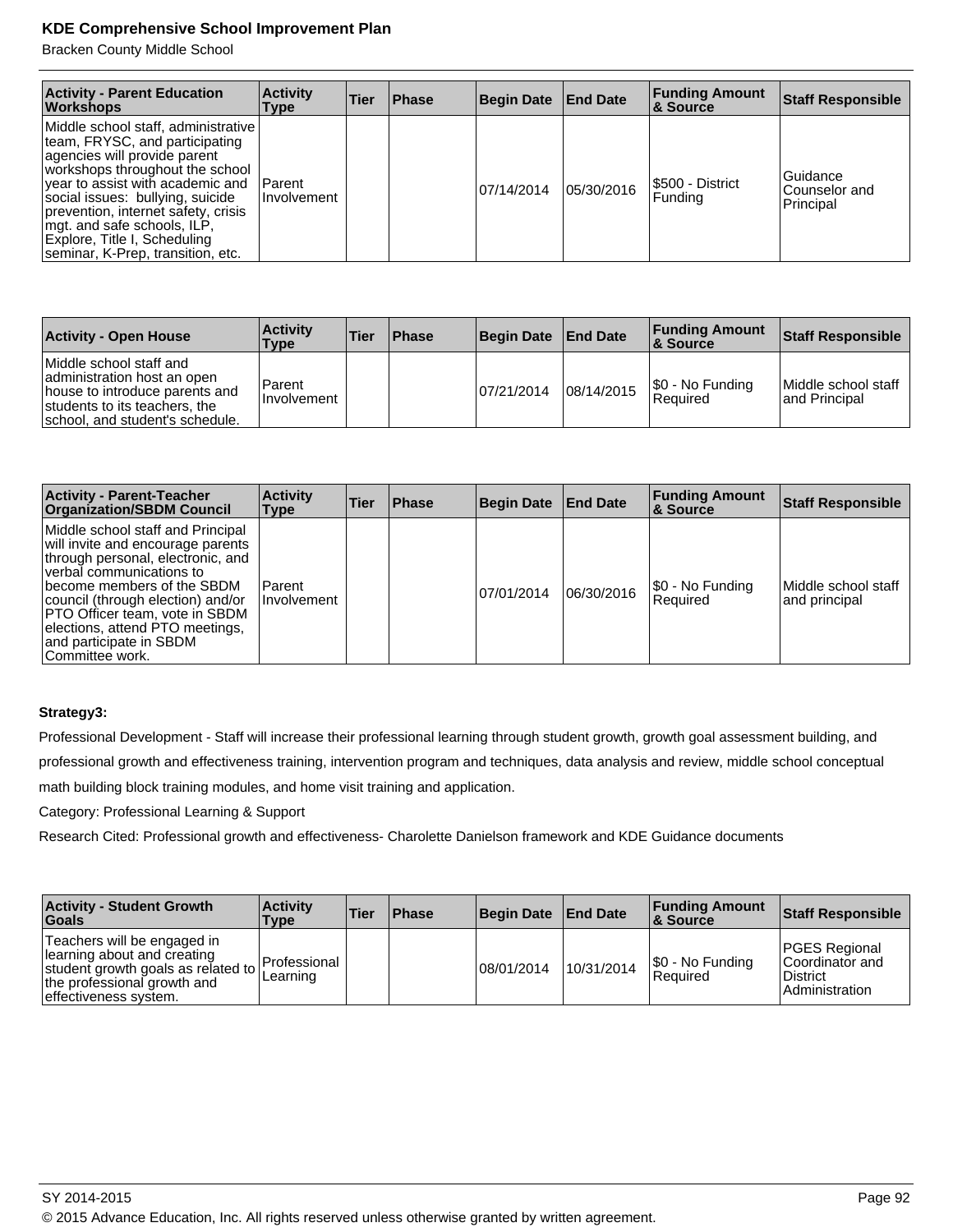Bracken County Middle School

| <b>Activity - Data Analysis and</b><br>Review                                                                                                                                                                    | <b>Activity</b><br>Type | Tier | <b>Phase</b> | <b>Begin Date</b> | <b>End Date</b> | <b>Funding Amount</b><br><b>8 Source</b> | <b>Staff Responsible</b>              |
|------------------------------------------------------------------------------------------------------------------------------------------------------------------------------------------------------------------|-------------------------|------|--------------|-------------------|-----------------|------------------------------------------|---------------------------------------|
| Staff will review current student<br>performance data (Explore, K-<br>Prep, MAP, and school grades) to Professional<br>determine school's vision/purpose   Learning<br>for comprehensive school<br> improvement. |                         |      |              | 09/03/2014        | 11/14/2014      | \$0 - No Funding<br>Reauired             | Middle School staff<br>land Principal |

| <b>Activity - Middle School</b><br><b>Conceptual Building Block</b>                                                                                                               | <b>Activity</b><br><b>Type</b> | Tier | <b>Phase</b> | <b>Begin Date</b> | <b>End Date</b> | <b>Funding Amount</b><br><b>&amp; Source</b> | <b>Staff Responsible</b>  |
|-----------------------------------------------------------------------------------------------------------------------------------------------------------------------------------|--------------------------------|------|--------------|-------------------|-----------------|----------------------------------------------|---------------------------|
| Special education math staff will<br>participate in the middle school<br>conceptual building block<br>modules provided by NKCES<br>presenting algebraic thinking and<br>geometry. | Professional<br>Learning       |      |              | 12/01/2014        | 03/31/2015      | S500 - District<br>l Fundina                 | IPD Plan and<br>Principal |

| <b>Activity - Intervention Program</b><br><b>&amp; Techniques</b>                                                                                                                 | <b>Activity</b><br>Type | <b>Tier</b> | <b>Phase</b> | <b>Begin Date</b> | <b>End Date</b> | <b>Funding Amount</b><br><b>8 Source</b> | <b>Staff Responsible</b>                                                                    |
|-----------------------------------------------------------------------------------------------------------------------------------------------------------------------------------|-------------------------|-------------|--------------|-------------------|-----------------|------------------------------------------|---------------------------------------------------------------------------------------------|
| Train staff on the intervention<br>program and techniques to utilize   Professional  <br>within the classroom and outside<br>the classroom for continuous<br>student improvement. | Learning                |             |              | 101/05/2015       | 12/31/2015      | \$0 - No Funding<br>Reauired             | <i>I</i> Intervention<br>committee.<br><b>Intervention</b><br>coordinator, and<br>Principal |

| <b>Activity - PGES and Growth</b><br>Goal Asst.                                                                                                                                                                                                                                                                                                                                                  | <b>Activity</b><br><b>Type</b> | <b>Tier</b> | <b>Phase</b> | Begin Date | <b>End Date</b> | <b>Funding Amount</b><br>∣& Source | <b>Staff Responsible</b>              |
|--------------------------------------------------------------------------------------------------------------------------------------------------------------------------------------------------------------------------------------------------------------------------------------------------------------------------------------------------------------------------------------------------|--------------------------------|-------------|--------------|------------|-----------------|------------------------------------|---------------------------------------|
| Teachers (including special<br>education teachers) will be<br>provided a PGES toolkit and<br>resource training related to the<br>components of the professional<br>growth and effectiveness system.<br>In addition, teachers will<br>collaborate per content area<br>teams to develop, review/refine,<br>give a student growth goal<br>benchmark assessment, and<br>discuss student performance. | Professional<br>Learning       |             |              | 08/01/2014 | 10/31/2014      | I\$500 - District<br>Fundina       | lMiddle school staff<br>and Principal |

| <b>Activity - Home Visits</b>                                                                                                                                                                               | <b>Activity</b><br>Type    | <b>Tier</b> | <b>Phase</b> | Begin Date End Date |            | <b>Funding Amount</b><br><b>8 Source</b> | <b>Staff Responsible</b>              |
|-------------------------------------------------------------------------------------------------------------------------------------------------------------------------------------------------------------|----------------------------|-------------|--------------|---------------------|------------|------------------------------------------|---------------------------------------|
| Teachers in an effort to improve<br>our relationship building and<br>communication ties with parents<br>of all students but especially at<br>risk and disability students home<br>visits will be conducted. | l Professional<br>Learning |             |              | 07/29/2014          | 08/28/2015 | S1500 - District<br>Funding              | lMiddle school staff<br>and principal |

**The school identified specific strategies to increase the percentage of distinguished programs in the arts and humanities, PL/CS and writing.**

#### **Goal 1:**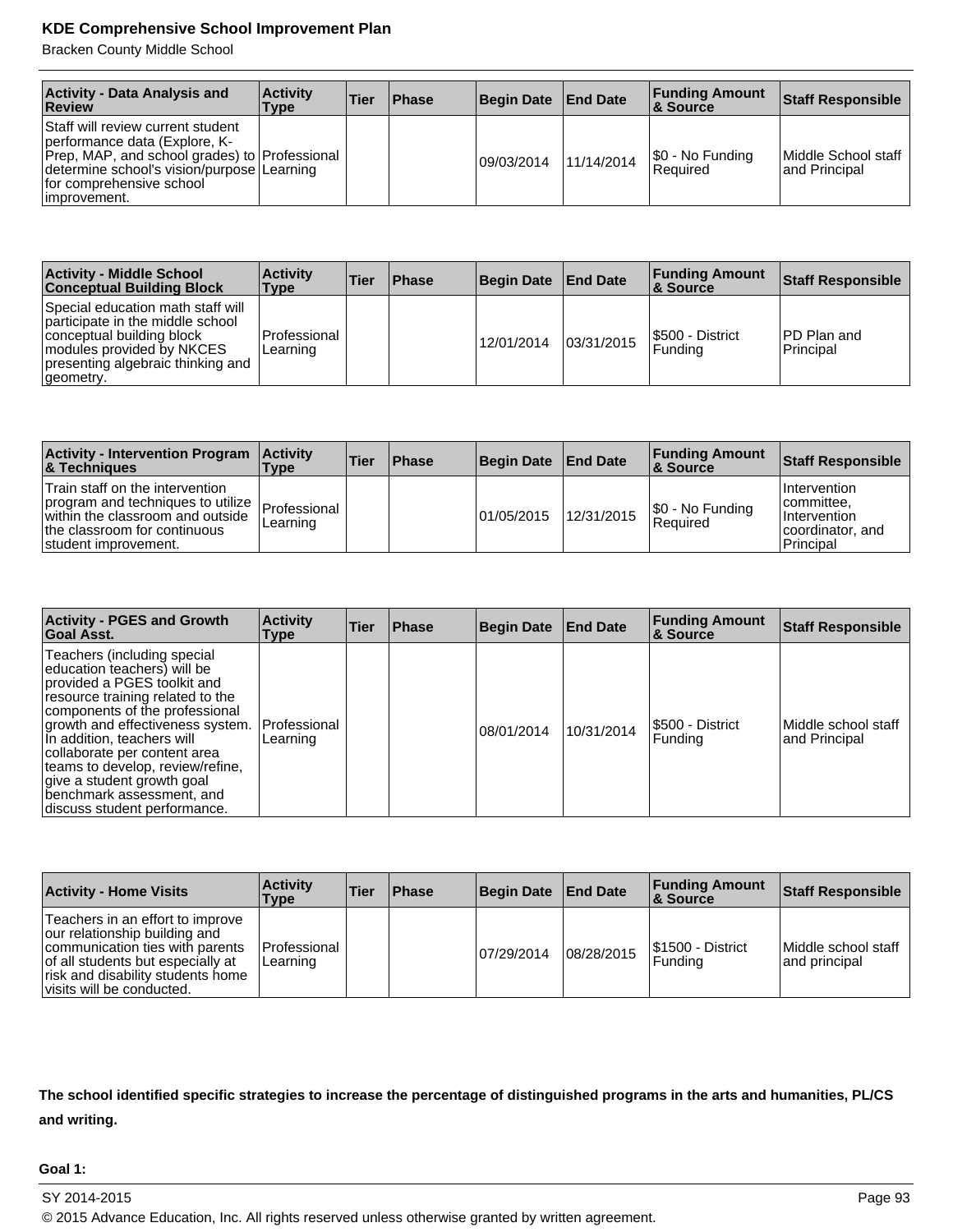Bracken County Middle School

Increase the averaged combined Math and Reading K-Prep scores for all middle school students from 44% to 72% in 2017.

#### **Measurable Objective 1:**

A 16% increase of All Students will demonstrate a proficiency for Math and in Reading by 05/29/2015 as measured by 2015 KPREP testing data.

#### **Strategy1:**

Engaging Instruction - Increase expectations for classroom performance involving all stakeholders: administration, teachers, parents, and students.

Category: Continuous Improvement

Research Cited: ACT College and Career Readiness

| <b>Activity - Vocabulary</b><br><b>Instruction</b>                                                                           | <b>Activity</b><br><b>Type</b> | <b>Tier</b> | <b>Phase</b> | Begin Date End Date |            | <b>Funding Amount</b><br><b>8 Source</b> | Staff Responsible                                       |
|------------------------------------------------------------------------------------------------------------------------------|--------------------------------|-------------|--------------|---------------------|------------|------------------------------------------|---------------------------------------------------------|
| Classroom teachers will utilize<br>vocabulary rich instruction within<br>their classrooms to improve<br>student performance. | Direct<br><b>Instruction</b>   |             |              | 01/05/2015          | 05/30/2016 | \$0 - No Funding<br>Required             | Classroom<br>Iteachers, PLT<br>lteams. and<br>Principal |

| <b>Activity - Timed Scenerios</b>                                                                                              | <b>Activity</b><br>Type      | ∣Tier | <b>Phase</b> | <b>Begin Date</b> | <b>End Date</b> | <b>Funding Amount</b><br>∣& Source | Staff Responsible                                            |
|--------------------------------------------------------------------------------------------------------------------------------|------------------------------|-------|--------------|-------------------|-----------------|------------------------------------|--------------------------------------------------------------|
| Classroom teachers will design<br>and implement timed testing<br>scenarios that are Explore/ACT<br>like for each content area. | Direct<br><b>Instruction</b> |       |              | 101/05/2015       | 05/30/2016      | S0 - No Funding<br>Required        | <b>Classroom</b><br>teachers, PLT<br>teams, and<br>Principal |

| Activity - Implement a reading<br><b>program</b>                                                     | <b>Activity</b><br><b>Type</b>            | <b>Tier</b> | <b>IPhase</b> | Begin Date | <b>End Date</b> | <b>Funding Amount</b><br><b>8 Source</b> | Staff Responsible                                         |
|------------------------------------------------------------------------------------------------------|-------------------------------------------|-------------|---------------|------------|-----------------|------------------------------------------|-----------------------------------------------------------|
| <b>ELA teachers will design and</b><br>implement a reading program to<br>encourage students reading. | l Academic<br><b>Support</b><br>l Program |             |               | 01/05/2015 | 05/30/2016      | I\$500 - District<br>Fundina             | IELA PLT team.<br><b>SBDM Council, and</b><br>l Principal |

| <b>Activity - Bell work/Exit slips</b>                                                                         | <b>Activity</b><br><b>Type</b> | <b>Tier</b> | <b>Phase</b> | <b>Begin Date</b> | <b>End Date</b> | <b>Funding Amount</b><br>∣& Source | <b>Staff Responsible</b>                              |
|----------------------------------------------------------------------------------------------------------------|--------------------------------|-------------|--------------|-------------------|-----------------|------------------------------------|-------------------------------------------------------|
| All teachers will implement bell<br>work/exit slips that is<br>ACT/Plan/Explore/Aspire like in<br>all classes. | Direct<br><b>Instruction</b>   |             |              | 02/02/2015        | 05/31/2016      | I\$300 - General<br>Fund           | <b>Classroom</b><br>Iteachers and<br><b>Principal</b> |

| <b>Activity - College and Career</b><br><b>Readiness Protocol</b>                                                                 | <b>Activity</b><br>Type      | <b>Tier</b> | <b>Phase</b> | <b>Begin Date</b> | <b>End Date</b> | <b>Funding Amount</b><br>∣& Source | <b>Staff Responsible</b>                                            |
|-----------------------------------------------------------------------------------------------------------------------------------|------------------------------|-------------|--------------|-------------------|-----------------|------------------------------------|---------------------------------------------------------------------|
| Determine the Steps for College<br>and Career Readiness for<br><b>Bracken County Middle School</b><br>for grades $6, 7,$ and $8.$ | Policy and<br><b>Process</b> |             |              | 01/05/2015        | 07/31/2015      | \$0 - No Funding<br>Reauired       | College and Career<br>Committee, SBDM<br>lCouncil. and<br>Principal |

SY 2014-2015 Page 94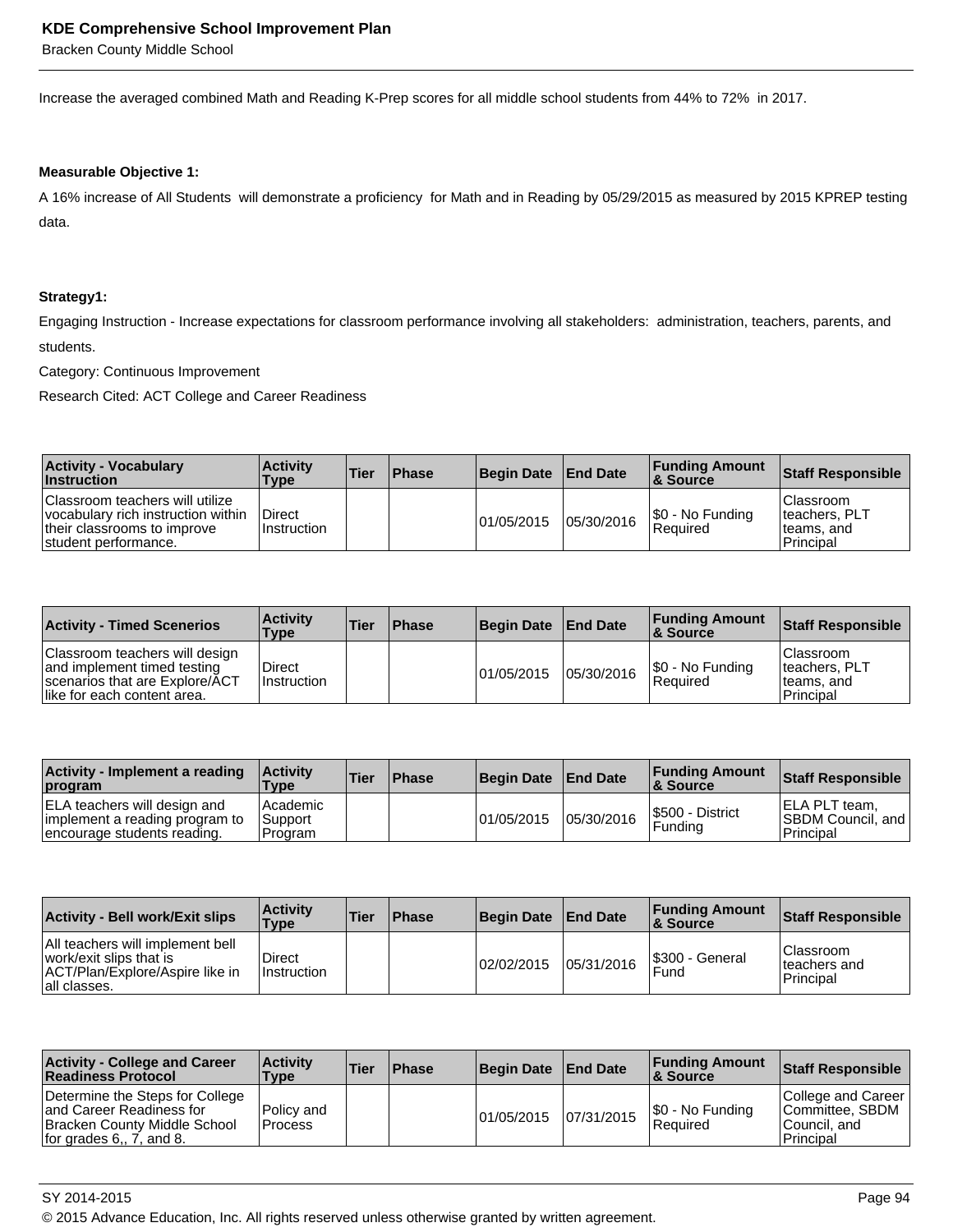Bracken County Middle School

#### **Strategy2:**

Program Review - Students will engage in 21st century skills through Writing, Practical Living-Career Studies, and Arts and Humanities curriculum designed for them by all middle school teachers from core and elective areas through program reviews.

Category: Continuous Improvement

Research Cited:

| <b>Activity - Growth and Training</b>                                                                                                                                                                                                                                                               | <b>Activity</b><br>Type  | Tier | <b>Phase</b> | <b>Begin Date</b> | <b>End Date</b> | <b>Funding Amount</b><br><b>&amp; Source</b> | <b>Staff Responsible</b>                                                                                                      |
|-----------------------------------------------------------------------------------------------------------------------------------------------------------------------------------------------------------------------------------------------------------------------------------------------------|--------------------------|------|--------------|-------------------|-----------------|----------------------------------------------|-------------------------------------------------------------------------------------------------------------------------------|
| Teachers, especially elective<br>teachers, will have opportunities<br>for professional growth and<br>training specific to their content<br>area and designed to include<br>measuring student growth within<br>their curriculum also addressing<br><b>PGP</b> plans and school<br>improvement needs. | Professional<br>Learning |      |              | 06/02/2014        | 07/29/2016      | I\$1000 - District<br><b>Funding</b>         | Middle School<br>lteachers-<br>writing/literacy, Arts<br>land Humanities<br>land PL-CS staff.<br>IPGP Plans, and<br>Principal |

| <b>Activity - Curriculum Analysis</b><br>and review                                                                                                                                                                                                             | <b>Activity</b><br>Type      | Tier | <b>Phase</b> | <b>Begin Date</b> | <b>End Date</b> | <b>Funding Amount</b><br>8 Source | <b>Staff Responsible</b>                                              |
|-----------------------------------------------------------------------------------------------------------------------------------------------------------------------------------------------------------------------------------------------------------------|------------------------------|------|--------------|-------------------|-----------------|-----------------------------------|-----------------------------------------------------------------------|
| Teachers of elective areas will be<br>involved in PLT team meetings to<br>address the following curriculum<br>needs: standards driven,<br>instructional impact and changes,<br>assessments, rubrics, and<br>continuous feedback (peer and<br>teacher provided). | Direct<br><b>Instruction</b> |      |              | 10/15/2014        | 12/31/2015      | \$0 - No Funding<br> Reauired     | l Arts and<br><b>Humanities and PL-</b><br>ICS staff and<br>Principal |

| <b>Activity - Collaboration</b>                                                                                                                                                                                                                             | <b>Activity</b><br>Type        | <b>Tier</b> | <b>Phase</b> | <b>Begin Date</b> | <b>End Date</b> | <b>Funding Amount</b><br>∣& Source | <b>Staff Responsible</b>                                            |
|-------------------------------------------------------------------------------------------------------------------------------------------------------------------------------------------------------------------------------------------------------------|--------------------------------|-------------|--------------|-------------------|-----------------|------------------------------------|---------------------------------------------------------------------|
| Middle school staff and<br>ladministrative team will<br>collaborate and engage<br>community partners through<br>committees, special projects,<br>guest speaking, college-career<br>days, curriculum programs,<br>recognition initiatives, and much<br>more. | <b>Community</b><br>Engagement |             |              | 07/01/2014        | 06/30/2016      | S0 - No Funding<br>Required        | Middle school staff,<br>IPLT teams- AH &<br>PL-CS, and<br>Principal |

#### **Strategy3:**

Increased Accelerated Learning Opportunities - All students will have the opportunity to pursue additional learning opportunities within the

school day and after the school day that will enrich their current academic core curriculum.

Category: Continuous Improvement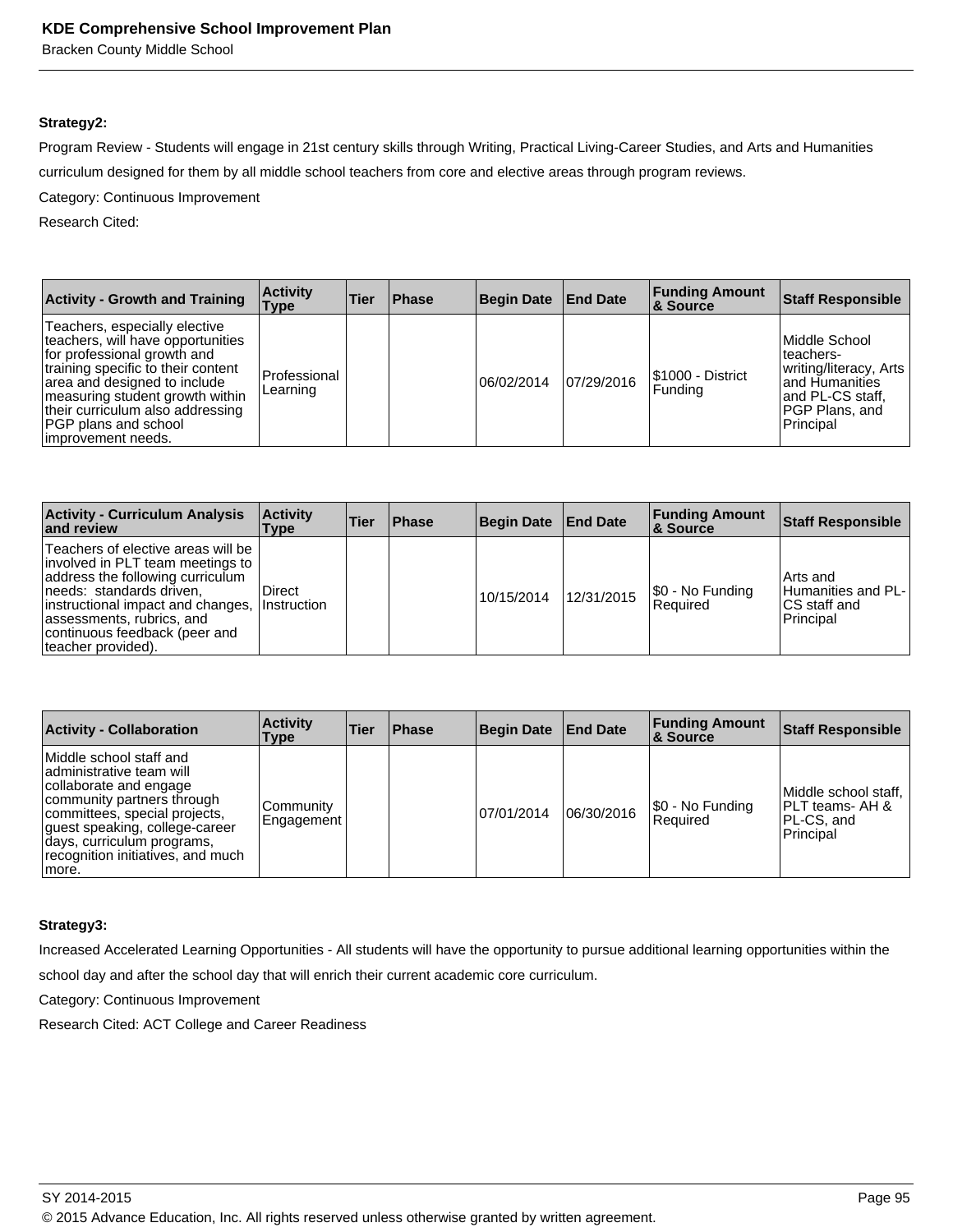Bracken County Middle School

| <b>Activity - On Line</b><br><b>Opportunities</b>                                                                                                                                                                                                 | <b>Activity</b><br>Type          | Tier | <b>Phase</b> | Begin Date | <b>End Date</b> | <b>Funding Amount</b><br><b>8 Source</b> | <b>Staff Responsible</b>             |
|---------------------------------------------------------------------------------------------------------------------------------------------------------------------------------------------------------------------------------------------------|----------------------------------|------|--------------|------------|-----------------|------------------------------------------|--------------------------------------|
| It will be investigated that<br>students who have benchmarked<br>for core areas will have the<br>opportunity to engage in on line<br>elective course offerings through<br>local high school, college, or<br>Edmentum course program<br> platform. | l Academic<br>Support<br>Program |      |              | 05/01/2015 | 05/30/2016      | I\$2500 - District<br>Funding            | <b>SBDM Council and</b><br>Principal |

| <b>Activity - Gifted Instruction</b>                                                                                                                | <b>Activity</b><br>Type | <b>Tier</b> | <b>Phase</b> | Begin Date End Date |            | <b>Funding Amount</b><br>8 Source | <b>Staff Responsible</b>                                 |
|-----------------------------------------------------------------------------------------------------------------------------------------------------|-------------------------|-------------|--------------|---------------------|------------|-----------------------------------|----------------------------------------------------------|
| Provide staff training on<br>differentiating instruction for gifted Professional<br>and over achieving students<br>through the use of CIITS/PD 360. | Learning                |             |              | 01/05/2015          | 12/31/2015 | $ \$0 - No$ Funding<br>Required   | <b>IPD Plan, Gifted</b><br>Coordinator, and<br>Principal |

| <b>Activity - ACT Lab Sessions</b>                                                                                                                                                                    | <b>Activity</b><br>Type          | Tier | <b>Phase</b> | <b>Begin Date</b> | <b>End Date</b> | <b>Funding Amount</b><br>∣& Source | Staff Responsible                                                |
|-------------------------------------------------------------------------------------------------------------------------------------------------------------------------------------------------------|----------------------------------|------|--------------|-------------------|-----------------|------------------------------------|------------------------------------------------------------------|
| Provide ESS lab sessions after<br>school to explore topics enriching<br>core curriculum in Reading, Math,<br>and Science that meet ACT<br>College and Career Readiness<br>Standards for all students. | <b>I</b> Direct<br>l Instruction |      |              | 01/05/2015        | 05/30/2016      | <b>S1500 - State</b><br>l Funds    | <b>IESS teacher, ESS</b><br>coordinator, and<br><b>Principal</b> |

#### **Strategy4:**

Professional Development - Staff will increase their professional learning through student growth, growth goal assessment building, and professional growth and effectiveness training, intervention program and techniques, data analysis and review, ACT College and Career Readiness standards, classroom rigor, vocabulary instruction, and home visit training and application.

Category: Professional Learning & Support

Research Cited: Professional growth and effectiveness- Charolette Danielson framework and KDE Guidance documents and ACT College and Career Readiness

| <b>Activity - PGES and Growth</b><br><b>Goal Asst.</b>                                                                                                                                                                                                                                                                                                        | <b>Activity</b><br><b>Type</b> | <b>Tier</b> | <b>Phase</b> | Begin Date | <b>End Date</b> | <b>Funding Amount</b><br>∣& Source | <b>Staff Responsible</b>             |
|---------------------------------------------------------------------------------------------------------------------------------------------------------------------------------------------------------------------------------------------------------------------------------------------------------------------------------------------------------------|--------------------------------|-------------|--------------|------------|-----------------|------------------------------------|--------------------------------------|
| Teachers will be provided a<br><b>PGES</b> toolkit and resource<br>training related to the<br>components of the professional<br>growth and effectiveness system.<br>In addition, teachers will<br>collaborate per content area<br>teams to develop, review/refine,<br>give a student growth goal<br>benchmark assessment, and<br>discuss student performance. | Professional<br>Learning       |             |              | 08/01/2014 | 10/31/2014      | I\$500 - District<br>Fundina       | Middle school staff<br>and Principal |

| <b>Activity - Intervention Program</b><br><b>8 Techniques</b>                                                                                                    | <b>Activity</b><br><b>Type</b> | <b>Tier</b> | <b>Phase</b> | Begin Date | <b>End Date</b> | <b>Funding Amount</b><br>∣& Source | <b>Staff Responsible</b>                                                              |
|------------------------------------------------------------------------------------------------------------------------------------------------------------------|--------------------------------|-------------|--------------|------------|-----------------|------------------------------------|---------------------------------------------------------------------------------------|
| Train staff on the intervention<br>program and techniques to utilize<br>within the classroom and outside<br>the classroom for continuous<br>student improvement. | Professional<br>Learning       |             |              | 01/05/2015 | 12/31/2015      | \$0 - No Funding<br>Reauired       | I Intervention<br>Icommittee.<br><b>Intervention</b><br>coordinator, and<br>Principal |

#### SY 2014-2015 Page 96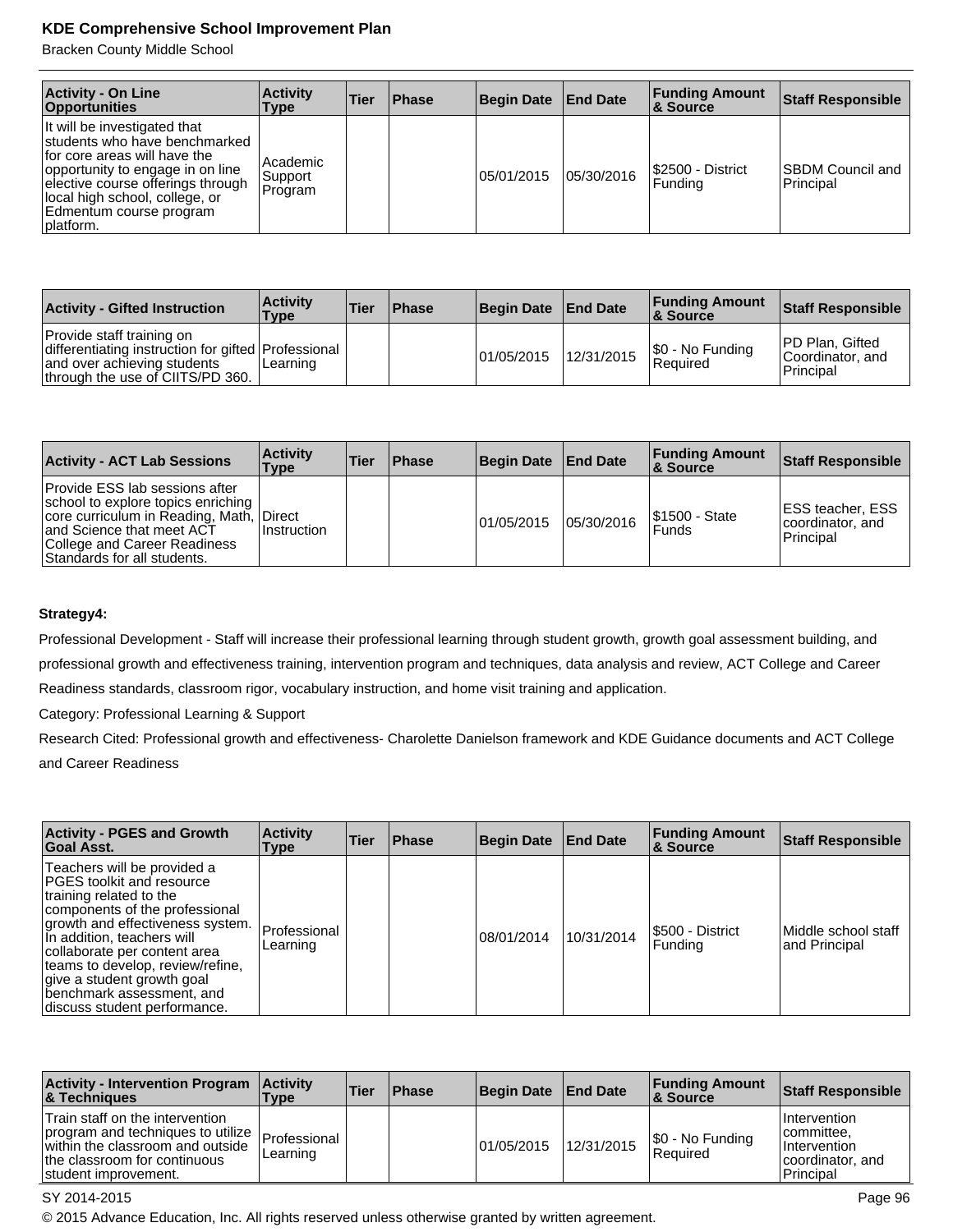Bracken County Middle School

| <b>Activity - Data Analysis and</b><br>Review                                                                                                                                                                  | <b>Activity</b><br>Type | ∣Tier | 'Phase' | <b>Begin Date</b> | <b>End Date</b> | <b>Funding Amount</b><br>8 Source | <b>Staff Responsible</b> |
|----------------------------------------------------------------------------------------------------------------------------------------------------------------------------------------------------------------|-------------------------|-------|---------|-------------------|-----------------|-----------------------------------|--------------------------|
| Staff will review current student<br>performance data (Explore, K-<br>Prep, MAP, and school grades) to Professional<br>determine school's vision/purpose Learning<br>for comprehensive school<br>limprovement. |                         |       |         | 109/03/2014       | 11/14/2014      | S0 - No Funding<br>Required       | Principal                |

| Activity - Literacy and 21st<br><b>Century training</b>                                                                                                                     | <b>Activity</b><br>Type    | <b>Tier</b> | <b>IPhase</b> | <b>Begin Date</b> | <b>End Date</b> | <b>Funding Amount</b><br>∣& Source | <b>Staff Responsible</b>                |
|-----------------------------------------------------------------------------------------------------------------------------------------------------------------------------|----------------------------|-------------|---------------|-------------------|-----------------|------------------------------------|-----------------------------------------|
| All middle school staff will be<br>engaged in literacy instruction<br>emphasizing Reading, Writing,<br>Arts strategies and 21st century<br>skills across all content areas. | l Professional<br>Learning |             |               | 08/01/2014        | 09/30/2015      | S500 - District<br>Funding         | <b>IPD Plan and</b><br><b>Principal</b> |

| <b>Activity - ACT Standards</b><br>Training                                                                                                                 | <b>Activity</b><br>Type     | Tier | <b>Phase</b> | <b>Begin Date</b> | <b>End Date</b> | <b>Funding Amount</b><br>∣& Source | Staff Responsible                                        |
|-------------------------------------------------------------------------------------------------------------------------------------------------------------|-----------------------------|------|--------------|-------------------|-----------------|------------------------------------|----------------------------------------------------------|
| Staff will participate in training<br>matching ACT standards to<br>Common Core curriculum and<br>focusing classroom instruction on<br><b>ACT</b> standards. | l Professional<br>ILearning |      |              | 12/24/2014        | 12/31/2015      | S500 - District<br>l Fundina       | l Classroom<br>  teachers, ,PD Plan,  <br>land Principal |

| <b>Activity - Middle School</b><br><b>Conceptual Building Block</b>                                                                                                           | <b>Activity</b><br><b>Type</b> | 'Tier | <b>Phase</b> | <b>Begin Date</b> | <b>End Date</b> | <b>Funding Amount</b><br>∣& Source | <b>Staff Responsible</b>    |
|-------------------------------------------------------------------------------------------------------------------------------------------------------------------------------|--------------------------------|-------|--------------|-------------------|-----------------|------------------------------------|-----------------------------|
| Math staff will participate in the<br>middle school conceptual building   Professional  <br>block modules provided by<br>NKCES presenting algebraic<br>thinking and geometry. | Learning                       |       |              | 12/01/2014        | 03/31/2015      | I\$500 - District<br>l Fundina     | Math staff and<br>Principal |

| <b>Activity - Student Growth</b><br><b>Goals</b>                                                                                                           | <b>Activity</b><br>Type    | <b>Tier</b> | <b>Phase</b> | <b>Begin Date</b> | <b>End Date</b> | <b>Funding Amount</b><br>∣& Source | <b>Staff Responsible</b>                                                         |
|------------------------------------------------------------------------------------------------------------------------------------------------------------|----------------------------|-------------|--------------|-------------------|-----------------|------------------------------------|----------------------------------------------------------------------------------|
| Teachers will be engaged in<br>learning about and creating<br>student growth goals as related to  <br>the professional growth and<br>effectiveness system. | l Professional<br>Learning |             |              | 08/01/2014        | 10/31/2014      | S0 - No Funding<br>Reauired        | PGES Regional<br>Coordinator and<br><b>District</b><br>ladministrative<br>'team. |

| <b>Activity - Classroom</b><br><b>Rigor/Vocabulary Instruction</b>                                                                                                                                    | <b>Activity</b><br><b>Type</b> | Tier | <b>Phase</b> | <b>Begin Date</b> | <b>End Date</b> | <b>Funding Amount</b><br><b>8 Source</b> | <b>Staff Responsible</b>                                          |
|-------------------------------------------------------------------------------------------------------------------------------------------------------------------------------------------------------|--------------------------------|------|--------------|-------------------|-----------------|------------------------------------------|-------------------------------------------------------------------|
| Increase rigor and vocabulary<br>linstruction within the classroom<br>from the teacher perspective.<br>student performance aspect, and<br>Darent collaboration. Utilize<br>CIITS/PD 360 for training. | Professional<br>Learning       |      |              | 01/05/2015        | 12/31/2015      | \$0 - No Funding<br>Required             | lClassroom<br>teachers, PLT<br>Iteams, PD Plan,<br>land Principal |

#### **Strategy5:**

Targeted Interventions - Students who have not met College and Career readiness benchmarks will be identified and a learning path will be

SY 2014-2015 Page 97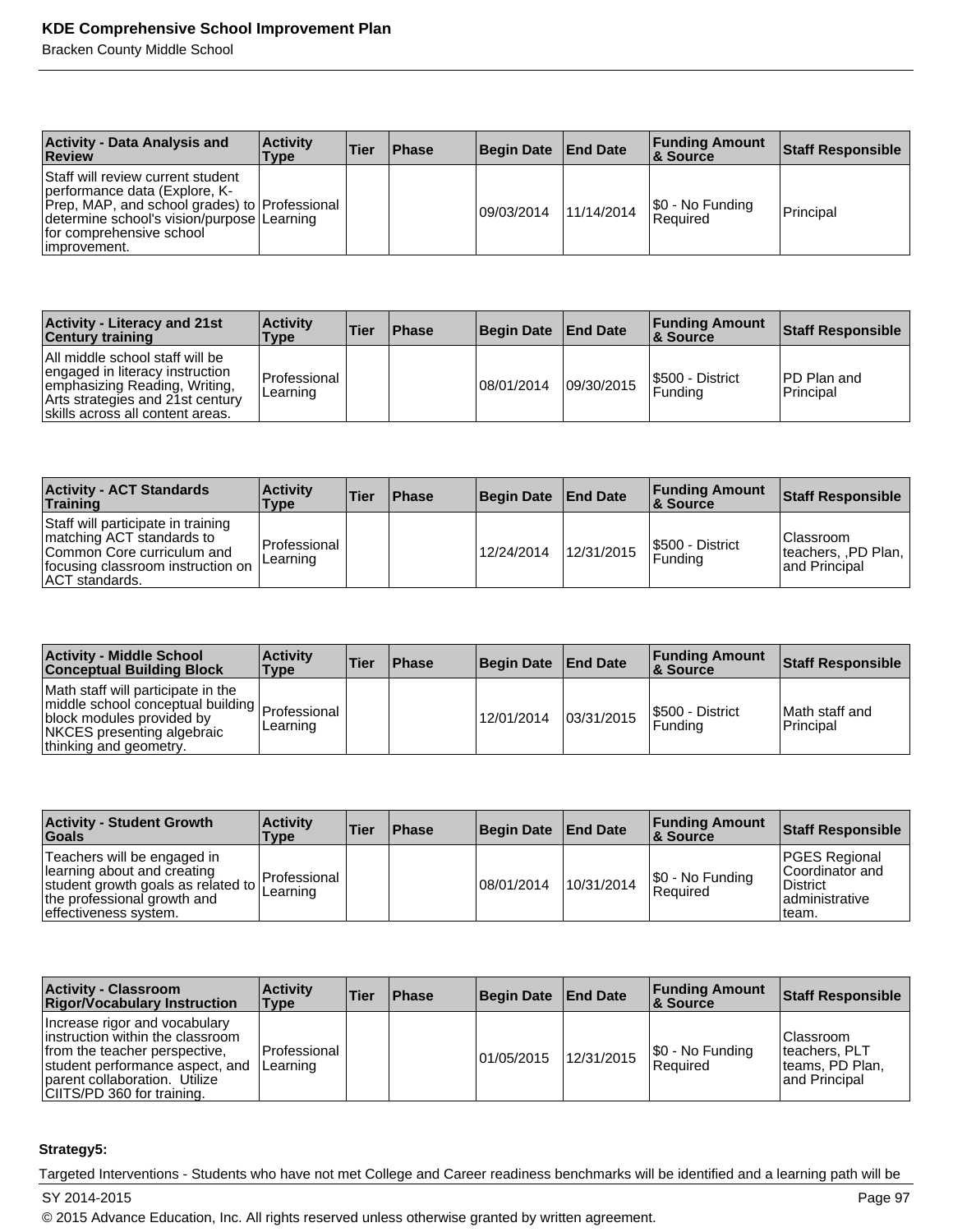Bracken County Middle School

provided to improve student performance and become college and career ready.

Category: Continuous Improvement

Research Cited: ACT College and Career Readiness and Title I

| <b>Activity - Scheduling</b>                                                                                     | <b>Activity</b><br>Type | <b>Tier</b> | <b>Phase</b> | Begin Date End Date |            | <b>Funding Amount</b><br>8 Source | <b>Staff Responsible</b>                                    |
|------------------------------------------------------------------------------------------------------------------|-------------------------|-------------|--------------|---------------------|------------|-----------------------------------|-------------------------------------------------------------|
| Scheduling committee<br>Idetermines needs for<br>interventions and scheduled time<br>within the master schedule. | <b>Other</b>            |             |              | 01/05/2015          | 04/30/2015 | \$0 - No Funding<br>Reauired      | Scheduling<br>committee, SBDM<br>lCouncil. and<br>Principal |

| <b>Activity - Intervention Protocol</b>                                                       | <b>Activity</b><br><b>Type</b>   | Tier | <b>Phase</b> | Begin Date | <b>End Date</b> | <b>Funding Amount</b><br><b>&amp; Source</b> | Staff Responsible                                 |
|-----------------------------------------------------------------------------------------------|----------------------------------|------|--------------|------------|-----------------|----------------------------------------------|---------------------------------------------------|
| Protocol will include access to<br>students, duration, admittance,<br>exit criteria, and etc. | l Academic<br>Support<br>Program |      |              | 01/05/2015 | 03/31/2015      | \$0 - No Funding<br>Required                 | <b>Intervention</b><br>Committee and<br>Principal |

| <b>Activity - Reading Assist</b><br>Program                                                                                                                                                                                                                 | <b>Activity</b><br>Type        | Tier | <b>Phase</b> | <b>Begin Date</b> | <b>End Date</b> | <b>Funding Amount</b><br><b>8 Source</b> | <b>Staff Responsible</b>                           |
|-------------------------------------------------------------------------------------------------------------------------------------------------------------------------------------------------------------------------------------------------------------|--------------------------------|------|--------------|-------------------|-----------------|------------------------------------------|----------------------------------------------------|
| Explore the purchase of the<br>Reading Assist program which<br>will allow students not reading on<br>grade level and/or not<br>benchmarking to improve upon<br>their reading skills through the<br>use of a computer, microphone,<br>and recording devices. | Academic<br>Support<br>Program |      |              | 101/05/2015       | 05/29/2015      | I\$3500 - Grant<br><b>Funds</b>          | <b>Intervention</b><br>lCommittee and<br>Principal |

| <b>Activity - MAP Testing</b>                                                                                                                                                                                                                                                                                                                        | <b>Activity</b><br>Type        | Tier | <b>Phase</b> | <b>Begin Date</b> | <b>End Date</b> | <b>Funding Amount</b><br>∣& Source | <b>Staff Responsible</b>                    |
|------------------------------------------------------------------------------------------------------------------------------------------------------------------------------------------------------------------------------------------------------------------------------------------------------------------------------------------------------|--------------------------------|------|--------------|-------------------|-----------------|------------------------------------|---------------------------------------------|
| Students will be administered an<br>lassessment to determine their<br>linstructional level in three areas:<br>Reading, Language, and Math.<br>Assessments can be conducted<br>three times a year. Student<br>linformation can be used to<br>differentiate instruction, create<br>individualized learning paths, or<br>accelerate students' learning. | Academic<br>Support<br>Program |      |              | 07/01/2014        | 05/30/2016      | I\$3500 - District<br>Funding      | Intervention<br>lCommittee and<br>Principal |

| <b>Activity - Intervention Support</b><br>Staff                                       | <b>Activity</b><br>Type      | <b>Tier</b> | <b>Phase</b> | Begin Date | <b>End Date</b> | <b>Funding Amount</b><br>∣& Source                     | Staff Responsible |
|---------------------------------------------------------------------------------------|------------------------------|-------------|--------------|------------|-----------------|--------------------------------------------------------|-------------------|
| Determine need for additional<br>support staff/personnel for<br>intervention program. | <b>Direct</b><br>Instruction |             |              | 01/05/2015 | 05/29/2015      | \$15000 - Title I Part   Intervention<br>Committee and | Principal         |